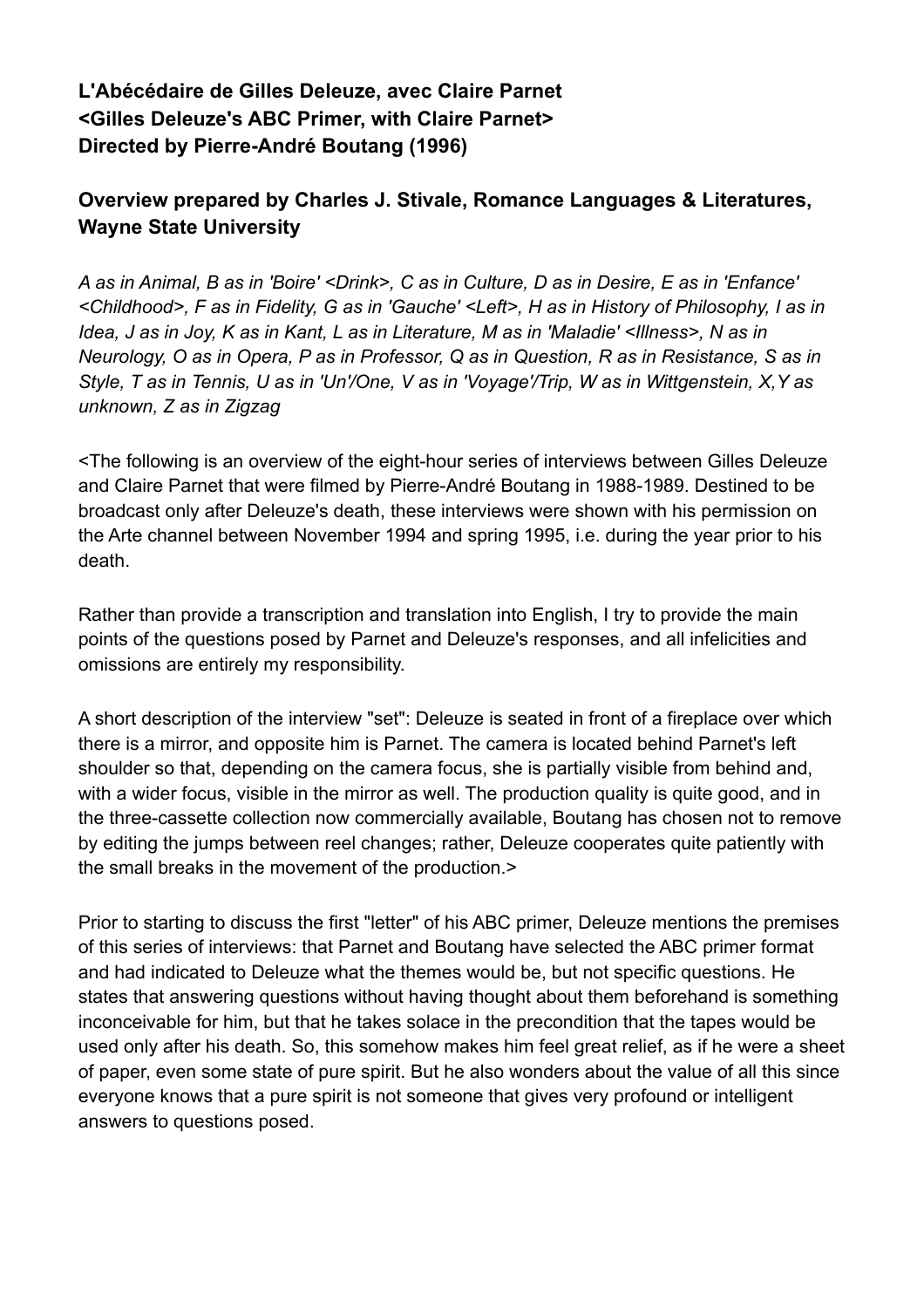## **"A as in Animal"**

Parnet starts by reading a quote from W.C. Fields that she applies to Deleuze: "A man who doesn't like animals or children can't be all bad." She leaves the children aside to ask about Deleuze's relationship to animals. She knows that he does not care for domestic animals, but she notes that he has quite a bestiary, rather repugnant, in fact -- of ticks, of fleas -- in his writings, and that he and Guattari have developed the animal in their concept of "animalbecomings." So she wonders what his relationship to animals is.

Deleuze is rather slow to respond to this, stating that it's not so much about cats and dogs, or animals as such. He indicates that he is sensitive to something in animals, but what bothers him are familial and familiar, domestic animals. He recalls the "fatal moment" when a child brings a stray cat home with the result that there was always an animal in his house. What he finds displeasing is that he doesn't like "things that rub" (les frotteurs); and he particularly reproaches dogs for barking, what he calls the very stupidest cry, the shame of the animal kingdom. He says he can better stand (although not for too long) the wolf howling at the moon than barking.

Moreover, he notes that people who really like cats and dogs do not have with them a human relationship, for example, children who have a infantile relationship with animals. What is essential, claims Deleuze, is to have an animal relationship with animals. Deleuze draws his conclusions from watching people walking their dogs down his isolated street, observing them talking to their dogs in a way that he considers "frightening" [effarant]. He reproaches psychoanalysis for turning animal images into mere symbols of family members, as in dream interpretation. Deleuze concludes by asking what relation one should or could have with an animal and speculates that it would be better to have an animal relation (not a human one) with an animal. Even hunters have this kind of relation with their prey.

About his bestiary, Deleuze admits his fascination with spiders, ticks and fleas, indicating that even his hatred for certain animals is nourished by his fascination. The first thing that fascinates him, and distinguishes what makes an "animal", is that every animal has an extraordinary, limited world, reacting to very few stimuli (he discusses the restricted world of ticks in some detail), and Deleuze is fascinated by the power of these worlds. Then a second thing that distinguishes an animal is that it also has a territory (Deleuze indicates that with Guattari, he developed a nearly philosophical concept about territory). Constituting a territory is nearly the birth of art: in making a territory, it is not merely a matter of defecatory and urinary markings, but also a series of postures (standing/sitting for an animal), a series of colors (that an animal takes on), a song [un chant]. These are the three determinants of art: colors, lines, song --, says Deleuze, art in its pure state.

Moreover, one must consider behavior in the territory as the domain of property and ownership, territory as "my properties" in the manner of Beckett or Michaux. Deleuze here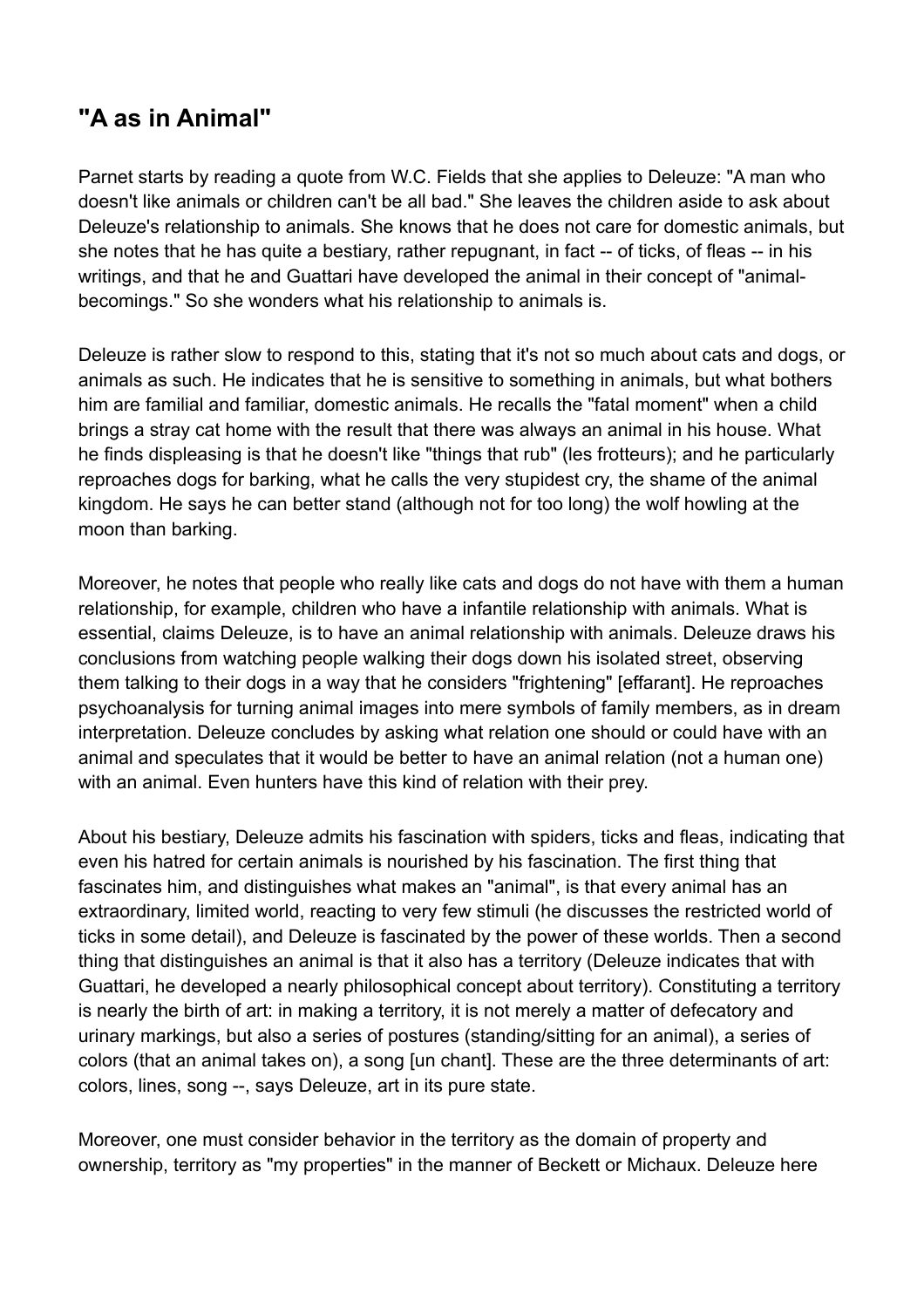digresses slightly to discuss the occasional need in philosophy to create "mots barbares", barbaric words, even if the word might exist in other languages, some terms that he and Guattari created together. In order to reflect on territory, he and Guattari created "deterritorialization" (Deleuze says that he has found an English equivalent of "the deterritorialized" in Melville, with "outlandish"). In philosophy, he says, the invention of a barbaric word is sometimes necessary to take account of a new notion: so there would be no territorialization without a vector of leaving the territory, deterritorialization, and there's no leaving the territory, no deterritorialization, without a vector of reterritorialization elsewhere. In animals, these territories are expressed and delimited by an endless emission of signs, reacting to signs (e.g. a spider and its web) and producing signs (e.g. a wolf track or something else), recognized by hunters and trackers in a kind of animal relationship.

Here Parnet wonders if there is a connection between this emission of signs, territory, and writing. Deleuze says that they are connected by living an existence "aux aguets", "être aux aguets," always being on the lookout, like an animal, like a writer, a philosopher, never tranquil, always looking back over one's shoulder. One writes for readers, "for" meaning "à l'attention de," toward them, to their attention. But also, one writes for non-readers, that is, "for" meaning "in the place of," as did Artaud in saying he wrote for the illiterate, for idiots, in their place. Deleuze argues that thinking that writing is some tiny little private affair is shameful; rather, writing means throwing oneself into a universal affair, be it a novel or philosophy. Parnet refers parenthetically to Deleuze and Guattari's discussion of Lord Chandos by Hoffmanstahl in A Thousand Plateaus. Deleuze says that writing means pushing the language, the syntax, all the way to a particular limit, a limit that can be a language of silence, or a language of music, or a language that's, for example, a painful wailing (cf. Kafka's Metamorphosis). Deleuze argues that it's not men, but animals, who know how to die, and he returns to cats, how a cat seeks a corner to die in, a territory for death. Thus, the writer pushes language to the limit of the cry, of the chant, and a writer is responsible for writing "for", in the place of, animals who die, even by doing philosophy. Here, he says, one is on the border that separates thought from the non-thought.

## **"B as in \_Boire/Boisson\_ [Drink]"**

Parnet asks what it meant for Deleuze to drink when he used to drink. Deleuze muses that he used to drink a lot, but had to stop for health reasons. Drinking, he says, is a question of quantity. People make fun of addicts and alcoholics who pretend to be able to stop. But what they want, says Deleuze, is to reach the last drink/glass. An alcoholic never ceases to stop drinking, never ceases reaching the last drink. The last here means that he cannot stand to drink one more glass that particular day. It's the last in his power, versus the last beyond his power which would cause him to collapse. So the search is for the penultimate drink, the final drink... before starting the next day.

Parnet asks how one stops drinking, and Deleuze states that Michaux has said everything on that topic. Drinking is connected to working; drink and drugs can represent an absolute danger that prevents one from working. Drink and drugs are not required in order to work,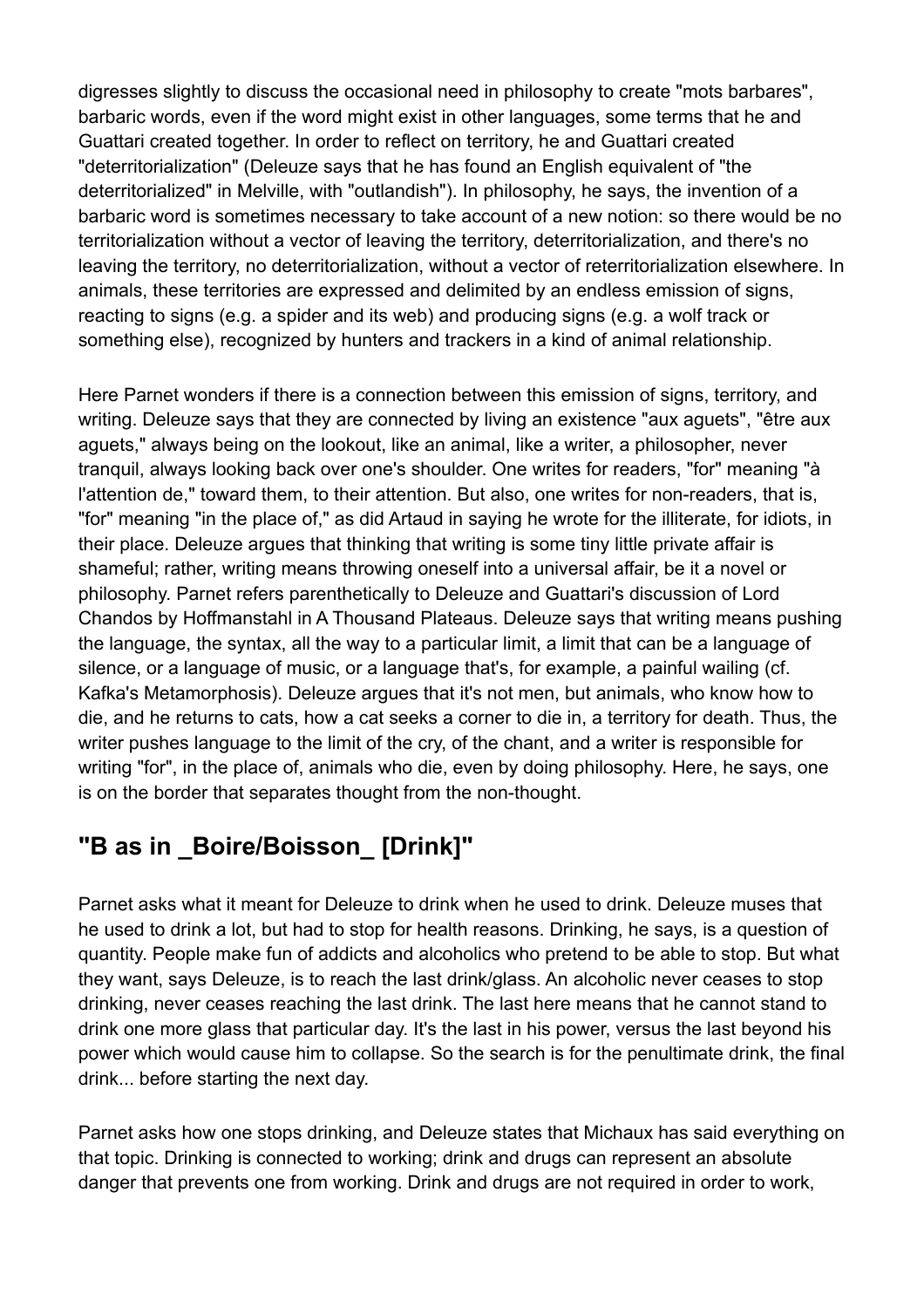but their only justification would be if they did help one to work, even at the risk of one's health. Deleuze refers to American writers, cites Thomas Wolfe, Fitzgerald, as a "série d'alcoolique" (alcoholic series). Drinking helped them to perceive that something which is too strong in life. Deleuze says he used to think that drinking helped him create philosophical concepts, but then he realized it didn't help him at all. To Parnet's remark about French alcoholic writers, Deleuze responds of course, there are many, but that there is a difference of vision in French writers than in American writers. He ends by referring to Verlaine who used to walk up Deleuze's street on the way to his glass of absinthe, "one of the greatest French poets."

### **"C as in Culture"**

[As Parnet reads this title, Deleuze answers laconically, "oui, pourquoi pas?" (Sure, why not?)]

Parnet asks what it means for Deleuze to "être cultivé" (be cultivated, cultured). She reminds him that he has said that he is not "cultivé", that he usually reads, sees movies, observes things only as a function of a particular ongoing project. Yet she points out that he always has made a visible effort to go out, to movies, to art exhibitions, as if there is some kind of practice in this effort of culture, as if he had some kind of systematic cultural practice. So she wonders what he understands by this paradox, and by "culture" more generally.

Deleuze says that he does not live as an "intellectual" or sees himself as "cultivé" because when he sees someone "cultivé," he quite simply is "effaré," terrified, and not necessarily with admiration. He sees "cultured people" (gens de culture) as possessing a "savoir effarant", a frightening body of knowledge, knowing everything, able to talk about everything. So, in saying that he's neither an intellectual, nor "cultivé," Deleuze understands this in that he claims to have no "reserve knowledge" (aucun savoir de réserve), no provisional knowledge. Everything that he learns, he does so for a particular task, and once that task is completed, then he forgets everything and has to start again from zero, except in certain rare cases (e.g. Spinoza, who is in his heart and mind).

So why, he asks, doesn't he admire this "frightening knowledge"? Parnet asks if he thinks that this kind of knowledge is erudition, or just an opinion, and Deleuze says, no, not erudition. He says he can name someone like this since he is full of admiration for him: Umberto Eco, who is astonishing, it's like pushing on a button, he can talk about anything, and he even knows he does this. Deleuze says this frightens him, and he does not envy it at all.

He continues by musing about something he has realized since retiring, since no longer teaching. Talking is a bit dirty, he says, while writing is cleaner. Talking is to be charming (faire du charme), and Deleuze links this to attending conferences, something he never could stand. He no longer travels for health reasons, but to him, intellectuals traveling is nonsense,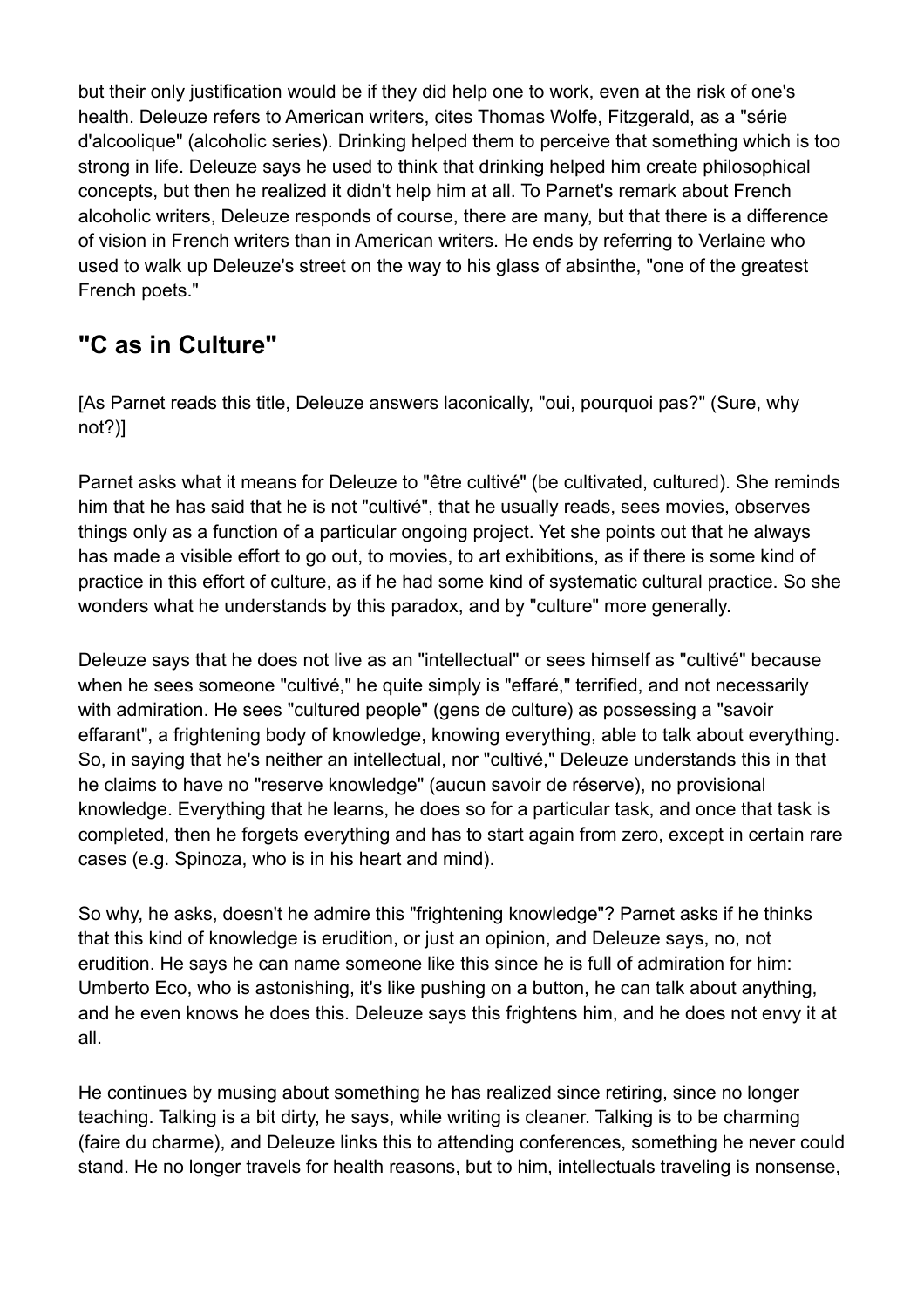their displacements to go talk, even during meals, they talk with the local intellectuals. "I can't stand talk, talk, talk," and it's in this sense, seeing culture linked to the spoken word, that makes him hate culture [Deleuze uses the very strong French verb "hair" to express this].

Parent adds parenthetically that this very separation between writing and spoken word will return under the letter "P", when they talk about seduction of the word in Deleuze's teaching. Then she returns to the effort, discipline even, that Deleuze imposes on himself, nonetheless, to go out, to see exhibitions or films. She asks what this practice corresponds to for him, this effort, whether it's a form of pleasure for him.

Deleuze indicates yes, certainly pleasure, although not always. He says that he sees this as part of his investment in being "on the lookout" (être aux aguets; cf. "A comme Animal"). He adds that he doesn't believe in culture, rather he believes in encounters (rencontres), but these encounters don't occur with people. People think that it's with other people that encounters take place, like among intellectuals at colloquia. Encounters occur, rather, with things, with a painting, a piece of music. With people, however, these meetings are not at all encounters; these kind of encounters are usually so disappointing, catastrophic. On Saturday or Sunday, when he goes out, he isn't certain to have an encounter; he just goes out, on the lookout for encounters, to see if there might be encounter material, in a film, in a painting.

He insists that whenever one does something, it is also a question of moving on from it, getting out of or beyond it (d'en sortir). When one does philosophy, for instance, remaining "in" philosophy is also to get out of philosophy. This doesn't mean to do something else, but to get out while remaining within, not necessarily by writing a novel. Deleuze says he'd be unable to, in any event, but even if he could, it would be completely useless. Deleuze says that he gets out of or beyond philosophy by means of philosophy. Parnet asks what he means, so Deleuze says that since this will be heard after his death, he can speak without modesty. He refers to his (then) recent book on Leibniz, in which he insisted on the notion of "the fold", a philosophy book on this bizarre little notion of the fold. As a result, he received a lot of letters, some from intellectuals, and two other letters that were quite distinct. One was from an association of paper folders who said they agreed completely; what Deleuze was doing, they were doing it too! Then he received another letter in which the writer said something exactly the same: the fold is us!

Deleuze found this marvelous, all the more so since it reminded him of a story in Plato, since for Deleuze, great philosophers are not writing abstractions, but are great writers of very concrete things. So, Deleuze suggests that Plato will suggest a definition, e.g. what is a politician? A politician is the pastor of men (pasteur des hommes). And with that definition, lots of people arrive to say: we are politicians! The shepherd, who provides clothes for humankind; the butcher, who feeds humankind. So these rivals arrive, and Deleuze feels like he's been through this a bit: here come the paper folders who say, we are the fold! And the others who wrote were surfers, we understand, we agree completely. We never stop inserting ourselves in the folds of nature. For them, nature is a kind of mobile fold, and they see their task as living in the folds of waves.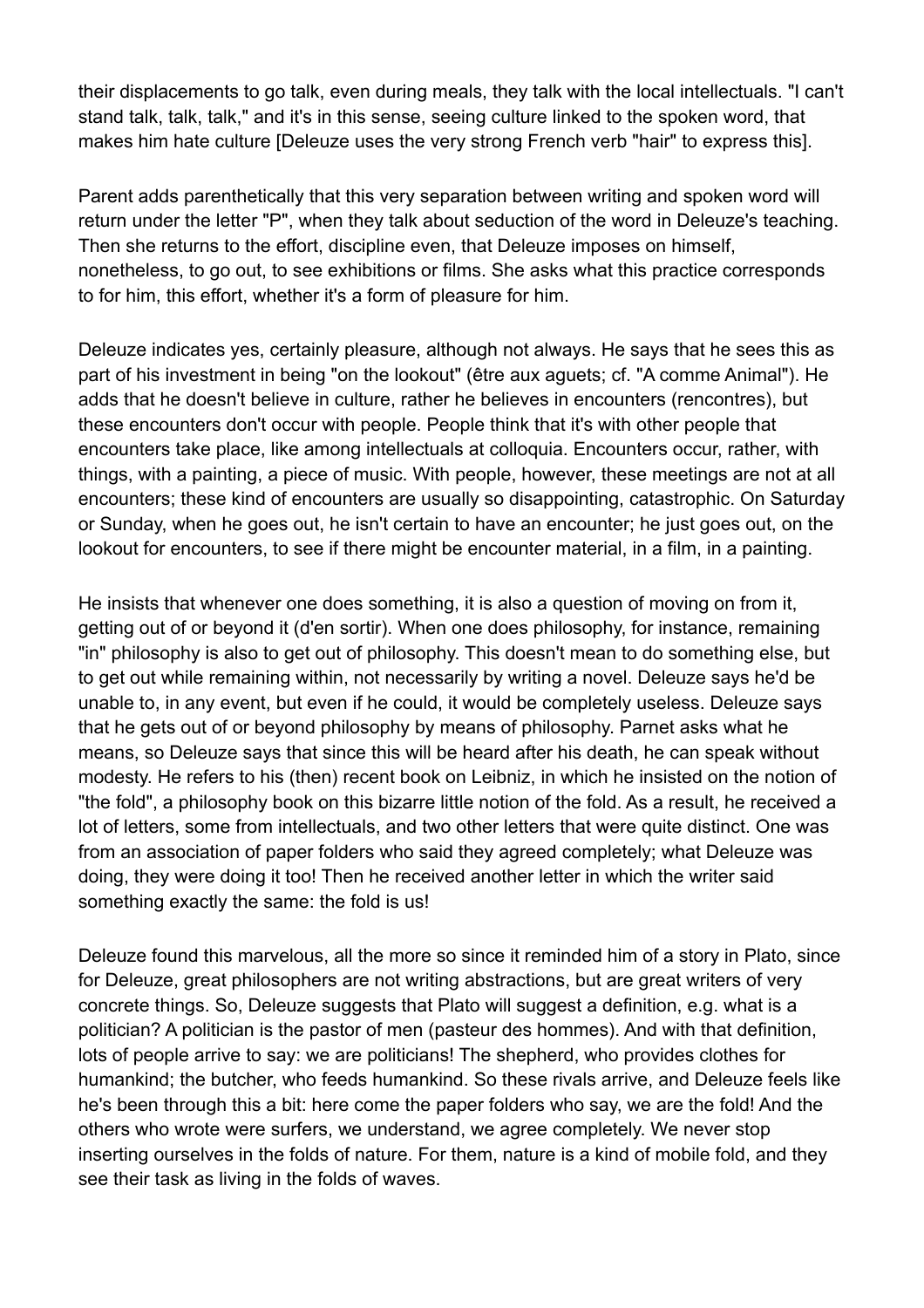So with such encounters, one can get beyond philosophy through philosophy, and Deleuze has had these encounters with paper folders, with surfers without needing to go see them: literally, with these encounters with the surf, the paper folders, he got out of philosophy by means of philosophy. So when Deleuze goes out to an exhibition, he is on the lookout for a painting that might touch him, affect him. Theater does not present such an opportunity for encounters, he says, since he has trouble remaining seated so long, with certain exceptions (like Bob Wilson, Carmelo Bene). Parnet asks if going to the movies is always work, if there is no cinema for distraction. Deleuze says it's not culture, and Parnet asks if everything he does is inscribed within his work. Deleuze says it's not work, that he is simply being alert, on the lookout for something that "passes", something troubling, amusing. [Here Parnet says Deleuze only watches Benny Hill, and Deleuze agrees, saying that there are reasons why Benny Hill interests him.]

What Deleuze looks for in going out is to see if there is an idea that he can draw out of his encounters, in movies, for example. He refers to Minelli, to Joseph Losey, and indicates that he discovers what there is in their works that affects him: that these artists are overwhelmed by an idea, that's what Deleuze considers to be an encounter. Parnet interrupts Deleuze, saying that he is already encroaching on the letter "I", so he should stop. Deleuze says he only wanted to indicate what an encounter is for him, and not encounters with intellectuals. He says that even when he has an encounter with an intellectual, it's with the charm of a person, with the work he is doing, that he has an encounter, but not with people in themselves. "Je n'ai rien à foutre avec les gens, rien du tout" <I don't have anything to do with people, not at all>. Parnet says that they perhaps rub against him like cats, and Deleuze laughs, agrees that it might be their rubbing or their barking!

Parnet asks about Deleuze having lived through culturally rich and culturally poor periods, and asks about now, is it rich or poor? Deleuze starts laughing; at his age, he says, after all he has lived through, it's not the first time he has seen a poor period. The Liberation and after was among the richest one could imagine, when he and others were discovering things all the time, Kafka, the Americans, Sartre, in painting, all kinds of polemics that might appear infantile today, but it was a very stimulating, creative atmosphere. And the period before and after May '68 as well, very rich. And then there are impoverished periods, but it's not the poverty that Deleuze finds disturbing, but rather the insolence and arrogance of people who occupy the impoverished periods. The stupider they are, he says, the happier they are, like saying that literature is now a tiny little private affair.

However, he turns to something he considers more serious in this regard. He recently saw a Russian film, Le Commissaire, that he found admirable, perfect. But it reminded him of a film like the ones the Russians used to make before the war, in the time of Eisenstein, as if nothing had happened since the war, as if the director were someone who had been so isolated in his work that he created a film that way, like films were made 20 years ago, since he had grown up in a desert. What is awful, Deleuze says, is being born in this desert, and growing up in it, especially for 18-year olds now.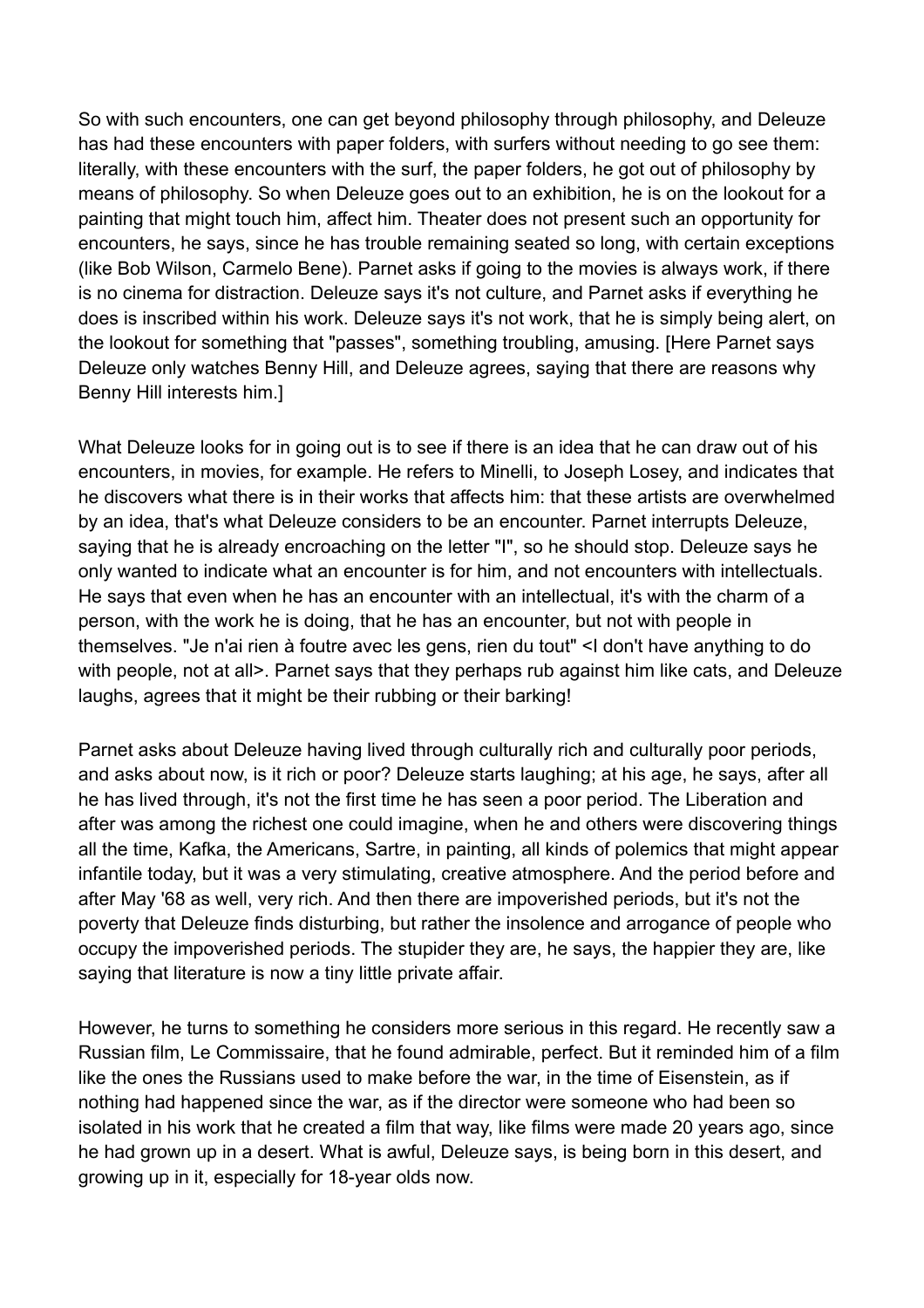Moreover, when something disappears, no one notices because nobody misses it when it disappears. For example, under Stalin, Russian literature in the nineteenth century style just disappeared, and no one noticed. Today, there are ingenious people, new Becketts perhaps, but if they don't get published, nothing would seem to be missing, such new creation would be missed by no one. Deleuze says the most impudent declaration he ever heard was: Today we no longer risk making mistakes like Gallimard did when he refused initially to publish Proust since we have the means today to locate and recognize new Prousts and Becketts. Deleuze says that's like saying they have some sort of Geiger counter that helps them identify a new Beckett through some kind of sound or emiting some kind of glow!

Deleuze says he attributes the current crisis, the period of the desert, to three things: 1) that journalists have conquered the book form, that journalist now find it quite normal to write a book that would hardly require a newspaper article. 2) A general idea has spread that anyone can write since writing has become the tiny little affair of the individual, family archives, archives in one's head. People have all kinds of personal experiences, so they decide to write a novel. 3) The real customers have changed: the television customers are not the viewers, but rather the announcers, the advertisers; in publishing, the customers are not the potential readers, but rather the distributors. The result is the rapid turnover, the regime of the best seller. All literature a la Beckett, creative literature, is crushed by it. That's what defines a drought period, one of Bernard Pivot [former host of the literary chat show, Apostrophes, now of Bouillon de culture (Cultural Boiling Pot), nullity, the disappearance of all literary criticism outside commercial promotion.

However, Deleuze concludes that it's not all that serious, since there will always be either a parallel circuit for expression, or a black market of some sort. The Russians lost their literature, but managed to reconquer it somehow. Parnet states that for a number of years, it seems that nothing really new has developed, so she asks how that something new emerges, and if Deleuze has lived through that. Deleuze responds, yes, like he already said, the period between the Liberation and the "New Wave", the early 1960s, was extremely rich. It's a little like Nietzsche said, Deleuze concludes, an arrow is shot forth in space, so a period or a collectivity shoots an arrow, and eventually it falls, so literary creation passes through its periods of desert.

## **"D as in Desire"**

Parnet begins by citing the biographical entry on Deleuze in the Petit Larousse dictionary (1988 edition), that refers to his work with Guattari on (among other topics) desire, citing Anti-Oedipus (1972). Since Deleuze is considered to be, says Parnet, a philosopher of desire, so what is it?

Deleuze starts by saying that "it's not what peole thought it was, even then. It was a big ambiguity and a big misunderstanding, or rather a little one." However, he then addresses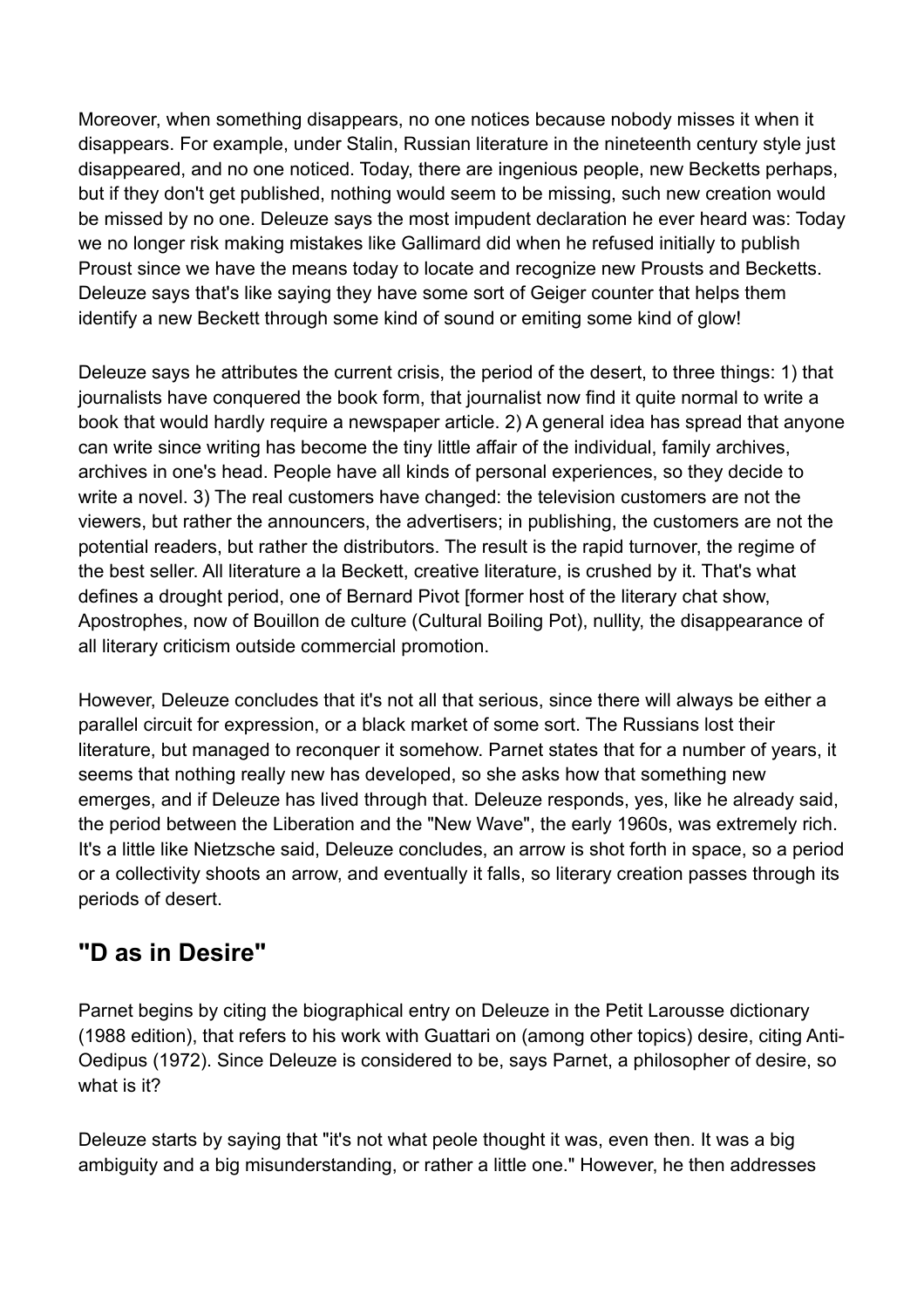the question in great, and often moving detail. First, like most people in writing a book, they thought that they would say something new, specifically that people who wrote before them didn't understand what desire meant. So as philosophers, Deleuze with Guattari saw their task as that of proposing a new concept of desire. And concepts, despite what some people think, refer to things that are extremely simple and concrete.

What they meant to express was the simplest thing in the word: until now, you speak abstractly about desire because you extract an object supposed to be the object of desire. Deleuze emphasizes that one never desires something or someone, but rather always desires an aggregate (ensemble). So they asked what was the nature of relations between elements in order for there to be desire, for these elements to become desirable. Deleuze refers to Proust when he says that desire for a woman is not so much desire for the woman as for a paysage, a landscape, that is enveloped in this woman. Or in desiring an object, a dress for example, the desire is not for the object, but for the whole context, the aggregate, "I desire in an aggregate." Deleuze refers back to the letter "B", on drinking, alcohol, and the desire not just for drink, but for whatever aggregate into which one situates the desire for drinking (with people, in a café, etc.).

So, there is no desire, says Deleuze, that does not flow into an assemblage, and for him, desire has always been a constructivism, constructing an assemblage (agencement), an aggregate: the aggregate of the skirt, of a sun ray, of a street, of a woman, of a vista, of a color... constructing an assemblage, constructing a region, assembling. Deleuze emphasizes that desire is constructivism. Parent asks if it's because desire is an assemblage that Deleuze needed to be two, with Guattari, in order to create. Deleuze agrees that with Felix, they created an assemblage, but that there can be assemblages all alone as well as with two, or something passing between two. All of this, he continues, concerns physical phenomena, and for an event to occur, some differences of potential must arise, like a flash or a stream, so that the domain of desire is constructed. So every time someone says, I desire this or that, that person is in the process of constructing an assemblage, nothing else, desire is nothing else.

Parnet links this to Anti-Oedipus in asking that it's the first book in which he discussed desire, so the first he wrote with another. Deleuze agrees; they had to enter into what was a new assemblage for them, writing à deux, so that something might "pass". And this something was a fundamental hostility toward dominant conceptions of delirium (délire), particularly against psychoanalysis. Since Guattari had been through psychoanalysis and Deleuze was interested in it, they found common ground to develop a constructivist conception of desire. So Parnet asks him to define better how he sees the difference between this constructivism and analytical interpretation. Deleuze sees it as quite simple, with psychoanalysts speaking of desire just like priests, under the guise of the great wailing about castration, which for Deleuze is a kind of enormous and frightening curse on desire.

In Anti-Oedipus, they tried to oppose psychoanalysis on three main points, none of which he would change at all: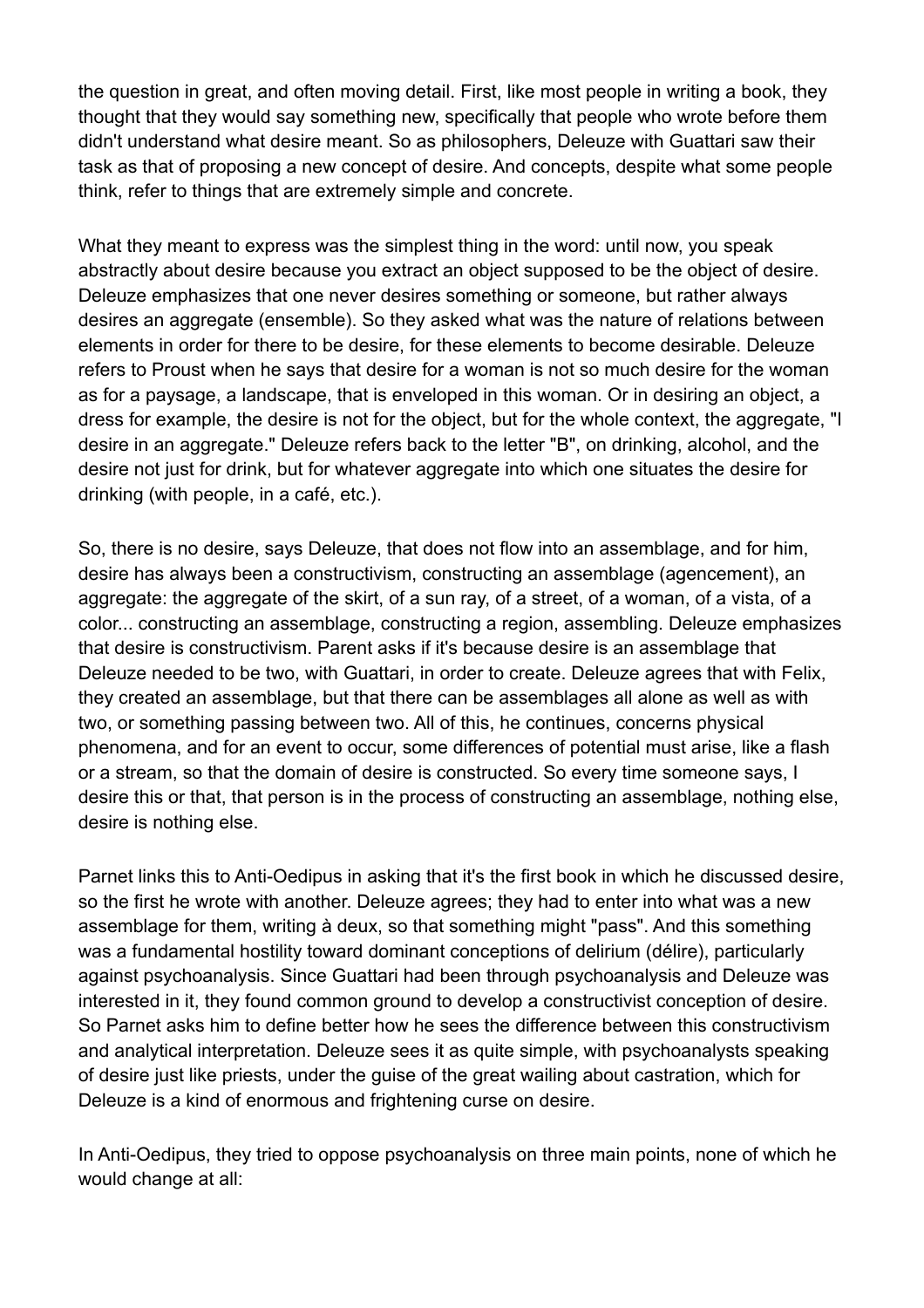1) Opposing the psychoanalytical concept of the unconscious as a theater, with its constant representation of Hamlet and Oedipus, they see the unconscious as a factory, as production. The unconscious produces, like a factory, exactly the opposite of the psychoanalytical vision.

2) Delirium, linked to desire, is the contrary of delirium linked solely to the father or mother; rather we "délire" about everything, the whole world, history, geography, tribes, deserts, peoples, races, climates, what Rimbaud referred to (in "Mauvais Sang," Une Saison en enfer) as "I am an animal, a Negro": where are my tribes, how are my tribes arranged, surviving in the desert? Delirium, says Deleuze, is geographical-political, whereas psychoanalysis links it always to

familial determinants. Psychoanalysis never understood anything at all, says Deleuze, about phenomena of delirium. We "délire" the world and not one's little family. And all this intersects, he continues: when he referred to literature not being someone's little private affair, it's not a delirium focused on the father and mother.

3) Desire is established and constructs in an assemblage always putting several factors into play, whereas psychoanalysis reduces desire to a single factor (father, mother, phallus), completely ignorant of the multiple, of constructivism, of assemblages. Deleuze refers to the animal, the image of the father, and then to the Little Hans example he and Guattari used, but also to a second example, how the animal (horse, in Little Hans) can never be the image of the father, since animals proceed usually in a pack. Deleuze refers to Freud's reduction of a dream that Jung told him, Freud insisting on "the bone", singular, that he believes he heard Jung say, when Jung actually said he dreamed of an ossuary, a multiplicity of bones. So desire constructs in the collective, the multiple, the pack, and one asks what is one's position in relation to the pack, outside, alongside, inside, at the center? All phenomena of desire.

Parnet sums up by asking if Anti-Oedipus as a post-May '68 text was a reflection of the collective assemblages of that period. Exactly, Deleuze responds, the attack against psychoanalysis and the concept of delirium of races, of tribes, of peoples, of history, of geography -- all conformed to '68, trying to create an "air sain", a healthy region, inside all that was blocked off and fetid. A delirium that was cosmic, delirium on the end of the world and on particles and on electrons.

Parnet continues with a reference to these "collective assemblages" by asking if Deleuze could recount some of the amusing or not so amusing anecdotes about misunderstandings that occurred, for example at Vincennes, around putting these concepts into practice. She recalls that when they undertook their schizoanalysis against psychoanalysis, lots of students thought it meant that it was cool to be crazy. Rather than recount funny stories, Deleuze links the misunderstandings generally to two points, which were more or less the same: some people thought that desire was a form of spontaneity, others thought it was an occasion for partying (la fête). For D&G, it was neither, but it mattered little since assemblages got created, even those that Parnet (and Deleuze) refer to as "the crazies" (les fous) who had their own discourse and constructed their own assemblages.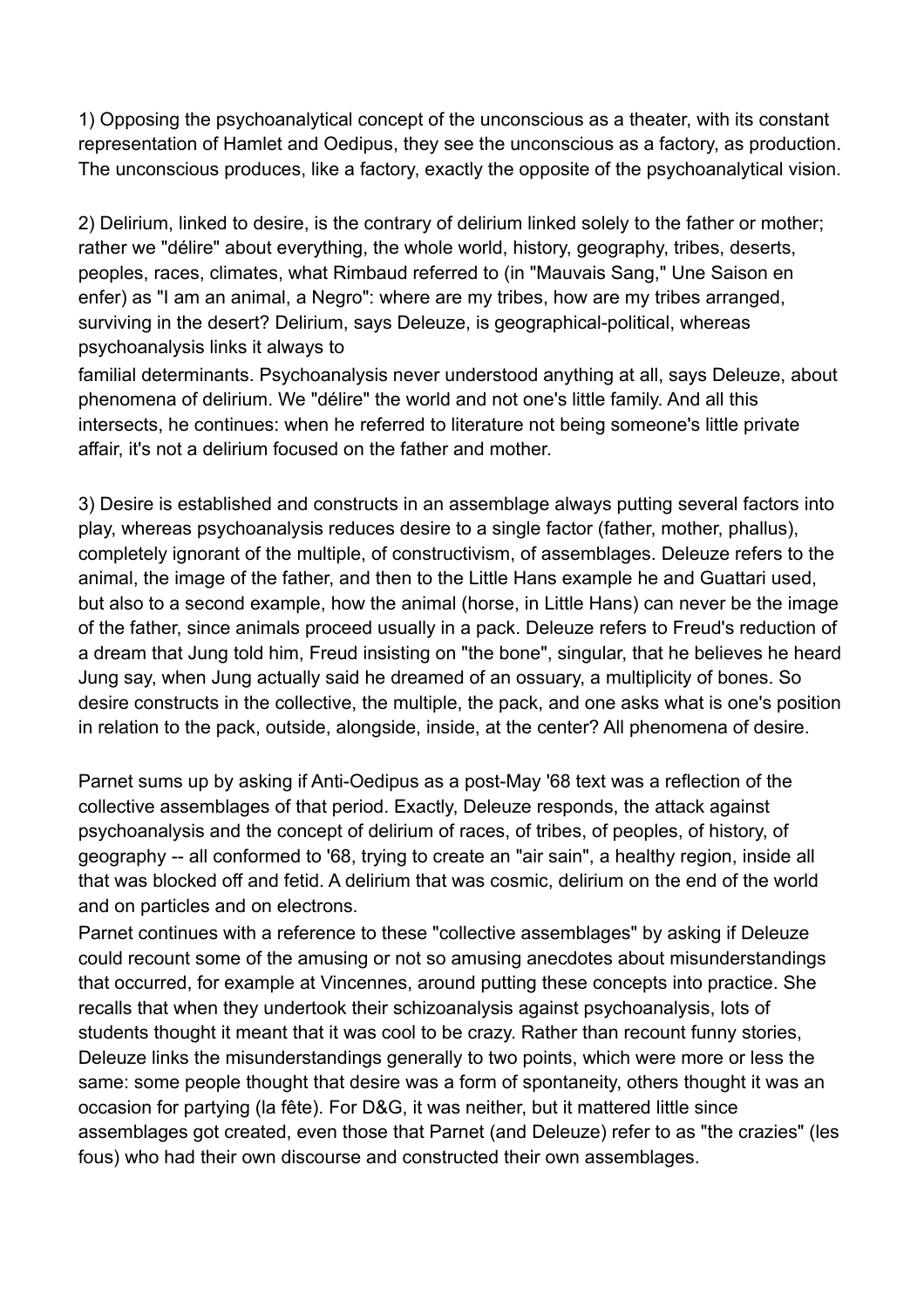So, Deleuze continues, on the level of theory, these misunderstandings -- spontaneity or la fête -- were not the so-called philosophy of desire, which was rather: don't go get psychoanalyzed, stop interpreting, go construct and experience/ experiment with assemblages, search out the assemblages that suit you. What is an assemblage, he asks? It's not what they thought it was, but for Deleuze, an assemblage has four components or dimensions:

1) Assemblages referred to "states of things", so that each of us might find the "state of things" that suit us (he gives the example of drinking, even just drinking coffee, and that we find that "coffee drinking" that suits us as a "state of thing").

2) "Les énoncés", little statements, as kinds of style, each of us finding a kind of style of enunciation (he refers again to the Russian revolution's aftermath, with again finding a style of cinema; or new types or styles of enunciation following of May '68).

3) An assemblage implicates territories, each of us chooses or creates a territory, even just walking into a room.

4) An assemblage also implicates processes of deterritorialization, movements of deterritorialization.

It's within these components that desire flows, says Deleuze.

Parnet wonders if Deleuze feels at all responsible for people who took drugs, who might have read Anti-Oedipus a bit too literally, as if he might have incited youths to commit stupid acts (conneries), and Deleuze's response is quite moving. He says that they always felt quite responsible for anyone for whom things went badly, and he personally always tried to do what he could for things to go well. He said he never played around with things like that; his only point of honor being never having told anyone to go on, it's ok, go get stoned, but always trying to help people make it through. He continues, saying that he is too sensitive to the smallest detail that might cause someone suddenly to slide over into complete blankness (état de blanc). He never cast blame on anyone, said anyone was doing anything wrong, but he felt the enormous weight of the directions some lives could take, people and especially young people who would take drugs to the point of collapse, or drinking to the point of falling into some "wild" state (état sauvage). He wasn't there to prevent anyone from doing anything, was not serving as a cop or a parent, but tried nonetheless to keep them from being reduced to pulp (état de loque). The moment there was a risk of someone cracking up, "je ne le supporte pas," I can't stand it. An old man who cracks up, Deleuze says, who commits suicide, he at least has already lived his life, but a young person who cracks up, Deleuze says it is insupportable. He was always divided, he concludes, between the impossibility of casting blame on anyone and the absolute refusal that anyone might be reduced to pulp. He admits that it is difficult to figure out what principles apply, one just deals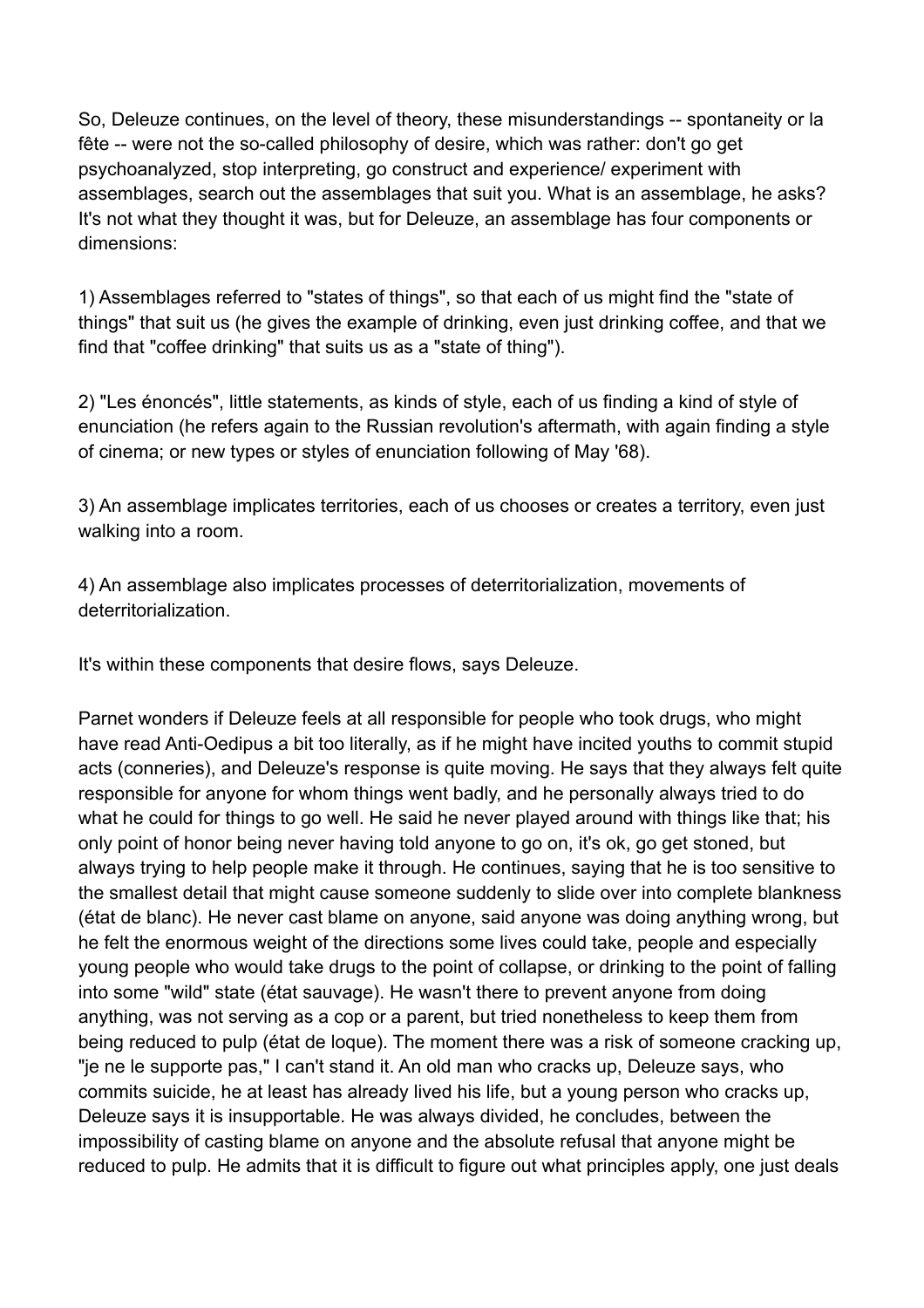with each case, and the least one can do is to prevent them from veering toward being reduced to pulp.

Parnet pushes this direction by asking about the effects of Anti-Oedipus, and Deleuze continues saying that Anti-Oedipus was meant to keep people from turning into this pulp state, the clinically schizo state. Parnet points out that the book's enemies criticized it for seeming to be an apology for permissivity. Deleuze says that if one reads it closely, one will see that it always marked out an extreme prudence. The book's lesson: don't become a tattered rag; to oppose processes of schizophrenization of the repressive hospital type. For D&G, he says, their terror was in producing a "hospital creature". The value of what the antipsychiatrists called the "trip" of the schizophrenic process was precisely to avoid conjuring the production of "loques d'hôpital", pulp-like hospital creatures.

Parnet asks if Anti-Oedipus still has effects today, and Deleuze says yes, it's a beautiful book, the only book in which that concept of the unconscious was posed, with the three points of multiplicities of the unconscious and of delirium, the world/cosmic delirium and not the family delirium, and the unconscious as a machine/factory, not a theater. He says he has nothing to change in these points, and he hopes that it's a book still to be discovered.

# **"E as in 'Enfance' (Childhood)"**

Parnet recalls that Deleuze spent his entire life in the 17th arrondissement of Paris, so asks him if he grew up in a bourgeois family with politically conservative (de droite) tendencies.

Deleuze speaks with a certain amusement of his early life, saying that his life in the 17th has been something of a "chute," a fall from the rather chic quartier near the Arc de Triomphe where he was born, to various apartments during the war, to the rue d'Aubigny for a number of years with his mother, and then, as an adult, to his quartier rue de Bizerte, a 17th artisanal, "prolo". Deleuze says he's not sure at this rate where he'll end up in a few years.

As for his family, yes, they were bourgeois "de droite," on the right, but he says he has few memories from his childhood (he points out that it seems that his earliest memories disappear, and that's he's not an archive). He does recall certain crises, lack of money that saved him from going to study "chez les Jesuites" (with the Jesuit priests), since he had to go the public high school rather than to the private, Catholic one due to the family money difficulties; also, the period before the war and the terror in the conservative bourgeoisie of the [Socialist] Popular Front, which for them represented the arrival of total chaos. They were anti-Semite, and particularly against Leon Blum [Socialist and Jewish, leader of the Popular Front government] who was for them worse than the devil. Deleuze insists that one cannot understand how Pétain could seize power without understanding the pre-war hatred of Blum's government.

So he recalls coming from a completely uncultivated bourgeois family "de droite", with a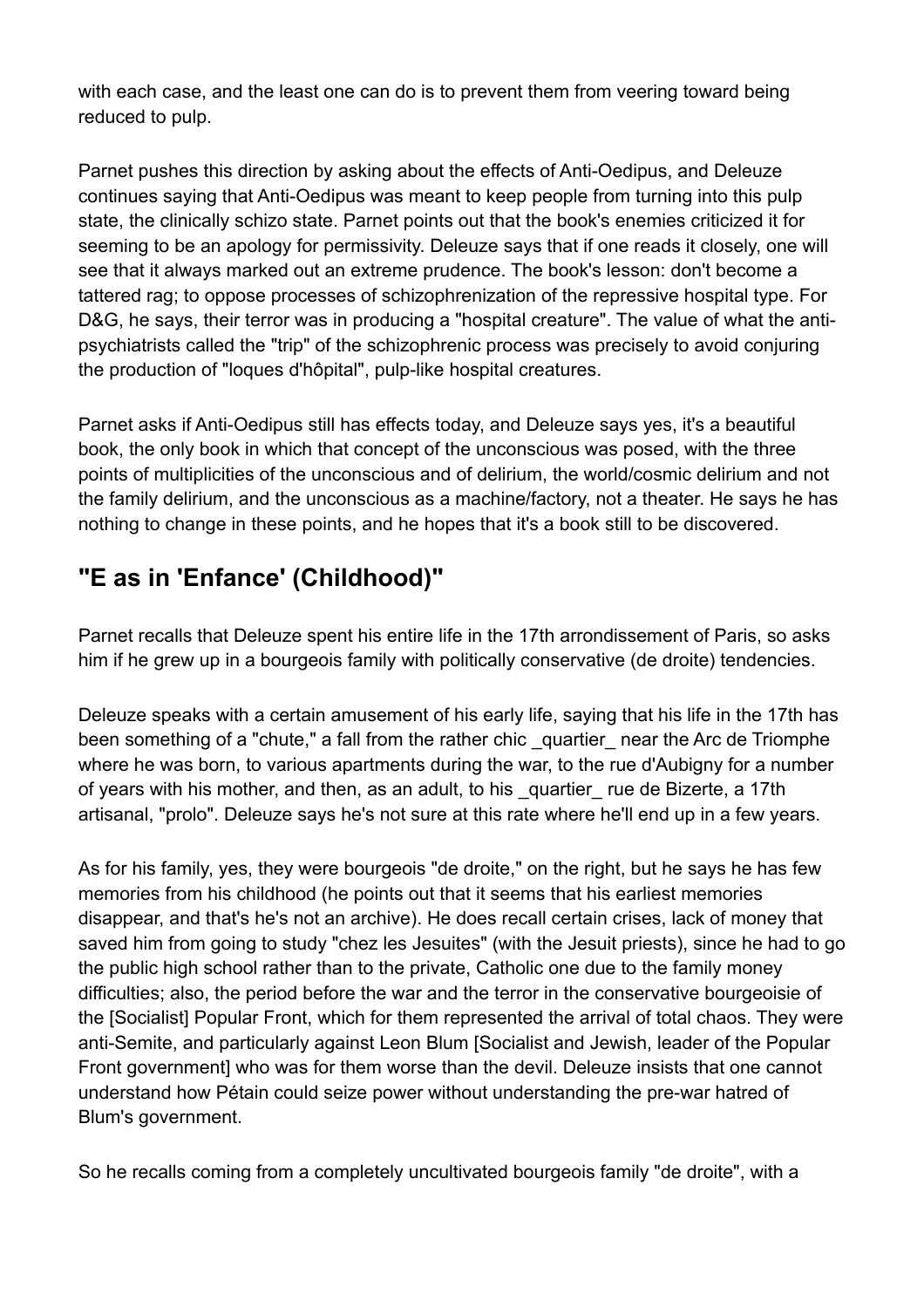father (Deleuze recalls him fondly, also recalling the atmosphere of crisis and his father's violent feelings against the left, as a veteran of WWI). He was engineer, inventor whose first business failed just before the war, then worked in a factory making dirigibles, taken over by the Germans to make rubber rafts.

Deleuze recalls that when the Germans arrived, invading from Belgium, he was in Deauville (in Normandy, where his family spent summers), so he was put in high school for a year there. He recalls how an image from Deauville illustrates the immense social change of the Popular Front. With the introduction of paid vacations, people who never traveled could go to the beach and see the sea for the first time. Deleuze recalls the vision of a young girl from the Limousin standing for five hours in rapt attention before the extraordinary spectacle of the sea. And this had been a private beach, for the bourgeois property owners. He also recalls the class hatred translated by a sentence pronounced by his mother -- "hélas" (alas), says Deleuze -- about the impossibility of frequenting beaches where people "like that" would be coming. For the bourgeois like his parents, giving vacations to the workers was the loss of privilege as well as the loss of territory, even worse than the Germans occupying the beaches with their tanks.

Deleuze says that it was there in Deauville, without his parents and his younger brother, where he was completely nil in his studies, until something happened, such that Deleuze ceased being an idiot. Until Deauville, and the year in the lycee there that he spent during the "funny war," he had been null in class, but at Deauville, he met a young teacher, Pierre Halwachs (son of a famous sociologist), with fragile health, only one eye, so deferred from military duty. For Deleuze, this encounter was an awakening, and he became something of a disciple to this young "maître". Halwachs would take him out to the beach in winter, on the dunes, and introduced him, for example, to Gide's \_Les Nourritures terrestres\_, to Anatole France, Baudelaire, other works by Gide, and Deleuze was completely transformed. But since they spent so much time together, people began to talk, and the lady in whose pension Deleuze and his brother were staying warned Deleuze about Halwachs, then wrote to his parents about it. The brothers were to return to Paris, but then the Germans invaded, and so they took off on their bicycles to meet their parents in Rochefort... and en route, they ran into Halwachs with his father! Later in life, Deleuze met Halwachs, without the same admiration, but at age 14, Deleuze feels he was completely right.

Parnet asks about his return to Paris, attending lycée Carnot. Deleuze was placed in a class with a philosophy professor named Vialle, while he could have been in one taught by Merleau-Ponty. Deleuze says that he doesn't recall exactly why, but Halwachs had helped him feel something important in literature; yet from his very first classes in philosophy, he knew this was something important, that he would do this for the rest of his life. (Deleuze recalls that this was right when the German massacre of the French village of Oradour was announced, and that there quite a politicized atmosphere). He recalls Merleau-Ponty as being rather melancholic, whereas Vialle, who was at the end of his career, was someone that Deleuze liked enormously. Learning about philosophical concepts struck him with the same force as, for some people, encountering striking literary characters, Vautrin or Eugenie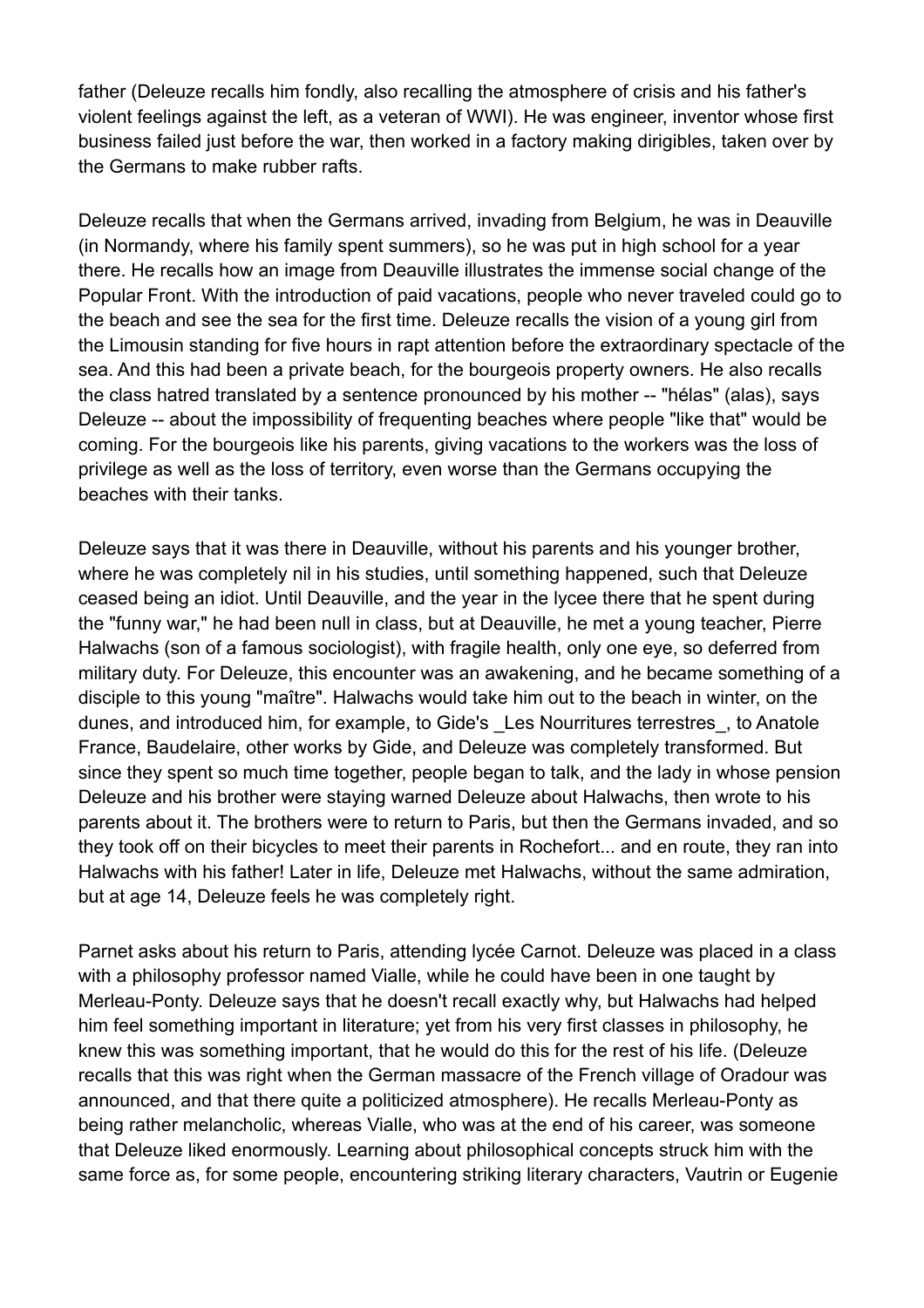Grandet, that philosophy was entirely as animated as any literary work. Henceforth, he no longer had any scholastic problems, did quite well as a student. Parnet asks about the political atmosphere, and Deleuze says that there were people of all political stripes, but it was not the same political awareness or activity as in peacetime. His class members had a certain political consciousness due to the presence of the classmate Guy Moquet, a student participating in the Resistance and killed by the Germans a year later. But Deleuze recalls that politics were something rather secretive during the Occupation since there were classmates of all political stripes, from the Resistance to Vichy sympathizers.

Parnet says that it seems that, for Deleuze, his childhood really has little importance. Deleuze responds, yes, necessarily so. He considers the writing activity to have nothing to do with an individual affair, not something personal or a small private affair. Writing is becoming, he says, becoming-animal, becoming child, and one writes for life, to become something, whatever one wants except becoming a writer and except an archive. Although he does respect the archive, but it has importance for doing something else. He insists that speaking of his own personal life has no interest, nor does being a personal archive. Deleuze takes a book he has at hand by a great Russian poet Ossip Mandelstam, and reads a passage in which the author speaks about how little importance memory has and especially for writing. Deleuze agrees fully, and takes from Mandelstam the idea that one learns not to speak, but to stutter <Deleuze cites Mandelstam in his essay "Begaya-t-il" in Critique et clinique; cf. Deleuze and the Theater of Philosophy and Essays Critical and Clinical). That's what writing is, says Deleuze, stuttering in language, pushing language to the limit, stuttering, becoming an animal, becoming a child, not from one's own childhood, but rather "the childhood of the world." A writer does not appeal directly to his private life -- what Deleuze calls totally disgusting, truly shit (une dégoutation, la vraie merde) -- does not dig through family archives, but rather remains a child of the world. A writer becomes, but not a writer, nor his own memorialist.

Parnet plays the devil's advocate role (a "very dangerous role," Deleuze chides her) by asking if Nathalie Sarraute's Enfance constitutes an exception, if her work indicates some sort of weakness in her concept of childhood, and Deleuze disagrees. He says that Enfance is not at all about her childhood, but that she invents a child of the world, drawing from set formulae and expressions to invent a world language. [Deleuze's reference here is also to Sarraute's essay "Ich strebe" in L'Usage de la parole -- thanks to Veronique Flambard-Weisbart for these references]. Parnet asks him if he had to undergo some kind of strict exercise to limit this interest in childhood, that somehow it must burst forth, and Deleuze suggests that this kind of thing happens all by itself. He goes on to ask what is there of interest in childhood? Perhaps relations with one parents, siblings, but that's of only personal interest, to the individual, but not to writing. Rather what's interesting is to find the emotion of a child, not the child that one once was, but also the sense of being a child, any child whatsoever ("un enfant quelconque"). Deleuze refers to someone recounting seeing a horse die in the street before the age of the automobile, and he translates this into the task of becoming a writer: Deleuze cites Dostoyevski, the dancer Nijinksi, Nietzsche, all of whom witnessed a horse dying in the street. Parnet says, and Deleuze agrees, that for him it was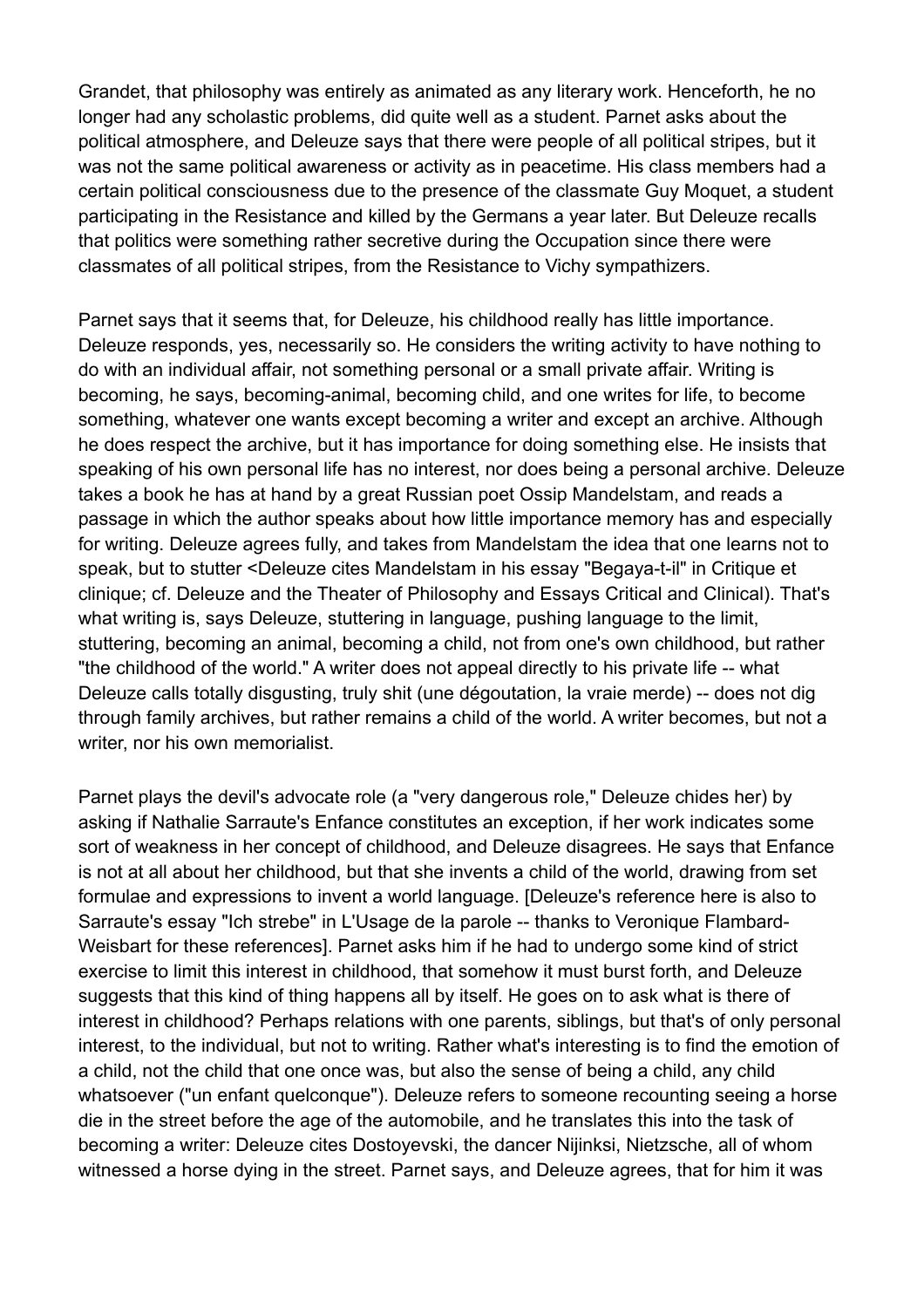the Popular Front demonstrations, and watching his father struggle between his honesty and his anti-Semitism. But Deleuze insists, "I was a child," and the importance of this indefinite article is the multiplicity of a child. "Un enfant: l'article indefini est d'une richesse extreme", he concludes: The indefinite article has an extreme richness.

# **"F as in Fidelity"**

It is clear from Parnet's introduction that since the letter `A' was taken up with "animal," she could not use it for "amitié"/friendship, so she chose "fidelity" for friendship. She evokes a number of Deleuze's close friends with whom he shared many years of "fidelity" in his friendships. Parnet asks if fidelity and friendship are necessarily linked, and Deleuze says immediately that it's not a question of fidelity. Rather, friendship for him is a matter of perception. What does it mean to have something in common with someone? Not ideas in common, but to have a language and even a pre-language in common. There are people that one can never understand or speak to even on the simplest matters, and others with whom one might disagree completely, but can understand deeply and profoundly even in the most abstract things, based on this indeterminate basis that is so mysterious.

Deleuze's hypothesis is that each of us is apt to seize a certain type of charm, a perception of charm, i.e. in a gesture, a thought, even before the thought is signifying, a modesty, a charm that goes to the roots of perception, to the vital roots, and this constitutes a friendship. He gives the example of a phrase one might hear from someone, a vulgar, disgusting phrase that leaves an indelible impression about that person, no matter what he/she can ever do. The same is for charm, only opposite, the indelible effect of charm as a question of perception, perceiving someone who suits us, who teaches us something, opens us, awakens us, emits signs, and we become sensitive to that emission of signs, one receives them or not, but one can become open to them. And then one can spend time with someone else saying things that are absolutely unimportant.

Deleuze laughs as he says that he finds friendship extremely comical, and Parnet reminds him of how he sees friendship in terms of couples. Deleuze discusses one very close friend, Jean-Pierre, with whom he has had a long friendship, and they constitute one kind of couple that he likens to the characters in Beckett's Mercier and Camier, whereas with Guattari, it's more a couple of the Bouvard and Pecuchet sort, trying to create their huge encyclopedia that touches on all fields of knowledge. It's not a question, he says, of imitating these grand couples, but friendship is made of these kinds of relations, even when one disagrees.

But Deleuze says then that in the question of friendship, there is a mystery that is connected directly to philosophy. He here turns to the concept of the friend as developed by the Greeks. The philosopher is a friend of wisdom, a concept that the Greeks invented: as someone tending toward wisdom without being wise, with a number of pretendents functioning in a rivalry of free men in all domains, with eloquence, trials that they pursue (the pretendent is what he calls "the Greek phenomenon par excellence"). Philosophy is a rivalry toward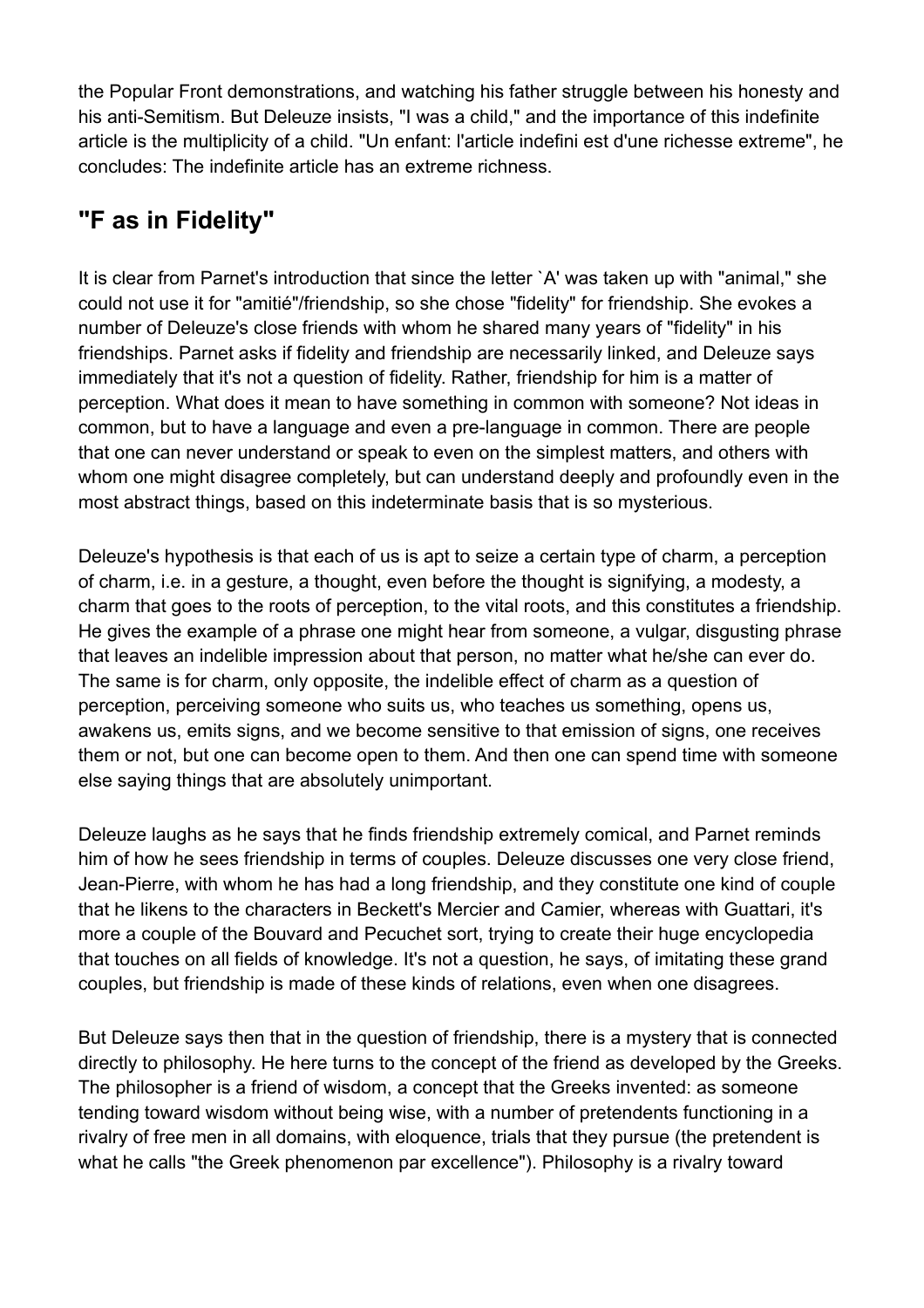something, and in looking at the history of philosophy, one sees that for some writers, philosophy is precisely this connection to friendship, and for others, a connection to fiançailles (engagement), e.g. Kierkegaard (fiançailles rompues, broken engagement). Parnet cites Blanchot and his concept of friendship, and Deleuze says both Blanchot and Mascolo are the two current writers who give the greatest importance to friendship as the very category or condition of the exercise of thought. Not an actual friend, but friendship as a category or condition for thinking [cf. Qu'est-ce que la philosophie?/What Is Philosophy? for their development of this concept].

Deleuze concludes that he adores distrusting the friend. Deleuze refers to a German poet, between dog and wolf, there is an hour at which one must distrust the friend, and he says that he distrusts his friend Jean-Pierre, but he does so with such gaiety, that it does no harm. There is a great community of friendship so that it works out. But Deleuze insists that these are not all events, not tiny little private matters; when one says "friend" or "lost engagement," one has to know under what conditions thought can occur (s'exercer). Proust said that friendship is zero, personally and for thought, no thought in friendship, but rather in jealous love, as the condition of thought for Proust.

Parnet asks a final question about his friendship with Foucault which was not a friendship of the couple, was deep but distant. Deleuze says that Foucault was someone of the greatest mystery for him, perhaps because they knew each other too late in life. Deleuze says he feels a great regret toward Foucault, while having respected him enormously. He says that Foucault was the rare case of a man who entered a room and everything changed. Foucault, like all of us, was not simply a person, but rather it was like another gust of air or something atmospheric occurred, an emanation. Foucault corresponds, says Deleuze, to what he mentioned earlier, about not needing to speak to appreciate and understand each other. Deleuze's memory is particularly of Foucault's gestures, dry, strange, fascinating, like gestures of metal and wood.

Finally, Deleuze says that all people only have charm through their madness (folie). What is charming is the side of someone that shows that they're a bit unhinged (où ils perdent un peu les pédales). If you can't grasp the small trace of madness in someone, you can't be their friend. But if you grasp that small point of insanity, "démence," of someone, the point where they are afraid or even happy, that point of madness is the very source of his/her charm. He then pauses, smiles, and says: "D'où 'G'" (Which leads us to 'G')...

# **G as in 'Gauche' (Left)**

Parnet reminds Deleuze that although he comes from a bourgeois family with 'right' political leanings, he has since the Liberation in 1945 been a 'homme de gauche' (leftist), and she reminds him also that while so many of his friends joined the French Communist Party (PC), he never did. Why?

Deleuze says, yes, they all went through the PC, and what prevented him from doing so was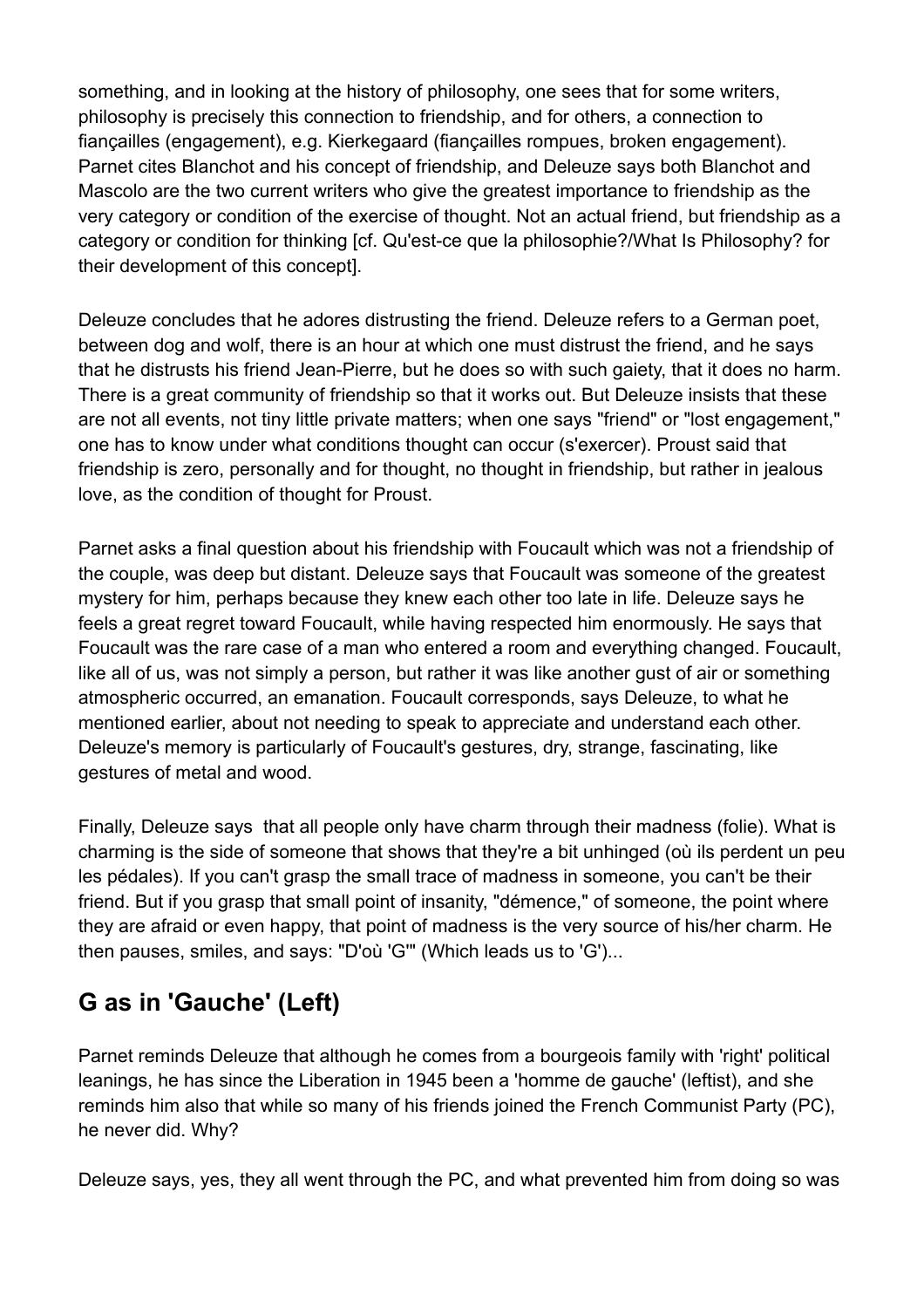that he was always so hard-working <travailleur>, plus he simply could never stand attending all those meetings! He reminds Parnet that this was at the period of the 'appel de Stockholm' (Stockholm Appeal), and all of his friends, people of great talent, spent all their time walking around getting signatures on this petition... An entire generation got caught up in this, Deleuze says, but that posed a problem for him. He had a lot of friends who were Communist historians, and Deleuze felt that it would have been much more important for the PC if these friends had spent their energy on finishing their dissertations than getting signatures. So, he had no interest in that, nor was he very talkative anyway, so all this petition-signing would have put him in a state of complete panic.

Parnet asks if Deleuze nonetheless felt close to the Party's commitments, and he says no, that they never concerned him, something else that saved him from all these discussions about Stalin, and about the revolution going wrong. Deleuze chortles at this point, says who are they trying to kid <de qui on se moque>, all these 'nouveaux philosophes' (New Philosophers) who have discovered that the revolution went wrong, you really have to be dimwitted <débile>, since that was evident with Stalin. Deleuze pursues this line brutally: whoever thought that a revolution would go well, he asks? Who? Who? People say the English could not have a revolution, but that's false: they did, they had Cromwell as a result, and all of English Romanticism, which is a long meditation on the failure of the revolution. They didn't wait for André Glucksmann, says Deleuze, to reflect on the failure of the revolution. And Americans never get discussed, they had their revolution, as much if not more so than the Bolsheviks. Even before the Revolutionary War, they presented this as a new notion and went beyond these notions exactly like Marx spoke later of the proletariat: they led forth a new people, and had a true revolution. Just as the Marxists discovered universal proletariatization, the Americans counted on universal immigration, the two means of class struggle. This is absolutely revolutionary, says Deleuze, it's the America of Jefferson, of Melville, an absolutely revolutionary America that announced the 'new man' just as the Bolshevik revolution announced the 'new man'.

That revolution failed, all revolutions do, and now people are pretending to "rediscover" that. You really have to be dimwitted, Deleuze repeats... Everyone is getting lost in this current revisionism. There is François Furet who discovered that the French Revolution wasn't as great as had been thought, that it failed. But everybody knows that, the French Revolution gave us Napoleon! People are making "discoveries" that, for Deleuze, are not very impressive through their novelty <on fait des découvertes qui ne sont pas très émouvantes par leur nouveauté>. The British Revolution resulted in Cromwell, the American Revolution had worse results, the political parties, Reagan, which don't seem any better.

Deleuze pursues this farther: people are in such a state of confusion about revolutions failing, going bad. Yet that never prevented people from becoming revolutionary. Deleuze argues that people are confusing two absolutely different things: the situation in which the only outcome for man is to become revolutionary, it's the confusion between becoming and history, and if people become revolutionary, that's historians' confusion. Historians, says Deleuze, speak of the future of the revolution, but that is not at all the question.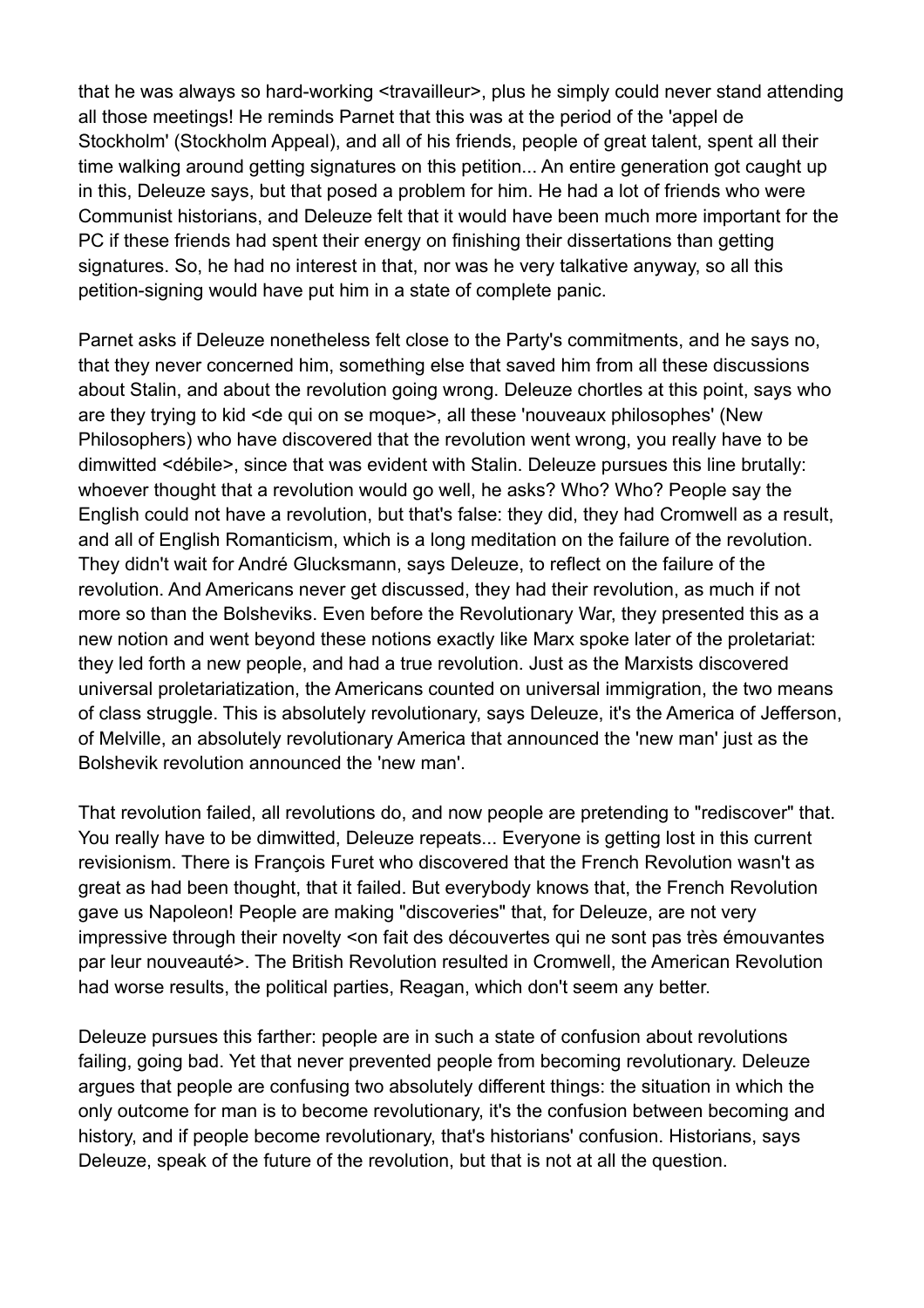The concrete problem is how and why people become revolutionary, and fortunately historians can't prevent them from doing so. It's obvious, Deleuze says, that the South Africans are caught up in a becoming-revolutionary, the Palestinians as well. Then, Deleuze says, if someone tells him after that, even if their revolution succeeds, it will go badly, Deleuze responds: first of all, they will not be the same kinds of problems, but new situations will exist, becomings-revolutionary will be unleashed. The business of people in situations of oppression and tyranny, argues Deleuze, is to enter into becomings-revolutionary, and when someone says, "oh, it's not working out," we aren't talking about the same thing, it's as if we were speaking two different languages -- the future of history and the future of becomings are not at all the same thing, he concludes.

#### \*\*\*\*\* [TRANSLATED SECTION] [TRANSCRIBED SECTION, IN FRENCH]

Parnet picks up another current issue (in 1988), the respect for the"rights of man" <les droits de l'homme> which is so fashionable, but is not revolutionary, quite the opposite. Deleuze replies softly, even wearily, that he thinks the respect for the "rights of man" belongs to this weak thinking <pensée molle> of the impoverished intellectual period that they discussed earlier (under "C as in Culture"). It's purely abstract, says Deleuze, these "rights of man", purely abstract, completely empty. It's like what he was trying to say about desire: desire does not consist of erecting an object, of saying I desire this... we don't desire an object, it's zero; rather, we find ourselves in situations.

Deleuze takes an example from the news, the Armenian situation: an enclave in another Armenian Soviet republic, a first step; then there is a massacre by some sort of Turkish group, so the Armenians retreat into their republic, and right then, there is an earthquake. You'd think you were in something written by the Marquis de Sade, Deleuze says, these poor people in these awful circumstances. (Deleuze gives this example as a set of situations).

He continues that when people say "the rights of man," it's just intellectual discourse, odious intellectuals at that, who have no ideas. Deleuze insists that these declarations are never made as a function of the people that are directly concerned, the Armenians, for example. Their problem is not the "rights of man." This is what Deleuze calls an "assemblage" <agencement>: what must one do to suppress this enclave or to make it possible for this enclave to survive? It's a question of territory, not one of the "rights of man," not a question of justice, but a question of jurisprudence.

All the abominations that humans undergo, says Deleuze, are cases, not elements of abstract law. These are abominable cases, just as the Armenian problem is an extremely complex problem of jurisprudence, to save the Armenians or help them save themselves. Then, an earthquake occurs to confuse everything . To act for freedom, becoming revolutionary, is to operate in jurisprudence when one turns to the justice system. So it's not a question of applying the "rights of man," but rather of inventing forms of jurisprudence, so that for each case, this would no longer be possible.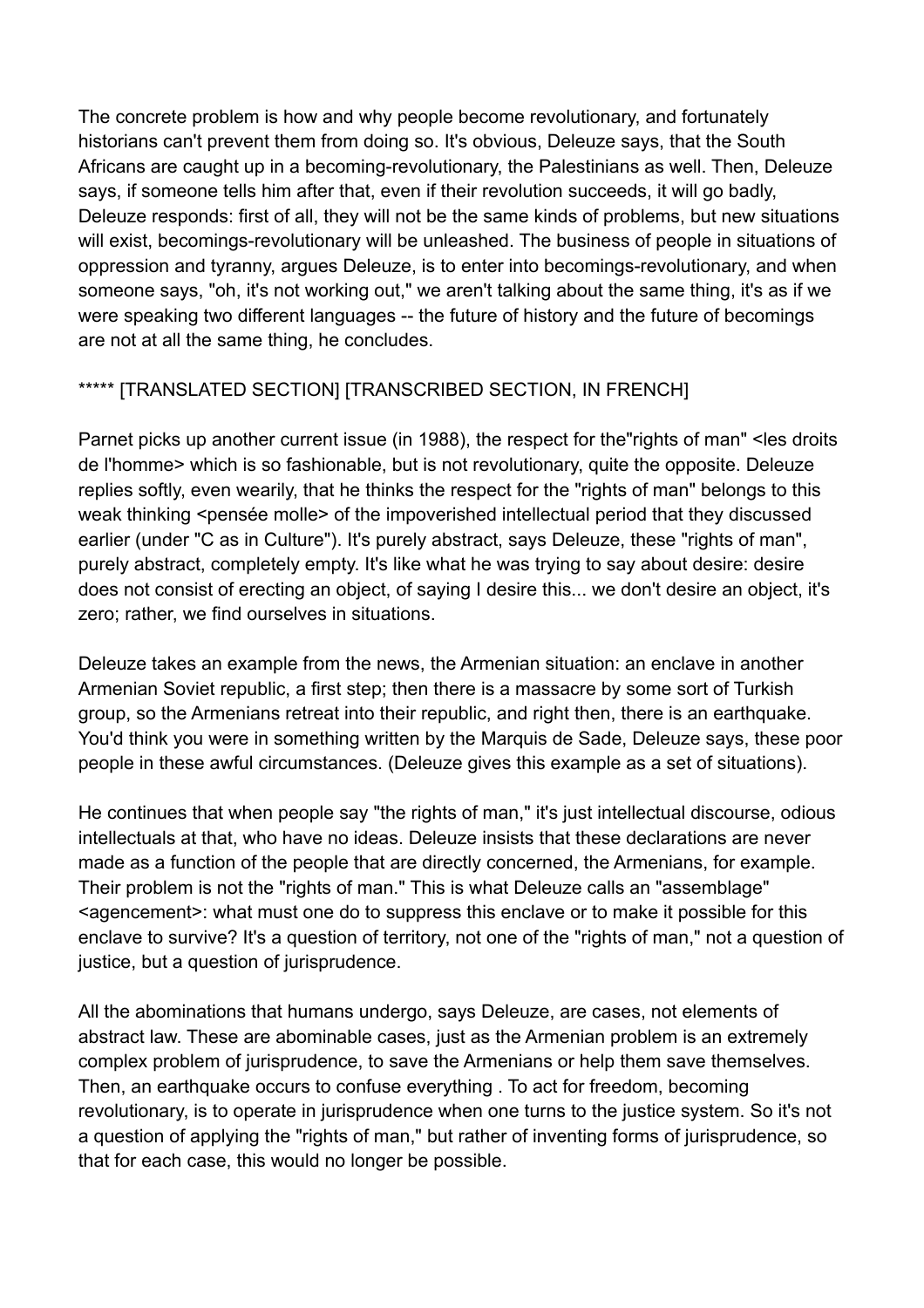Deleuze offers an example to help explain what jurisprudence is: he recalls when smoking in taxis was forbidden. At first, some refused, and the whole matter became quite public because of smokers. In an aside, Deleuze mentions that if he hadn't studied philosophy, he would have studied law, but not the "rights of man." Rather he'd have studied jurisprudence, it's life; there are no "rights of man," says Deleuze, only rights of life, case by case. He returns to the taxi example: one day, some guy does not want to stop smoking, so he sues the cab, the cab loses the case on the grounds that when someone takes a taxi, he is renting it, and the renter has the right to smoke in his rented location. The taxi is assimilated to being a rolling apartment, and the customer is the renter. Ten years later, the taxi is no longer assimilated in this way, it becomes assimilated instead to being a form of public service, and no one has the right any more to smoke.

So it's a question of situations that evolve, and fighting for freedom is to engage in jurisprudence. In Armenia, what are the "rights of man"? The Turks don't have the right to massacre Armenians: how far does that really get us? It's the dimwitted or hypocrites really, Deleuze argues, who have this idea of the "rights of man." The creation of rights is the creation of jurisprudence and fighting for it. That's what the left is, creating rights.

#### \*\*\*\*\*\*\* [END of TRANSLATED SECTION, see above]

Parnet affirms that this demand for the "rights of man" is like a denial of May '68 and a denial of Marxism as well. Yet Deleuze was never a Communist, and still he makes use of Marx who continues to be a referent for him. And Deleuze, says Parnet, is one of the last persons who has not said that May '68 was nil, schoolroom pranks; and ,everyone changes. She asks him to talk a bit about May '68. Deleuze chides her, says she is too harsh, he is not one of the last people, lots of people think well of May '68. Parnet counters that these are his friends. Deleuze says still, lots of people have not denied or recanted on May '68.

For Deleuze, May '68 is simple: it's an intrusion of the real. People often have wanted to view it as the reign of the imaginary, but it's really, says Deleuze, a gust of the real in its pure state <une bouffée du réel dans l'état pur>. It's the real, he repeats, and people don't understand that, it was prodigious! People in reality, that's what a becoming is. There can be bad becomings, and it's almost required for historians not to have understood that, Deleuze believes, because at such moments, the difference between history and becomings is revealed, and May '68 was a becoming-revolutionary without a revolutionary future. People can always make fun of it after the fact, but becomings took hold of people, even becomingsanimal, even becomings-children, becomings-women for men, becomings-men for women. All these aspects are in this very special domain that Deleuze and Parnet have been pouring over since the start of her questions.

Parnet asks Deleuze if he had becomings-revolutionary himself at that moment, and he says that her smile tells him it's a question not devoid of mockery. So she rephrases it: Between Deleuze's cynicism as a "homme de gauche"/leftist and his becoming-revolutionary as a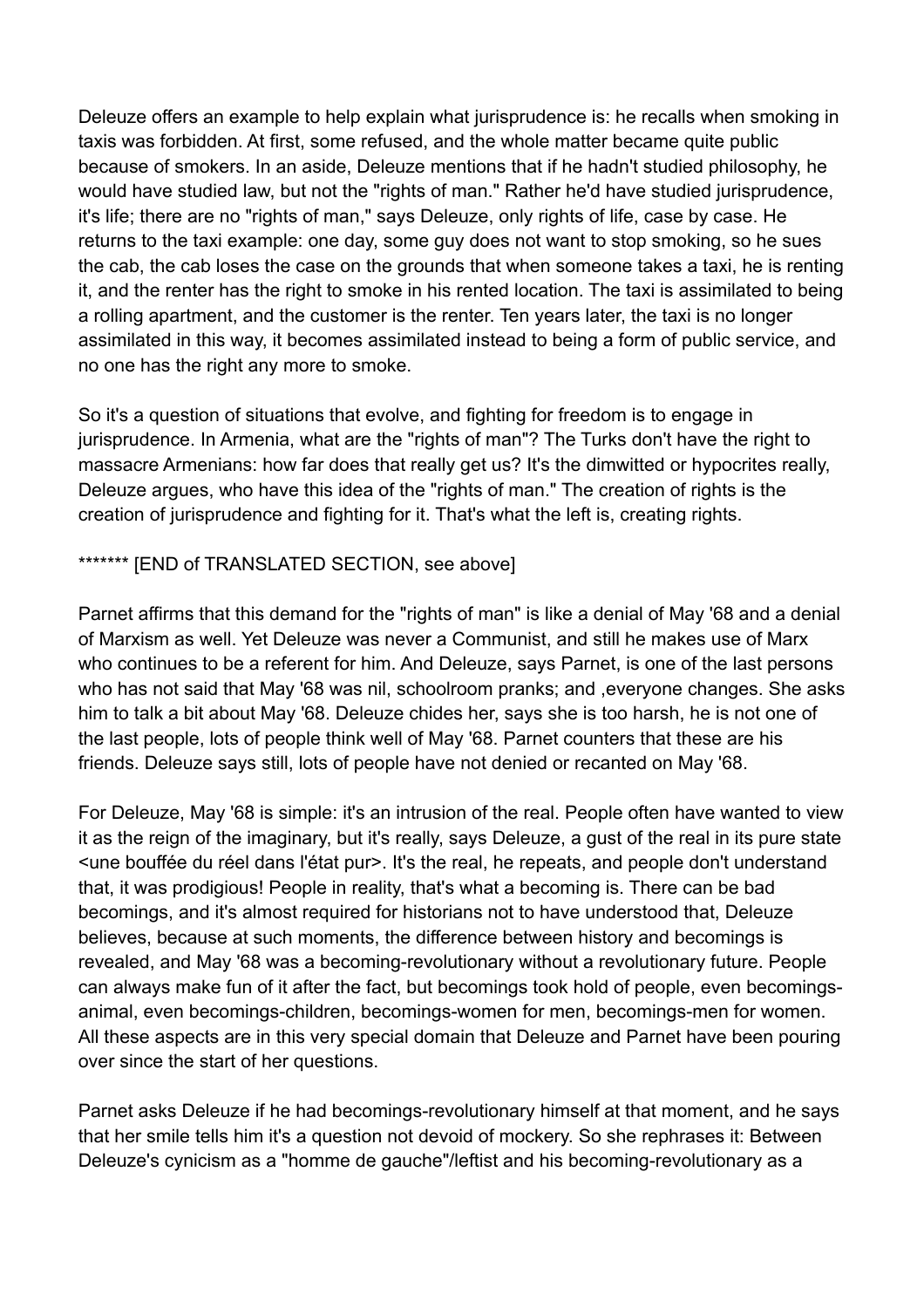leftist, how does he unravel, explain all that <se débrouiller>, and what does it mean for Deleuze to be "de gauche", on the left? Deleuze pauses here before answering. Then he says he does not believe that a leftist government exists, which is not astonishing. The best one can hope for, he believes, is a government favorable to certain demands from the left. But a leftist government does not exist since being on the left has nothing to do with governments <n'est pas une affaire de gouvernement>.

So how to define being on the left, he continues? In two ways: first, it's a matter of perception, which means this: what would \*not\* being on the left mean? It's a little like an address, extending outward from a person: the street where you are, the city, the country, other countries farther and farther away <Deleuze gestures outward>. It starts from the self, and to the extent that one is privileged, living in a rich country, one might ask, what can we do to make this situation last? One senses that dangers exist, that it might not last, it's all so crazy, so what might be done so that Europe lasts? Being on the left is the opposite: it's perceiving... And people say the Japanese perceive like that, not like us... they perceive first the periphery <Deleuze gestures outward inward>, they would say the world, the continent - let's say Europe --, France, etc. etc., rue de Bizerte, me: it's a phenomenon of perception, perceiving the horizon, perceiving on the horizon.

Parnet understandably objects that the Japanese aren't really so leftist, and Deleuze gestures at her dismissively, her objection isn't adequate <c'est pas une raison>, on the basis of that <their perception>, they're leftist, on the basis of their sense of address, postal address. First, you see the horizon, Deleuze says. And you know these millions of starving people can't last, he continues, there's no point in kidding about it, it's an absolutely worn-out justice system, it's not a matter of morality, but in perception itself. It's not in saying that the natality rate has to be reduced, which is just another way of keeping the privileges for Europe. <Being on the left> is really finding arrangements, finding world-wide assemblages. Being on the left, it is often only Third World problems that are closer to us than problems in our neighborhoods. So it's really a question of perceptions, says Deleuze, more than being a question of "beautiful souls" <br/>belles âmes>, that's what being on the left is. And second, he continues, being on the left is a problem of becomings, of never ceasing to become minoritarian. That is, the left is never of the majority, and for a very simple reason: the majority is something that assumes that it's not the huge quantity that votes for something, but it assumes a standard <étalon>; in the West, the standard that every majority assumes is: 1) man, 2) adult 3) manly/virile <male>, 4) city dweller... Ezra Pound, Joyce say things> like that, it's a standard. So, the majority by its nature will go for whomever or whatever aggregate at a particular moment will succeed with this standard, that is, the supposed image of the urban, virile, adult male such that a majority, Deleuze insists, is never anyone, it's an empty standard. Simply, a maximum of persons recognize themselves in this empty standard.

So, he continues, women will make their mark either by intervening in this majority, or in the minorities according to groupings in which they are placed according to this standard. Deleuze clarifies this: being a woman is not a given by nature, women have their own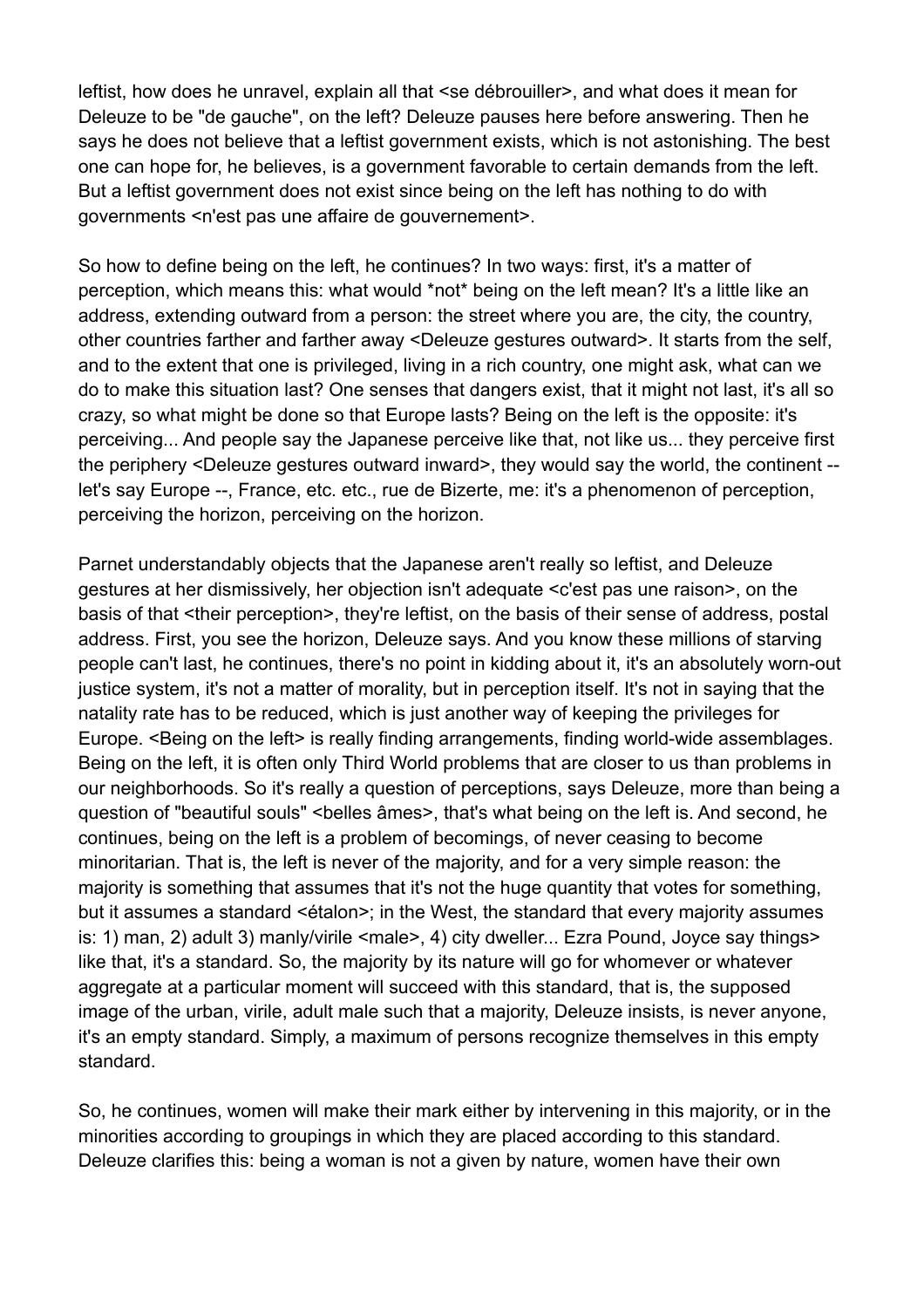becomings-woman; and so, if women have a becoming-woman, men have a becomingwoman as well. Deleuze reminds Parnet of talking earlier about becomings-animal, about children having their own becomings, not being children naturally. Parnet wonders that men cannot become men, and that's tough! Deleuze says, no, that's a majoritarian standard, virile, adult, male... they can become women, and then they enter into minoritarian practices. The Left, Deleuze concludes, is the aggregate of processes of minoritarian becomings. So, says Deleuze, quite literally, the majority is no one, the minority is everyone, and that's what being on the left is: knowing that the minority is everyone and that it's there that phenomena of becomings occur. That's why however great they think are, they still have doubts about the outcome of elections.

## **"H as in History of Philosophy"**

Parnet lists Deleuze's early works, the first phase on the history of philosophy -- on Hume, Nietzsche, Kant, Bergson, Spinoza --, then says that someone encountering his later works -- Difference and Repetition, Logic of Sense, and works with Guattari -- might think he had a Jekyll/Hyde personality. Then, she remarks, he returned in 1988 to Leibniz, so asks what he enjoyed and still enjoys in the history of philosophy?

Deleuze pauses, then says it's a complicated matter because this history of philosophy encompasses philosophy itself. He assumes that a lot of people think of philosophy as being quite abstract and mostly for specialists, but in his view, it has nothing to do with specialists, or is so only in the way that music or painting are. So he indicates that he tries to pose the problem differently.\_

Deleuze says that, conventionally, the history of philosophy is abstract in the second degree since it does not consist of talking about abstract ideas, but of forming abstract ideas about abstract ideas. But he has always seen it differently, comparing it to painting. He refers to letters by Van Gogh on the distinctions between portraiture or landscapes <see \_Logique de la sensation XV, for more extensive discussion of Van Gogh's correspondence>. For Deleuze, the history of philosophy is, as in painting, a kind of art of the portrait, creating a philosopher's portrait, but a philosophical portrait of a philosopher, a mental or spiritual portrait such that it's an activity that belongs fully within philosophy itself, just as a portraiture belongs to painting.

Deleuze wonders if he's going a bit fast with this comparison with painting, though, and says that if he invokes painters like Van Gogh or Gauguin, it's because something in their works has an enormous effect on him, the kind of immense respect or rather fear and even panic they evince when faced with getting in <aborder> color. These painters, says Deleuze, are the two greatest colorists ever, but in their works, they employ color only with great hesitation <tremblement>. In the beginning of their careers, they used earthen colors <couleurs patate, de terre>, nothing striking, because they did not yet dare to take on color. It's a very moving question, as if, literally, they did not yet judge themselves worthy of color, not ready or able to take it on and really do painting. It took them years and years before being able to do so.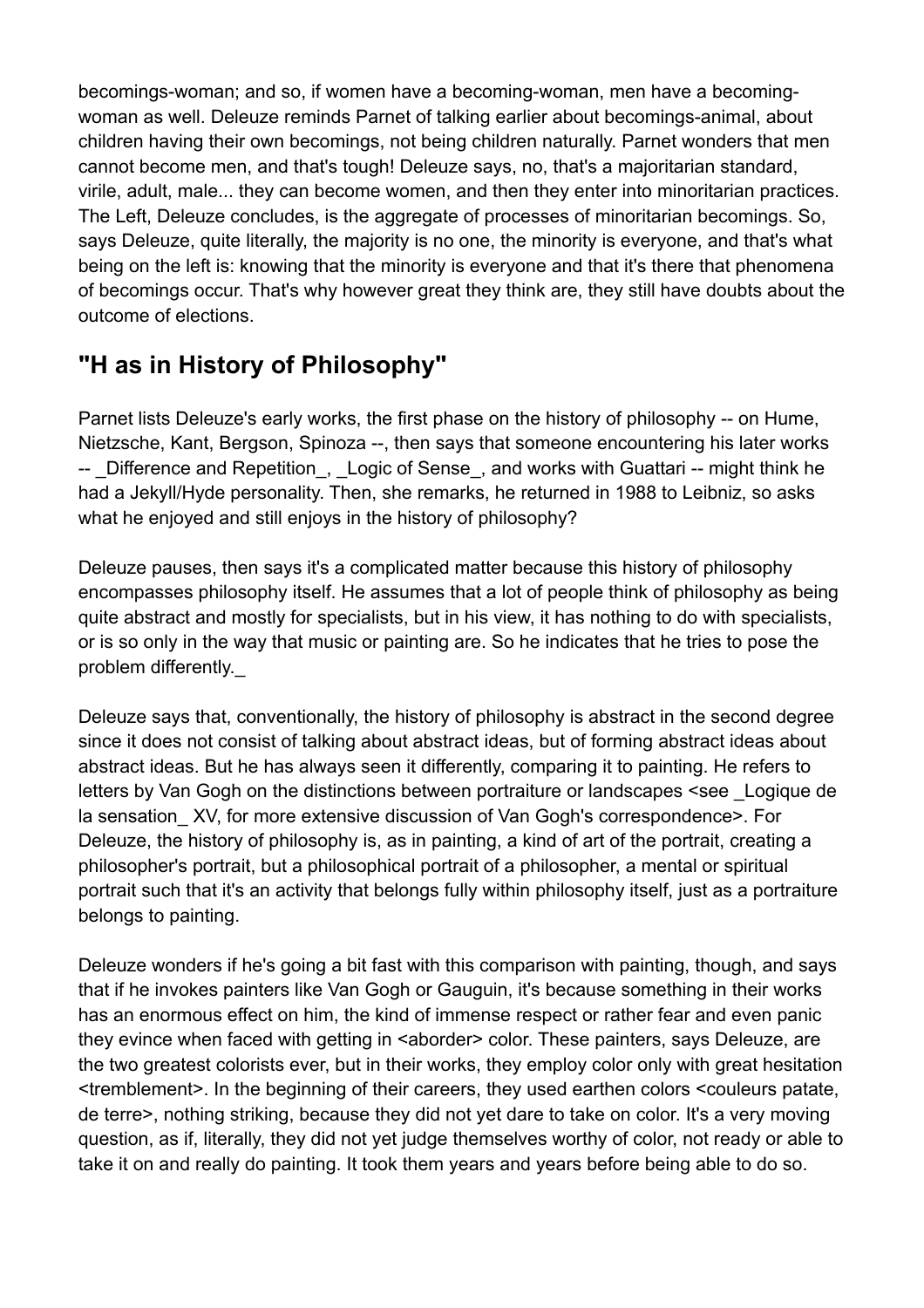When you see the results of their work, Deleuze says, one has to reflect on this immense slowness to undertake that work. Color for a painter is something that can take him/her into madness, into insanity, thus is something quite difficult, taking years to dare to come close to it.

So, it's not that he is particularly modest, Deleuze says, but it strikes him as being quite shocking were there philosophers who simply said, hey, I'm going into philosophy now, going to do my own philosophy. These are feeble statements, argues Deleuze, because philosophy is like [painting with] colors, before entering into it, one has to take so many precautions, before conquering the "philosophical color" <la couleur philosophique> -- and the philosophical color is the concept. Before succeeding in inventing concepts, an enormous amount of work is necessary. Deleuze sees the history of philosophy as this slow modesty, taking a long time doing portraits. It's like a novelist, Deleuze suggests, who might say, I'm writing novels, but cannot read any because I'd risk compromising my inspiration. Deleuze says he has heard young writers make such frightening statements which, for him, means they simply do not need to work. Moreover, Deleuze sees the history of philosophy not only as having this preparatory role, it succeeds quite well by itself. It is the art of portraiture in so far as it allows one to reach toward something. At this point, it becomes a bit mysterious, says Deleuze, and he asks Parnet perhaps to give him another question so he can define this .

Parnet says that the usefulness of the history of philosophy for Deleuze is clear in this explanation. But the usefulness of history of philosophy for people in general, what is that, she asks, since Deleuze says that he does not want to see it as a kind of specialization?

For Deleuze, this is very simple. You can understand what philosophy is, he says -- that is, the extent to which it is no more an abstract thing than a painting or a musical work -- only through the history of philosophy, provided that you conceive of it in the proper manner <comme il faut>. What might that be? One thing is certain: a philosopher is not someone who contemplates or even reflects, but is someone who creates, and creates a very special kind of thing, concepts, not stars that one gazes at in the sky. Deleuze argues <as he and Guattari will in What is Philosophy? > that you have to create, fabricate concepts. So many questions emerge here: what for? Why create concepts, and what is that? Deleuze leaves these questions aside to provide an example: we know that Plato created a concept that did not exist before him, translated generally as the Idea. What he calls an Idea is truly a Platonic concept. Concretely, Deleuze asks, what is it? That's what one has to ask. An Idea is a thing that wouldn't be something else, i.e. would only be what it is... Deleuze pauses to ask: is that abstract? No, he replies, and gives the example not found in Plato: a mother is not only a mother, but also a wife, a daughter of a mother. Let us imagine, he continues, that a mother would only be a mother, e.g. the Virgin Mary. Even if that doesn't exist, a mother that would only be not something else would be an Idea of mother. i.e. a thing that would only be what it is. This, Deleuze affirms, is what Plato meant when he said only justice is just, only justice is not something else than just. Plato doesn't stop there, but he created a veritable concept of the Idea of something as pure.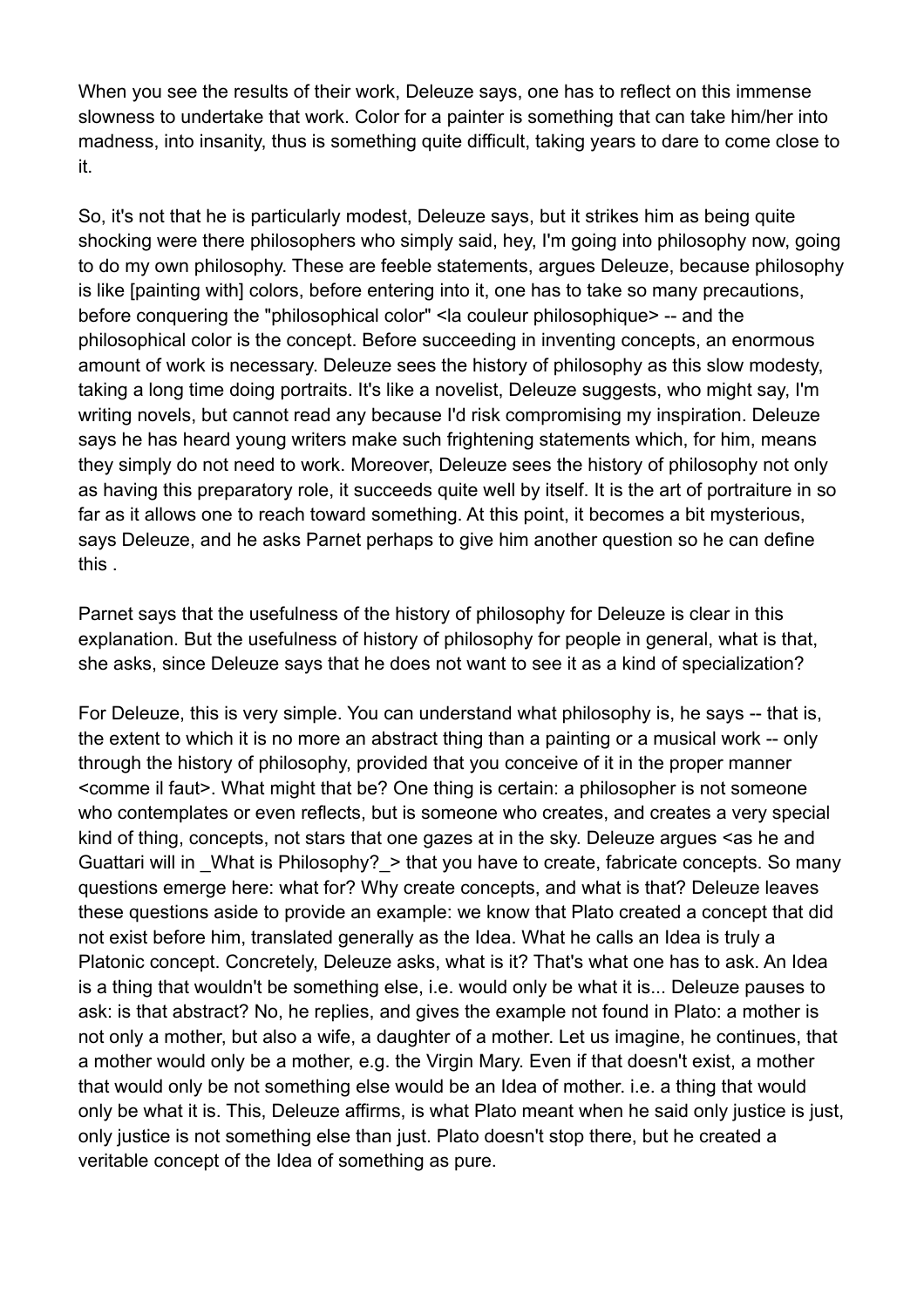Deleuze admits that this still remains abstract, and asks why? If we proceed to read through Plato, everything becomes concrete, Deleuze insists. Plato didn't create this concept of Idea by chance; he said that whatever happens in this concrete situation, whatever might be a given therein, there are rivals <prétendents>, i.e. people who say: for this thing, I'm the best example of it. Plato gave an example of the politician with an initial definition as the pastor of men, who takes care of people. As a result, people step forward to say, I'm the true pastor of men (the merchant, the shepherd, the doctor), i.e. different levels. In other words, there are rivals, and so with that, things starts to appear a bit more concrete.

Deleuze insists that a philosopher creates concepts, e.g. the Idea, the thing in so far as it is pure <la chose en tant que pure>. The reader doesn't understand immediately what it's about, or why one would need to create such a concept. If he/she continues and reflects on it, he/she sees the reason: there are all sorts of rivals who present themselves as claimants for things. So the problem for Plato is not at all, what is the Idea? That way, things would just remain abstract. Rather, it's how to select the claimants, how to discover among them which one is genuine (le bon). It's the Idea, i.e. the thing in a pure state, that will permit this selection, that will select the claimant who is closest to it.

Deleuze sees this allows the discussion to move forward a bit since every concept, e.g. the Idea, refers to a problem, in this case, how to select the claimant. If you do philosophy abstractly, he insists, you do not even see the problem, but if one reaches this problem... One might wonder why the problem isn't stated clearly by a philosopher since it certainly exists in his work, and Deleuze maintains that it's because one can't do everything at once. The philosopher's task is already that of exposing the concepts that s/he's in the process of creating, so s/he can't expose the problems on top of that, or at least one can discover these problems only through the concepts being created. Deleuze insists: if you haven't found the problem to which a concept corresponds, everything stays abstract. If you've found the problem, everything becomes concrete. That's why in Plato, there are constantly these claimants, these rivals.

Deleuze goes on to ask, why does this occur in the Greek city, and in Plato? The concept is the Idea as means of selecting the suitors, but why did this concept and this problem take form in the Greek milieu? <Because> it's a typically Greek problem, of the democratic, Greek city, even if Plato did not accept the democratic character of the city. For it's in the Greek city that, for example, a magistracy is an object of pretension, for which someone can pose a candidacy for a particular function. In an imperial formation, functionaries are named by the emperor, whereas the Athenian city is a rivalry of climants, an entire milieu of Greek problems, a civilization in which the confrontation of rivals constantly appears: that's why they invented gymnastics, Olympic games, legal procedures also. And in philosophy, there are suitors as well, e.g. Plato's struggle against the Sophists. He believed that the Sophists were claimants for something to which they had no right. What would define the right or the non-right of a claimant, asks Deleuze? All this is as interesting as a great novel or a painting, but in philosophy, there are two things at once: the creation of a concept always occurs as a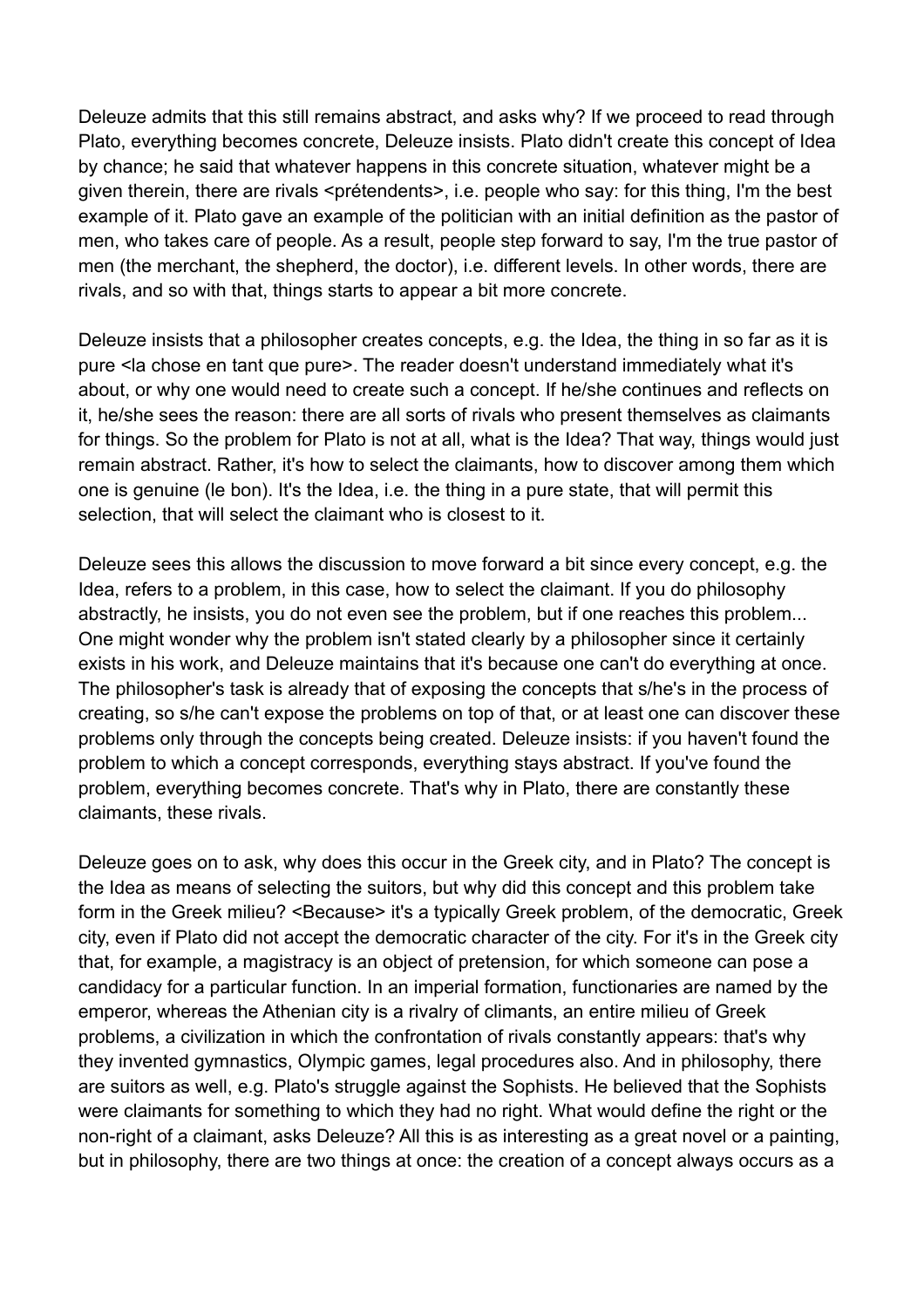function of a problem. If one has not found the problem, philosophy remains abstract.

He gives another example: people usually don't see problems, these usually stay hidden, but to engage in the history of philosophy is to restore these problems and, through this, to discover what's innovative in these concepts. The history of philosophy links up concepts as if they seemed to go without saying, as if they weren't created, so there tends to be total ignorance about problems.

Deleuze offers a final example: much later, Leibniz arrived and invented an extraordinary concept to which he gave the name, monad. There is always something a bit crazy in a concept. Leibniz's monad, Deleuze continues, designated a subject, somebody, you or me, in so far as it expresses the totality of the world, and in expressing the totality of the world, it only expresses clearly a tiny region of the world, its territory, or what Leibniz calls his "department". So a subjective unity that expresses the entire world, but that only clearly expresses a region of the world -- this is called a monad. It's a concept Leibniz created, but why state it this way? One has to find the problem, that's the charm of reading philosophy, as charming as reading a good book. Leibniz poses a problem, specifically that everything only exists as folded... He saw the world as an aggregate of things folded within each other. Deleuze here suggests stepping back a bit: why did he see the world like this? What was happening back then? What counts, Deleuze argues, is the idea of the fold, everything is folded, and everything is a fold of a fold, you can never reach something that is completely unfolded. Matter is constituted of folds overlapping back onto it, and things of the mind, perceptions, feelings, ideas, are folded into the soul. It's precisely because perceptions, feeling, ideas are folded into a soul that Leibniz constructed this concept of a soul that expresses the entire world, i.e. in which he discovers the entire world to be folded.

Deleuze asks abruptly, what is a bad philosopher, or a great philosopher? The bad one, he answers, creates no concepts, uses ready-made ideas, thus puts forth opinions, and does not do philosophy, and poses no problems. So, to do history of philosophy is this long apprenticeship in which one learns, or one is truly an apprentice in this domain, the constitution of problems and the creation of concepts. And how is it that thought can be idiotic, moronic? Some people talk, don't create concepts, put forth opinions, but moreover, we don't know what problems they're talking about. At most, one knows the questions, but not the problems behind certain questions (e.g. Does God exist? doesn't pose any problem, what might be behind that...) If you have neither a concept nor a problem, says Deleuze, you aren't doing philosophy. All this is to say, Deleuze insists, the extent to which philosophy is amusing. So doing history of philosophy is to discover nothing different than what one finds while looking at a painting or listening to a musical work.

Parnet asks, since Deleuze evoked Gauguin's and Van Gogh's quaking and hesitation from fear before taking on color, what happened to him, Deleuze, when he passed from history of philosophy to doing his own philosophy? Deleuze answers swiftly, this is what happened: history of philosophy gave him the chance to learn things, made him more capable of moving toward what color is in philosophy. And he asks, why does philosophy not cease to exist, why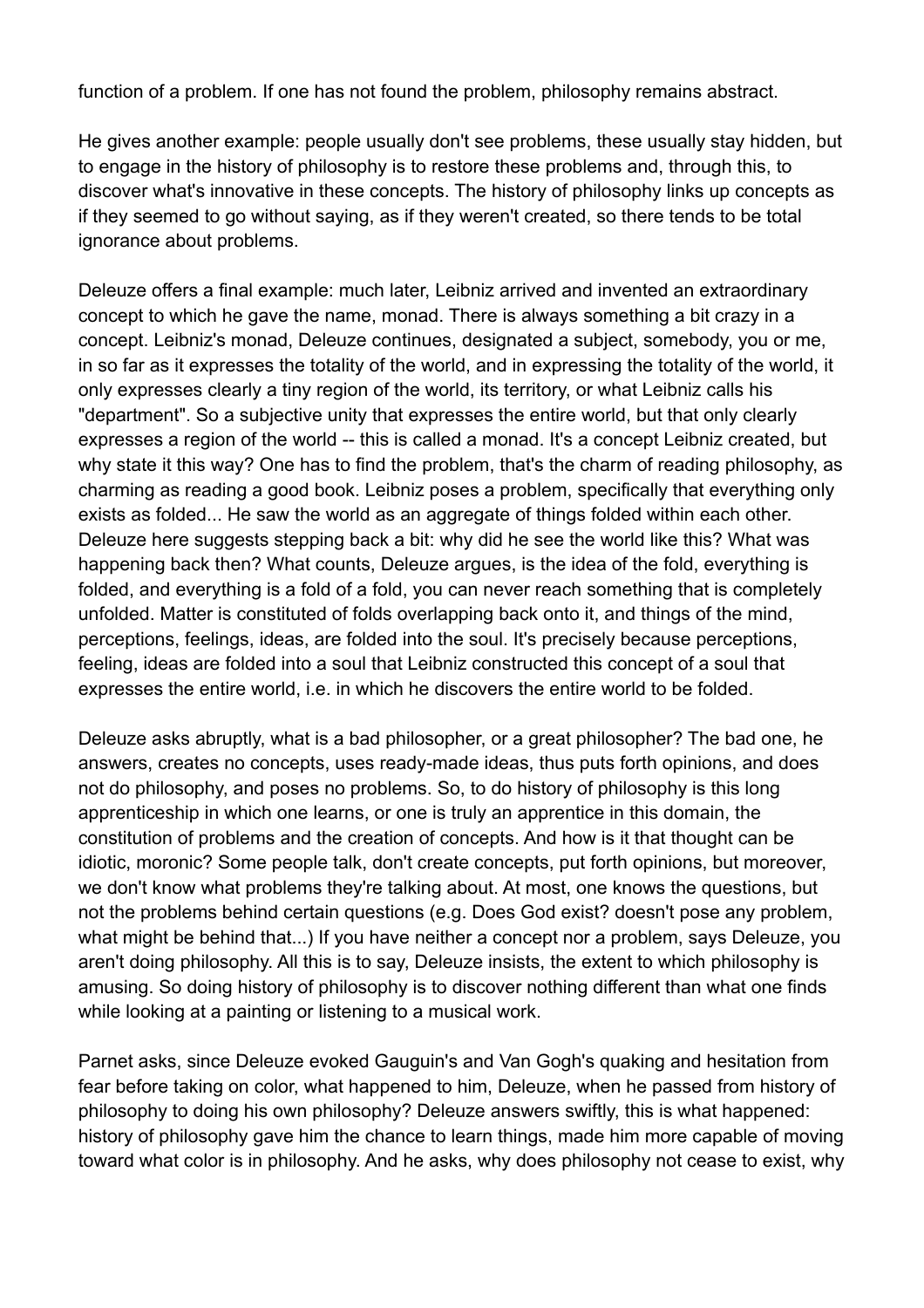do we still have philosophy today? Because there is always an occasion to create concepts. But today, he continues, this notion of creation of concepts is taken over by the media, publicity; with computers, they say you can create concepts, an entire language stolen from philosophy for "communication." But what they call concepts, creating, Deleuze says dismissively, is truly comic, no need to insist on it. That still remains philosophy's task.

Deleuze states that he never was affected by people who proclaim the death of philosophy, getting <dépasser> beyond philosophy, etc., since he always wondered what that could mean. As long as there's a need to create concepts, there will be philosophy since that's the definition of philosophy, we have to create them, and we create them as a function of problems, and problems evolve. Certainly, one can be Platonician, Leibnizian, Kantian today, that is, one judges that certain problems -- not all -- posed by Plato remain valid provided one makes certain transformations, and so one is Platonician since one still has use for Platonic concepts. If we pose problems of a completely different nature, doing philosophy is creating new concepts as a function of problems posed today.

The final aspect, Deleuze continues, is what is the evolution of problems? We might say historical, social forces, but there is something deeper. It's all very mysterious, Deleuze admits, maybe they don't have time in the interview to pursue it, but Deleuze sees us reaching a kind of becoming of thought, evolution of thought that results not only in no longer posing the same problems, they are no longer posed in the same way. There is an urgent appeal, a necessity even to create and re-create new concepts. So history of philosophy cannot be reduced to sociological influence, he argues. There is a becoming of thought, something very mysterious that causes us perhaps no longer to think in the same way as a hundred years ago, new thought processes, ellipses of thought. Deleuze maintains that there is a history of pure thought, and that's what history of philosophy is, it has always had only one function, so there's no need to get beyond it, as it has its sole function.

Parnet asks how a problem evolves through time, and Deleuze offers another example: what, for most of the great philosophers in the 17th century, was their negative worry? It was a matter of warding off the dangers of error, i.e. the negative of thought, to prevent the mind from falling into error. There was a long, gradual slide and in the 18th century, a different problem emerges, not at all the same: no longer denouncing error, but denouncing illusions, the idea that the mind is not only surrounded by illusions, but could even produce them itself. So this is the movement in the 18th century, the denunciation of superstitions, and while it appears similar to the 17th century, something completely new is being born in the 18th century. One might say that it's due to social causes, but Deleuze maintains that there is also a secret history of thought that would be a passionate subject to pursue.

Then, in the 19th century -- here, Deleuze admits that he is stating things in an extremely simple and rudimentary way -- things have slid. It's no longer how to avoid illusion; no, as spiritual creatures, men ceaselessly emit inanities <br/>betises>, which is not the same thing as falling into illusion: how to ward off "bêtises", inanities? That appears clearly in people on the border of philosophy, Flaubert, Baudelaire, the problem of "bêtises". And there again, social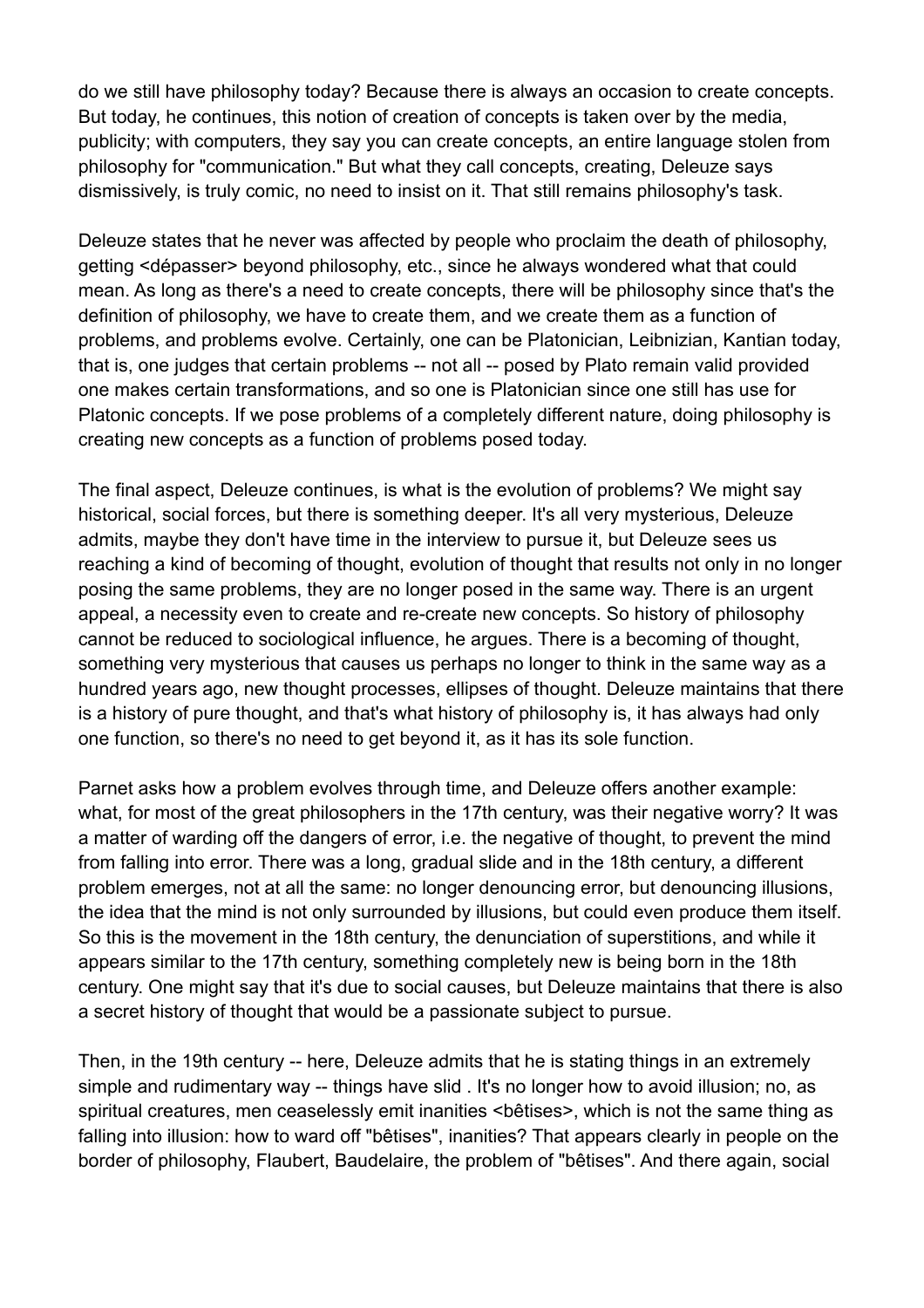evolution, the evolution of the bourgeoisie, made the problem of "bêtises" an urgent problem. But there is also something deeper in this kind of history of problems that thought confronts. Every time one poses a problem, new concepts appear such that, if we understand the history of philosophy this way -- creation of concepts, constitution of problems, problems being more or less hidden, so we have to discover them --, we see that philosophy has strictly nothing to do with the true or the false. Looking for the truth means nothing. Creating concepts and constituting problems is a matter of meaning, not truth or falsity... a problem with meaning, so doing philosophy is to constitute problems that have a sense and to create concepts that cause us to move toward the understanding and solution of problems.

Parnet returns to two special questions for Deleuze: when he returned to doing history of philosophy in the Leibniz book (\_The Fold\_) the previous year, was it in the same way as 20 years earlier, i.e. before he had produced his own philosophy? Deleuze answers, certainly not. Before, he used history of philosophy as this kind of indispensable apprenticeship in order to look for the concepts of others, of great philosophers, and problems for which their concepts provided answers. Whereas, in the book on Leibniz -- and Deleuze says, there's nothing vain in what he is about to say --, he mixed in problems from the 20th century, that might be his own problems, with those posed by Leibniz, since Deleuze is persuaded of the actuality of great philosophers. So, what does it mean to act as <faire comme> a great philosopher would? It's not necessarily to be his disciple, but to extend his task, create concepts in relation to and in evolution with the concepts he created. By working on Leibniz, Deleuze was more in this path, whereas in the first books on the history of philosophy, he was in the "pre-color" stage.

Parnet continues by asking about his work on Spinoza and Nietzsche, about which Deleuze had said that he focused therein on the rather accursed and hidden area of philosophy. What did he mean? Deleuze says that, for him, this hidden area referred to thinkers who rejected all transcendence, all universals, the idea or concepts having universal values, any instance that goes beyond the earth and men... authors of immanence.

Parnet pursues this by observing that his books on Nietzsche and Spinoza were real events, books that he is known for, yet one cannot say that he is a Nietzschean or a Spinozian. Deleuze passed through all that, even during his apprenticeship, and Parnet says that he was already Deleuzean. Deleuze appears slightly embarrassed, saying that she has given him an enormous compliment, if it's true. What he always hoped for, he says, whether his work was good or bad, and he knew he could fail, was trying to pose problems for his own purposes <pour mon compte>, and to create concepts for his own purposes. Deleuze then suggests that, at the extreme, he would have wanted a kind of quantification of philosophy, such that each philosopher would be attributed a kind of magic number corresponding to the number of concepts he really created, referring to problems -- Descartes, Leibniz, Hegel. Deleuze finds that an interesting idea, and thinks perhaps he would have had a small magic number, having created concepts as a function of problems. But Deleuze concludes by saying that his point of honor is simply that, whatever the kind of concept he tried to create, he can state what problem the concept corresponded to. Otherwise, it would have all been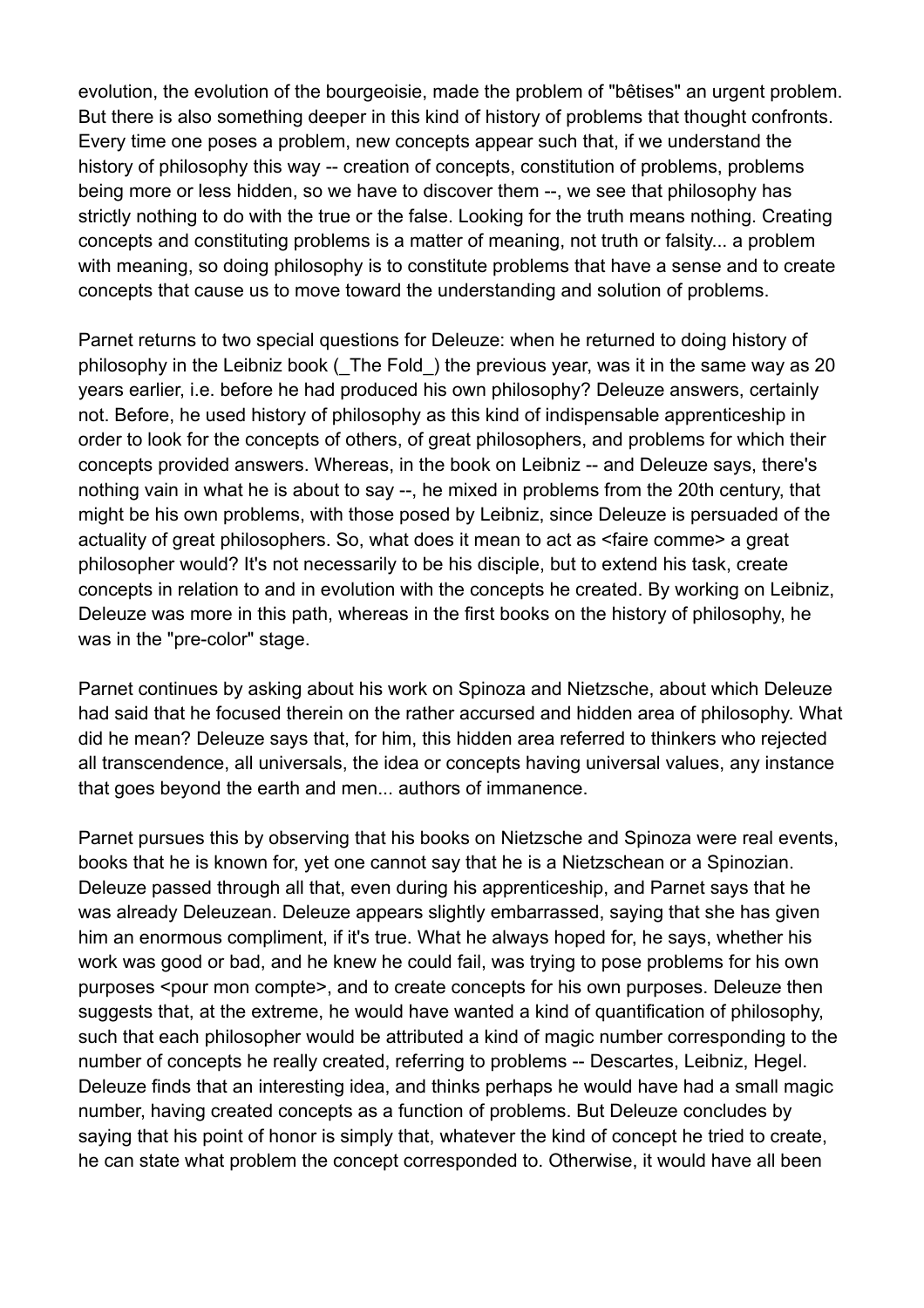empty chatter.

Parnet's final question on this topic: during the period around 1968, and before, when everyone was involved in reading Marx and Reich, wasn't Deleuze rather deliberately provocative in turning toward Nietzsche, suspected of fascism, and toward Spinoza and the body, when everyone was preaching about Reich? Didn't history of philosophy serve a bit as a dare, a provocation for him?

Deleuze responds by saying that this is connected to what they've been discussing all along, the same question. What he was looking for, even with Guattari, was this kind of truly immanent dimension of the unconscious. Psychoanalysis is entirely full of transcendental elements -- the law, the father, the mother -- whereas a field of immanence that would allow him to define the unconscious was the domain into which Spinoza went the farthest, and Nietzsche as well, farther than anyone before them. So there was no provocation, but Spinoza and Nietzsche form in philosophy perhaps the greatest liberation of thought, almost explosive in nature, and the most unusual concepts, because their problems were somewhat condemned problems, that people did not dare pose during their eras.

<Deleuze stops, smiling at Parnet, and she responds quite oddly, saying (almost in the tone of scolding parent): "We'll go on then since you don't want to answer ." Deleuze simply makes a soft questioning "eh?" as Parnet announces):

### **I as in Idea**

Parnet begins by saying that this "idea" is no longer in the Platonic domain. Rather, she says, Deleuze always spoke passionately about philosophers' ideas, but also ideas of thinkers in cinema (directors), artists' and painters' ideas. He always preferred an "idea" to explications and commentary. So why, for Deleuze, does the "idea" take precedence over everything else?

Deleuze admits that this is quite correct: the "idea" as he uses it traverses all creative activities, since creating means having an idea. But there are people -- not at all to be scorned for this -- who go through life without ever having an idea. Deleuze insists that it is usually quite rare to have an idea, it doesn't happen every day. And a painter is no less likely to have ideas than a philosopher, just not the same kind of ideas. So, Deleuze asks, in what form does an idea occur in a particular case? In philosophy, at least, in two ways: the idea occurs in the form of concepts and of creation of concepts.

Deleuze is struck by filmmakers: while some have no ideas, some have quite a few, since ideas are quite haunting, coming and going, and taking diverse forms. Deleuze gives an example of the film director, Minelli. In his works, one sees that he asks himself: what does it mean to be caught up in someone's dreaming? It goes from the comic to the tragic and even to the abominable. So from getting caught in another's dreaming can result awful things, it's possibly horror in its pure state. So, in Minelli's work, one can get caught in the nightmare of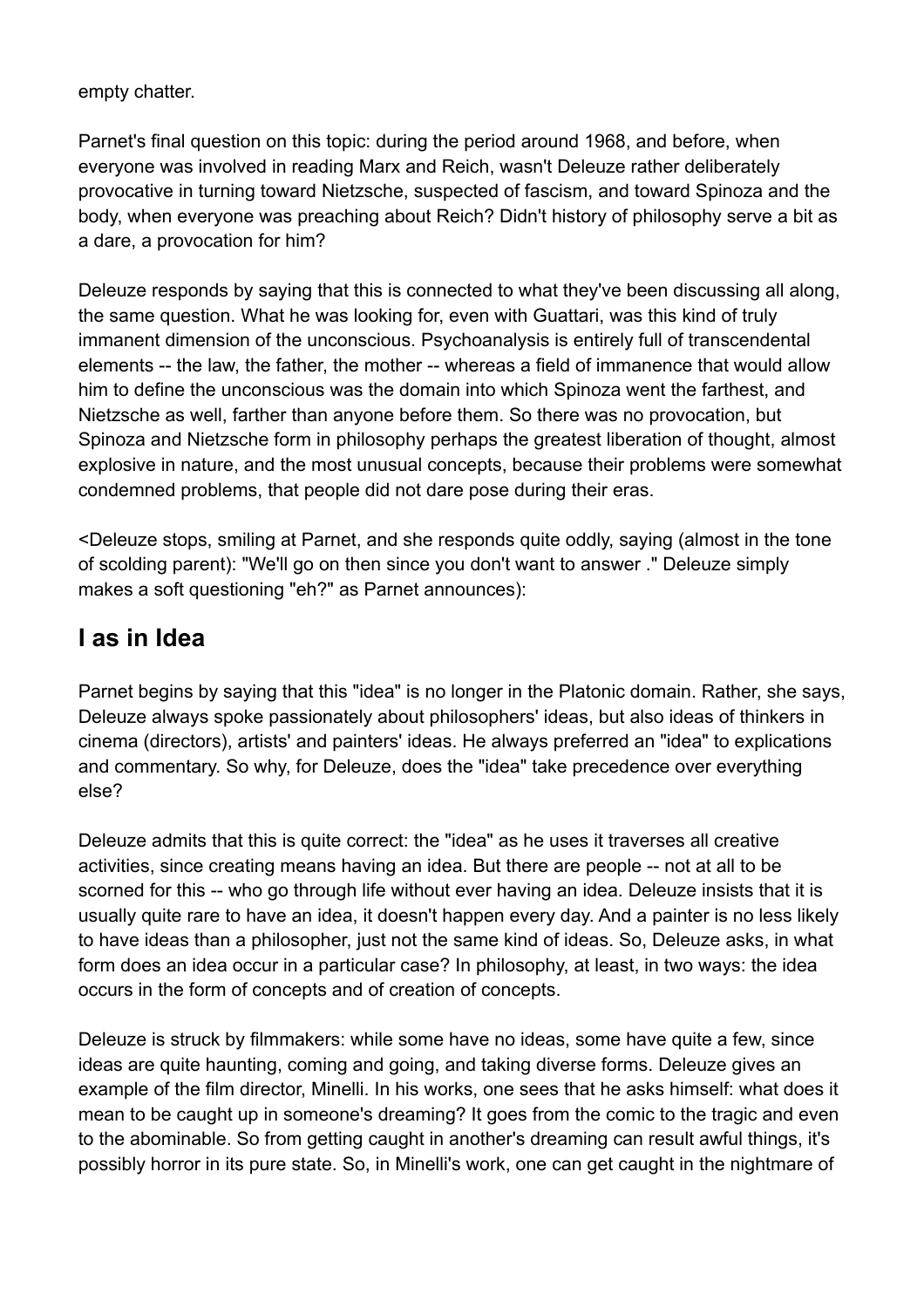war, and that produces the admirable \_Four Horsemen of the Apocalypse\_, not war viewed as war, but as a nightmare. What would it mean to be caught in a young girl's dream? That results in musical comedies, in which Fred Astaire and Gene Kelly -- Deleuze indicates he's not quite sure of the names -- escape from tigresses and black panthers. That's an idea. Deleuze is quick to point out that it's not a concept though, and Minelli is not doing philosophy, but creating cinema <il fait du cinéma>.

Deleuze continues by suggesting that we almost have to distinguish three dimensions, which is his future work  $\leq$ that he and Guattari develop in What is Philosophy?  $\geq$ :

1) in the first, there are concepts that are invented in philosophy;

2) in the second, there are percepts in the domain of art. An artist creates percepts, a word required to distinguish these from perceptions. What does a novelist want? He wants to be able to construct aggregates of perceptions and sensations that survive those who read the novel. Deleuze gives examples in Tolstoy or Chekhov, each in his own way, who are able to write like a painter manages to paint. So, to try to give to this complex web of sensations a radical independence in relation to he/she who experiences them: Tolstoy described atmospheres; Faulkner, and another great American novelist, Thomas Wolfe who nearly stated this in his short stories: someone goes out in the morning, smells toast, sees a bird flying, and feels a complex web of sensations.

So, what happens when someone who experiences the sensations goes on to do something else? This, says Deleuze, is a bit like in art, where we find an answer. It's to give a duration or an eternity to this complex web of sensations that are no longer grasped as being experienced by someone, or at the outside, might be grasped as experienced by a fictional character. What does a painter do? He gives consistency to percepts, he tears percepts out of perception.

Deleuze points to the Impressionists who utterly twisted perception. A concept, Deleuze says, creates a crack in the skull <fend le crane>, it's a habit of thought that is completely new, and people aren't used to thinking like that, not used to having their skulls cracked, since a concept twists our nerves. Deleuze cites Cézanne from memory, who said something like, we have to make impressionism last/durable, that is, new methods are required in order to make it have duration, so that the percept acquires an ever greater autonomy.

3) A third order of things, a kind of connection among them all, are affects. Deleuze says that, of course, there are no percepts without affects, but that these are specific as well: these are becomings that exceed him or her who goes through them, exceed the strength of those who go through them. Doesn't music lead us into these forces <puissances> that exceed our grasp? It's possible, Deleuze answers. If one takes a philosophical concept, it causes one to see things <faire voir des choses> since the greatest philosophers have this "seeing" trait or aspect <côté 'voyant'>, at least in the philosophers that Deleuze admires: Spinoza causes one to "see", one of the most visionary <voyant> philosophers, Nietzsche as well. They all hurl forth fantastic affects, there is a music in these philosophers, and inversely, music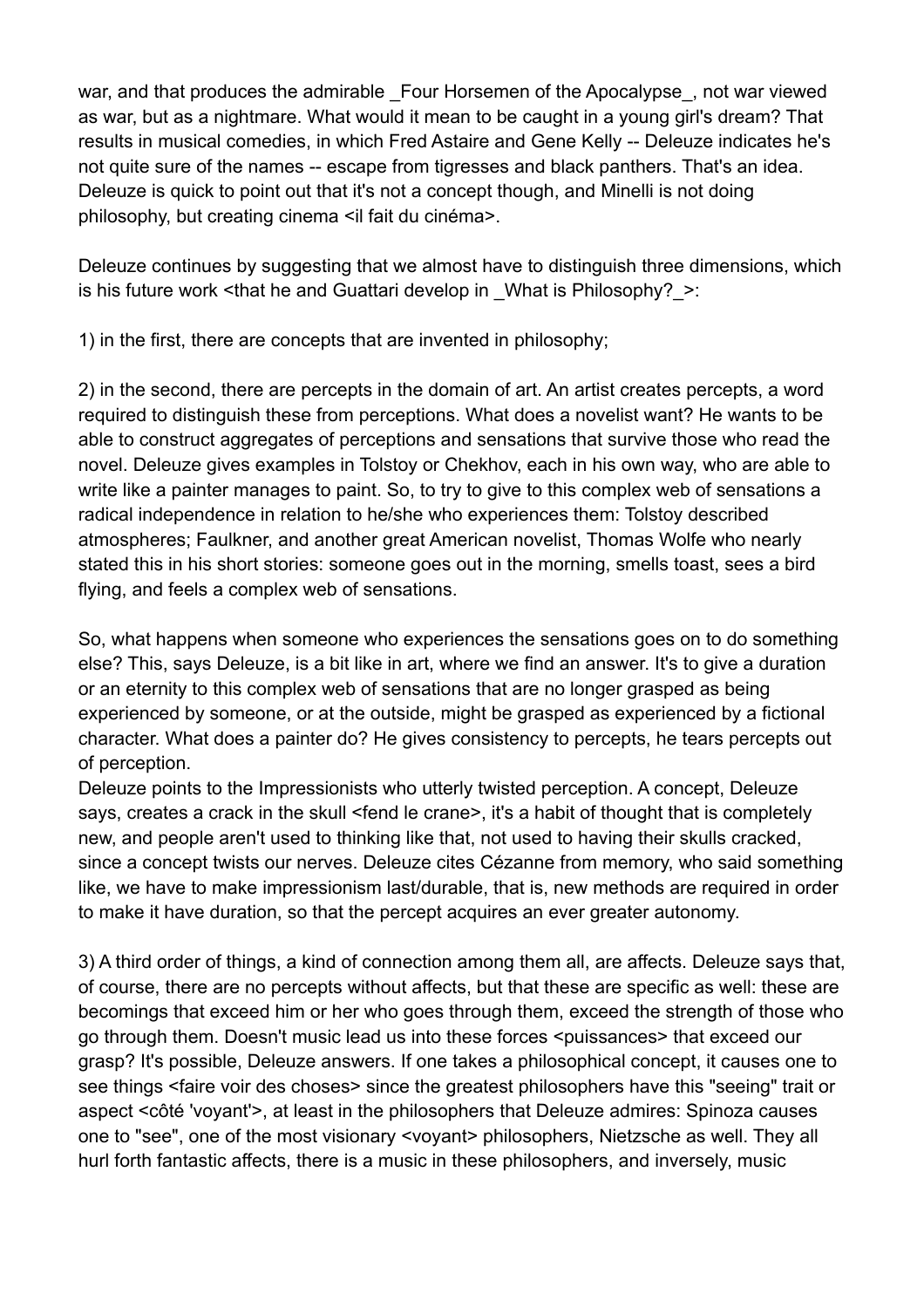makes one see some very strange things, colors and percepts. Deleuze says he imagines a kind of circulation of these dimensions into each other, between philosophical concepts, pictorial percepts, and musical affects. There's nothing surprising in there being these resonances, he maintains, just the work of very different people, but that never stop interpenetrating.

Parnet notes that Deleuze is always very interested in the ideas of painters, artists, philosophers, but she asks why he never seems interested in looking at or reading something that would simply be amusing or something merely diverting with having an idea. Isn't that an idea possible there as well? Deleuze says that, in the sense that he defines "idea," he has difficulty seeing how that would be possible. If you show him a painting that has no percepts or play for him some music without affect, Deleuze says he almost cannot understand what that would mean. And a stupid book of philosophy, he says he would have trouble understanding what kind of pleasure he would derive from it, other than an extremely sickly pleasure. Parnet says that one might simply pick up a deliberately amusing book, and Deleuze says that such a book could well be full of ideas, it all depends. He says that no one has ever made him laugh more than Beckett and Kafka, and he considers himself to be sensitive to humor, but that it's true that he does not like comedy on television very much. Parnet says that the exception for Deleuze is Benny Hill (!), and Deleuze says yes, because he [Benny Hill] "has an idea," but that even in this domain, the great American comics <burlesques> have lots of ideas.

Parnet asks if it ever happens that Deleuze sits down to his writing table without an idea of what he's going to do, that is, without having any ideas at all. Deleuze says of course not, if he has no ideas, he doesn't sit down to write. But what happens is that the idea hasn't developed enough, the idea escapes him, the idea disappears, there might be holes. He has these painful experiences, he admits, and it doesn't go smoothly since ideas are not readymade, there are terrible moments, even desperate moments of this sort. Parnet brings up an expression: the idea that makes a hole that is missing <l'idée qui fait un trou qui manque>, and Deleuze responds by saying that's impossible to distinguish. Do I have an idea that I am just unable to express, or do I just not have any ideas at all? For Deleuze, it's quite the same thing: if he cannot express it, he doesn't have the idea, or a piece of it is missing since ideas don't arrive in a completely formed block, there are things that come in from diverse horizons, and if you are missing a piece, then it is unusable.

## **J as in Joy**

Parnet begins by saying that this is a concept that Deleuze is particularly attached to since it's a Spinozaist concept and Spinoza turned joy into a concept of resistance and life: let us avoid sad passions, let us live with joy in order to be at the maximum of our force <puissance>; therefore, we must flee from resignation, bad faith, guilt, sad affects that judges and psychoanalysts would exploit. So we can see entirely why, Parnet continues, Deleuze would be pleased by all that. So first, she asks him to distinguish joy from sadness, both for Spinoza and for himself. Is Spinoza's concept entirely Deleuze's, and what did Deleuze find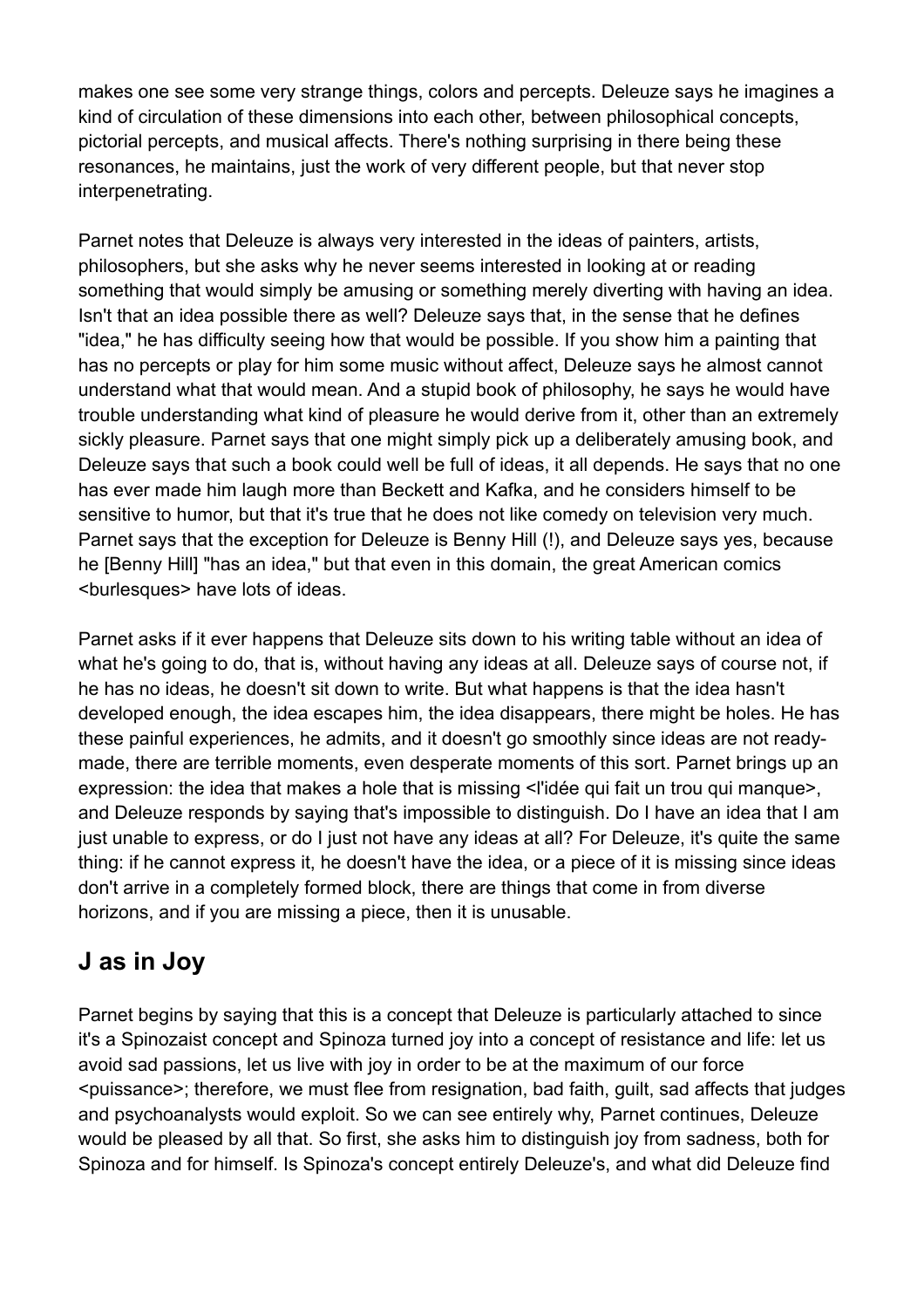#### when he read of Spinoza's concept?

Deleuze says yes, these texts are the most extraordinarily charged with affect. In Spinoza that means -- to simplify -- that joy is everything that consists in fulfilling a force <remplir une puissance>. What is that? Deleuze suggests returning to earlier examples: I conquer, however little this might be, I conquer a small piece of color, I enter a little farther into color, that's where joy can be located. Joy is fulfilling a force, realizing <effectuer> a force. It's the word "force" <puissance> that is ambiguous.

Deleuze ask first, what about the opposite, what is sadness? It occurs when one is separated from a force of which I believed myself, rightly or wrongly, to be capable: I could have done that, but circumstances didn't allow, or it was forbidden, etc. All sadness is the effect of power <pouvoir> over me. All this poses problems, obviously, more details are needed because there are no bad forces; what is bad is the lowest degree of force, and that's power. Deleuze insists that wickedness consists of preventing someone from doing what he/she can, from realizing one's force. Such that there is no bad force, only wicked powers... Maybe all power is wicked necessarily, but Deleuze suggests that maybe this is too facile a position.

Deleuze continues by suggesting that the confusion between force and powers is quite costly because power always separates people who are subjected to it from what they are able to do. Spinoza started from this point, Deleuze says, and he returns to something Parnet said in asking her question, that sadness is linked to priests, to tyrants, to judges, and these are perpetually the people who separate their subjects from what they are able to do, forbid them from realizing forces. Deleuze recalls something that Parnet said under "I as in Idea," referring to Nietzsche's anti-Semitism. Deleuze sees this as an important question, since there are texts of Nietzsche that one can find quite disturbing if they are read in the manner mentioned earlier, reading philosophers too quickly. What strikes Deleuze as curious is that in all the texts in which Nietzsche lashes out against the Jewish people, what does he reproach them for, and what has contributed to his anti-Semitic reputation? Nietzsche reproaches them in quite specific conditions for having invented a character that had never existed before the Jewish people, the character of the priest. Deleuze argues that, to his knowledge, in no text of Nietzsche is there the least reference to Jews in a general attack mode, but strictly an attack against the Jewish people-inventors of the priest. Deleuze says that Nietzsche does point out that in other social formations, there can be sorcerers, scribes, but these are not at all the same as the priest.

Deleuze maintains that one source of Nietzsche's greatness as a philosopher is that he never ceases to admire that which he attacks, for he sees the priest as a truly incredible invention, something quite astounding. And this results in an immediate connection with Christians, but not the same type of priest. So the Christians will conceive of another type of priest and will continue in the same path of the priestly character. This shows, Deleuze argues, the extent to which philosophy is concrete, for Deleuze insists that Nietzsche is, to his knowledge, the first philosopher to have invented, created, the concept of the priest, and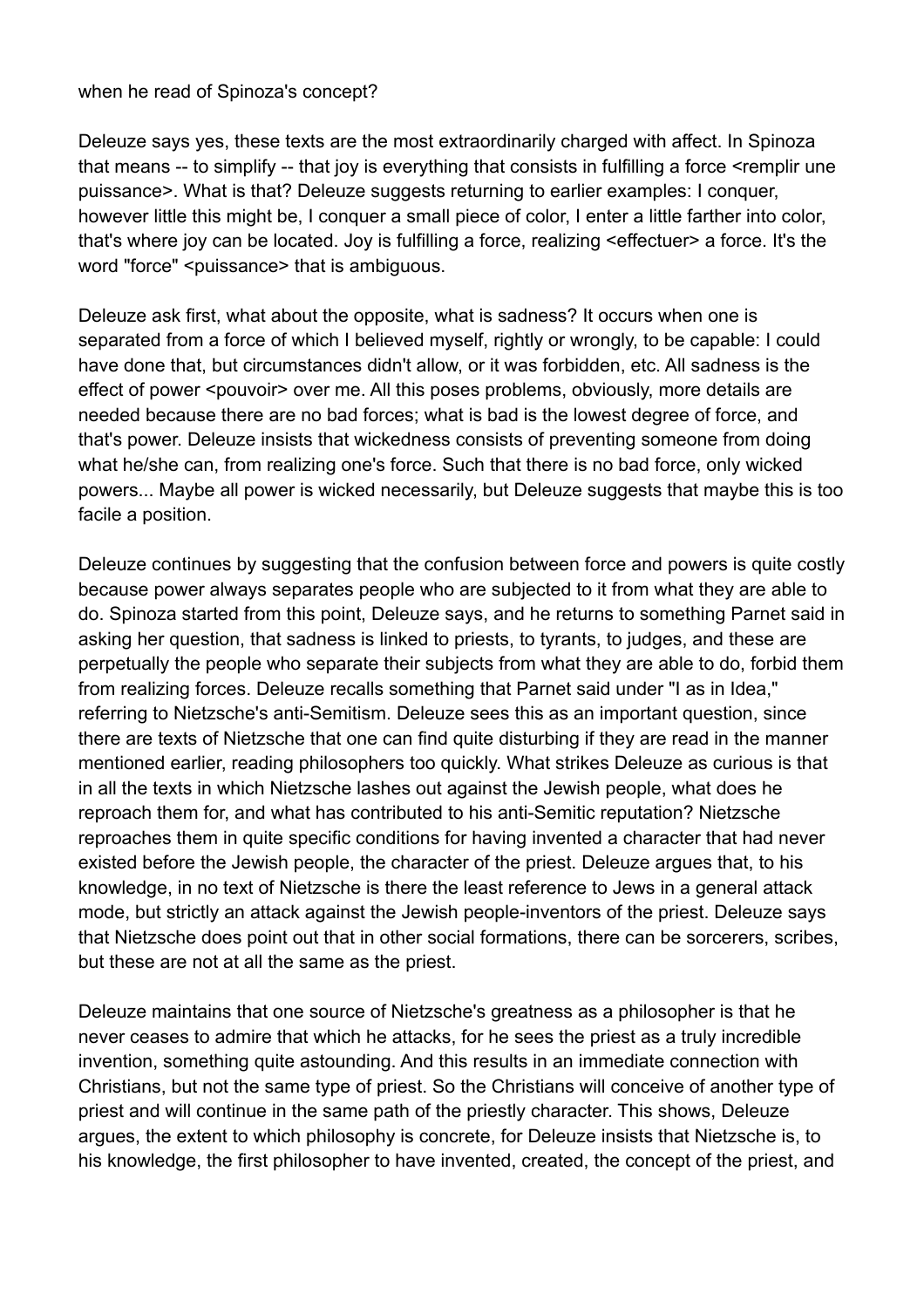from that point onward, to have posed fundamental problems: what does sincere, total power consist of? what is the difference between sincere, total power and royal power, etc.? For Deleuze, these are questions that remain entirely actual. Here Deleuze wishes to show, as he had begun earlier, how one can continue and extend philosophy. He refers to how Foucault, through his own means, emphasized pastoral power, a new concept that is not the same as Nietzsche's, but that engages directly with Nietzsche, and in this way, one develops a history of thought.

So what is the concept of the priest, and how is it linked to sadness, Deleuze asks? According to Nietzsche, this priest is defined as inventing the idea that men exist in a state of infinite debt. Before the priest, there is a history of debt, and ethnologists would do well to read some Nietzsche. They've done much research on this during our century, in so-called primitive societies, where things functioned through pieces of debt, blocks of finite debt, they received and then gave it back, all linked to time, deferred parcels. This is an immense area of study, says Deleuze, since it suggests that debt was primary to exchange. These are properly philosophical problems, Deleuze argues, but Nietzsche spoke about this well before the ethnologists. In so far as debt exists in a finite regime, man can free himself from it. When the Jewish priest invokes this idea by virtue of an alliance of infinite debt between the Jewish people and God, when the Christians adopt this in another form, the idea of infinite debt linked to original sin, this reveals the very curious character of the priest about which it is philosophy's responsibility to create the concept. Deleuze is careful to say that he does not claim that philosophy is necessarily atheist, but in Spinoza's case, he had already outlined an analysis of the Jewish priest, in the \_Theologico-Political Treatise\_. It happens, says Deleuze, that philosophical concepts are veritable characters that makes philosophy concrete <Clearly Deleuze is developing the concept of "conceptual personae" that he and Guattari propose in What is Philosophy? > Creating the concept of the priest is like another kind of artist would create in a painting of the priest.

So, the concept of the priest pursued by Spinoza, then by Nietzsche, then by Foucault forms an exciting lineage. Deleuze says that he'd like to connect himself with it, to reflect a bit on this pastoral power, that some people say no longer functions. But, as Deleuze insists, one would have to see how it has been taken up again, for example, psychoanalysis as the new avatar of pastoral power. And how do we define it? It's not the same thing as tyrants and priests, but they at least have in common that they derive their power from the sad passions that they inspire in men, of the sort: repent in the name of infinite debt, you are the objects of infinite debt, etc. It's through this that they have power, it's through this that their power is an obstacle blocking the realization of forces. Whereas Deleuze argues that all power is sad, even if those who have it seem to revel in having it, it is still a sad joy.

On the other hand, Deleuze continues, joy is the realization <effectuation> of forces. He says that he knows of no forces that would be wicked. To take delight and joy <se réjouir> is delighting in being what one is, that is, in having reached where one is. It's not selfsatisfaction, not some enjoyment of being pleased with oneself. Rather, it's the pleasure in conquest <conquête>, as Nietzsche said, but the conquest does not consist of serving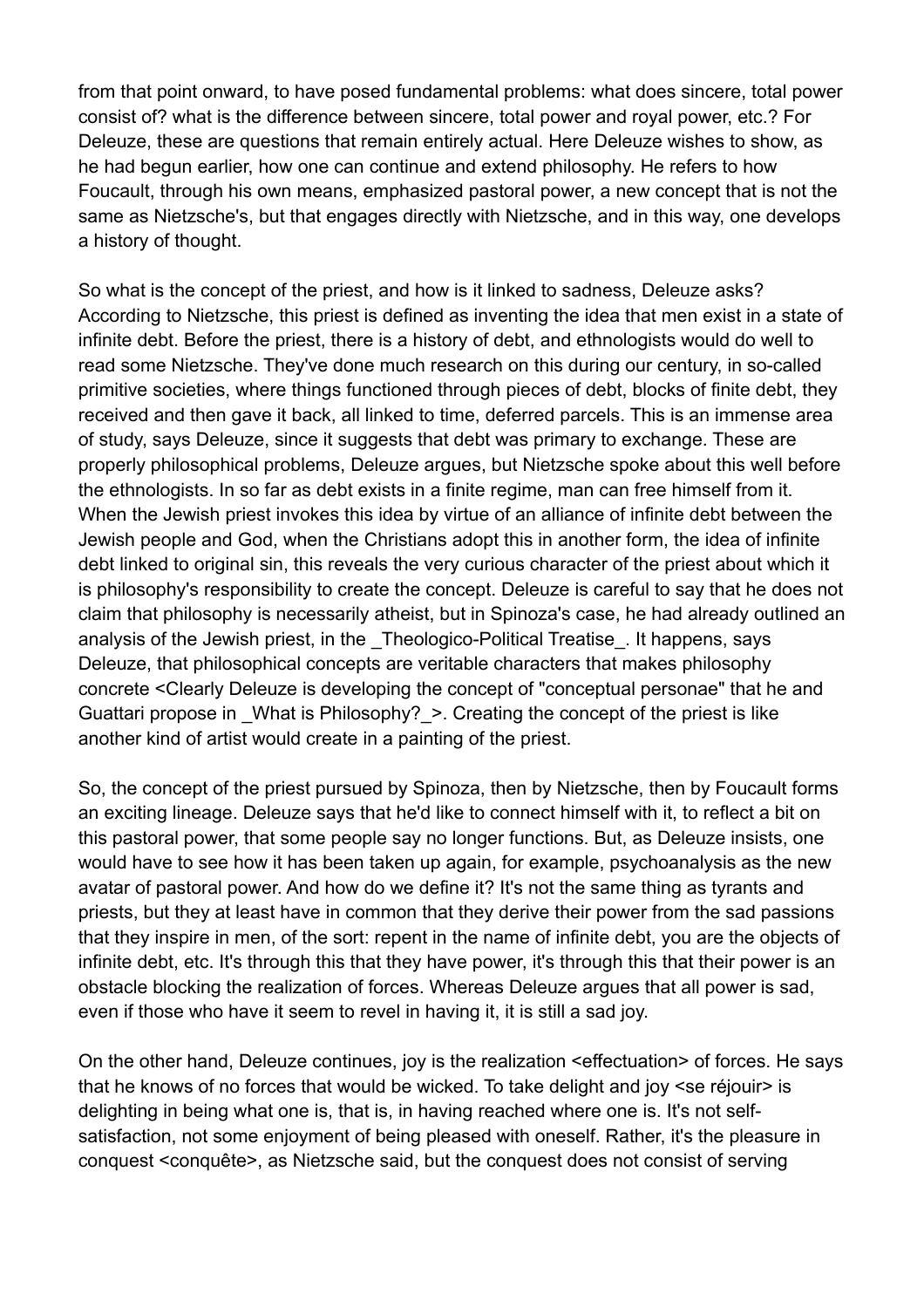people, conquest is when painters use and then conquer colors. That's what joy is, even if it goes badly. For in this history of forces and conquest of forces, it happens that one can realize too much force for one's own self, resulting in cracking up, like Van Gogh.

[Change of set, interview continues the next day]

Parnet says that Deleuze has been fortunate to escape infinite debt, so how is it that he complains from morning to night, and that he is the great defender of the complaint <plainte> and the elegy? Smiling at this, Deleuze observes that this is a personal question. He then says that the elegy is a principal source of poetry, a great complaint. A history of the elegy should be done, it probably has already; the complaint of the prophet, he continues, is the opposite of the priest. The prophet wails, why did God choose me? and what's happening to me is too much for me; if one accepts that this is what the complaint is, something we don't see everyday. And it's not ow ow ow, I'm in pain, although it could also be that, says Deleuze, but the person complaining doesn't always know what he/she means. The elderly lady who complains about her rheumatism, she means, what force is taking hold of my leg that is too great for me to stand?

If we look at history, Deleuze says, the elegy is a source of poetry, Latin poets like Catullus or Tiberius. And what is the elegy? It's the expression of he/she who, temporarily or not, no longer has any social status. To complain -- a little old man, someone in prison -- it's not sadness at all, but something quite different, the demand, something in the complaint that is astonishing, an adoration, like a prayer. The complaint of prophets, or something Parnet is particularly interested in, the complaint of hypochondriacs. The intensity of their complaint is beautiful it's sublime, Deleuze says. So, he continues, it's the socially excluded who are in a situation of complaint. There is a Hungarian specialist, Tökei, who studied the Chinese elegy that is enlivened by those no longer bearing a social status, i.e. the freed slave. A slave, however unfortunate he or she might be, still has a social status. The freed slave, though, is outside everything, like at the liberation of American blacks with the abolition of slavery, or in Russia, when no statute had been foreseen. So they find themselves excluded from any community [Deleuze and Guattari refer to Tökei in this same context in A Thousand Plateaus (449, 569, note 9)]. Then the great complaint is born. However, the great complaint does not express the pain they have, Deleuze argues, but is a kind of chant/song. This is why the complaint is a great poetic source.

Deleuze says <with some laughter from Parnet in response> that if he hadn't been a philosopher and if he had been a woman, he would have wanted to be a wailer <pleureuse>, the complaint rises and it's an art. And the complaint has this perfidious side as well, as if to say: don't take on my complaint, don't touch me, don't feel sorry for me, I'm taking care of it. And in taking care of it for oneself, the complaint is transformed: what is happening is too overwhelming for me, because this is joy, joy in a pure state. But we are careful to hide it, Deleuze says, because there are people who aren't very pleased with someone being joyous, so you have to hide it in a kind of complaint. But the complaint is not only joy, it's also unease, because, in fact, realizing a force can require a price: one wonders, am I going to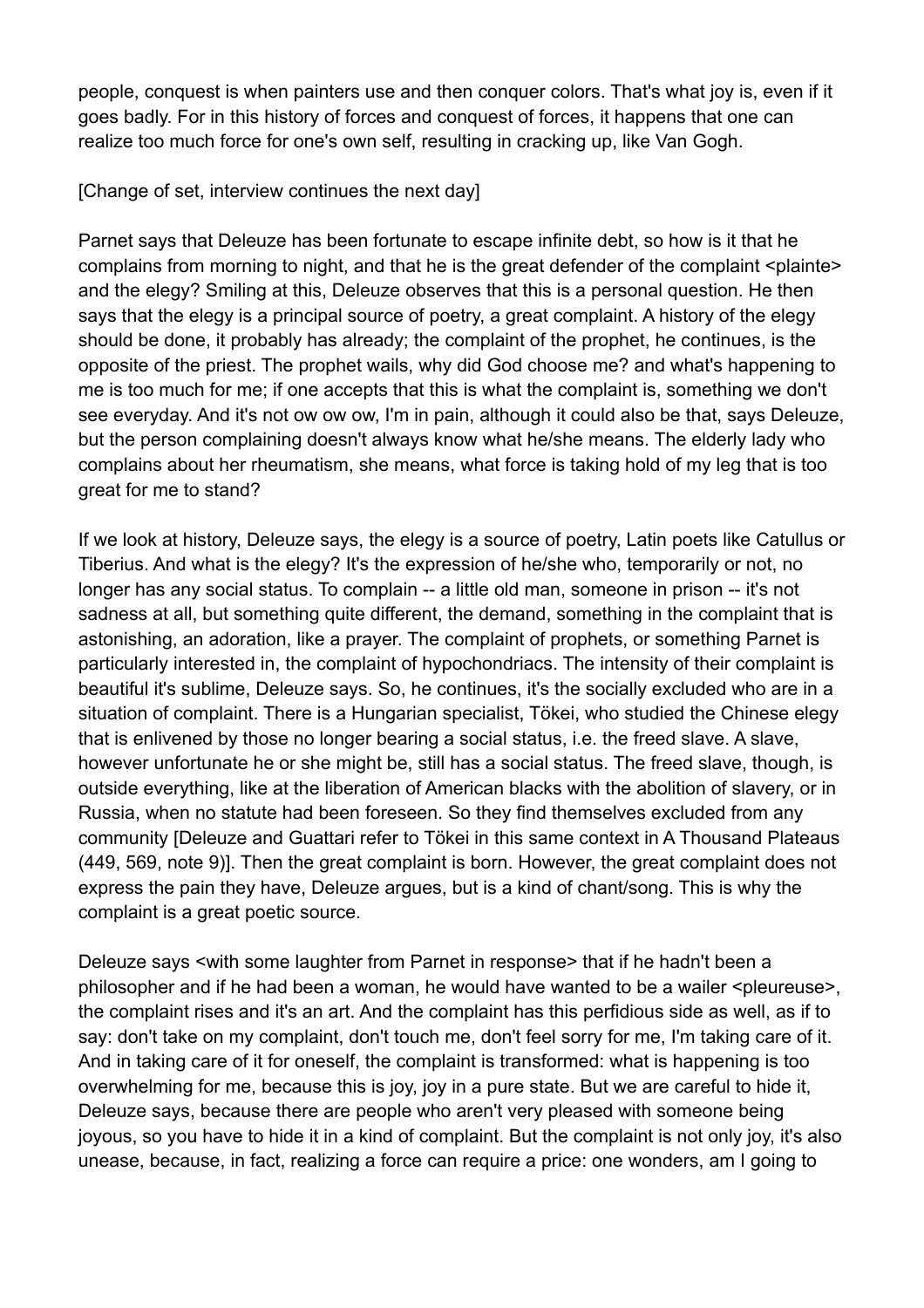risk my skin/life <laisser ma peau>? As soon as one realizes a force, for example, a painter reaching for color, doesn't he risk his skin/life? Literally, one should think of the way Van Gogh went toward color, then experienced joy, and this is more connected to his madness than all these psychoanalytical stories. Something risks getting broken, it's too overwhelming for me, and that's what the complaint is, something too great for me, in misfortune or in happiness, but usually misfortune.

# **K as in Kant**

Parnet starts by stating that, of all the philosophers Deleuze has written on, Kant seems the farthest from his own thought. However, Deleuze has said that all the authors he has studied have something in common. So is there something in common between Kant and Spinoza, which is not at all obvious?

Deleuze pauses, then says that he'd prefer, if he dares, to address the first part of the question, i.e. why he took on Kant, once we say simply that there is nothing in common between Kant and Spinoza, or between Nietzsche and Kant (although, he points out, Nietzsche read Kant closely, but they would have a very different conception of philosophy). So why was he fascinated by Kant, Deleuze asks himself? For two reasons, Kant 1) was such a turning point and 2) went as far as possible, initiating something that had never been advanced in philosophy. Specifically, says Deleuze, he erects tribunals <il érige des tribunaux>, perhaps under the influence of the French Revolution.

Deleuze reminds Parnet that so far, he has been trying to talk about concepts as characters. So, before Kant, says Deleuze, in the 18th century, there is a new kind of philosopher presented as an investigator <enquêteur>, the investigation, titles appear with Investigation on this or that. The philosopher saw himself as an investigator. Even in the 17th century, and Leibniz is the last to represent this tendency, he saw himself as a lawyer, defending a cause, and the greatest thing is that Leibniz pretended to be God's lawyer. As there must have been things to reproach God for at the time, Leibniz writes a marvelous little work "God's Cause," in the juridical sense of cause, God's cause to be defended. It's like a sequence of characters: the lawyer, the investigator, and then with Kant, the arrival of a tribunal, a tribunal of reason, things being judged as a function of a tribunal of reason. And the faculties, in the sense of understanding -- the imagination, knowledge, morality -- are measured as a function of the tribunal of reason. Of course, he uses a certain method that he invented, a prodigious method called the critical method, the properly Kantian method.

Deleuze admits that he finds all of this aspect of Kant quite horrible, but it's both fascination and horror, because it's so ingenious. And in engaging with the concepts that Kant invented, Deleuze considers the concept of the tribunal of reason as inseparable from the critical method. But finally, he says, it's a tribunal of judgment, the system of judgment, just one that no longer needs God, based on reason, no longer on God.

In an aside, Deleuze points out that one might wonder about something he finds mysterious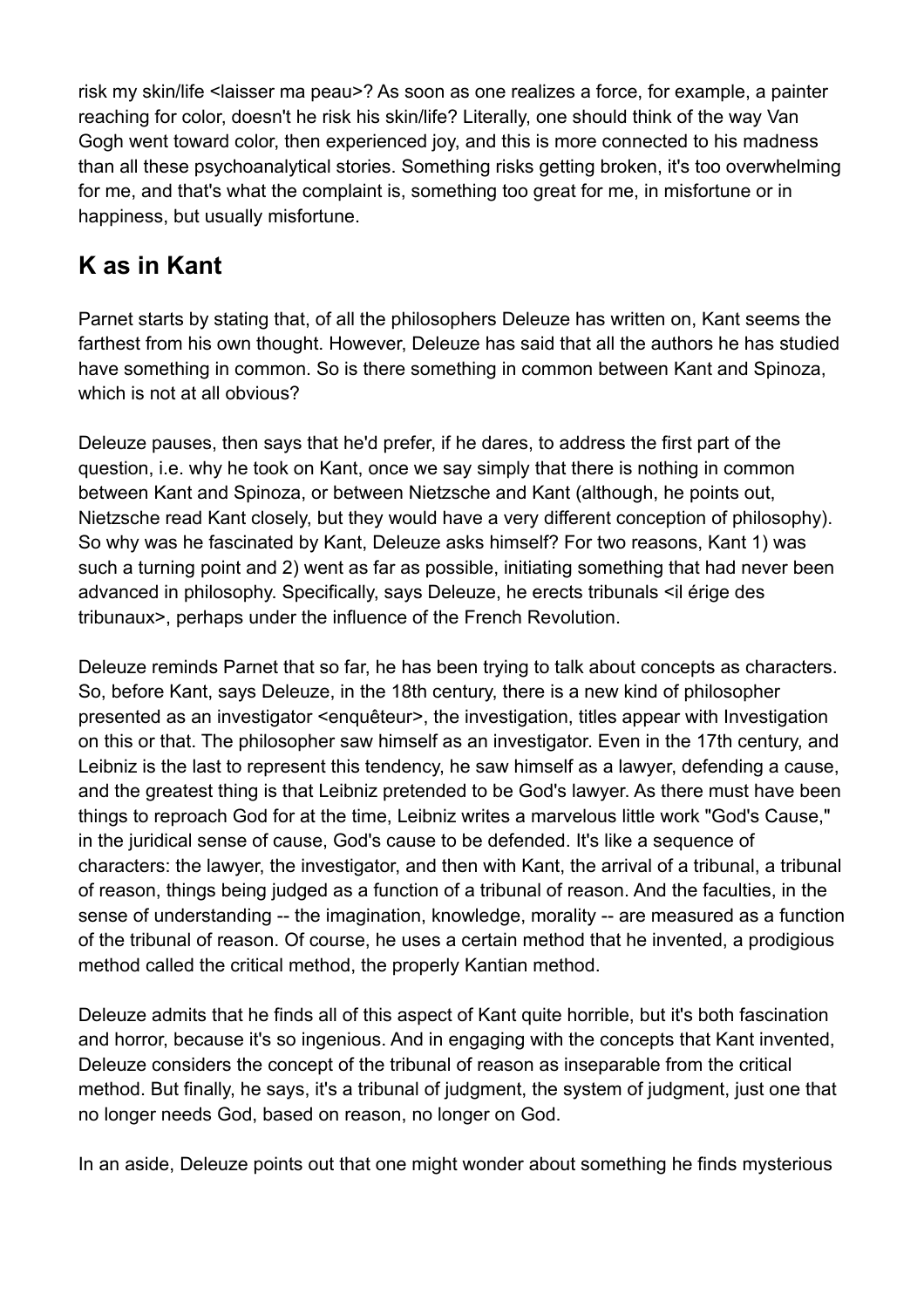-- why someone, you or me, gets connected or relates especially to one kind of problem and not another? What is someone's affinity for a particular kind of problem? A person might be fated for one problem since we don't just take on just any problem. And this is true, Deleuze feels, for researchers in the sciences, an affinity for a particular problem. And philosophy is an aggregate of problems, with its own consistency, but it does not pretend to deal with all problems, thank God, Deleuze intones. Well, he feels somewhat linked to problems that aim at seeking the means to do away with the system of judges, and to replace it with something else. It's a great "no"... Deleuze thinks about what Parnet said earlier, and says in fact, Kant is another addition. Deleuze sees Spinoza, sees Nietzsche, in literature [D.H.] Lawrence, and finally the most recent and one of the greatest writers, Artaud, his "To Have Done With the Judgement of God," which has meaning, not the words of a madman, one really has to take this literally, Deleuze argues. [See "To Have Done With Judgment," Essays Critical and Clinical 126-135]

And underneath, when Deleuze says that one has to look underneath concepts, there are some astonishing statements by Kant, marvelous. Deleuze says that he was the first to have created an astonishing reversal of concepts, which is why Deleuze gets so sad when people, even young people preparing the baccalaureate, are taught in an abstract way without even trying to have them participate in problems that are quite fantastic problems. Deleuze insists that, up until Kant, for example, time was derived from movement, was second in relation to movement, considered to be a number or a measure of movement. What does Kant do? Parenthetically, Deleuze reminds Parnet that all he is doing here is constantly to consider what it means to create a concept. Continuing, he says Kant creates a concept because he reverses the subordination, so that with him, movement depends on time. And suddenly, time changes its nature, it ceases being circular. Before, time is subordinate to movement in which movement is the great periodic movement of heavenly bodies, so it's circular. On the contrary, when time is freed from movement and movement depends on time, then time becomes a straight line. Deleuze recalls something Borges said -- although he has little relation to Kant --, that a more frightening labyrinth than a circular labyrinth is one in a straight line, marvelous, but it was Kant who lets time loose.

And this story of the tribunal, Deleuze maintains, measuring the role of each faculty as a function of a particular goal, that's what Kant collides with at the end of his life, as he is one of the rare philosophers to write a book as an old man that would renew everything, the \_Critique of Judgment\_. He reaches the idea that the faculties have to have disorderly relations with each other, that they collide with each other, and then reconcile, but no longer being subject to a tribunal. He introduces his conception of the Sublime, in which the faculties enter into conflicts, so that there would be discordant accords <accords discordants>. The labyrinth and its reversal of relations pleases Deleuze infinitely, he says, and goes : all modern philosophy flows forth from this point, time and its reversal in relation to movement, and Kant's conception of the Sublime, with the discordant accords. Deleuze is enormously moved by these things. Kant is clearly a great philosopher, Deleuze maintains, and there is a whole undergirding in his works that makes Deleuze quite enthusiastic. And all that is built on top of this has no interest for Deleuze, but he says he doesn't judge it, it's just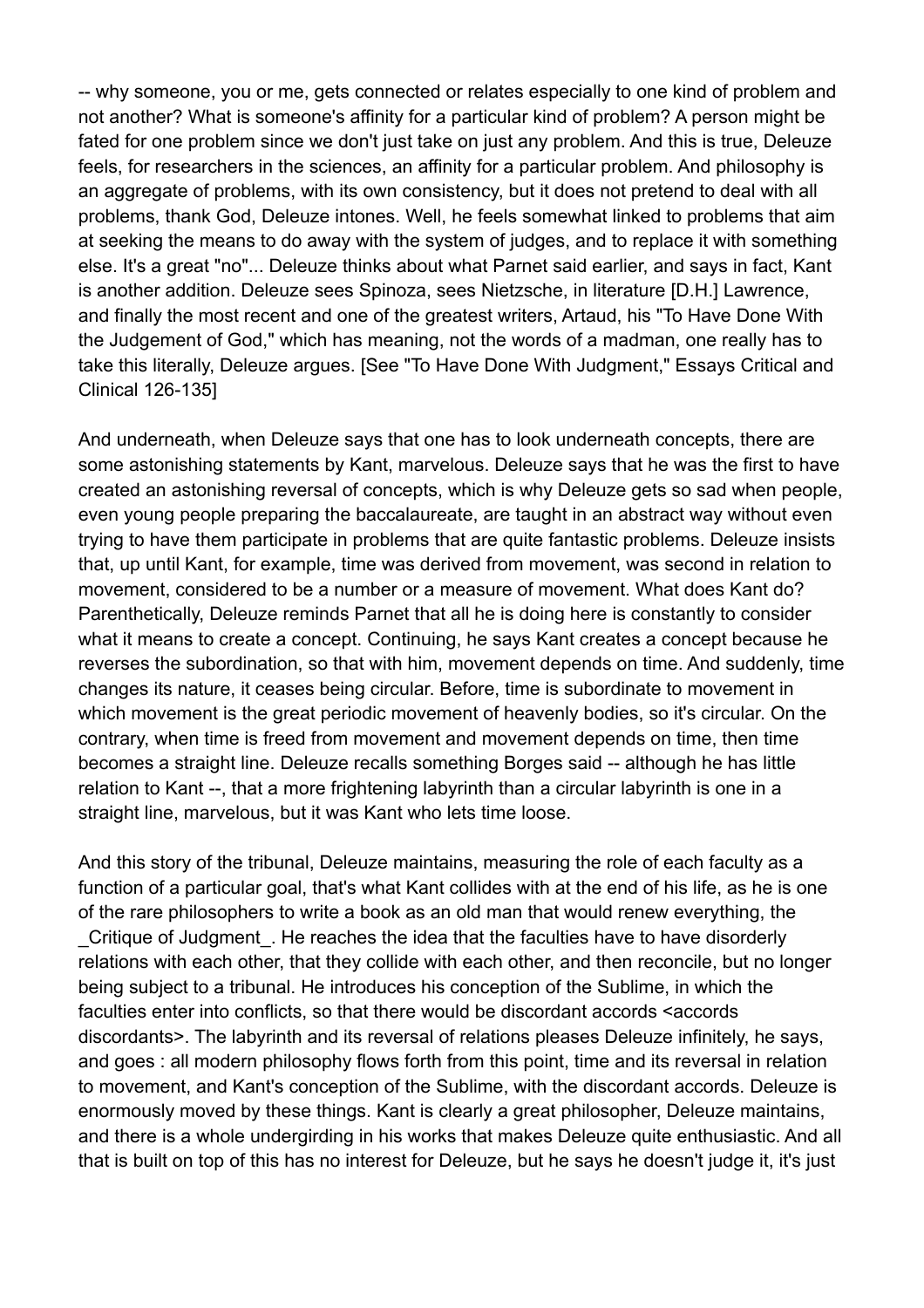a system of judgment that he'd like to do away with, but without standing in judgment.

Parnet tries to ask Deleuze (as the tape runs out) about Kant's life, and Deleuze exclaims, we didn't discuss that beforehand. So Parnet asks a different question: there is an aspect of Kant's work that might also please Deleuze greatly, the aspect that Thomas De Quincey discussed [in The Last Days of Immanuel Kant], this fantastically regulated life full of habits, his little daily walk, the almost mythical image of a philosopher. Parent says that this image also applies to Deleuze, that is, something quite regulated, with an enormous number of habits...

Deleuze smiles again, says he sees what she means, and De Quincey's text is one that Deleuze finds quite exciting, a real work of art. But he sees this aspect belonging to all philosophers, not the same habits, but to say that they are creatures of habit seems to suggests that they have no familiarity with... <Deleuze does not complete this thought> Being creatures of habit is almost required of them... Spinoza as well... Deleuze says that his impression of Spinoza is that there's not very much surprising in his life, he polished his lenses, received visitors, it wasn't a very turbulent life except for certain political upheavals at that time. Kant also lived through some very intense political upheavals. Thus, all that people say about Kant's clothing apparatuses (to pull up his socks, etc.), Deleuze sees that as kind of charming, if one needs that kind of thing. But, it's a bit like Nietzsche said, philosophers are generally chaste, poor, and Nietzsche adds, how does the philosopher make use of all of this, this chastity, this poverty, etc.? Kant had his little walk, but that's nothing in itself, Deleuze feels: what happened during his little walk, what was he looking at? In the long run, Deleuze says, that philosophers are creatures of habit corresponds to a kind of contemplation, contemplating something. As for his own habits, yes, he says, he has quite a few, but they are a kind of contemplation, and of things that he is alone in seeing.

## **L as in Literature**

Parnet begins by observing that literature and philosophy constitute Deleuze's life, the he reads and re-reads "great literature" <la grande littérature>, and treats great literary writers as thinkers. Between his books on Kant and Nietzsche, he wrote Proust and Signs, then subsequently published three augmented versions of the book. He has written on Carroll and Zola in Logic of Sense, on Masoch, Kafka, British and American literatures. One gets the impression, she says, that it's almost more through literature than through the history of thought that he inaugurates a new kind of thinking. So, she asks, has Deleuze always been a reader?

Deleuze says yes, although at one point, he was a much more active reader of philosophy since that was part of his apprenticeship, and he didn't have time for novels. But throughout his life, he read, and more and more. Does he make use of it for philosophy? he asks. Yes, certainly, for example, he indicates that he owes an immense amount to Fitzgerald, and Faulkner as well, and although not usually considered a very philosophical writer. <Deleuze here indicates that he can't recall which writers are important for him>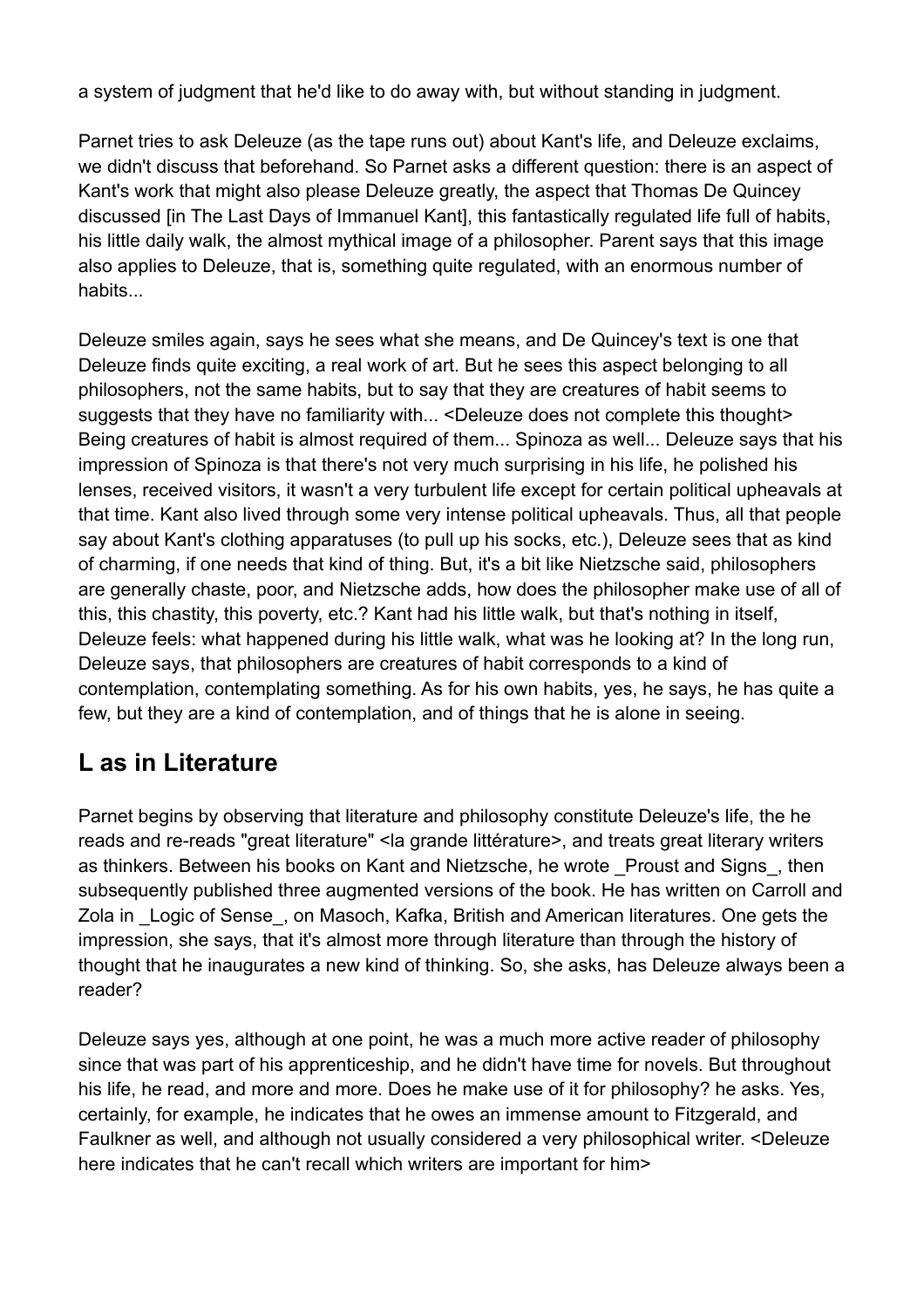Deleuze continues, saying that his literary reading can be explained as a function of what they discussed earlier, the history of the concept is never alone: at the same time that it pursues its task, it makes us see things, that is, there is an interconnection onto percepts. Whenever one finds percepts in a novel, there is a perpetual communication between concepts and percepts. There are also stylistic problems that are the same in philosophy and literature. Deleuze suggests posing the question in quite simple terms: the great literary characters are great thinkers. He re-reads Melville a lot, and considers Captain Ahab to be a great thinker, Bartleby as well, in his own way. They cause us to think in such a way that a literary work traces as large a trail of intermittent concepts <en pointillé> as it does percepts. Quite simply, he argues, it's not the task of the literary writer who cannot do everything at once, he/she is caught up in the problems of percepts and of creating visions <faire voir>, causing perceptions <faire percevoir>, and creating characters, a frightening task. And a philosopher creates concepts, but it happens that they communiate greatly since, in certain ways, the concept is a character, and the character takes on dimensions of the concept.

What Deleuze finds in common between "great literature" and "great philosophy" is that both bear witness for life <ils témoignent pour la vie>, what he called "force" earlier bears witness for life. This is why great authors are not always in good health. Sometimes, there are cases like Victor Hugo when they are, so one must not say that all writers do not enjoy good health since many do. But why, Deleuze asks, are there so many literary writers who do not enjoy good health? It's because he/she experiences a flood of life <flot de vie>, be it the weak health of Spinoza or [T.E. or D.H.] Lawrence. It corresponds to what Deleuze said earlier about the complaint: these writers have seen something too enormous for them, they are seers, visionaries, unable to handle it so it breaks them. Why is Chekhov broken to such an extent? He "saw" something. Philosophers and literary writers are in the same situation, Deleuze argues. There are things we manage to see, and in some ways, we never recover, never return. This happens frequently for authors, but generally, these are percepts at the border of being ungraspable, of being thinkable. So between the creation of a great character and a great concept, so many links exist that one can see it as constituting somewhat the same enterprise.

Parnet asks if Deleuze considers himself to be a writer in philosophy, as one would say writer in a literary sense. Deleuze answers that he doesn't know if he's a writer in philosophy, but that he knows that every great philosopher is a great writer. Parnet observes that there seems to be a nostalgia for creating fictional work when one is a great philosopher, but Deleuze says no, that does not even come up, it's as if you asked a painter why he doesn't create music? Deleuze admits that one could conceive of a philosopher who wrote novels, of course, why not? Deleuze says he does not consider Sartre to have been a novelist, although he did try to be, and in general, Deleuze sees no really great philosophers who were also important novelists. But on the other hand, Deleuze feels that philosophers have created characters, notably and eminently Plato, and certainly Nietzsche, with Zarathustra. So these are intersections that are discussed constantly, and Deleuze considers the creation of Zarathustra to be an immense success politically and literarily, just as Plato's characters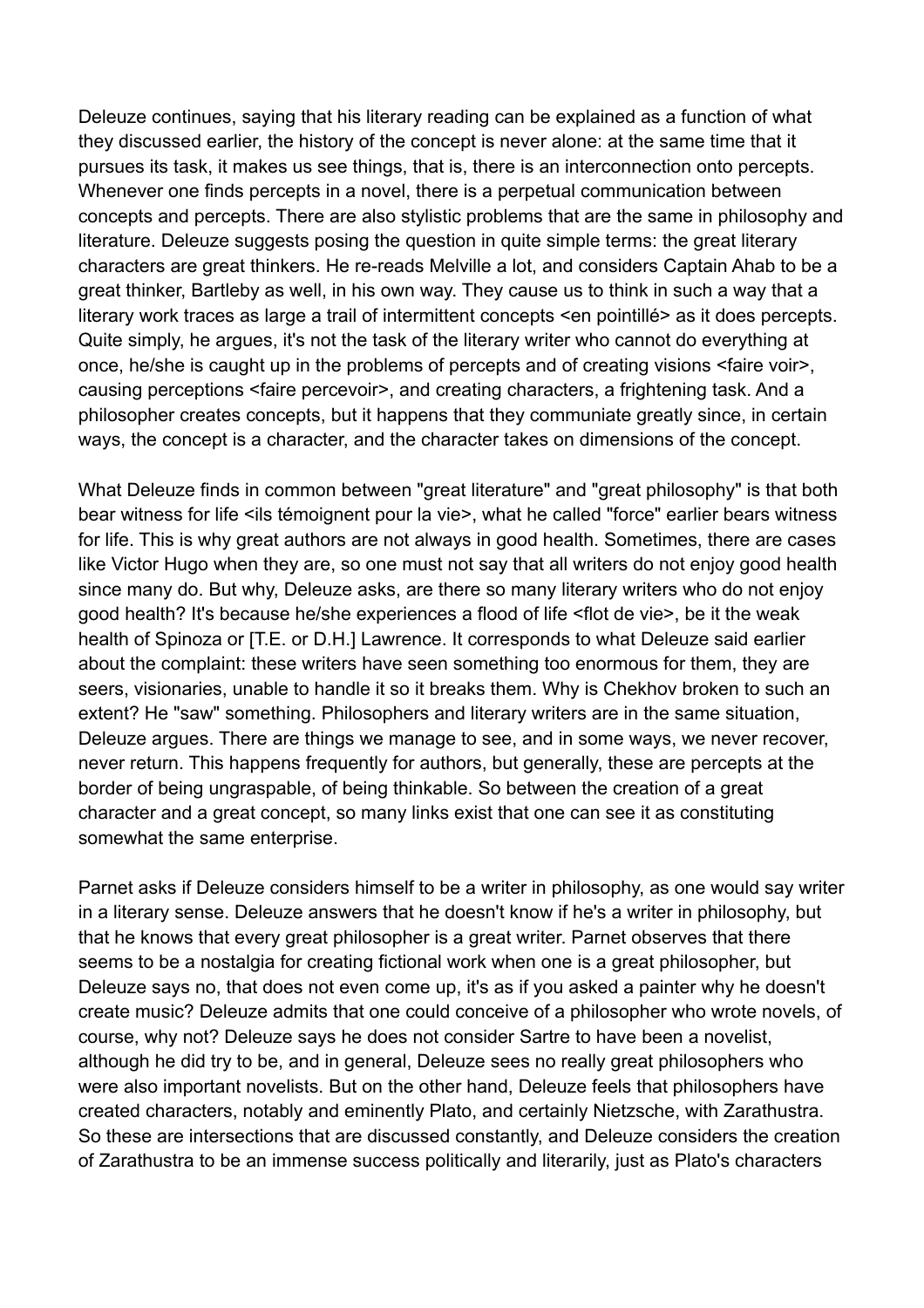were. These are points about which one cannot be completely certain whether they are concepts or characters, and are perhaps the most beautiful moments.

Parnet refers to Deleuze's love for secondary literary authors, like Villiers de l'Isle-Adam, Restif de la Bretonne, asking if he has always cultivated this affection. Here, Deleuze covers his face with one hand as he responds that he finds it truly bizarre to hear Villiers referred to as a secondary author <Deleuze laughs>. If you consider that question... <he pauses, shrugging his shoulders> He says that there is something really shameful, entirely shameful... He recalls that when he was quite young, he liked the idea of reading an author's work in his entirety, the complete works. As a result, he had great affection not for secondary authors, although his affection sometimes coincided with them, but for authors who had written little. Some works were too enormous, overwhelming for him, like Hugo's, such that Deleuze was ready to say the Hugo wasn't a very good writer. On the other hand, Deleuze knew the works of Paul-Louis Courrier nearly by heart, quite deeply. So Deleuze admits to having this penchant for so-called secondary authors, although Villiers is not a secondary author. Joubert was also an author he knew deeply, and one reason why he knew these authors was for a rather shameful reason, he admits: it had for him a certain prestige to be familiar with authors that were hardly known... But that was a kind of mania, Deleuze concludes, and it took him quite a while to learn just how great Hugo is, and that the size of work was no measure.

Deleuze continues in this vein, agreeing that in so-called secondary literatures... He insists that in Russian literature, for example, it's not limited to Dostoyevski and Tolstoy, but one cannot call [Nikolai] Leskov secondary as there is so much that is astonishing in Leskov. So these are great geniuses. Deleuze then says that he feels he has little to say on this point, on secondary authors, but what he is happy about is to have tried to find in any unknown author something that might show him a concept or an extraordinary character. But yes, Deleuze says, he has not engaged in any systematic research  $\leq$  in this domain>.

Parnet pursues this by referring again to his work on Proust as the only sustained work that he ever devoted to a single author, although literature is such a reference in his philosophy. So she wonders about him never having devoted a full-length book to literature, a reflective book <livre de pensée> on literature. Deleuze says he just has not had the time, but that he plans to do so. Parnet says that this has haunted him, and he replies, he plans to do it because he wants to. Parnet asks if it will be a book of criticism, and Deleuze says rather than that, it will be on the problem of what writing means, for him, in literature. He says that Parnet is familiar with his whole research program, so they'll see if he has the time.

The last question on the letter L refers to the fact that while Deleuze reads many great (canonic) authors, one does not get the impression that he reads many contemporary authors. Deleuze says he understands what she means, and can answer quickly: it's not that he does not like to read them, it's that literature is a truly specialized activity in which one has to have training <formation>, something difficult in contemporary production. It's a question of taste, just like people finding new painters; one has to learn how <to paint>. Deleuze says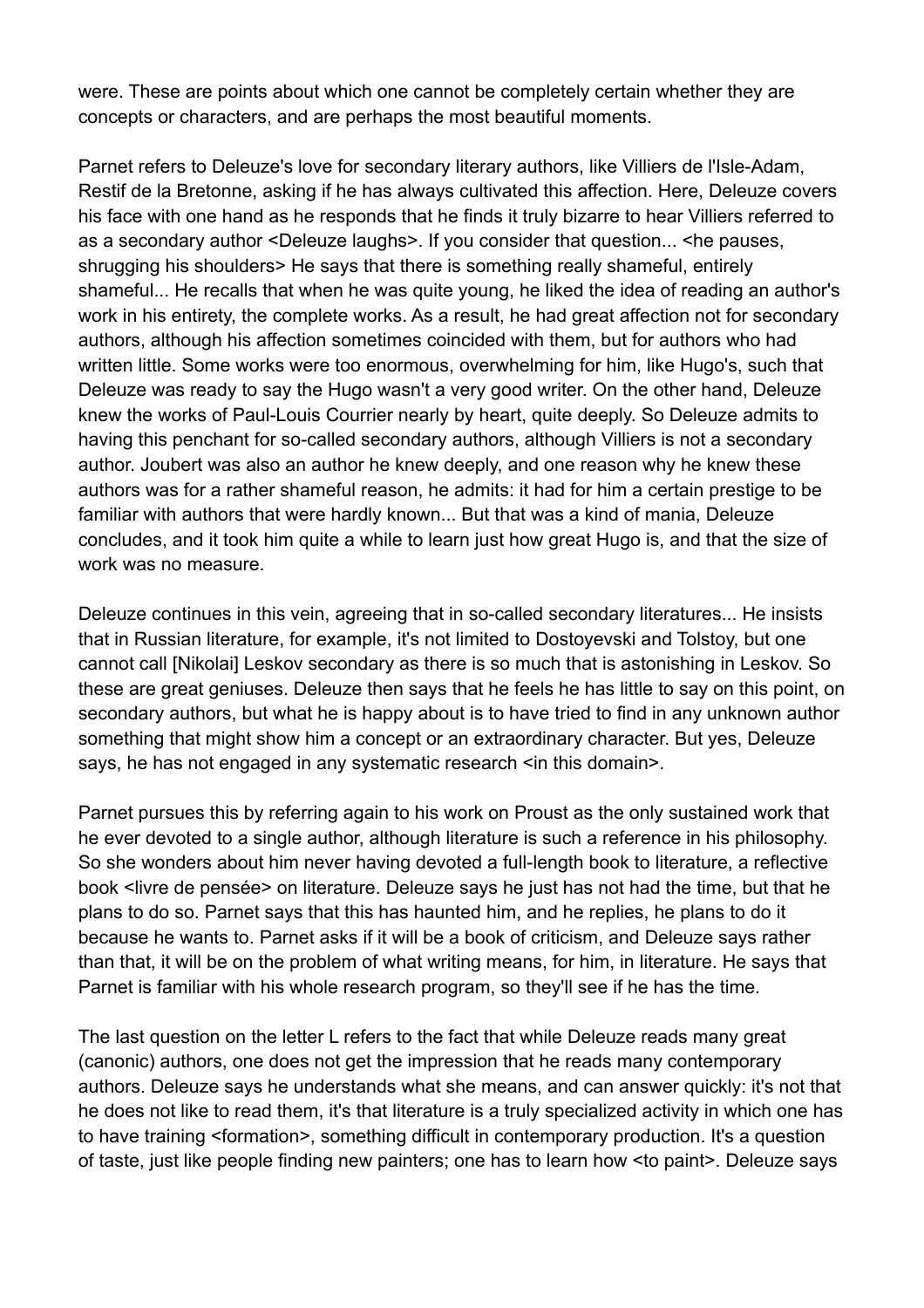he greatly admires people who go into galleries and feel that there is someone who is truly a painter, but he can't, and he explains why: it took him five years, he says, to understand - not Beckett, that happened immediately -- but what kind of innovation Robbe-Grillet's writing represented. Deleuze claims to have been one of the stupidest of the stupid when talking about Robbe-Grillet at the beginning. Deleuze does not consider himself to be a discoverer in this area, whereas in philosophy, he is more confident because he is sensitive to a new tone and what, on the other hand, is completely nil and redundant. In the domain of the novel, Deleuze says he is quite sensitive enough to know what has already been said and is of no interest. He did have one discovery in his own way, someone he judged to be a great young novelist, Armand Farachi.[In "Introduction: Rhizome" in A Thousand Plateaus, Deleuze and Guattari refer to Farachi's book, La Dislocation, as an example (among several others) of a model of nomadic and rhizomatic writing (23-24).]

So the question Parnet raises, Deleuze says, is quite sound, but he argues that one should not believe that, without experience, one can judge what is being created. What Deleuze prefers and what brings him great joy is when something that he is creating off on his own has an echo in a young painter's or a young writer's work. In that way, Deleuze feels that he can have a kind of encounter with what is happening currently, with another mode of creation. Deleuze says that his insufficiency as regard judgments is compensated by these encounters with people who resonate with what he is doing, and inversely.

Parnet says that painting and cinema, for example, are favored for such encounters since he goes to galleries and to the movies, but that she has trouble imagining him strolling into a bookstore and looking at books that just came out in the previous few months. Deleuze says she's right, but that this is linked to the idea that literature is not very strong at the moment, an idea that is a preconceived one in his mind, that literature is so corrupted by the system of distribution, of literary prizes, that it's not even worth the trouble.

### **M as in Malady/Illness**

As Parnet announces this title, Deleuze quietly repeats the word "maladie". Parnet recounts that just after completing Difference and Repetition in 1968, Deleuze was hospitalized for a very severe case of tuberculosis. So, just as Deleuze was referring to Spinoza's and Nietzsche's weak state of health, from 1968 onward, Deleuze was forced to live with illness. She asks if he had known for a while that he had tuberculosis.

Deleuze says that he knew he had something for quite a while, but like a lot of people, he had no real desire to find out, and also he just assumed it was cancer, and wasn't in a big hurry. So he did not know it was tuberculosis, not until he was spitting up blood. He says that he was the child of someone with tuberculosis, but at the moment of his diagnosis, there was no real danger thanks to antibiotics. It was serious, and a few years earlier, he might not have survived, whereas in 1968, it was no longer a problem. It's an illness without much pain, and so he could say he was ill, but he maintains that it's a great privilege, an illness without pain and curable, hardly an illness at all. Before it, he says, his health was not all that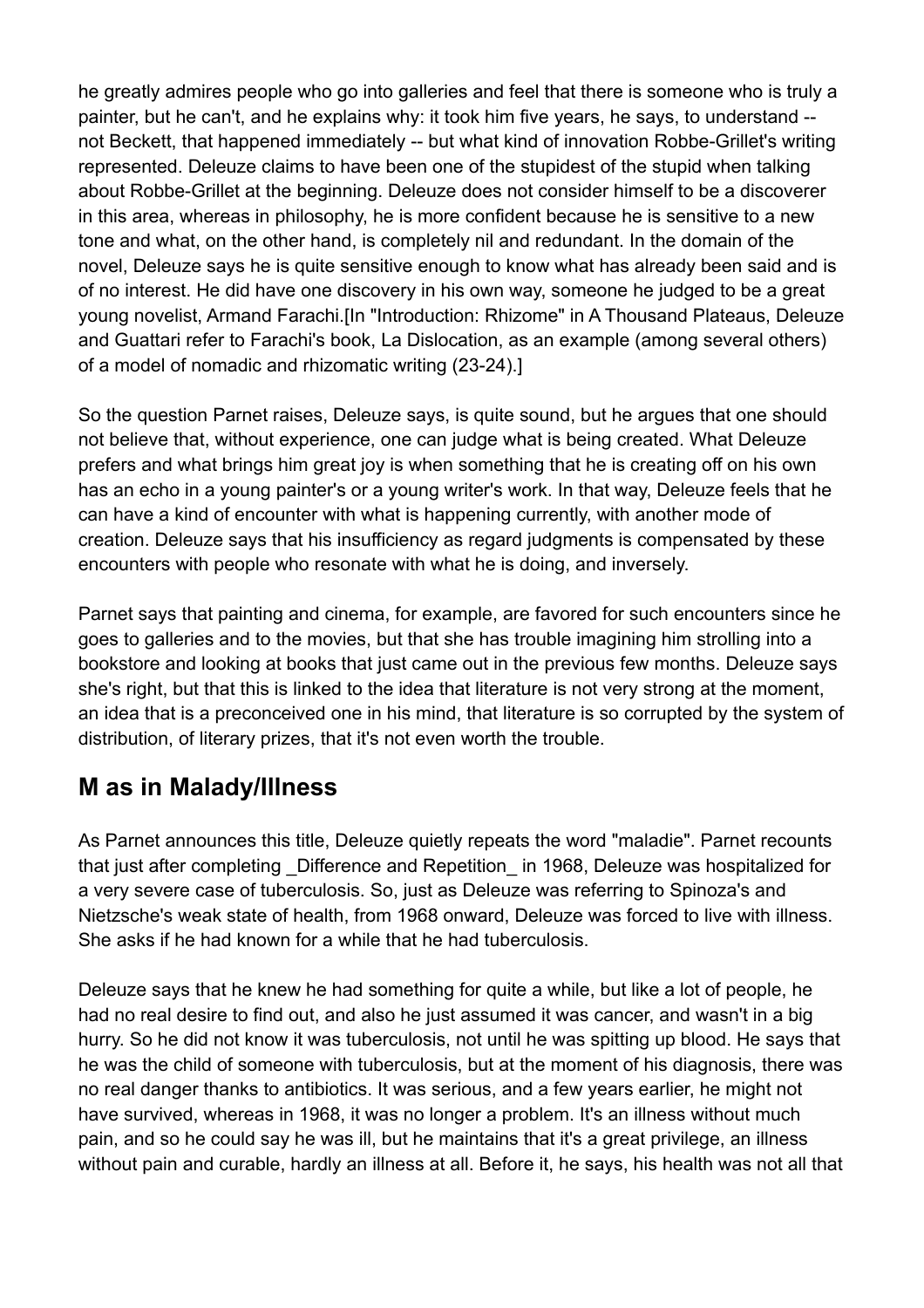great, he became fatigued easily.

The question, says Deleuze, is whether the illness made something easier, not necessarily more successful though, specifically an enterprise of thought, and Deleuze thinks that a very weakened state of illness favors this. It's not that one is tuned in to one's own life, but for him, it did seem like he was tuned into life. Tuning into life is something other than thinking about one's own health. He repeats that he thinks a fragile state of health favors this kind of tuningin. When he was speaking earlier about authors like Lawrence or Spinoza, to some extent they saw something so enormous, so overwhelming that it was too much for them. It really means, Deleuze says, that one cannot think if one isn't already in a domain that exceeds one's strength to some extent, that makes one fragile. He repeats that he always had a fragile state of health, and this was underscored when he was diagnosed with tuberculosis, at which point he acquired all the rights accorded to a fragile state of health.

Parnet points out that Deleuze's relations with doctors and drugs changed from that moment onward: he had to go see doctors, take drugs regularly, and it was a constraint imposed on him, all the more so since he does not like doctors. Deleuze says yes, although it's not a personal thing between him and doctors; he points out that he has been treated by some very charming, "delicious" doctors. What he dislikes is a kind of power, or a way in which they manipulate power -- here Deleuze points out that, once again, they return to questions previously discussed, as if half of the letters already discussed were encompassed and folded back upon the totality.

Deleuze states that he finds odious the way doctors manipulate power, and that he has a great hatred, not for individuals, but for medical power and the way doctors use it. There is only one thing that made him happy, he says, as much as it displeased them. It would occur when they used their machines and tests on him. He considers these to be very unpleasant for a patient since these are tests that really seem completely useless, except to make the doctors feel better about diagnoses that they already have made. If they had so much talent, says Deleuze, then these doctors seem only to use these cruel tests to make themselves feel better by playing with these inadmissible tests. So what made Deleuze quite happy was each time he had to be tested by one of their machines -- his breath was too inaudible to register on their machines, or they weren't able to give him a cardiac test -- they got furious with him, they hated this poor patient, because they could accept quite easily the fact their diagnosis might be wrong, but not that their machine wouldn't work on him.

Moreover, Deleuze judges them to be far too uncultured, or when they attempt to be cultured, the results are catastrophic. They are very strange people, doctors, but Deleuze's consolation is that if they earn a lot of money, they don't have time to spend it and to take advantage of it because they lead a very hard life. So it's true, Deleuze repeats, he does not find doctors very attractive, but individuals can be quite exquisite, yet they treat people like dogs in their official functions. So it really reveals class struggle because if one is a little bit wealthy, they are at least a bit polite, except in surgery. Surgeons are a different case altogether. Deleuze says that some kind of reform of doctors is needed.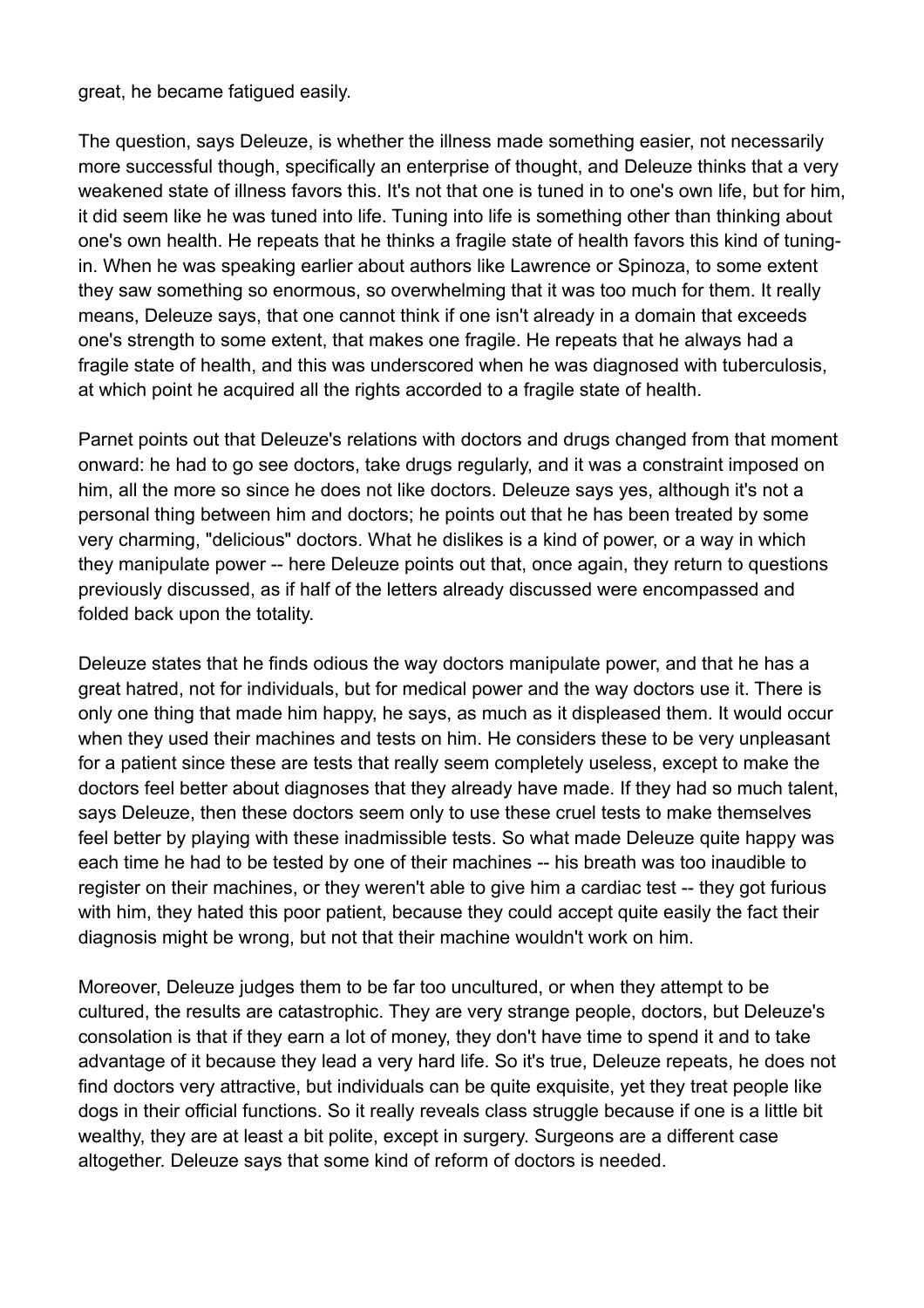Parnet asks if Deleuze takes drugs all the time, and Deleuze says yes, he likes doing that, it doesn't bother him except that they tend to tire him out. Parnet is surprised that Deleuze actually enjoys taking medicine, and Deleuze says, yes, when there's a lot! In his current state (in 1988), his little pile every morning is a real hoot <br/>bouffonnerie>! But he also considers them to be quite useful. Deleuze says he's always been in favor of drugs, even in the domain of psychiatry. <Deleuze rubs his face and eyes often as he answers and listens>

Parnet says that with this fatigue connected to illness, one thinks of Blanchot writing about fatigue and friendship. She says that fatigue plays a great role in his life, and sometimes one gets the impression that it's an excuse for avoiding a lot of things that bore/bother him, and that fatigue has always been very useful. Deleuze says that being affected in this way, this thought leads back to the theme of force <puissance>, i.e. what it is to realize a little force, to do what one can. Deleuze says that it's an awfully complicated notion, connected to what it is that constitutes one's lack of force <impuissance>, for example, one's fragile health or illness. Deleuze maintains that it's a question of knowing what use to make of it so that, through it, one can recuperate a little force. So Deleuze is certain that illness should be used for something, and not merely in relation to life for which it should give one some feeling.

For Deleuze, illness is not an enemy, not something that gives the feeling of death, but rather, something that gives a feeling of life, but not in the sense that "I still want to live, and so once I'm cured, I'll start living." Deleuze says he cannot think of anything more abject in the world than what people call a "bon vivant." On the contrary, "bon vivants" are men with very weak health. So for Deleuze the question is clear: illness sharpens a kind of vision of life or a sense of life. He emphasizes that when he says vision, vision of life, life, it's in the sense of him saying "to see life," these difficulties that sharpen, that give life a vision of life, illness, life in all its force, in all its beauty. Deleuze feels quite certain of this, he says.

But how can one have secondary benefits from illness, he asks? One has to use it, even in order to be a bit more free, otherwise it's very troublesome, for example, if one works too hard, something one ought not to do. To work too hard -- if it's a question of working to realize any force, it's worth it, but working too hard socially --Deleuze says he can't understand a doctor working too hard because he has too many patients. So, to realize a benefit from illness is, in fact, to free oneself from things that one cannot be free from in ordinary life. Deleuze says that, personally, he never liked traveling, because he never really knew how, although he has great respect for travelers. But the fact that his health was so weakened insured his being able to decline invitations to travel. Or going to bed too late was always difficult for him, so once he had his fragile health, there was no longer any question of going to bed too late. He says he's not talking about people closest to him in his life, but from social duties, illness is extraordinarily liberating, is really good in that way.

Parnet asks if Deleuze sees fatigue as an illness, and Deleuze says it's something else. For him, it means: I've done what I could today, that's it, the day is over. He sees fatigue biologically as the day being done. It's possible that it could last for other reasons, social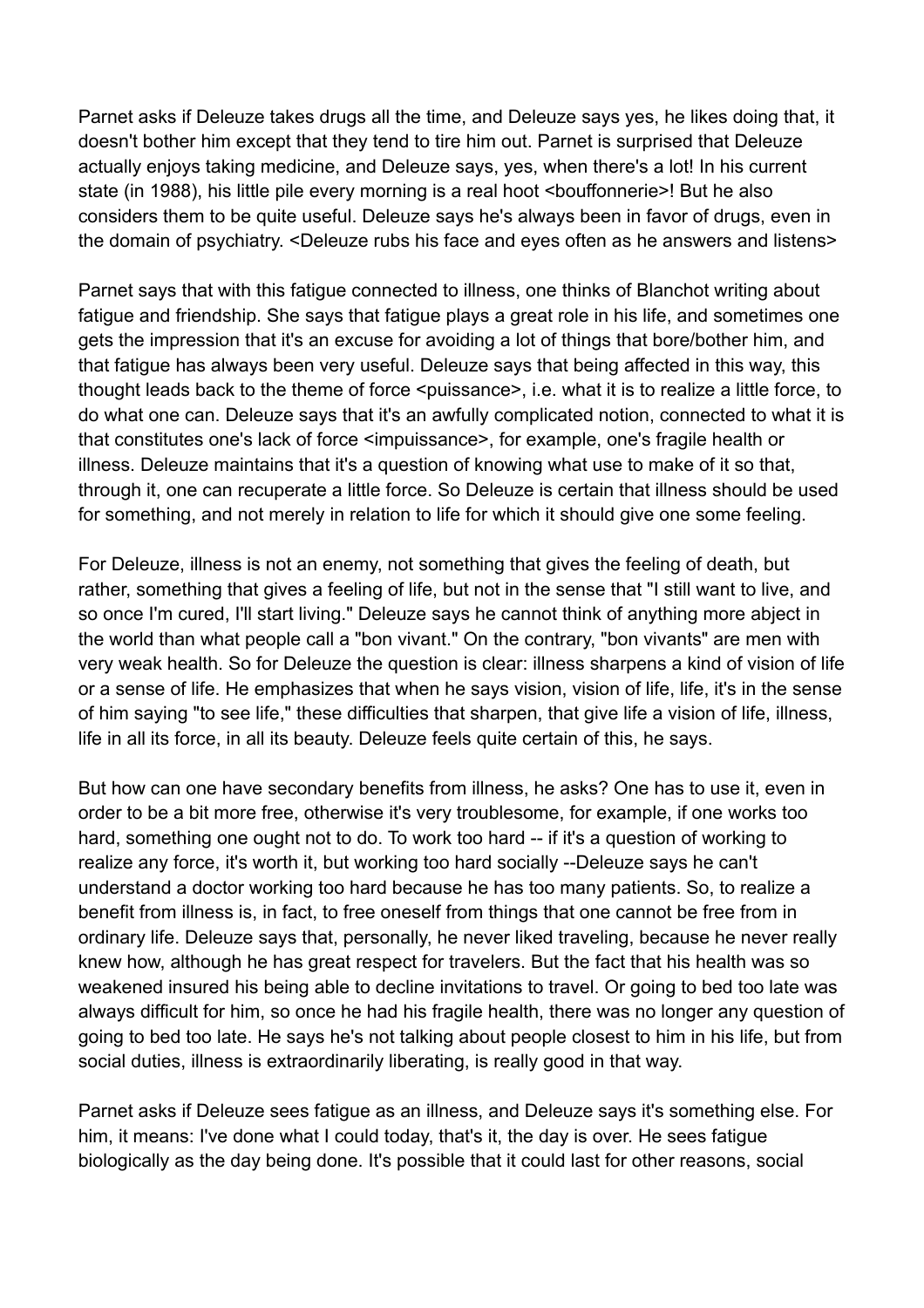reasons, but fatigue is the biological formulation of the day being done, of one not being able to draw anything further from oneself. So, if you take it this way, says Deleuze, it's not a bothersome feeling, it's rather pleasant, unless one hasn't done anything, then indeed, it's quite agonizing. It's to these states of fatigue, these flimsy, fleeting states <états cotonneux> that Deleuze has always been sensitive. He likes that state, the end of something, and it probably has a name in music, a coda, fatigue as coda.

Parnet says that before discussing old age, they might discuss his relationship to food. Deleuze quietly says "ah! la vieillesse" <ah, old age>. Parnet says he likes food that seems to bring him strength and vitality, like marrow and lobster. She points out that he has a special relationship to food since he doesn't like eating. Deleuze says it's true. For him, eating is the most boring thing in the world. Drinking is something extraordinarily interesting, but eating bores him to death. He detests eating alone, but eating with someone he likes changes everything, but it does not transform food, it only helps him stand eating, making it less boring even if it happens that he has really nothing to say. All people say that about eating alone, Deleuze maintains, and it proves how boring eating is since most people admit that eating alone is an abominable task.

Having said this, Deleuze continues, he certainly has things he enjoys immensely <mes fêtes>, that are rather special, despite some universal disgust he does have. He says he can stand it when others eat cheese -- Parnet says that Deleuze doesn't like cheese -- and for someone who hates cheese, he says that he's one of the rare people to be tolerant, not to get up and leave or throw the person out eating cheese. For Deleuze, the taste for cheese is a little like a kind of cannibalism <here Parnet laughs out loud>, a total horror.

Continuing, Deleuze imagines that someone might ask him what his favorite meal might be, an utterly crazy undertaking, he says, but he always comes back to three things that he always found sublime, but that are quite properly disgusting: tongue, brains, and marrow. These are all quite nourishing. There are a few restaurants in Paris, Deleuze says, that serve marrow, and after, he can eat nothing else. They prepare these little marrow squares, really quite fascinating, he says, brains, tongue...

Then, Deleuze tries to situate this taste differently, in relation to things they've already discussed: these things constitute a kind of trinity since one might say -- Deleuze admits that this is a bit too anecdotic -- that brains are God the father, marrow, the son since it's like vertebrates that are little crabs. So God is the brain, the vertebrates the son, Jesus, and tongue is the Holy Spirit, which is the force of the tongue. Or, and Deleuze hesitates a bit here, it's the brain that is the concept, marrow is affect, and tongue, the percept. Deleuze tells Parnet not to ask him why, it's just that he sees these trinities as very ... <he does not complete the sentence>...

So, he concludes, that would make a fantastic meal. He asks if he's ever had all three together at once? Maybe on a birthday with friends <Parnet laughs here>, they might make him a meal like <Deleuze smiles at Parnet>, eh? he says, a party <fête> <He laughs, very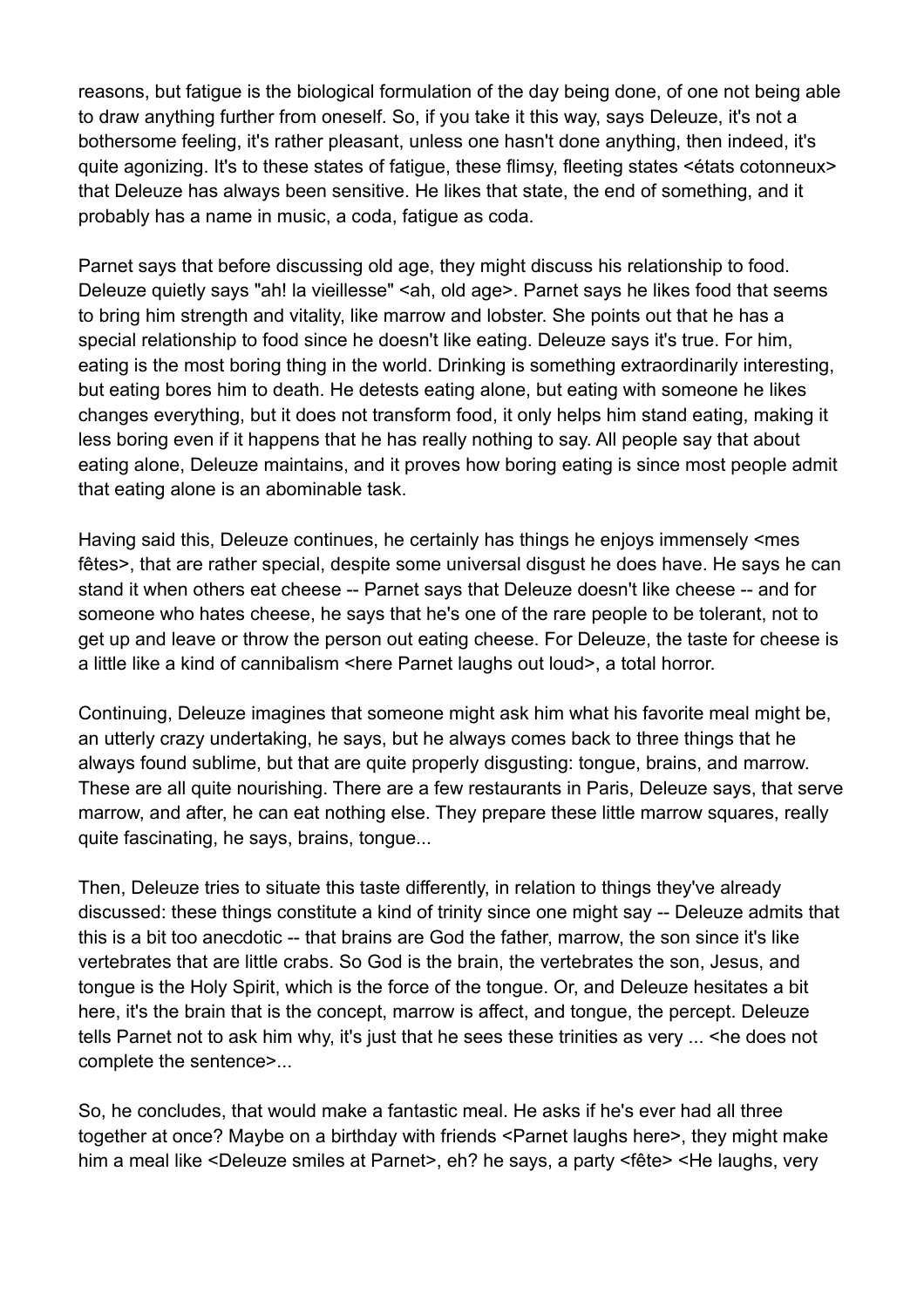amused>. Parnet says besides eating these three things, she wants to discuss old age; Deleuze says, yes, eating all three would be a bit much, and Parnet says, laughing, yes, disgusting! Deleuze picks up the thread on old age, again saying softly, "ah! la vieillesse!"

Deleuze says there is someone who has spoken about old age very well, a novel by Raymond Devos that, for Deleuze, is the best statement on old age. Deleuze sees it as a splendid age. Of course, there are problems, for example, one is overcome by a certain slowness. But the worst is when someone says, "no, you're not so old," because in saying that, he doesn't understand what the complaint is. Deleuze says, I complain, I say, oh, I'm old, that is, I invoke the forces of old age, but then somebody tries to cheer me up by saying "no, you're not so old." So, says Deleuze, I smack him with my cane <alors je vais lui foutre un coup de canne> <Parnet laughs>, because he's so free about saying that I'm in the old age complaint. Deleuze says it would be better just to say: "yes, in fact you're right!" but it's pure joy, says Deleuze, joy everywhere except in this bit of slowness.

What's awful in old age, Deleuze continues, is pain and misery, but they are not old age. Deleuze says he means that what makes old age pathetic, something sad, is poor old people who do not have enough money to live, nor a minimum of health, only this very weak health, and a lot of suffering. That's what is abominable, but it's not old age, Deleuze argues, it's not an evil at all. With enough money and a little bit of health remaining, it's great because it's only in old age that one has arrived. It's not a feeling of triumph, just the fact of having reached it, after all, in a world that included wars and filthy viruses, one has crossed through all that.

And it's an age, he continues, in which it's only a question of a single thing, of being. No longer of being this or being that, but being old is just being, period, that's it. He is, quite simply. Who has the right just simply to be? For an elderly person can say he/she has plans, but it's true and not true, not true in the way that someone who is 30 has plans. Deleuze says that he hopes to complete two books that he really is committed to, one on literature, another on philosophy, but that does not change the fact that he's free of all plans. When one is old, Deleuze says, one is no longer susceptible/sensitive, one no longer has any fundamental disappointments, one tends to be a lot more disinterested, and one really likes people for themselves. For Deleuze, it seems that old age hones his perception of things that he never had seen before, elegant things <des élégances>, to which he had never been sensitive. He sees better, he maintains, because he looks at someone else for him/herself as if it were a question of carrying away an image, a percept of the person.

Deleuze admits that he has days that pass with their amount of fatigue, but for him, fatigue is not an illness, but something else, not death, just the signal of day's end. Of course, there are agonies in old age, he says, but one has to ward them off, and it's easy to ward them off, a little like with loup-garous or vampires, one can't be alone when it starts getting cold because one is too slow to survive. So one has to avoid some things, but what's marvelous, he says, is that people release you, society lets you go. Being released by society, he says, is so wonderful, not that society really had Deleuze in its grips, but someone who isn't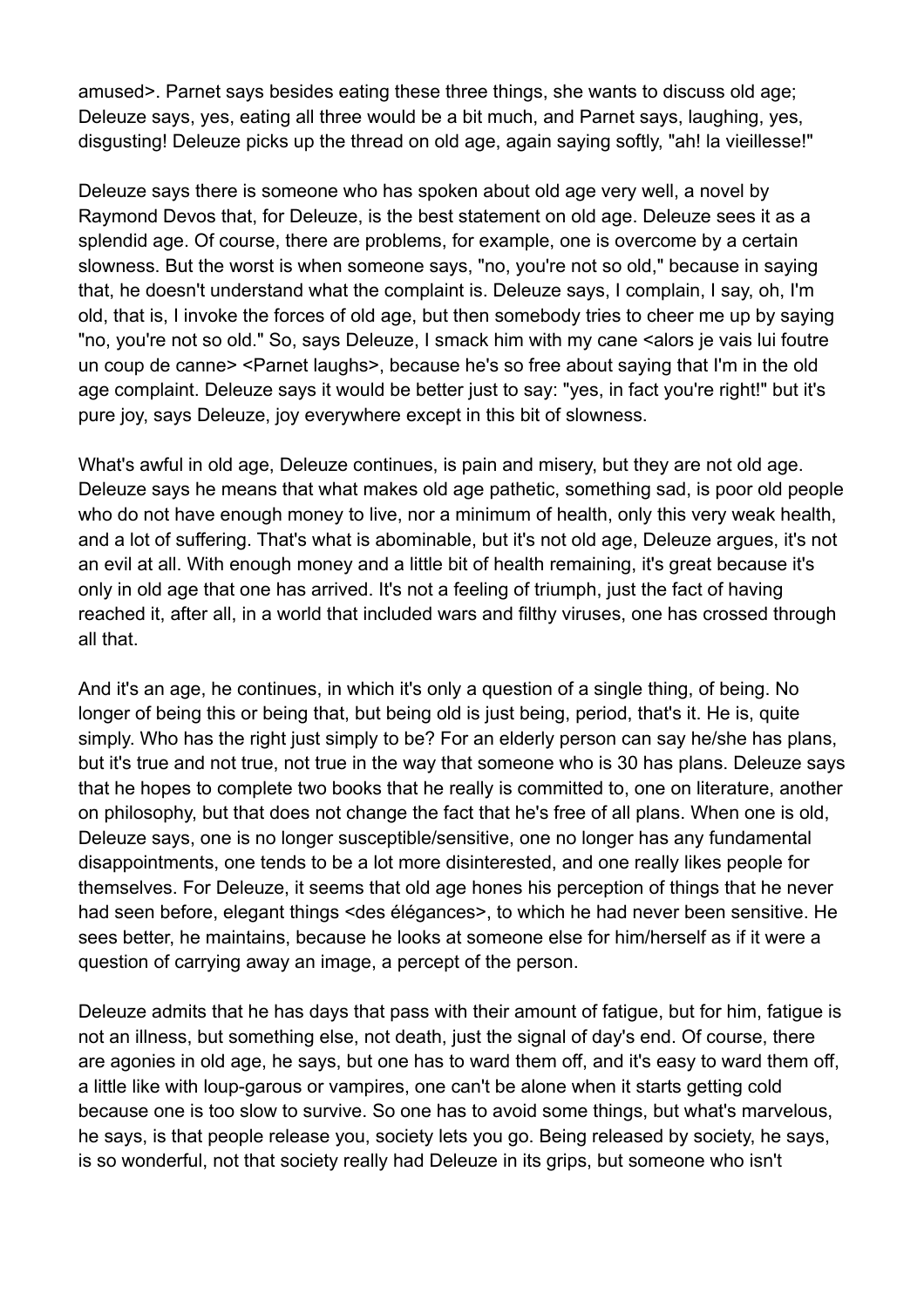Deleuze's age, not retired, cannot suspect how much joy one can feel being released by society. Obviously, he continues, when he hears the elderly complaining, these are old people who don't want to be old or not as old as they are. They can't stand being retired, and Deleuze doesn't know why since they might discover something, and he does not believe in retired people not being able to find something to do.

Deleuze says that one has to give oneself a shake <se secouer> so that all the parasites that one has on his/her back the whole life through fall off, and what's left around you? Nothing but the people that you love and that support you and that love you, if they feel the need. The rest have let go of you. And what is really tough is when something catches hold of you again. Deleuze says he can't stand society, and only knows it now through his life in retirement. He sees himself as being completely unknown to society. What's catastrophic, he declares, is when someone who thinks he still belongs to society asks him for an interview. Deleuze pauses to say that the ABC Primer filming is different since what they're doing belongs entirely to his dream of old age. But when someone seeks an interview, he would like to ask if the person's feeling ok <ça va pas, la tête?>. That person isn't aware that Deleuze is old and society has let go of him? <Deleuze laughs> But Deleuze thinks people confuse two things: one should not talk about the elderly, but

about misery and suffering, for when one is old, miserable, and suffering, there is not a word to describe it. A pure elderly person <un pur vieux> who is nothing other than elderly means that one just is.

Parnet says that with Deleuze being ill, tired, and old, <Deleuze laughs> it's sometimes difficult for people around him, less elderly than him, his children, his wife. Deleuze responds that there's not much problem for his children. There could have been if they were younger, but now they're big enough to live on their own, and Deleuze is not a burden for them, not a problem, except perhaps in terms of affection, like them saying, oh, he really looks too tired. As for Fanny, his wife, Deleuze doesn't think it's a problem, although it could be, he doesn't know. It's quite difficult, he says, to ask someone that one loves what they might have done in another life. Deleuze guesses that Fanny would have liked to travel more, but he wonders what she would have discovered so different if she had travelled. She (and Parnet, he says) have a strong literary background, so she was able to find splendid things through reading> novels, and that, says Deleuze, equals traveling. Certainly there are problems, but they are beyond Deleuze's understanding, he admits.

Parnet says that, to finish up, she wants to ask about his projects, like the one on literature or What Is Philosophy? . When he undertakes a project like these, what does he find enjoyable as an old man taking these on? She reminds him that earlier he said that perhaps he won't finish them, but that there is something amusing in them. Deleuze says that it's something quite marvelous, a whole evolution, and when one is old, one has a certain idea of what one hopes to do that becomes increasingly pure, more and more purified. Deleuze says he conceives of the famous Japanese line drawings, lines that are so pure and then there is nothing, nothing but little lines. That's how he conceives of an old man's project, something that would be so pure, so nothing, and at the same time, everything, marvelous.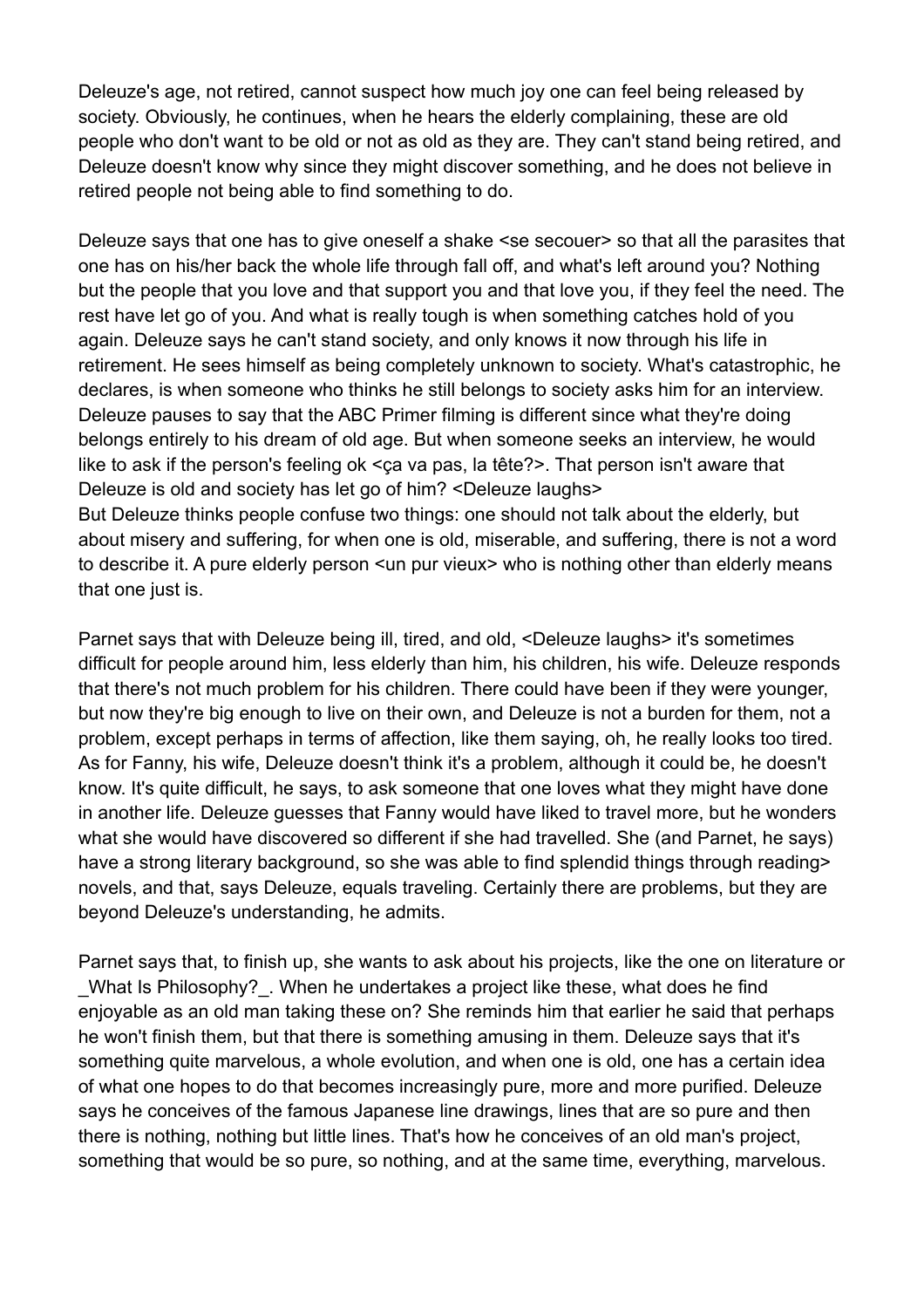He means this as reaching a sobriety, something that can only come late in life.

He points to What is Philosophy?, his research on it: first, it's quite enjoyable <très gai> at his age to feel like he knows the answer, and like he's the only one to know, as if he got on a bus, and nobody else there could know. <Parnet laughs> All of this, for Deleuze, is very enjoyable. Perhaps he could have created a book on What is Philosophy? thirty years ago, one that would have been a very very different book from the way he conceives it now. There is a kind of sobriety such that... whether he succeeds or not -- he knows that it's now that he can conceive of this, that before he couldn't have done it, but now he sees himself able to do it, to do something, in any case, that doesn't resemble ... ok <Deleuze does not finish the sentence, freeze frame and credits roll at the end of tape two>.

## **"N as in Neurology"**

Parnet announces this title as linking both neurology and the brain. Deleuze says that neurology is very difficult for him, but has always fascinated him. To answer why, he ponders the question of what happens in someone's head when he/she has an idea. When there are no ideas, he says, it's like a pinball machine. How does it communicate inside the head? They don't proceed along pre-formed paths and by ready-made associations, so something happens, if only we knew. That interests Deleuze greatly since he feels that if we understood this, we might understand everything, and the solutions must be extremely varied. He clarifies this: two extremities in the brain can well establish contact, i.e. through electric processes of the synapses. And then there are other cases that are much more complex perhaps, through discontinuity in which there is a gap that must be jumped. Deleuze says that the brain is full of fissures <fentes>, that jumping happens constantly in a probabilistic regime. He believes there are relations of probability between two linkages, and that these communications inside a brain are fundamentally uncertain, relying on laws of probability. Deleuze sees this as the question of what makes us think something, and he admits that someone might object that he's inventing nothing, that it's the old question of associations of ideas. One would almost have to wonder, he says, for example, when a concept is given or a work of art is looked at, one would almost have to try to sketch a map of the brain, its correspondences, what the continuous communications are and what the discontinuous communications would be from one point to another.

Something has struck Deleuze, he admits, a story that physicists use, the baker's transformation: taking a segment of dough to knead it, you stretch it out into a rectangle, you fold it back over, you stretch it out again, etc. etc., you makes a number of transformations and after \*x\* transformations, two completely contiguous points are necessarily caused to be quite the opposite, very distant from each other. And there are distant points that, as a result of \*x\* transformations, are found to be quite contiguous. So, Deleuze wonders whether, when one looks for something in one's head, there might be this type of combinations <br assages>, for example, two points that he cannot see how to associate, and as a result of numerous transformations, he discovers them side by side. He suggests that between a concept and a work of art, i.e. between a mental product and a cerebral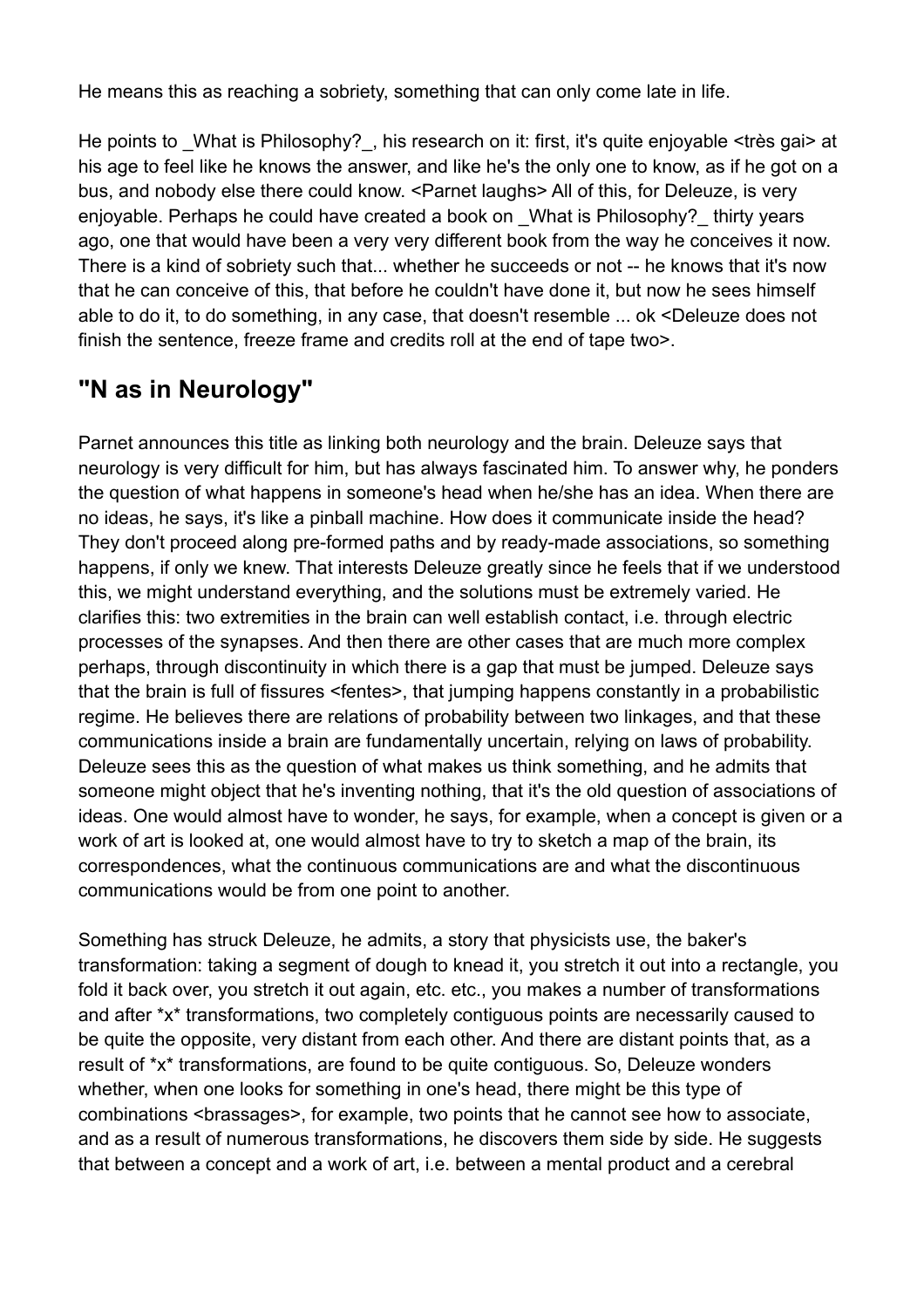mechanism, there are some very, very exciting resemblances, and that for him, the questions, how does one think? and what does thinking mean?, suggest that with thought and the brain, the questions are intertwined. Deleuze says that he believes more in the future of molecular biology of the brain than in the future of information science or of any theory of communication.

Parnet points out that Deleuze always gave a special place to 19th century psychiatry that extensively addressed neurology and the science of the brain, that he gave a priority to psychiatry over psychoanalysis precisely for psychiatry's relations with neurology. So, she asks, is that still the case? Deleuze says, yes, completely. As he said earlier, there is also a relationship with the pharmacy, the possible action of drugs on the brain and the cerebral structures that can be located on a molecular level, in cases of schizophrenia. For Deleuze, these aspects appear to be a more certain future than mentalist psychiatry <la psychiatrie spiritualiste>.

Parnet asks a methodological question: it's no secret that Deleuze is rather self-taught <autodidacte>, when he reads a neurology or a scientific journal. Also he's not very good in math, as opposed to some philosophers he has studied, like Bergson (with a degree in math), Spinoza (strong in math), Leibniz (no need to say, strong in math). So, she asks, how does Deleuze manage to read? When he has an idea and needs something that interests him, but doesn't understand it at all, how does he manage?

Deleuze says that there's something that gives him great comfort, specifically that he is firmly persuaded in the possibility of several readings of a same thing. Already in philosophy, he has believed strongly that one need not be a philosopher to read philosophy. Not only is philosophy open to two readings, philosophy \*needs\* two readings at the same time. A nonphilosophical reading of philosophy is absolutely necessary, without which there would be no beauty in philosophy. That is, with non-specialists reading philosophy, this non-philosophical reading of philosophy lacks nothing and is entirely adequate. Deleuze qualifies this, though, saying that two readings might not work for all philosophy. He has trouble seeing a nonphilosophical reading of Kant. But in Spinoza, he says it's not at all impossible that a farmer or a storekeeper could read Spinoza, and for Nietzsche, all the more so, all philosophers that Deleuze admires are like that.

So, he continues, there is no need to understand, since understanding is a certain level of reading. If someone were to object that to appreciate a painting by Gauguin, you have to have some expertise about it, Deleuze responds, of course, some expertise is necessary, but there are also extraordinary emotions, authentic, extraordinarily pure, extraordinarily violent, in a total ignorance of painting. For him, it's entirely obvious that someone can take in a painting like a thunderbolt and not know a thing about the painting. Similarly, someone can be overwhelmed with emotion by a musical work without knowing a word. Deleuze says that he, for example, is very moved by <Alban Berg's operas> Lulu and Wozzeck, and that [Berg's] concerto To the Memory of an Angel has moved him above everything else.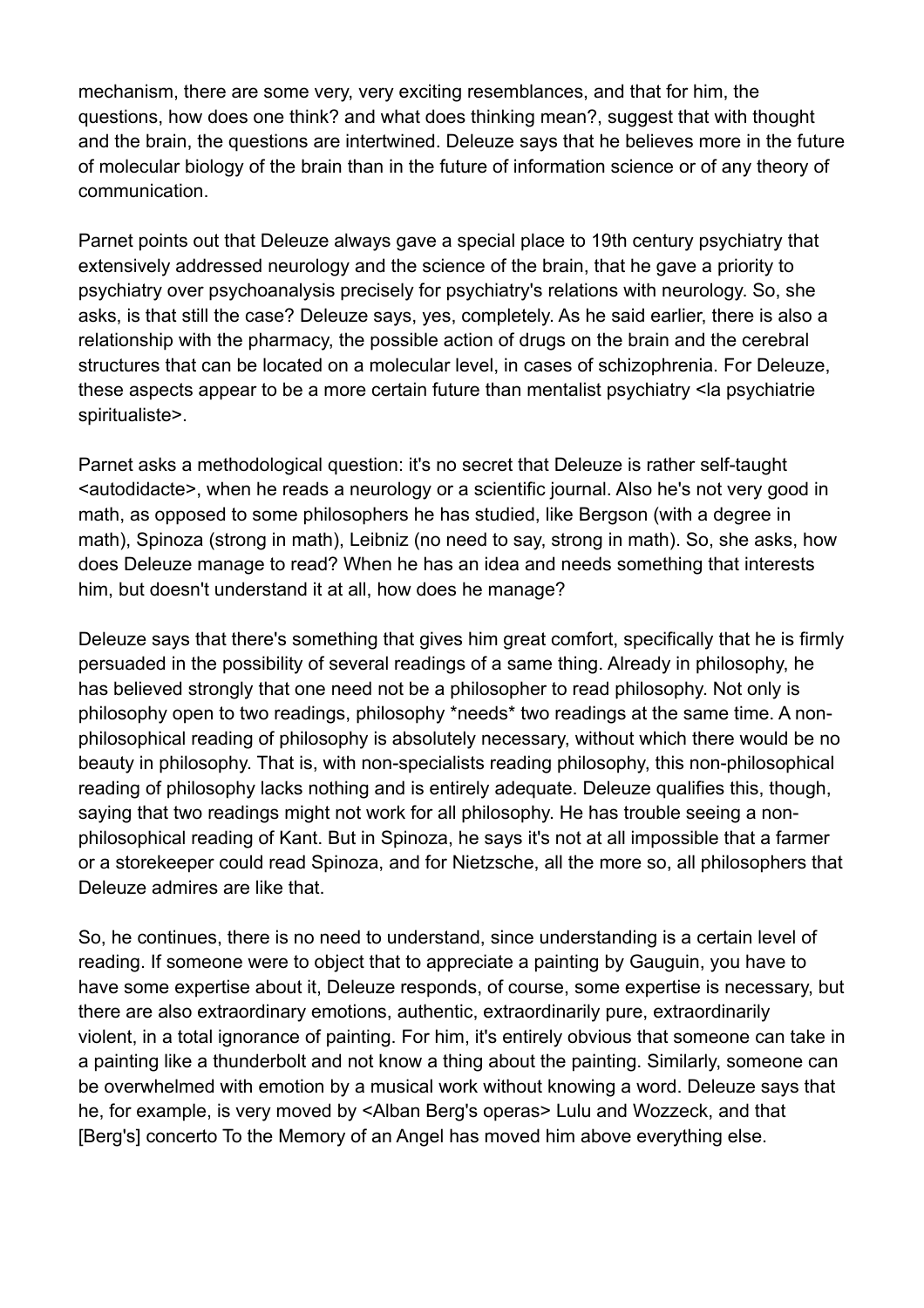So, he knows it's better to have a competent perception, but he still maintains that everything that counts in the world in the realm of the mind is open to a double reading, provided that it is not something done randomly as a someone self-taught might. Rather, it's something that one undertakes starting from one's problems taken from elsewhere. Deleuze means that it's on the basis of being a philosopher that he has a non-musical perception of music, which makes music extraordinarily stirring for him. Similarly, it's on the basis of being a musician, a painter, this or that, that one can undertake a non-philosophical reading of philosophy. If this second reading (which is not second) did not occur, if there weren't these two, simultaneous readings, it's like both wings on a bird, the need for two readings together. Moreover, Deleuze argues that even a philosopher must learn to read a great philosopher nonphilosophically. The typical example for him is yet again Spinoza: reading Spinoza in paperback, whenever and wherever one can, for Deleuze, creates as much emotion as a great musical work. And to a some extent, he says, the question is not understanding since in the courses that Deleuze used to give, it was so clear that sometimes the students understood, sometimes they did not, and we are all like that, sometimes understanding, sometimes not.

Deleuze comes back to Parnet's question on science that he sees the same way: to some extent, one is always at the extreme <pointe> of one's ignorance, which is exactly where one must settle in <s'installer>, at the extreme of one's knowledge or one's ignorance, which is the same thing, in order to have something to say. If he waited to know what he was going to write, Deleuze says, literally, if he waited to know what he was talking about, then he would always have to wait because what he would say would have no interest. If he does not run a risk, if he settles in and speaks with a scholarly air on something he doesn't know, then this is another example without interest. But if he speaks from this very border between knowing and non-knowing, it's there that one must settle in to have something to say.

In science, it is the same, Deleuze maintains, and the confirmation he has found is that he always had great relations with scientists. They never took him to be a scientist, they don't think he understands much, but some of them tell him that it works. He attributes this to the fact that he remains open to echoes, for lack of a better word. He gives the example of a painter that he likes greatly, Delaunay, and asks, what does he do? He observed something quite astounding, and this returns the discussion to the question of what it is to have an idea. Delaunay's idea is that light forms figures itself, figures formed by light, and he paints light figures, not aspects that light takes on when it meets an object. This is how Delaunay detaches himself from all objects, with the result of creating paintings without objects any longer. Deleuze says he read some very beautiful things by Delaunay, in which he judges cubism very severely. Delaunay says that Cézanne succeeded in breaking the object, breaking the bowl <compotier>, and that the cubists spent their time seeking to glue it back together. So in terms of the elimination of objects for rigid and geometric figures Delaunay substitutes figures of pure light. That's something, a pictorial event, a Delaunay-event.

Deleuze suggests that there is a way that this is linked to relativity, to the theory of relativity, and he argues that one need not know much, it's only being self-taught that's dangerous.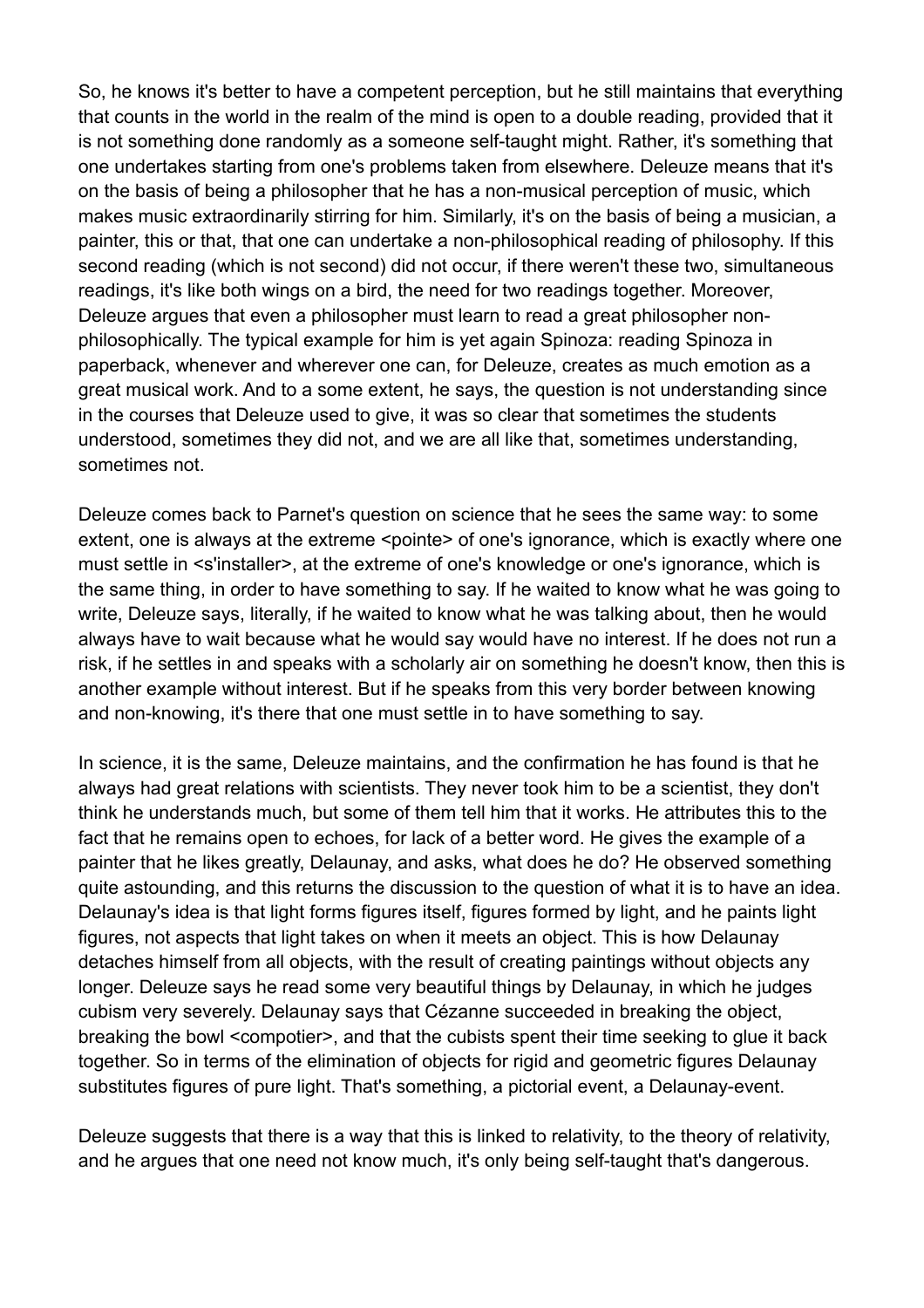Deleuze says he only knows something small about relativity, it's this: instead of having subjected lines of light, lines followed by light <lignes suivies par lumière> to geometric lines, belonging to the experiments of Michaelson, there's a total reversal. Now lines of light will condition geometric lines, a considerable reversal from a scientific perspective, that will change everything since the line of light no longer has the constancy of the geometric line, and everything is changed. It's this aspect of relativity, he says, that corresponds the best with Michaelson's experiments. Deleuze does not mean to say that Delaunay applies relativity; Deleuze celebrates the encounter between a pictorial undertaking and a scientific undertaking that should normally not be in relation with each other.

Another example is Riemannian spaces, about which Deleuze says he knows little in detail, but enough to know that it's a space constructed piece by piece, and in which the connections between pieces are not pre-determined. But for completely different reasons, Deleuze needed a spatial concept for the parts in which there aren't perfect connections and that aren't pre-determined. "I need this," he says <i'en ai besoin, moi!>, and he couldn't spend five years of his life trying to understand Riemann, because at the end of five years, he would not have made any progress with his philosophical concept. And in going to the movies, he sees a strange kind of space that everyone knows as being the use of space in Bresson's films, in which space is rarely global, but constructed piece by piece. One sees little pieces of space that join up, for example, a section of a cell in Condamné à mort, the link not being pre-determined. Asking why this is, Deleuze says it's because they are manual, Deleuze says, from which one can understand the importance of hands for Bresson. In fact, in The Pickpocket, it's the speed with which the stolen object is passed from one hand to the other that will determine the connections of little spaces. Deleuze does not mean either that Bresson is applying Riemannian spaces, but rather that an encounter can occur between a philosophical concept, a scientific notion, and an aesthetic percept. Perfect! <Deleuze discusses this spatial effect in \_The Pickpocket\_ at the start of \_L'Image-Temps\_ < The Time-Image >

In science, Deleuze says, he knows just enough to evaluate encounters; if he knew more, he'd do science, not philosophy. So, to a great extent, he speaks well about something he doesn't know, but he speaks of what he doesn't know as a function of what he knows. He argues that all of this is a question of tact, no point in kidding about it, no point in adopting a knowledgeable air when one doesn't know, but still, Deleuze says he has had encounters with painters that were the most beautiful days of his life. Not physical encounters, but in what Deleuze writes -- the greatest of them being <the Hungarian painter Simon> Hantaï <Thanks to Tim Adams for this spelling and the following references: \_The Fold \_; 33 and What is Philosophy?; 195>, with whom something passed between them. Deleuze says that's what his encounter with Carmelo Bene was about <in Superpositions >. Deleuze never did any theater, understands nothing about theater, but he has to admit that something important happened there as well. There are scientists with whom these things work too. Deleuze says he knows some mathematicians that were kind enough to read what Deleuze has written, and said that it works quite well.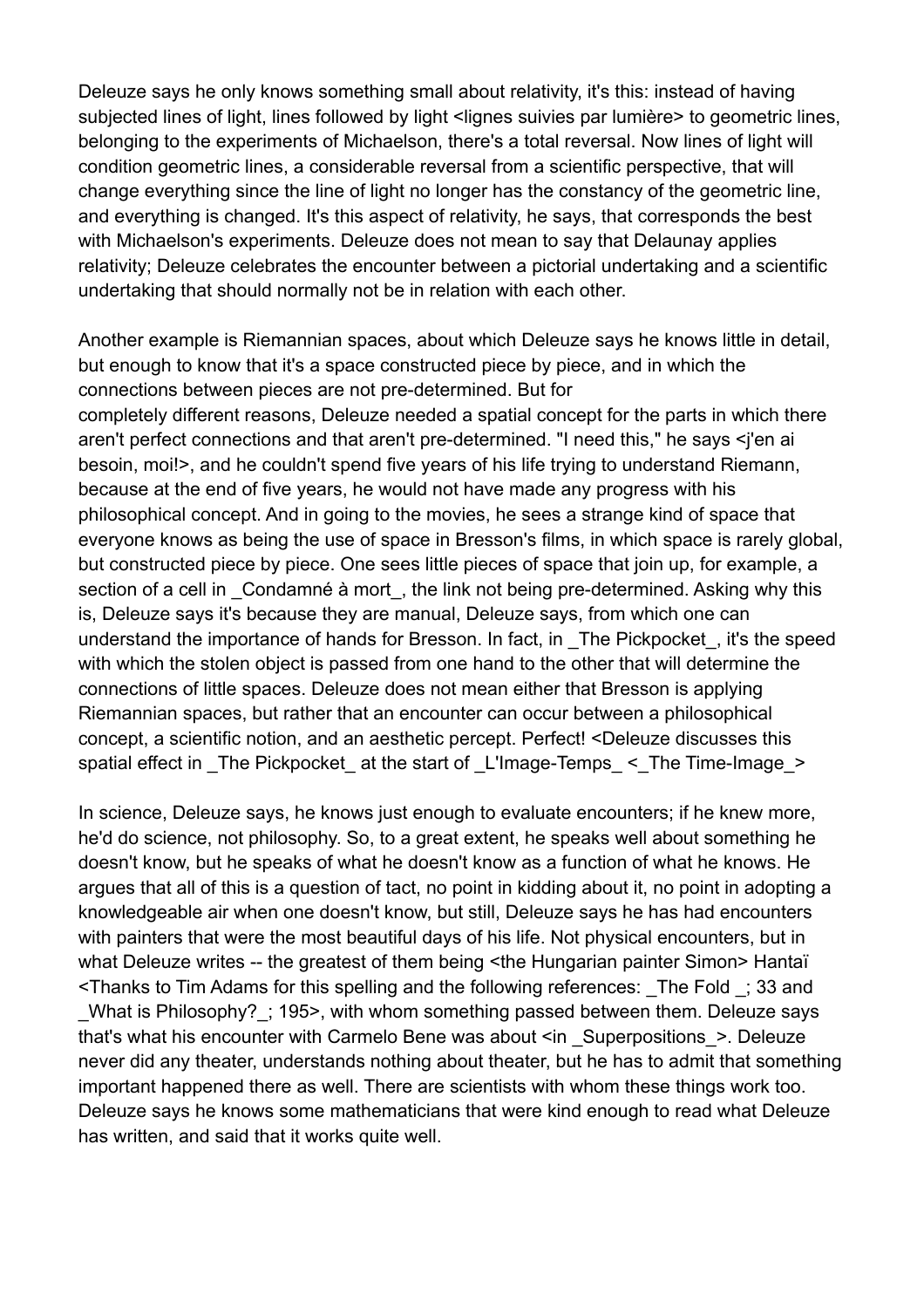Deleuze admits that his comments here are going badly since he feels he is taking on an air of completely despicable self-satisfaction. For him, though, the question is not whether or not he knows a lot of science, nor whether he is capable of learning some of it, the important thing, he admits, is not to make stupid statements <br/>betises>, and to establish echoes, phenomena of echoes between a concept, a percept and a function (since, for Deleuze, science does not proceed by concepts, but by functions). From this perspective, Deleuze needed Riemannian spaces, he knew they existed, did not know exactly what they were, but that was enough.

## **"O as in Opera"**

Parnet starts by admitting that this title is a bit of a joke since, other than Wozzeck and Lulu by Berg, it's safe to say that opera is not one of Deleuze's activities or interests. Compared to Foucault or Francois Châtelet who liked Italian opera, Deleuze never really listened to music or opera. What interested him more was the popular song, particularly Edith Piaf, for whom he has a great passion. So she asks if he could talk a bit about this.

Deleuze responds that she is being a bit severe in saying that. First he listened to music quite a bit, just a long time ago; since then, he has stopped because he has concluded that it's a chasm, taking too much time, and since he has too much to do -- not social tasks, but his desire to write things --, he just doesn't have the time to listen to music, or listen to enough of it.

Parnet points out that Châtelet worked while listening to opera, to which Deleuze says, first, he couldn't do that, and he's not so sure that Châtelet did while working, maybe, and of course, when he entertained people at his home. Opera sometimes covered over what people were saying when he'd had enough, but for Deleuze, that's not how it works for him. But, he says that he would prefer to turn the question more in his own favor by transforming it into: what is it that creates a community between a popular song and a musical work of art? That's a subject that Deleuze finds fascinating. The case of Edith Piaf, for example: Deleuze considers her to be a great 'chanteuse', with an extraordinary voice; moreover, she has this way of singing off-key and then constantly catching the false note and making it right, this kind of system in imbalance that constantly is catching and making itself right. For Deleuze, this seems to be the case in any style. This is something Deleuze likes a lot because it's the question he poses about everything on the level of the popular song: he wonders, what does it bring to me that is innovative <de nouveau>? Especially in the productions, they bring something innovative. If it's been done 10, 100, 1000 times, maybe even done quite well, Deleuze understands then what Robbe-Grillet said: Balzac was obviously a great writer, but what interest is there in creating novels today like Balzac created them? Moreover, that practice sullies Balzac's novels, and that's how it is in everything.

What Deleuze found particularly moving in Piaf was that she introduced something innovative in relation to the preceding generation, Frehel and Adabia, even in her selfpresentation, and in her voice. In more modern singers, one has to think about Charles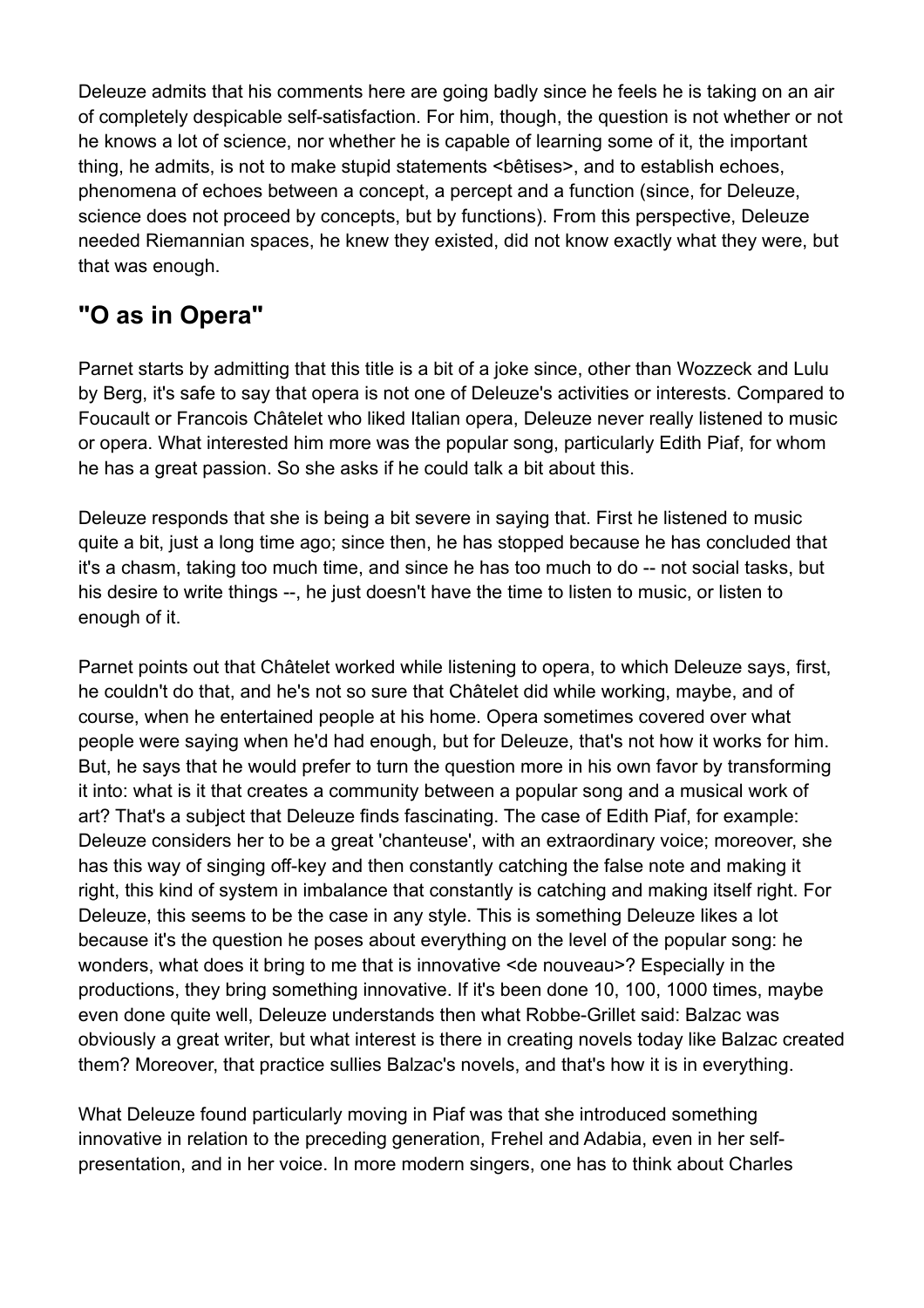Trenet. Quite literally, Deleuze claims, one has never heard anyone sing like him. Deleuze insists on this point: for philosophy, for music, for painting, for art, whether it's the popular song or the rest, sports even, the question is exactly the same, what's innovative in it? That's not to be interpreted in the sense of fashion, but just the opposite: what's innovative is something that's not fashionable, perhaps it will become so, but it's not fashionable since people don't expect it. When Trenet was singing well, people said he was crazy; people no longer say so, but one can remark eternally that he was crazy, and he remained so. Piaf appeared grandiose to us all.

Parnet asks about Deleuze's admiration for Claude François, and Deleuze says that, right or wrong, he thought he'd found something fresh in Claude François, who tried to discover something different, whereas there are so many that try nothing at all. For Deleuze, it's the same thing, to bring something fresh and to try to find something different. For Piaf, what was she looking for? Deleuze recalls what he said earlier about weak health and strong life, Piaf is the very example of someone who saw things in life, the force of life, that broke her. Deleuze was receptive to Claude François because he sought a fresh kind of show, a songshow, inventing a kind of danced song, that obviously implied using playback. So much the better or so much for the worse, says Deleuze, that also allowed him to undertake research into sound. To the end, François was dissatisfied with one thing, the texts of his songs that were rather weak and stupid. He tried to arrange his texts so he might achieve greater textual qualities, like "Alexandrie, Alexandra," a good song.

Today, Deleuze says he is not very familiar with music, but when he turns on the t.v. -- the rights he now has that he's retired, to turn on the t.v. when he's tired --, he notes that the more channels there are, the more they look alike, and the more nil they become, a radical nullity. The regime of competition, competing with each other, produces the same, eternal nullity, and the effort to know what will make the listener turn here to listen instead of there, it's frightening. What he hears there can't even be called a song, since the voice doesn't even exist, no one has the least voice.

But then Deleuze says, let's not complain. What they all want, he maintains, is this kind of domain that would be treated doubly by the popular song and by music. Deleuze turns to something that he and Félix Guattari developed, something that he considers a very important philosophical concept, the ritornello <a.k.a. the refrain>, it's the point in common <between the popular song and music>. For Deleuze, the ritornello is this common point. Deleuze suggests defining the ritornello as a little tune, "tra-la-la-la." When do I say "tra-lala?" Deleuze asks. He insists that he's doing philosophy in asking when does he sing to himself. On three occasions: he sings this tune when he is moving about in his territory, wiping off his furniture, radio playing in the background. So, he sings when he's at home. Then, he sings to himself when not at home at nightfall, at the hour of agony, when he's seeking his way, and needs to give himself courage by singing, tra-la-la. He's heading home. And he sings to himself when he says "farewell, I am leaving, and I will carry you with me in my heart," it's a popular song, and I sing to myself when I am leaving home to go somewhere else. In other words, Deleuze continues, the ritornello is absolutely linked -- which takes the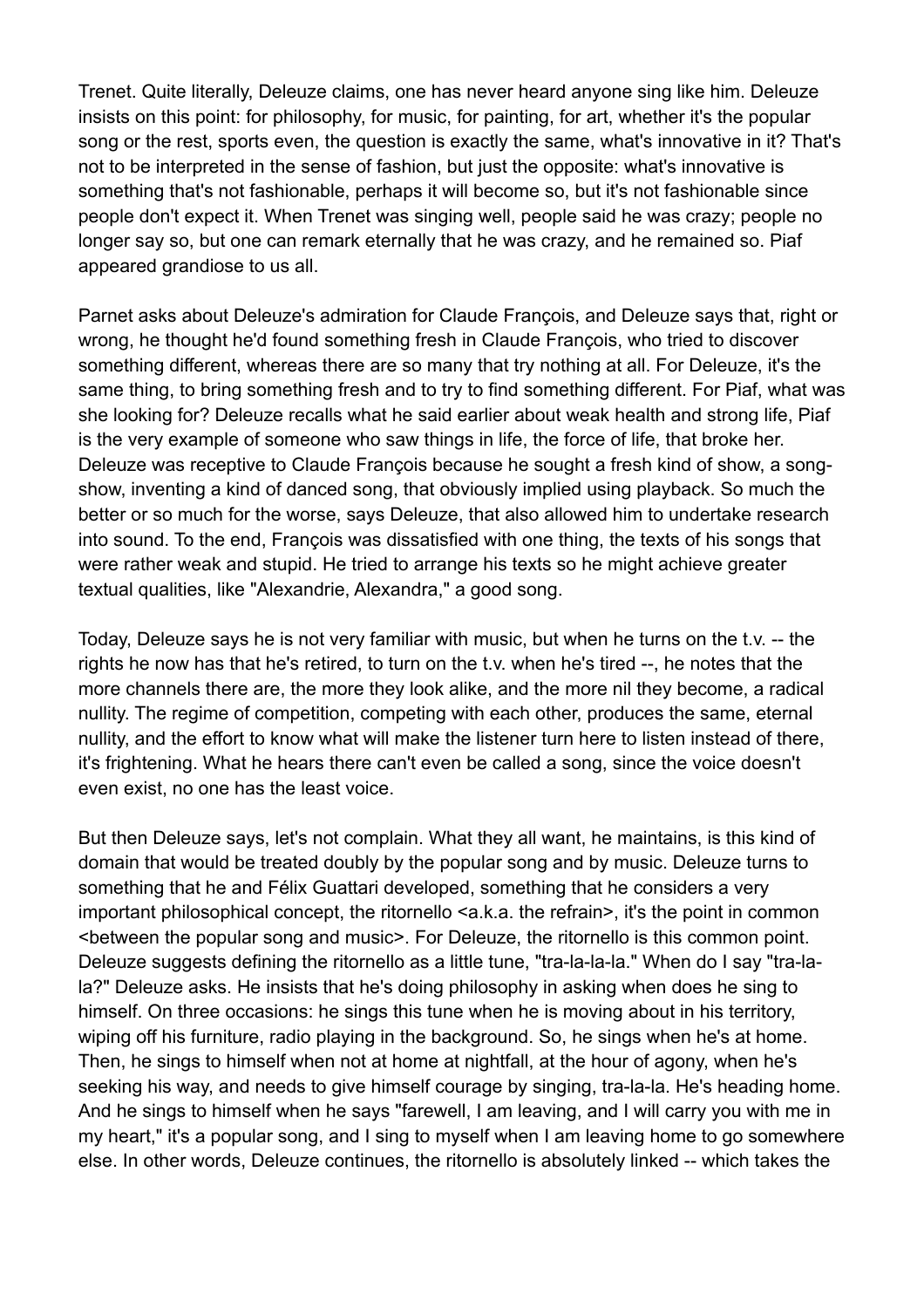discussion back to "A - Animal" - to the problem of the territory and of exiting or entering the territory, i.e. the problem of deterritorialization. I return to my territory or I try, says Deleuze, or I deterritorialize myself, i.e. I leave, I leave my territory.

What is the relation with music? he asks, and insists that one has to make headway in creating a concept, that's why Deleuze invokes the image of the brain. Taking his own brain at this moment as an example, he suddenly says to himself, "the \*lied\*. What is the \*lied\*?" It will always have been the voice as a song elevating its chant as a function of its position in relation to the territory. My territory, the territory I no longer have, the territory that I am trying to reach again, that's what the \*lied\* is. Whether it's Schumann or Schubert, that's what it is fundamentally. That's what Deleuze considers affect to be. When he was saying earlier that music is the history of becomings and the forces of becomings, it was something of this sort that he meant, great or mediocre.

Deleuze asks, what is truly great music? For Deleuze, it appears as an artistic operation of music. They start from ritornellos, and Deleuze includes even the most abstract musicians. He believes that each musician has his/her kinds of ritornellos, speaking of little tunes, of little ritornellos. He refers to Vinteuil and Proust <in A la recherche du temps perdu >, three notes then two, a little ritornello, that passes from Vinteuil, then passes from the septet. For Deleuze, it's a ritornello that one must find in music and even under music, something prodigious that a great musician creates: not ritornellos that he/she places one after the other, but ritornellos that will melt into an even more profound ritornello. This is all ritornellos of territories, of one particular territory and another that will become organized in the heart of an immense ritornello, a cosmic ritornello, in fact! Everything that Stockhausen says about music and the cosmos, this whole way of returning to themes that were current in the Middle Ages and the Renaissance -- Deleuze says that he is quite in favor of this kind of idea that music would have a relationship with the cosmos.

He returns to a musician that he admires and who has greatly affected him, Mahler, his Song of the Earth -- for Deleuze, one can't say it better. This is perpetually like elements in genesis, in which there is perpetually a little ritornellos sometimes based on two cow bells. Deleuze finds extraordinarily moving in Mahler's works the way that all the little ritornellos, which are already musical works of genius -- tavern ritornellos, shepherd ritornellos, etc. -the way they achieve a composition in a kind of great ritornello that will become the song of the earth. Deleuze suggests yet another example in Bartok, a great genius. Deleuze admires how he connects and reconnects local ritornellos, national ritornellos, ritornellos of national minorities, etc., and collects them in a work that has not yet been fully examined.

Deleuze goes on to unite music and painting as exactly the same. He refers to Klee who said: the painter does "not render the visible, but renders visible"; implied here are forces that are not visible, and for a musician, it's the same thing: the musician does not render the audible, he/she renders audible forces that are not audible, making audible the music of the earth, music in which he/she invents, exactly like the philosopher. The philosopher renders thinkable forces that are not thinkable, that are in nature rather raw, rather brutal. It's this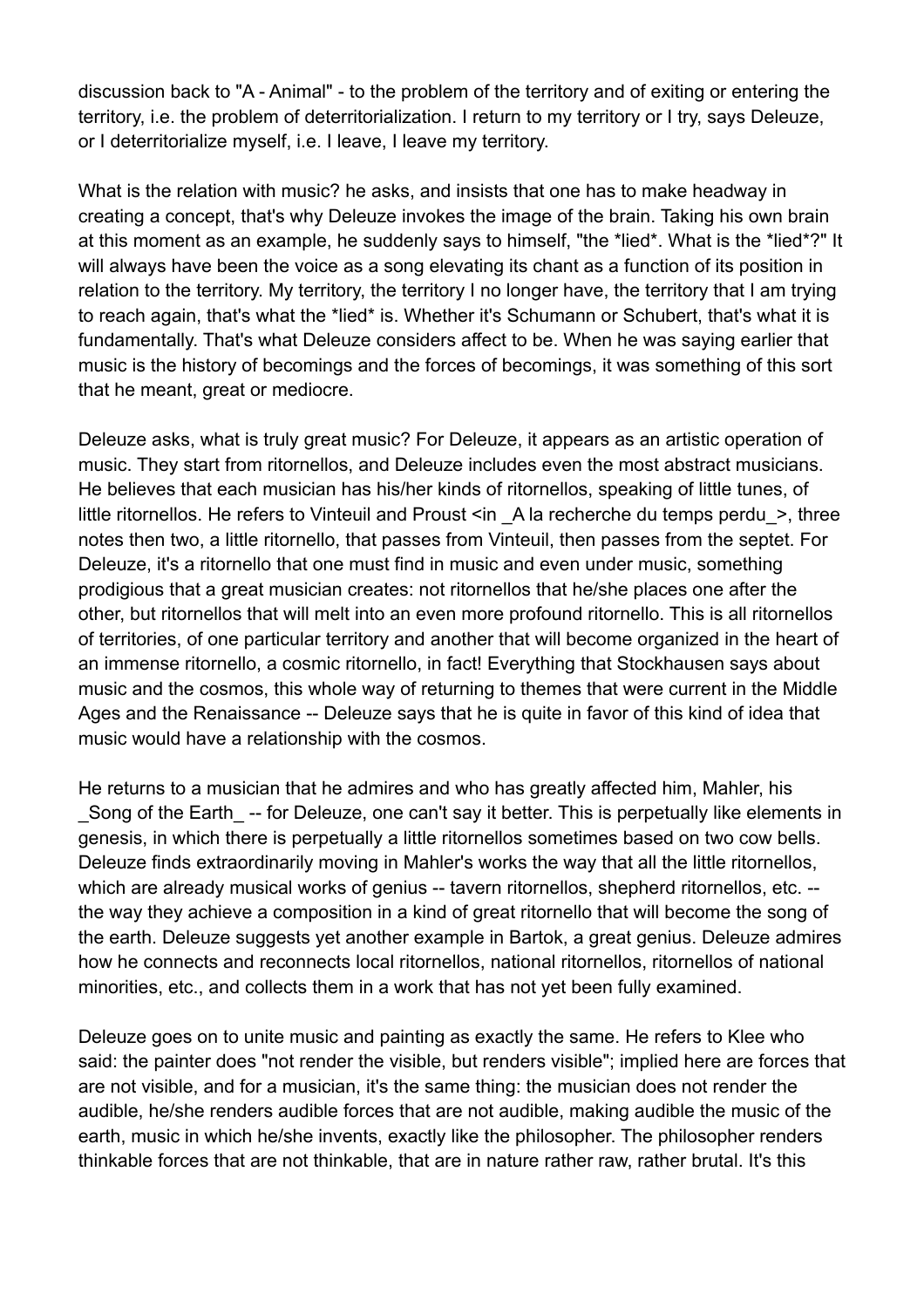communion of little ritornellos with the great ritornello that, for Deleuze, defines music, something he finds very simple. It's music's force, a force to deliver a truly cosmic level, as if stars began singing a little tune of a cow bell, a little shepherd's tune. Or, he suggests, it might be the reverse, the cow bells that are suddenly elevated to the state of celestial or infernal sounds.

Parnet objects that she can't explain exactly why, but she has the impression from Deleuze's explanation full of musical erudition that he still seeks the visual through music, through the ritornello. She sees him engaging the visual. She says she does understand the extent to which the audible is linked to cosmic forces like the visual, but she points out that Deleuze goes to no concerts, something bothers him there, he does not listen to music, and he goes to art exhibits at least once a week as his usual practice.

Deleuze says that it's a lack of possibilities and a lack of time because, for an answer, what interests him above all in literature is style. Style, for him, is the pure auditory <l'auditif pur>. He says he wouldn't make the distinction she does between the visual and the audible. He admits that he rarely goes to concerts because it's more complicated now reserving in advance. All of this are practical details of life, whereas when there's an art exhibit, no reservations are needed. But, he says that each time he went to a concert, he found it too long since he has very little receptivity, while he always felt deep emotions. Then, he says he's not sure Parnet is completely wrong, but thinks she might be mistaken because her impression is not completely true. In any case, this is even more difficult than speaking of painting. It's the highest point, speaking about music.

Parnet says there are many philosophers who spoke about music. Deleuze interrupts her to say that style is sonorous, not visual, and he's only interested in sonority at that level. Parnet continues: music is immediately connected to philosophy, so lots of philosophers spoke about music, for example, Jankelevitch -- Deleuze agrees -- but other than Merleau-Ponty, there are few philosophers who spoke about painting. Deleuze says, really? He's not that sure, nor is Parnet, she admits, but Barthes, Jankelevitch, even Foucault spoke about music. Deleuze gives his dismissive gesture when she says Foucault since Foucault didn't talk about music, says Deleuze, it was a secret for him, his relations with music were completely a secret. Parnet says yes, that he was very close to certain musicians. Deleuze does not want to discuss it, says these are secrets that Foucault did not discuss. Parnet pursues this, saying Foucault was very close to the musical world, even if a secret -- Deleuze says, yes, yes, yes...

Parnet then points out that there's the exception of <Alban> Berg, for Deleuze... And he picks this up: yes, and to explain his admiration, he says that this is connected to the question of why someone is devoted to something. Deleuze admits he doesn't know why, but he discovered at the same time that musical pieces for orchestras... <as he has done on occasion throughout the interviews, Deleuze here has trouble swallowing, stops and says> You see what an old man is <motions to his throat>, you can't find names... the orchestra pieces by his master <Parnet gives him the name> ...by Schoenberg. Not long ago, Deleuze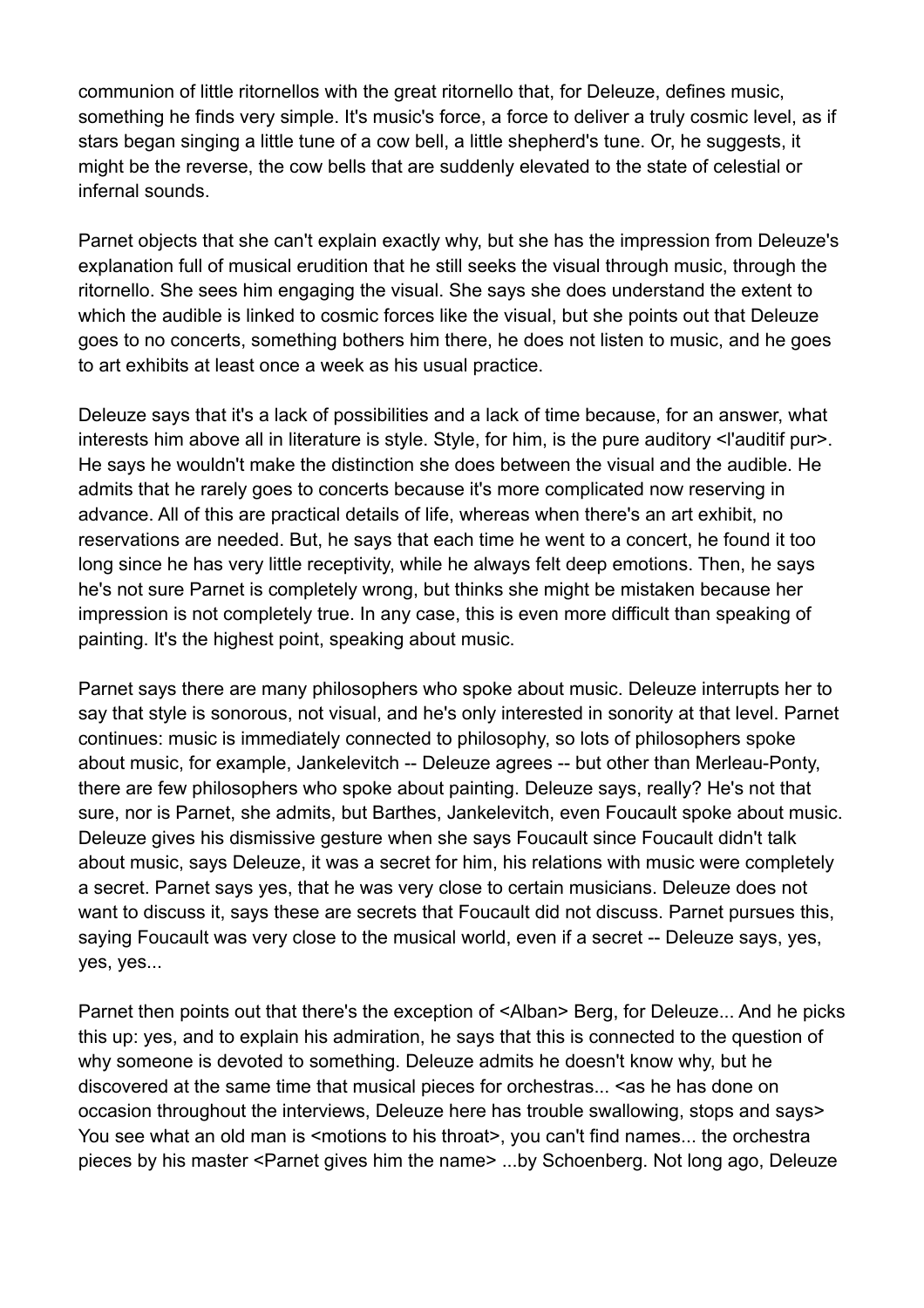recalls putting on these orchestra pieces fifteen times in a row, and came to recognize some entirely overwhelming moments. At the same time, Deleuze found Berg, someone he could listen to all day long. But Deleuze sees this also being a question of a relationship to the earth. Mahler, says Deleuze, was someone he came to know much later, but it's music and earth. Deleuze says that in very old musicians, there is fully a relationship of music and earth, but the extent of that kind of relation in Berg's and Mahler's works, Deleuze found this quite overwhelming. For him, it means making sonorous the forces of the earth, for example, <in Berg's> \_Wozzeck\_, that Deleuze considers to be a great text since it's the music of the earth.

Parnet observes there are lots of cries in it and that Deleuze likes cries a lot. Deleuze agrees; for him, there is a relation between the song <chant> and cries, in fact, that this school <of music> was able to reintroduce as a problem. The two cries, Deleuze says, never tire him, the horizontal cry that floats along the earth in Wozzeck, and the completely vertical cry of the countess in <Berg's> Lulu --these are like two dense summits of cries. All of that interests Deleuze as well because in philosophy, there are songs and cries, veritable songs in philosophy, concepts are veritable songs, and cries are in philosophy. Suddenly Aristotle says: you have to stop! Or another says, no, I'll never stop! Spinoza: what is a body capable of? <qu'est-ce que peut un corps?> We don't even know what a body is capable of! So the cry-song or the concept-affect relation is quite the same, something that Deleuze accepts completely and that affects him greatly.

<New interview day; Deleuze in open-collared shirt, new glasses>

### **"P as in Professor"**

Parnet reminds Deleuze that at 64 years of age, he spent nearly 40 as a professor, first in French high schools ( lycées ), then in the university. By 1988, Deleuze no longer was looking forward to teaching courses, so she asks first if he misses them since he has said he taught his courses with passion, so she wonders if he misses no longer doing them. Deleuze says no, not at all. He agrees that courses had been a very important part of his life, but when he retired, he was quite happy since he was less inclined to meet his courses. This question, for him, is quite simple: courses have equivalents in other domains, but required of him an enormous amount of preparation. Again, like so many other activities, for five or ten minutes at most of inspiration, so much preparation is needed. Deleuze says he always liked doing that a lot, preparing a lot in order to reach these moments of inspiration, but the more he continued, the longer he had to prepare only to have his inspiration progressively reduced. So it was about time, and it didn't make him happy, not at all, since the courses were something he greatly enjoyed, but then became something he needed less. Now he has his writing which poses other kinds of problems, but he did love teaching enormously.

Parnet asks him what he means by preparing a lot, how long he took to prepare. Deleuze says it's like anything, rehearsing <des répétitions> for a class. He compares it to theater or singing, there are rehearsals, and if one hasn't rehearsed enough, there's no inspiration. In a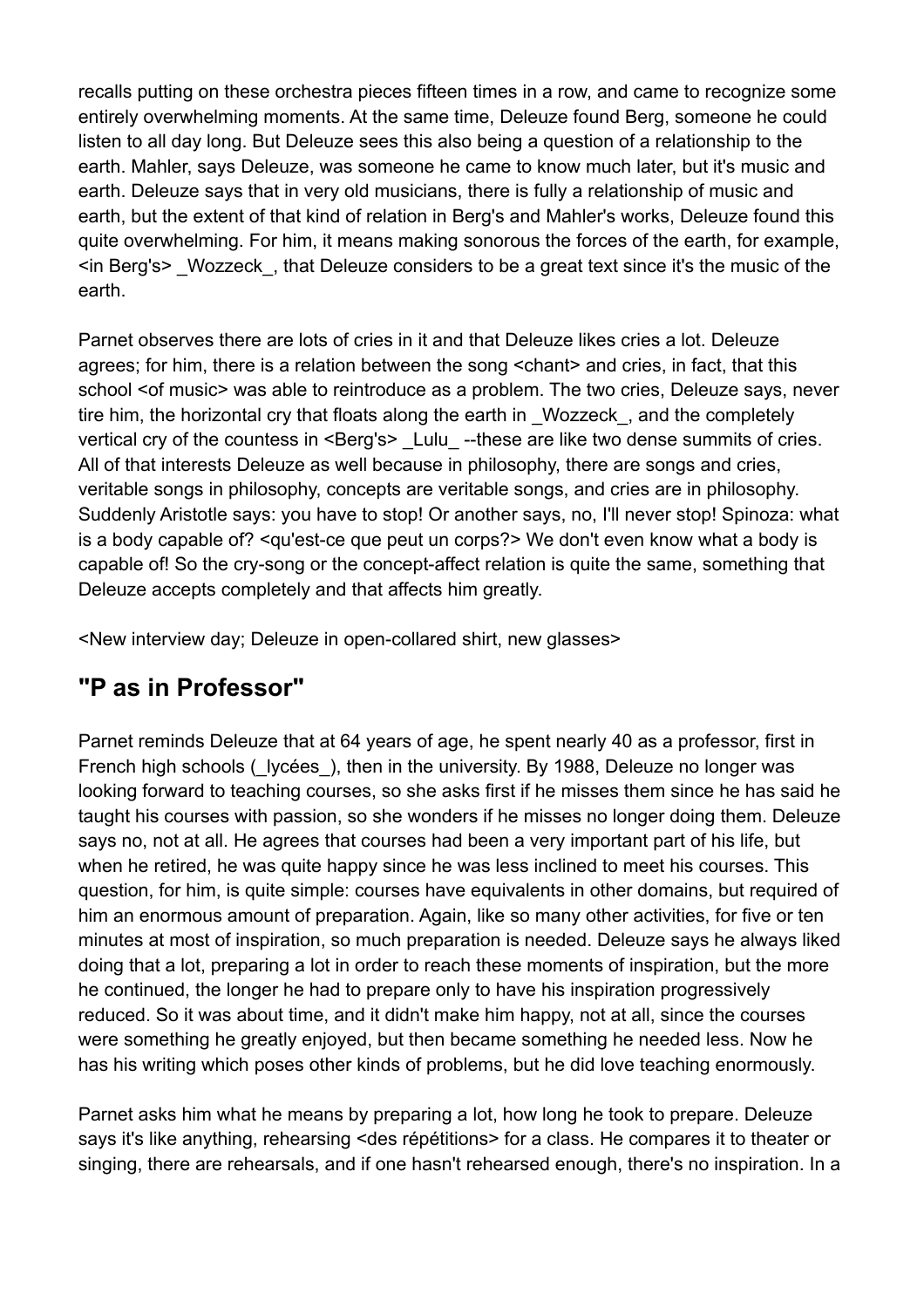course, it means having moments of inspiration, without which the course means nothing. Parnet says he can't mean that he rehearsed in the class itself, and Deleuze says, of course not, each activity has it's modes of inspiration. He describes it as getting something into one's head <se mettre dans la tête>... Getting it into one's head and managing to find that what one's saying is interesting. It's obvious, Deleuze says, that if the speaker doesn't even find what he's saying of interest... and that doesn't go without saying, he insists, finding what one is saying is interesting, impassioned. Deleuze says that this isn't a form of vanity, of finding oneself passionate and interesting, it's the subject matter that one is treating and handling that one has to find passionate. And to do so, Deleuze admits, one sometimes has to drive oneself hard <se donner parfois de véritables coups de fouet: whip oneself forward>. The question, he says, isn't whether it's interesting, but of getting oneself stimulated <se monter soi-même> to the point at which one is able to speak about something with enthusiasm: that's what rehearsing is.

So, Deleuze says he needed that less, especially since courses were something quite special, what he calls a cube, a particular space-time in which so many things happen. Deleuze says he likes lectures much less, never liked lectures since they tended to be too small a space-time, whereas a course is something that stretches out from one week to the next. It's a space and a very, very special temporality, something that has successive steps <une suite>. He clarifies that it's not that one can do over or catch up when something might not go well, but there's an internal development in a course. Moreover, the people change from week to week, and the audience for a course, says Deleuze, is quite exciting.

Parnet goes back to the start of Deleuze's career, as a lycée professor. Deleuze says that doesn't mean much since it occurred at a time when the lycée was not at all what the lycée has become. Deleuze says he thinks of young professors today who are beaten down in the lycées. Deleuze says he was a lycée professor shortly after the Liberation, when it was completely different. To Parnet's query, he says he was in two provincial cities, one he liked, one he liked less. Amiens was the one he liked because it was a very free city, very open, whereas Orleans was much more severe. This was a period, he says, when a philosophy professor was treated with a lot of generosity, he tended to be forgiven since he was a bit like the madman, the village idiot. And usually he could do whatever he wanted. Deleuze says he taught his students using a musical saw, since he had taken it up at the time, and everyone found it quite normal. Nowadays, Deleuze thinks that would no longer be possible in the lycées. Parnet asks him what he used the musical saw to teach <laughing>, and Deleuze says he taught them curves, because one had to curve the saw in order to obtain the sound from the curve, and these were quite moving curves, something that interested them <Deleuze smiles back at Parnet>. She says that already it's an infinite variation, and laughing, Deleuze says yes, but that he didn't only do that, he taught the baccalaureate program, as a very conscientious professor <Deleuze laughs>. It was there, Parnet says, that he met <Jean> Poperen, and Deleuze says yes, but he traveled more than Deleuze, and stayed very little in Amiens. Deleuze recalls he had a little suitcase and big alarm clock because he didn't like watches, and that each day he went out and took his clock to class. Deleuze found him very charming. Parnet asks who Deleuze associated with as a lycée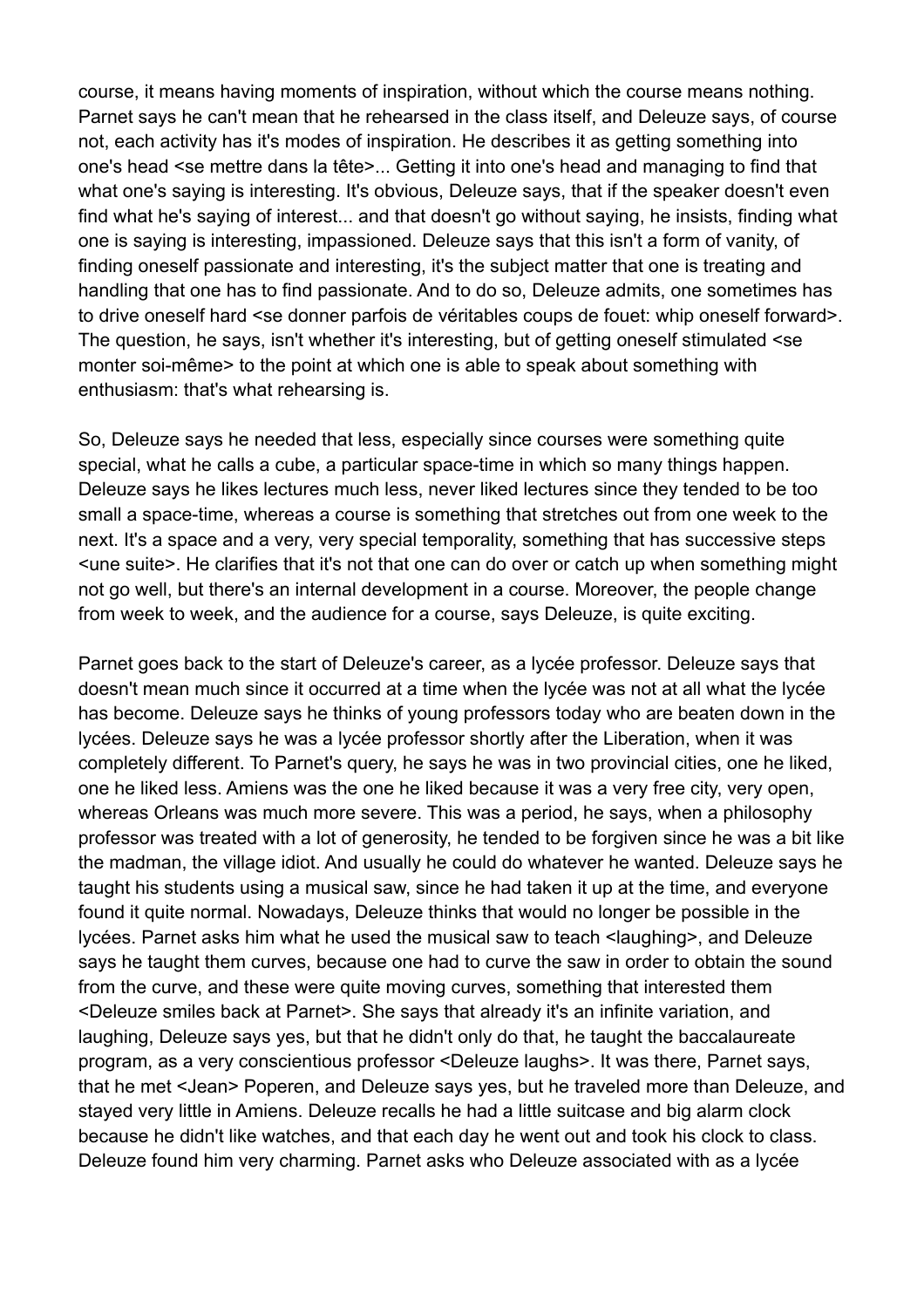professor, and Deleuze recalls the gymnasts, the gymnastics professors, but says he doesn't recall very much. He says that the professors' lounge in the lycée must have changed a lot today as well. Parnet says as a student, one imagines the professors' lounge as a very oppressive place, but Deleuze says, no, that there are all sorts of people there, solemn or jokers, but that in fact, he didn't go there much.

Parnet continues, after Amiens and Orleans, Deleuze was in Paris at the Lycée Louis-le-Grand in the preparatory course <Deleuze says, yes, yes, yes, as Parnet reviews this>, so she asks him to recall any students he had that were remarkable or not so. Deleuze repeats this question, reflecting, saying he doesn't really recall, perhaps some became professors, but none that he knows who became government ministers. He laughs as he recalls someone who became a police officer, but says really there were none very special, they all went their own way.

Parnet continues to the Sorbonne years of which one gets the impression, Parnet says, that they correspond to his history of philosophy years. Then he went to Vincennes which was a completely crucial and determining experience after the Sorbonne (Parnet indicates that she is jumping over Lyon that came after the Sorbonne). She asks if he was happy to become a university professor after being in the lycée. Deleuze says happy isn't really an appropriate word in this case, it was simply a normal career, and if he had gone back to the lycée, it wouldn't have been dramatic, just abnormal and a failure, so the way things worked out was normal, no problem, and he has nothing to say about it. Parnet asks if he prepared his university courses differently from the lycée courses, and he says not at all, exactly the same, he always did his courses the same way. Parnet seems astonished, asking again if his lycée preparations were as intense as his university preparations, and he repeats "of course" three times. In any case, Deleuze says, one has to be absolutely imbued <with the material>, one has to love what one is talking about, and that doesn't go all by itself, so one has to rehearse, prepare, go over things mentally, one has to find a gimmick. As the tape runs out, he says it's quite amusing that one has to find something like a door that one can pass through only from a particular position. After the tape change, Parnet asks the same question (about class preparations) a third time, and Deleuze says simply that there was no difference at all for him between the two kinds of courses.

Parnet says that since they are discussing his university work, perhaps he could talk about his doctoral thesis. She asks when he defended it. Deleuze reminds her that he had already written several books before his defense, and to some extent, this happened because he didn't want to finish the thesis, a frequent reaction. He recalls working enormously, and at one point, he realized he had to have the thesis, that it was quite urgent. So he made a maximum effort, and finally he presented it as one of the very first defenses following May '68, in early 1969. This created a very privileged situation for him because the committee was intently concerned with only one thing, how to arrange the defense in order to avoid the gangs roving through the Sorbonne. They were quite afraid, since it was right after the return to school following the May '68 events, so they didn't know what would happen. Deleuze recalls the chairman saying that there are two possibilities: either they have the defense on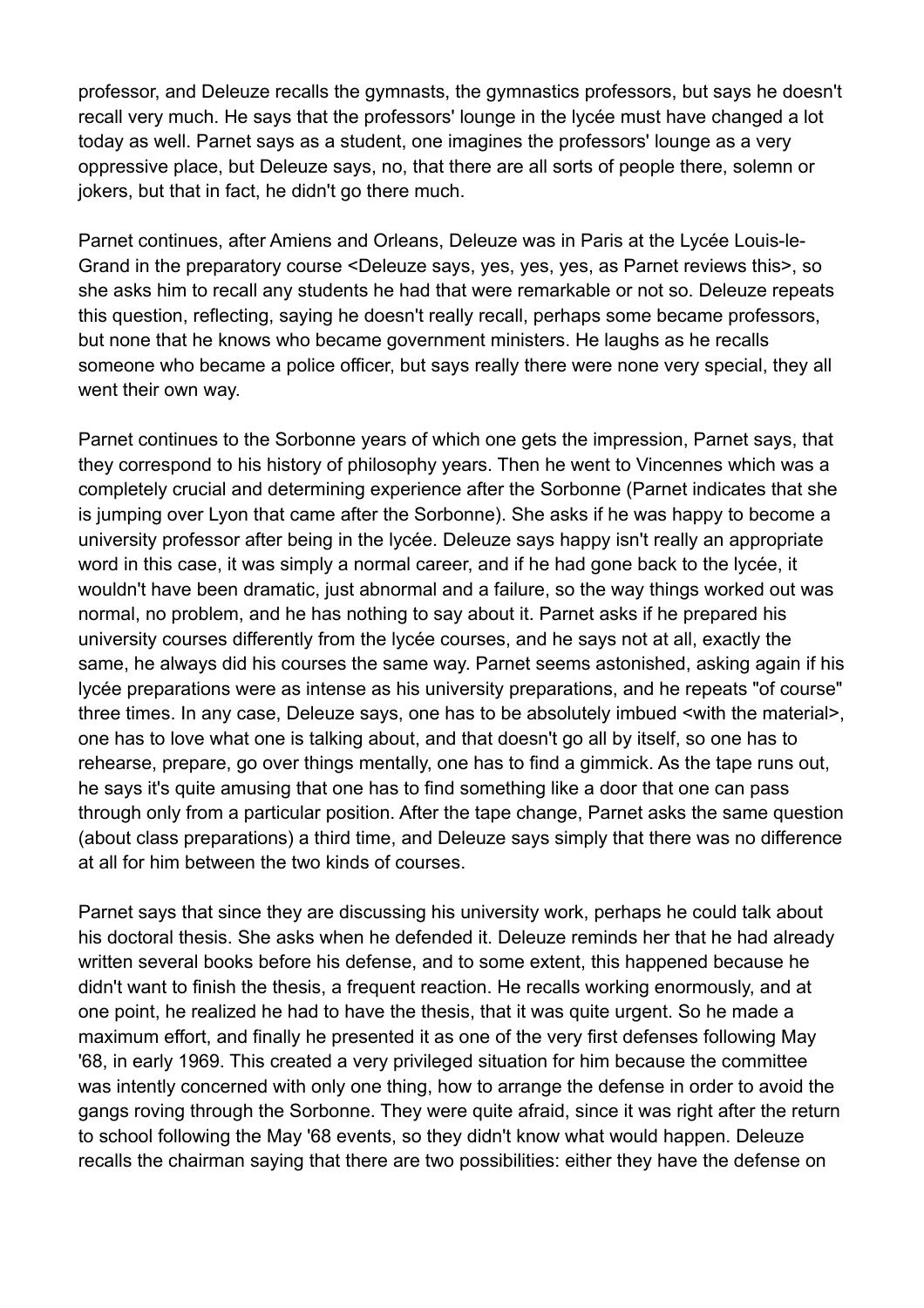the ground floor, where there is one advantage, two exits <Deleuze laughs> so they could get out quickly, but the disadvantage was that the gangs mostly roved around on the ground floor; or they could go to the second floor, with the advantage of fewer gangs on that level, but the disadvantage of only one exit, so if something were to happen, they might not be able to get out. So, when Deleuze defended his thesis, he could never meet the gaze of the committee members since they were all watching the door <Deleuze laughs> to see if someone was going to come in. Parnet asks who the committee chairman was, but Deleuze says it's a secret. Parnet says she could make him confess, but Deleuze insists no, especially given the chairman's agony at the time, and also that he was very charming. Curiously, the chairman was more upset than Deleuze was, and it's rare for a committee to be more disturbed about the defense than the candidate. Parnet suggests that he was probably better known at that point than anyone on the committee, but Deleuze says he wasn't all that well-known. Parnet says the defense was of Difference and Repetition, and Deleuze says yes, then Parnet recalls that he was very well known for his works on Proust and Nietzsche <here Deleuze makes a kind of growling noise as his only response, visibly embarrassed, then shrugs his shoulders at Parnet>.

Parnet continues on to Vincennes, and Deleuze says that for Vincennes, Parnet is right that there was a change, not in the way he prepared his courses (what he calls his rehearsals), nor in the style of a course, but from Vincennes onward, Deleuze says he no longer had a student audience. This was what was so splendid about Vincennes and not generalized in all the universities that were getting back to normal. At least in philosophy -- Deleuze doesn't know if it was true for all of Vincennes --, there was a completely new kind of audience,.no longer made up of students, but a mixture of all ages, all kinds of professional activities, including patients in psychiatric hospitals. It was perhaps the most multi-textured <br/>bigarré> audience that found a mysterious unity at Vincennes. That is, it was at once the most diverse and the most coherent as a function of, even because of, Vincennes, which gave to this disparate crowd a kind of unity. Deleuze says that he spent his whole career at Vincennes, but had he been forced subsequently to move to another faculté, he would have completely lost his bearings. When he visited other schools after that, it was like traveling back in time for him, landing back in the nineteenth century.

So at Vincennes, he spoke to a mixed audience, young painters, people from the field of psychiatric treatment, musicians, addicts, young architects, people from very different countries. There were waves of visitors that changed each year. He recalls the sudden arrival of 5 or 6 Australians, Deleuze didn't know why, and the next year they were gone. The Japanese were constantly there, each year, and there were South Americans, Blacks... Deleuze says it was an invaluable and fantastic audience. Parnet says that was because, for the first time, Deleuze was speaking to non-philosophers, his practice that he had mentioned earlier, and Deleuze agrees: it was fully philosophy that was addressed equally to philosophers and to non-philosophers, exactly like painting is addressed to painters and nonpainters, or music not being limited to music specialists, but it's the same music, the same Berg or the same Beethoven addressed to people that are not specialists in music and are musicians. For philosophy, it must be strictly the same, Deleuze says, being addressed to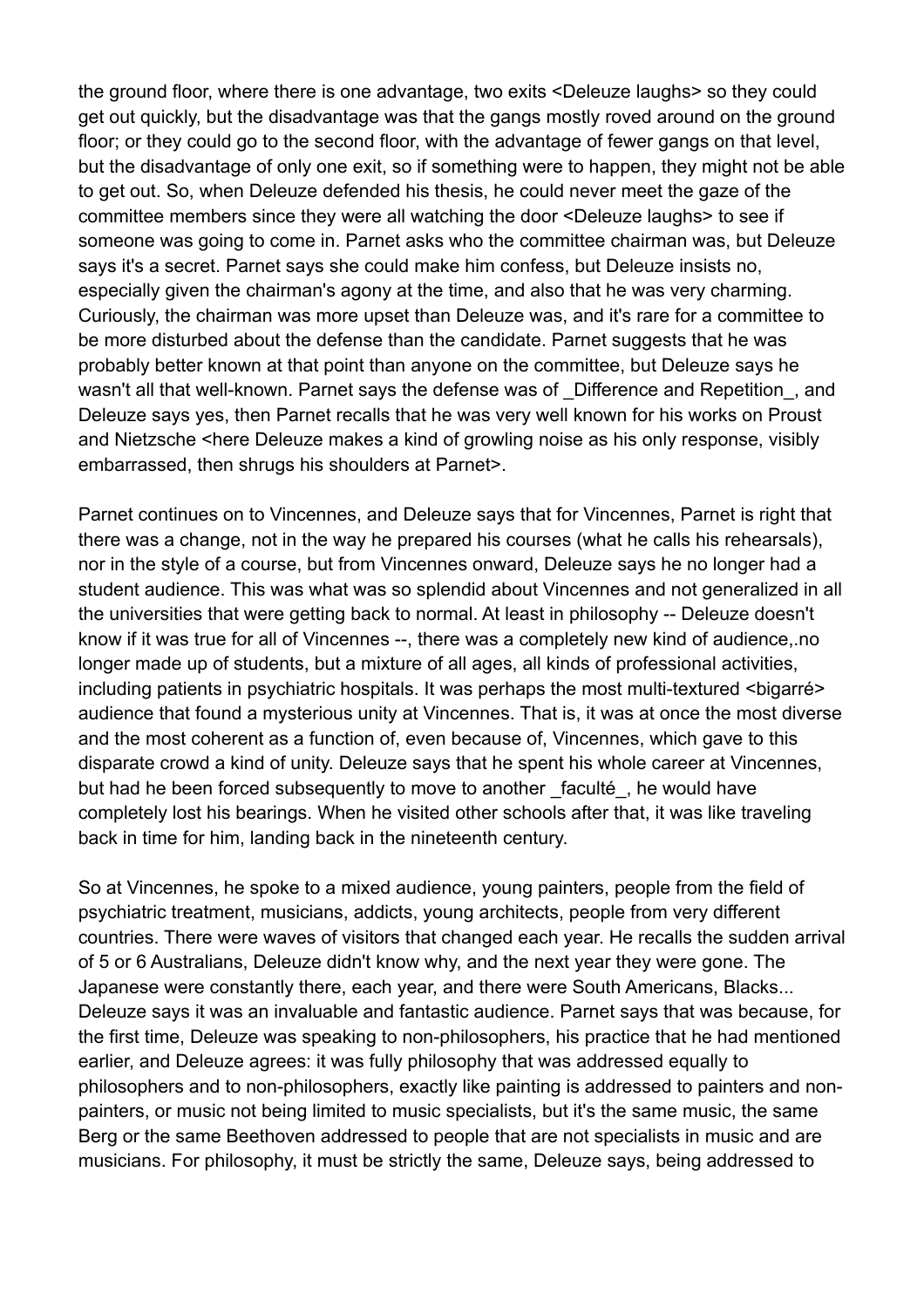non-philosophers and to philosophers without changing it. Philosophy addressed to nonphilosophers shouldn't be made simple, no more than in music does one make Beethoven simpler for non-specialists. It's the same in philosophy, Deleuze says, and for him, philosophy has always had this double audition, a non-philosophical audition as much as a philosophical one. And if these don't exist together, then there is nothing.

Parnet asks Deleuze to explain a subtle distinction <une finesse>: in conferences there are non-philosophers, but he hates conferences. Deleuze says, yes, he hates conferences because they're artificial and also because of the before and the after of conferences. He says he likes teaching courses so much, which is one way of speaking differently from conferences. There, one talks before, then after, and just doesn't have the purity of a course. And then there's a circus quality in conferences -- although Deleuze admits that courses have their circus quality as well, but at least they amuse him and tend to be more involved <profonds>. In a conference, there is a phony side, and Deleuze says he doesn't enjoy people who go to them, or even just speaking at them: he finds them too tense, too much of a sell-out <trop putain>, too stressed... not very interesting at all.

Parnet brings him back to what she calls his "dear audience" <cher public> at Vincennes that was so mixed back then, with madmen, addicts, as Deleuze said, who made wild interventions, took the floor, and yet none of that ever seemed to bother Deleuze. Despite all of these interventions in the middle of his course, it remained completely masterful/ authoritative <magistral; NB: a cours magistral in France is a formal lecture course>, and no intervention made during the course seemed ever to be of objectionable value, that is, the masterful aspect of the course always remained.

Deleuze makes his embarrassed "oui, oui, oui" as she is completing her statement, then says she needs to find another word, since this expression -- cour magistral -- is imposed by the university, but another one is needed. Deleuze sees two conceptions of a course: the first is one in which the object is to incite rather immediate reactions from the audience by means of questions and interruptions. This is a whole trend, Deleuze says, a particular conception of a course. On the other hand, there is the so-called "magistral"conception with one person <le monsieur> who speaks. It's not that he prefers one or the other, Deleuze says, he just had no choice, he only had practice with the second form, the "magistral" conception. So a different word is needed.

It's more like a kind of musical conception, Deleuze suggests. For him, one doesn't interrupt music, good or bad, or only if it's really bad, but usually one doesn't interrupt music whereas one can easily interrupt spoken words. He asks what this musical conception of a course means. He takes things from his experience, although he doesn't mean that this is the best conception, just how he sees things. As he has experienced audiences, his audiences, it occurs frequently that someone doesn't understand at a particular moment, and then there is something like a delayed effect, a bit like in music. At one moment, you don't understand a movement, Deleuze says, and then three or ten minutes later, it becomes clear: something happened in the meantime. So with these delayed effects, suddenly a guy listening  $\leq$  in the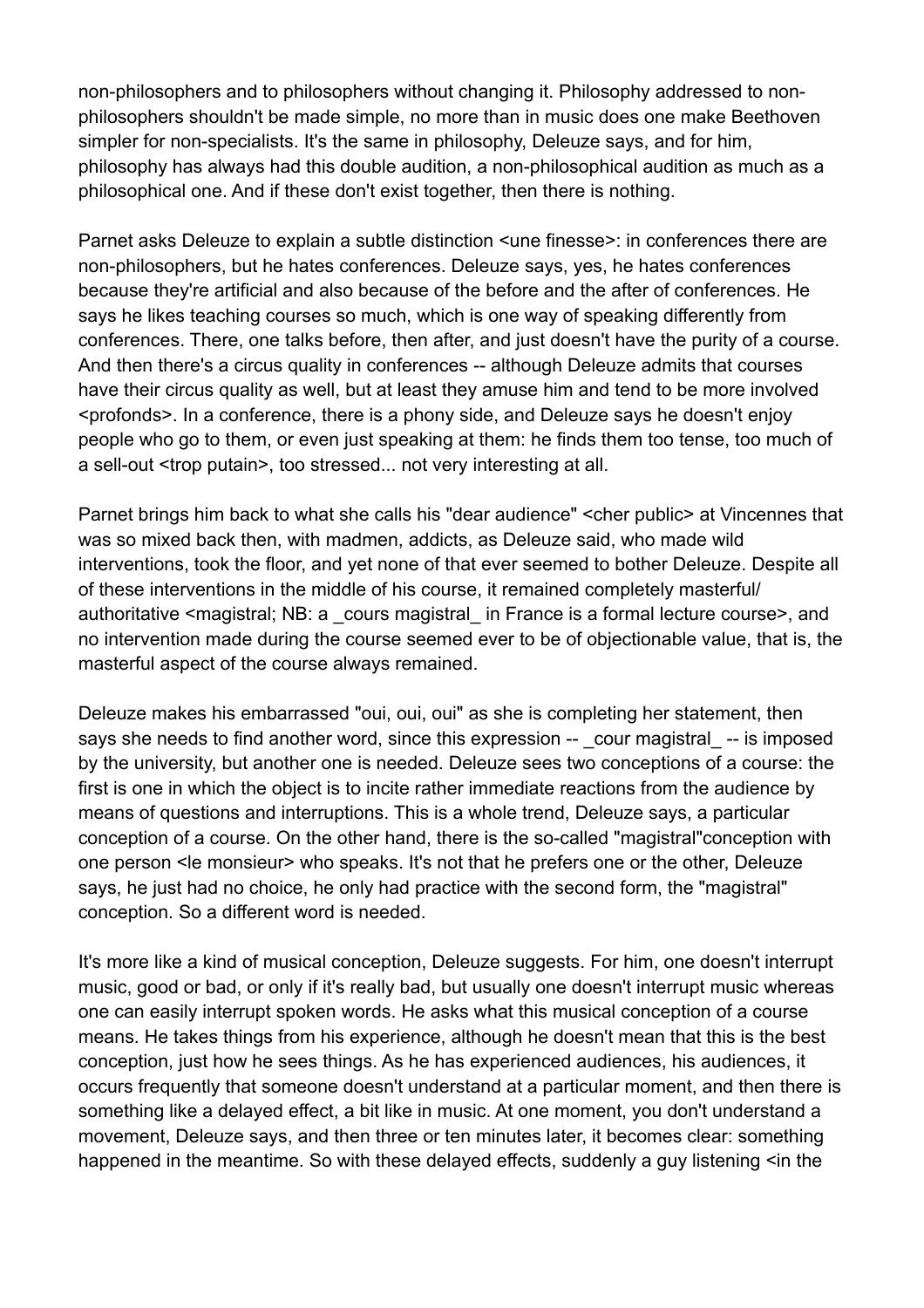course> can certainly understand nothing at one point, and ten minutes later, it becomes clear, there's a kind of retroactive effect. So if he had already interrupted -- that's why Deleuze finds interruptions so stupid, or even certain questions people ask. Instead of asking a question because one is in the midst of not understanding, he/she would be better off waiting. That's a first aspect of it, and Deleuze says the best students were those who asked questions the following week. He hadn't insisted, but toward the end, they would pass him a note from one week to the next -- a practice he appreciated -- saying that he had to go back over a point. So by waiting that way, there was a kind of communication.

Deleuze brings up a second important point in his conception of a course: since a course he taught was two and one-half hours in length and no one could listen that long, for him, a course was not something destined to be understood in its totality. A course, says Deleuze, is a kind of material in movement <matière en mouvement>, really material in movement, which is how it is musical. So let each group or each person take from it what suits him/her. A bad course is one that quite literally suits no one, but of course one can't expect everything to suit just anyone. People have to wait, Deleuze argues, and it is obvious that some people nearly fall asleep, and then, by some mystery, they wake up at the moments that concern them. There is no law that foresees that this or that is going to concern someone or another. It's not even the subjects that are interesting, Deleuze says, but something else. In a course, he sees this as emotion, as much emotion as intelligence, and if there is no emotion, then there is nothing in the course, it has no interest. So, it's not a question of following everything or of listening to everything, but to keep a watch so that one grasps what suits him or her at the right moment. This will be something personal, and that's why for Deleuze a varied audience is so crucially important, because he senses clearly that the centers of interest shift and jump from one spot to another, forming a kinds of splendid fabric, texture.

Parnet reminds him that this corresponds to the audience, but to the "concert", Deleuze invented the expression "pop philosophy" and "pop philosopher." Deleuze nods, yes, that's what he meant. Parnet continues, saying that his appearance <allure>, like Foucault's, was something very special, his hat, his fingernails <extremely long, quite visible in the video>, his voice. So, she asks if Deleuze was conscious of this kind of mythification by his students around this appearance, like they had mythified Foucault. First, was he conscious of having this appearance and then of having this special voice? Deleuze says, certainly, since the voice in a course -- Deleuze recalls what he said earlier: if philosophy mobilizes and treats concepts, which is a vocalization of concepts in a course, then this is normal just like there is a written style of concepts. Philosophers aren't people who write without research into or elaboration of a style, it's like artists, and they are artists. So a course implies that one vocalizes, even <Deleuze says he speaks German poorly> a kind of \*Sprechgesang\*, clearly. So, if on top of that there are mythifications -- did you see his nails?, etc. -- that kind of thing occurs to all professors, already even in grade school. What's more important is the relationship between the voice and the concept. Parnet says that to make him happy, his hat was like Piaf's little black dress, with a very precise allure. Deleuze responds that his point of honor resides in never having worn it for that reason, so if it produced that effect, so much the better <tant mieux>, very good. Parent asks if that is a part of his professor's role, and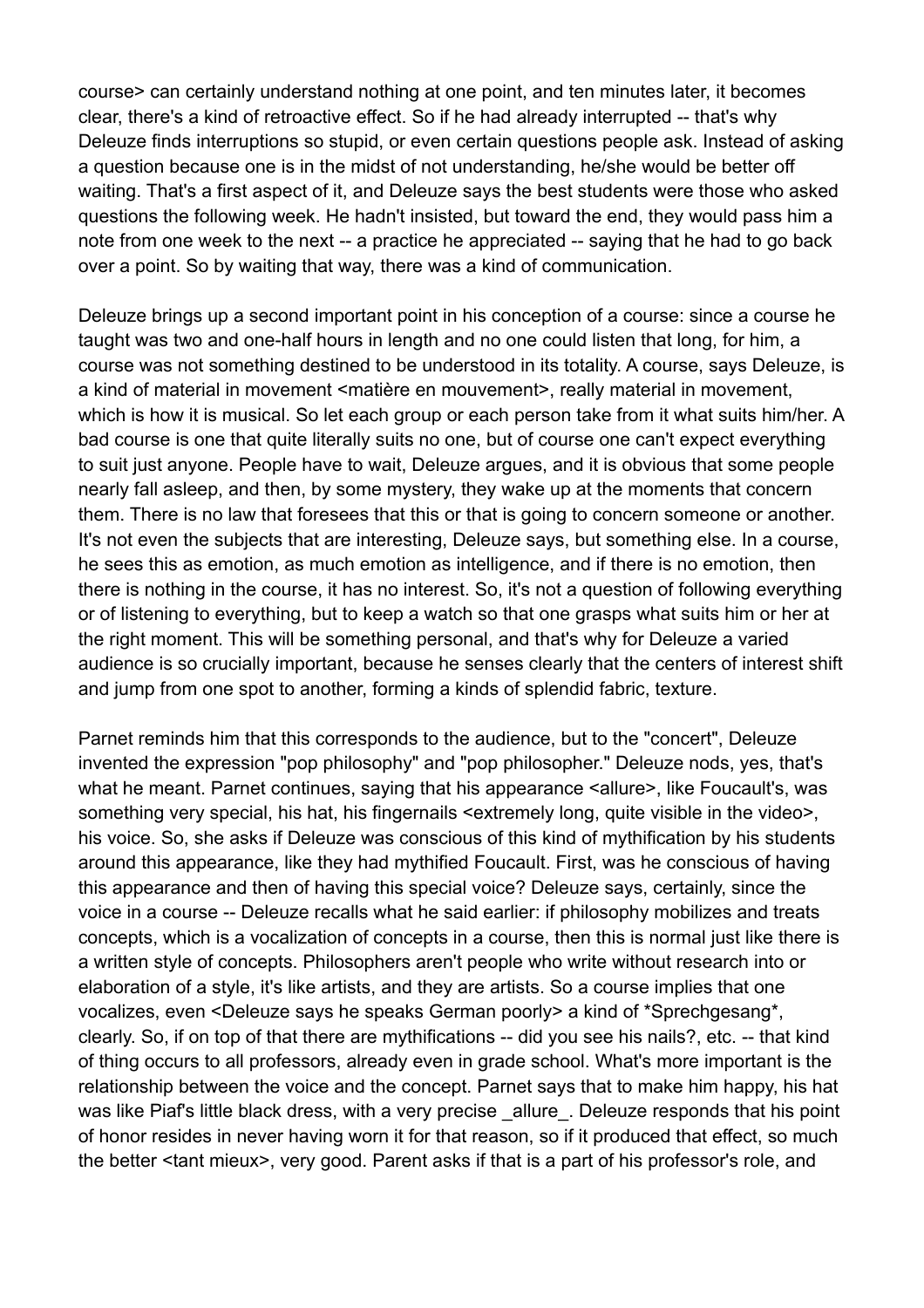Deleuze repeats her question aloud before saying no, it's a supplement to it. What belongs to a professor's role is what he said earlier: prior rehearsal and inspiration within the moment, that's the professor's role.

Parnet says that he never wanted either a "school" <br/>based on his works>, nor disciples, and this refusal of disciples corresponds to something very deep in him. Deleuze bursts out laughing at this, saying he doesn't refuse at all, generally it works two ways: no one wants to be his disciple any more than Deleuze wanted to have any. A "school" is awful, he says, for a very simple reason: it takes too much time, one turns into an administrator. Consider philosophers who have their own "school": the Wittgensteinians, it's not a very lively bunch <pas très marrade>. The Heideggerians form a school: first it implies some terrible scores being settled, it implies exclusivities, it implies scheduling, an entire administration. Deleuze says he observed the rivalries between French Heideggerians led by Beaufret and the Belgian Heideggerians led by Develin <sp?>, a real knife fight, abominable for Deleuze, without any interest.

Deleuze clearly thinks of other reasons, saying that even on the level of ambition, being the leader of a "school" <Here he sighs> He says "Just look at Lacan, Lacan"... Lacan was the leader of a "school" as well <Deleuze laughs>. It's awful, he says, it creates so many worries. One has to become Machiavellian to lead it all, and then for Deleuze himself, he despises that. For him, the "school" is the opposite of a movement. He gives a simple example: Surrealism was a "school", with scores settled, trials, exclusions, etc., Breton as the leader; whereas Dada was a movement. Deleuze says that if he had an ideal -- and he states that he doesn't claim to have succeeded --, it would be to participate in a movement, but even to be the leader of a "school" does not seem to Deleuze to be an enviable fate <Deleuze laughs>. The ideal is the movement, not at all to have guarantees and signed notions or to have disciples repeating them. For Deleuze, there are two important things: relations that one can have with students means to teach them that they must be happy with their solitude. They keep saying: a little communication without being alone, we're so alone, etc., and that's why they want "schools." They can do nothing except as a function of their solitude, so it's to teach them the benefit of their solitude, reconcile them with their solitude. That, says Deleuze, was his role as a professor.

The second aspect is a bit the same: rather than introduce notions that would constitute a "school," he wanted notions or concepts that circulate in the course. Not that these become something ordinary, but of common use, that can be manipulated in several ways. That could only occur, Deleuze says, if he addressed this to other solitary people who will twist these notions in their own way, use them as they need them. So all of these notions relate to movements and not to "schools."

Parnet asks if today, the era of great professors has passed, since things don't seem to be going very well. Deleuze says he hasn't many ideas about that since he no longer belongs there. He says he left at a time that was terrifying, and he could no longer understand how professors could continue teaching courses, since they'd become administrators. Deleuze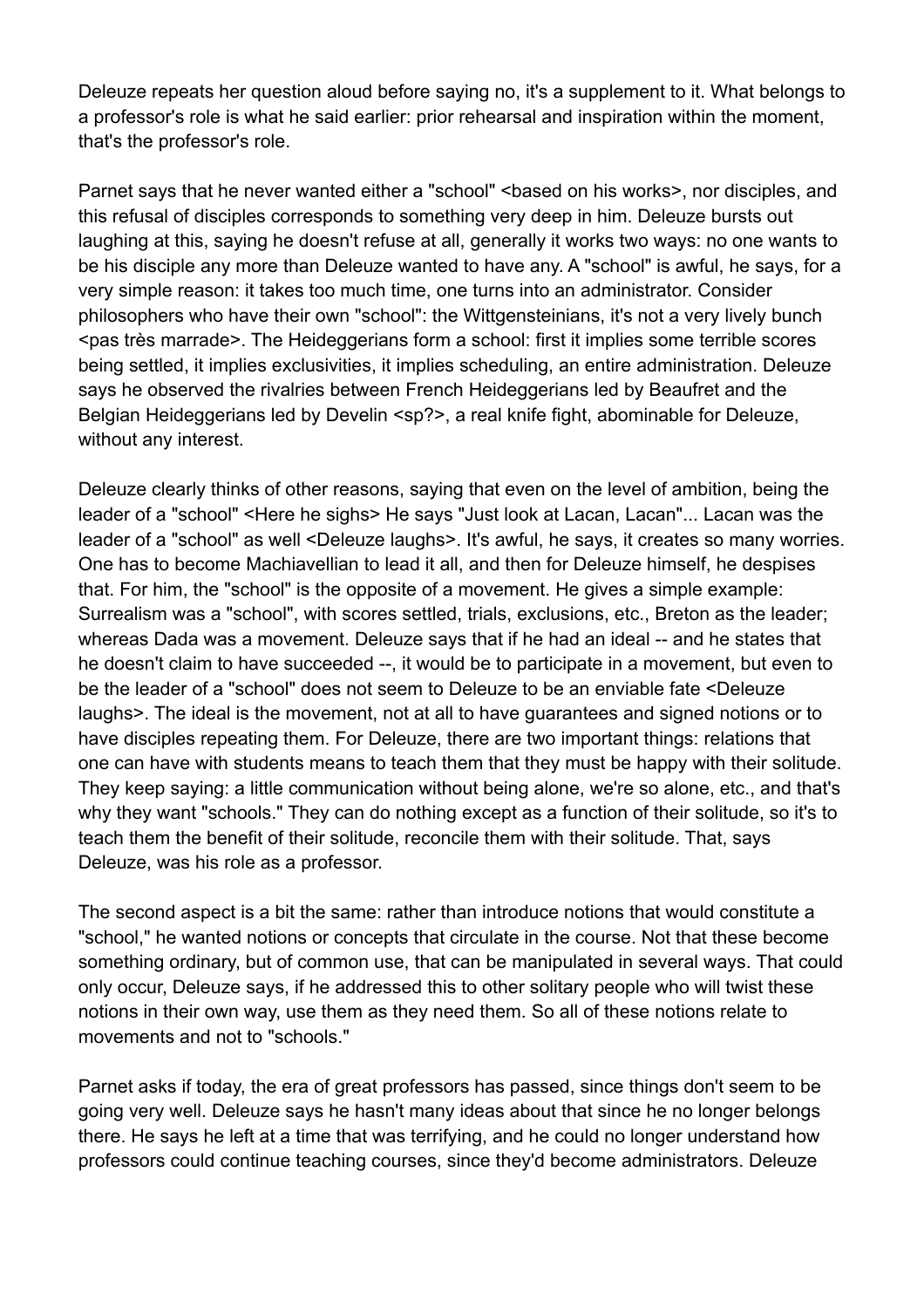argues that the current trend of politics is clear: the university will cease being a research site, entirely consonant with the forced entry of disciplines that have nothing to do with university disciplines. Deleuze says his dream would be for universities to remain research sites and that, along with universities, technical schools would multiply, where they would teach accounting, information science, but with universities intervening only in accounting and information science on the level of research. And there could be all the agreements one would like between a technical school and the university, with a school sending its students to pursue research courses at the university. But once they introduced material belonging to such schools into the university, it was done for <foutue>. It's no longer a research site, and one gets increasingly eaten up by these management hassles, all of these meetings at the university. That's why, says Deleuze, he said he no longer sees how professors can prepare a course, and he guesses that some do the same one every year. He admits he could be wrong, that maybe they still prepare new ones, so much the better. The tendency seemed to Deleuze to be the disappearance of research at the university, the rise of non-creative disciplines, non-research disciplines, and that's what's called the adaptation of the university to the job market. Deleuze argues that it's not the role of the university to be adapted to the job market, but the role of technical schools.

# **"Q as in Question"**

Parnet states that philosophy for Deleuze serves to pose questions and problems, and that questions are constructed, with their purpose being not to answer them, but to leave these questions behind. So, for example, leaving the history of philosophy behind <cf. "H as in History of Philosophy"> meant creating new questions. In an interview, one doesn't ask Deleuze questions really, so she asks how Deleuze leaves this behind. Parnet sees it as kind of a forced choice, and so wonders what the difference is for Deleuze between a question in the context of mass media and a question in history of philosophy. Deleuze pauses, saying it's difficult. In the media, there are conversations most of the time, no questions, no problems, only interrogations. If one says, how are you doing?, it doesn't constitute a problem. What time is it?, not a problem, but an interrogation. If one sees the usual level on television, even in supposedly serious broadcasts, it's full of interrogations, saying, "what do you think of this?" does not constitute a problem, but a demand for one's opinion, an interrogation. That's why t.v. isn't very interesting. Deleuze doesn't have a very great interest in people's opinions.

He gives the example of the question: Do you believe in God? He asks where the problem is there, where the question is. There is none. So if one asked questions or problems in a t.v. show, Deleuze admits the number of broadcasts is vast, but it happens rarely that a t.v. show encompasses any problems. Deleuze feels they could, for example, ask about the Chinese question. But what happens usually is they invite specialists on China <Deleuze laughs> who say things about China that one could figure out all by oneself, without knowing anything about China <laughing>. Returning to the large question about God, what is the problem or question about God? It's not whether one believes in God or not, which doesn't interest many people, but what does it meant when one says the word "God"? Deleuze suggests that this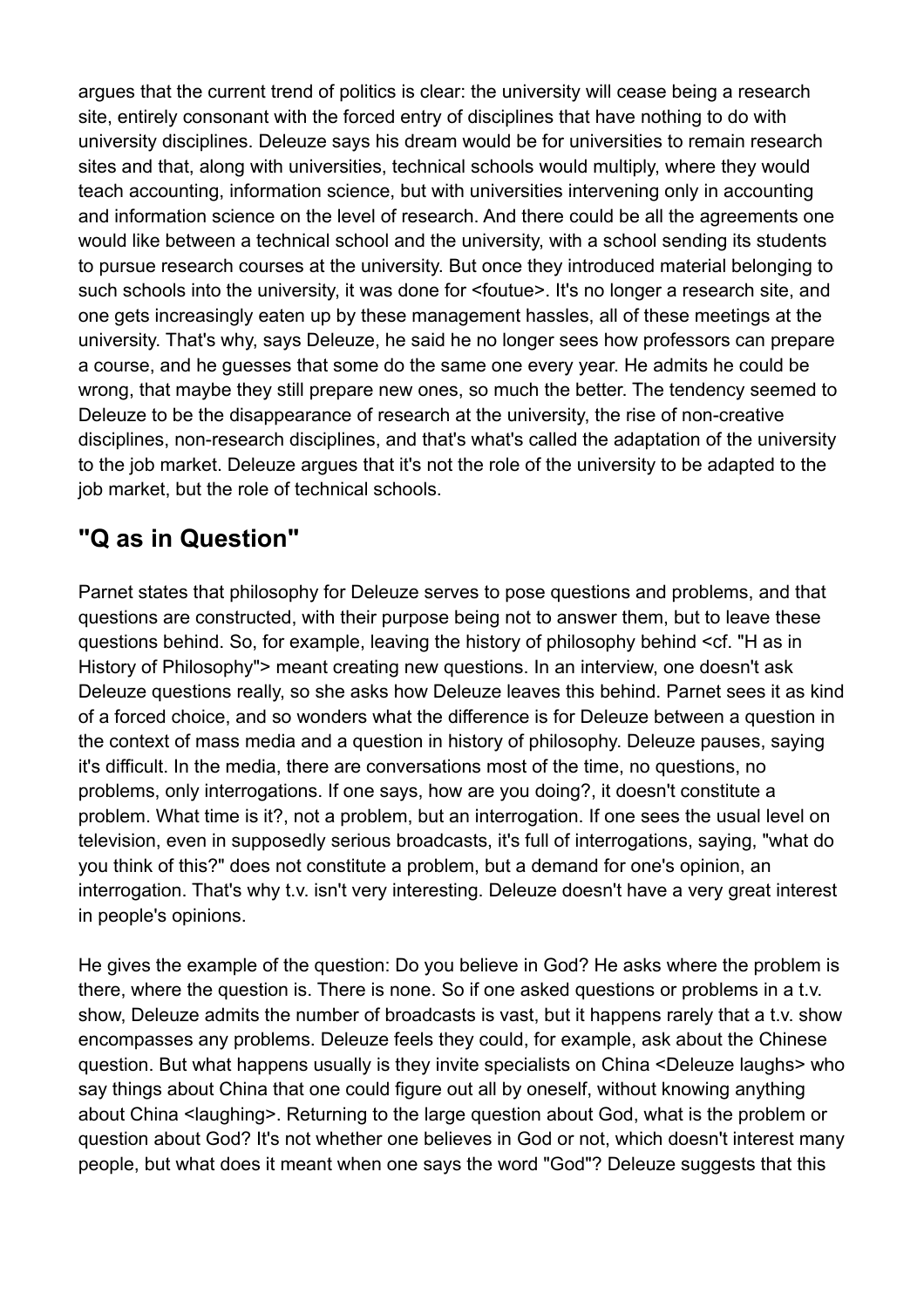might mean: are you judged after death? So how is this a problem? Deleuze sees this as establishing a problematic relationship between God and the agency <instance> of judgment. So is God a judge? This is a question.

Another example is Pascal; someone suggests his text on the bet: does God exist or not? One bets on it, one reads Pascal's text and sees that it's not a question of a bet because, Deleuze argues, Pascal poses another question: it's not if God exists or not, which would not be very interesting, but it's: what is the best mode of existence, the mode of someone who believes that God exists, or the mode of someone who believes that God doesn't exist? So, Pascal's question does not concern the existence (or not) of God, but rather the existence of whomever believes in God's existence or not. For various reasons, says Deleuze, Pascal develops his own questions, but they can be articulated: Pascal thinks that someone who believes that God exists has a better existence than someone who does not. It's Pascal's interest, there's a problem, a question, and it's already no longer the question of God. There is an underlying matter, a transformation of questions within one another.

Deleuze suggests that this is the same when Nietzsche says "God is dead," it's not the same thing as God does not exist. Deleuze asks, if one says God is dead, what question does that refer to, one that is not the same as when one asks whether God exists? In reading Nietzsche, says Deleuze, one notices that he could care less about God's death, and that he's posing another question through that, specifically that if God is dead, there's no reason that man wouldn't be dead as well, one has to find something else than man, etc. What interested Nietzsche was not at all whether God was dead, but something else entirely.

These, says Deleuze, are questions and problems, and they could certainly be presented on t.v. or in the media, but that would create a very strange kind of show, on this underlying story of problems and questions. Whereas in daily conversations as well as in the media, people stay on the level of interrogations. Deleuze refers to a particular show (since this interview is posthumous, he says), "The Hour of Truth" <Deleuze laughs>, entirely interrogations, of the kind, "Mme Veil, do you believe in Europe?" It would be interesting, Deleuze argues, if one asked about the problem of Europe. That's exactly the same as for the question of China. They constantly think about preparing the uniformization of Europe, they interrogate each other about it, on how to make insurance uniform, etc. And then, they find a million people at the Place de la Concorde from everywhere, Holland, Germany, etc., and the interrogators don't control it at all, they call on specialists to tell them why there are so many Dutch people at the Place de la Concorde. They just skirt around the real questions when they needed to be asked. Deleuze admits that what he's been saying is a bit confused <he laughs>.

Parnet gives the example of Deleuze who used to read daily newspapers, but no longer reads Le Monde or Libération. She asks if there's something in the level of the press or the media not asking questions that disgusts him, and Deleuze responds yes! He gets the feeling of learning less and less. He says he's quite ready to learn things, since he knows nothing, but since the newspapers say nothing either, what can one do? Parnet says that he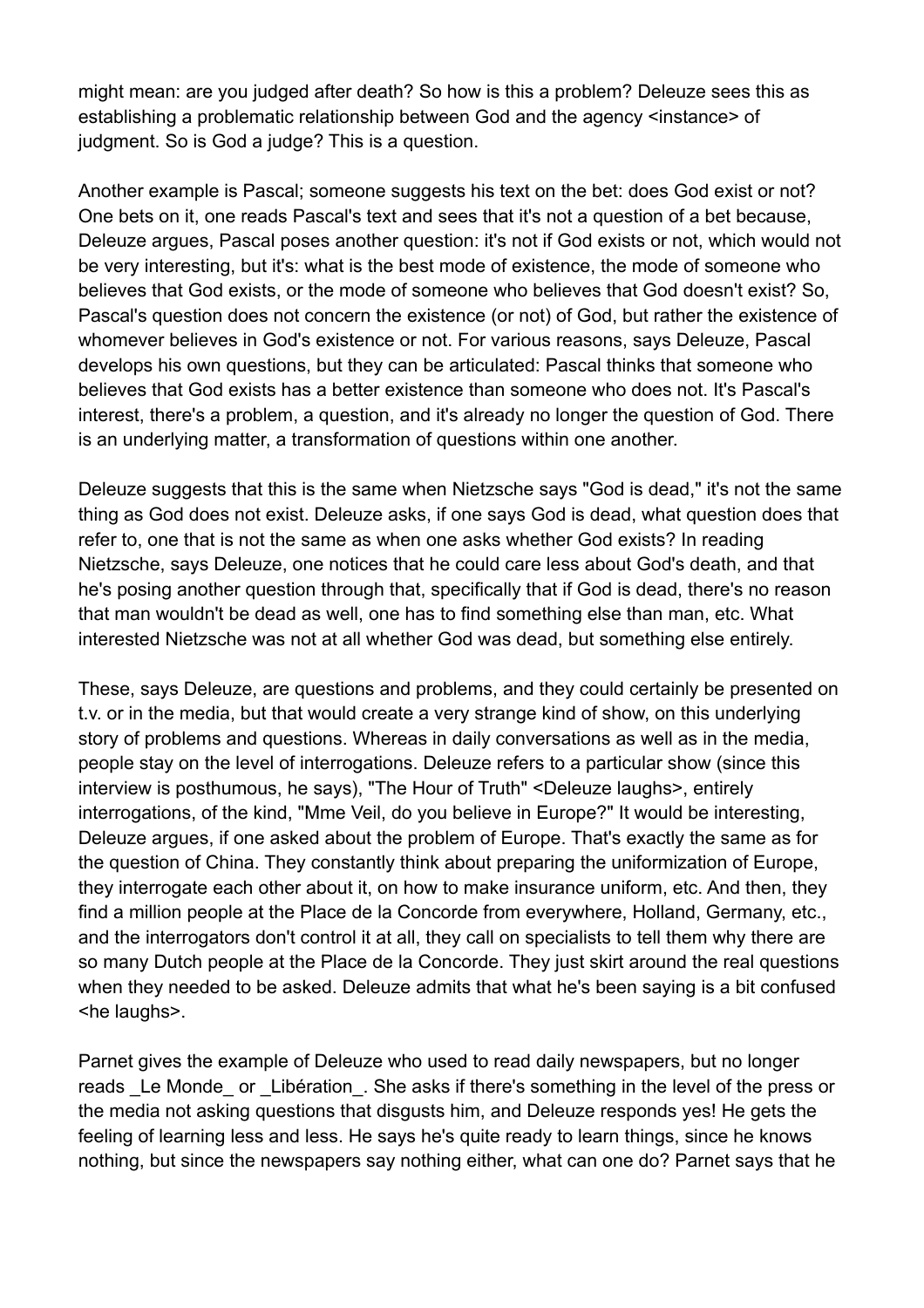always watches the evening news as the only t.v. show he never misses, and wonders if Deleuze has a question to formulate each time that is never formulated in the media. Deleuze says he doesn't know, and Parnet says that he seems to think that questions never get asked. Deleuze says that he thinks that, to a great extent, the questions can't be asked. Here Deleuze chooses a specific example, a recent French scandal that dates back to the Vichy era, the arrest of Paul Touvier. [Paul Touvier, arrested in 1989 for war crimes against humanity for sending seven Jews to their deaths on June 29, 1944, at Rillieux-la-Pape near Lyon, is the first Frenchman to be found guilty of war crimes and sentenced on April 20, 1994, to life imprisonment. He died of cancer in July, 1996. Touvier had been sentenced to death in absentia in 1946 and spent much of the next 40 years on the run living in Roman Catholic monasteries.] Deleuze suggests how questions are avoided and deliberately not posed. Apparently Touvier was protected from questions about his conduct during the war since he must now possess information that could implicate some Catholic church officials. So, says Deleuze, everyone knows about what Touvier knows, but there's an agreement not to ask questions, and so they won't get asked. This is what's known as a consensus, says Deleuze, i.e. an agreement according to which simple "How are you doing?" interrogations will be substituted for problems and questions, that is, interrogations that ward off any real questions.

Parnet seems to want to object to what Deleuze is saying, so he says he'll try another example, regarding the conservative French party reformers and the political apparatus on the Right. Deleuze says everyone knows what this is about, but the newspapers don't tell the public a thing. For Deleuze, these reformers pose a very interesting question: it's an attempt to shake up elements of the Party apparatus that are always very centralized around Paris. Specifically, the reformers want regional independence, something very interesting that no one is insisting upon. The connection to the European question, says Deleuze, is that they want to create a Europe not of nations, but of regions, i.e. a veritable regional and interregional unity, rather than a national and international unity. This is a problem, Deleuze argues, one that the Socialists will have to face at some point, between regionalist and internationalist tendencies. But the Party apparatuses, i.e. the provincial federations, still correspond to an old-fashioned, Paris-centered structure that maintains quite a significant role.

So, Deleuze concludes that the conservative reformers constitute an anti-Jacobine movement, that the Left will have one as well. Deleuze feels that negotiations <pourparlers> should take place about all this, but no one will do so, they even refuse to because, when they do, they will reveal themselves. Hence, they'll only answer interrogations, which are nothing other than conversations without any interest. Except for rare exceptions, television is condemned to discussions, to interrogations. For Deleuze, it's not even a question of deliberate deceptions, just insignificance, without any interest.

Parnet raises the example of a journalist, Anne Saint-Claire, who tries to pose good questions, not at all interrogations, and Deleuze responds, fine, that's her business, he's quite sure that she's very happy with herself. To Parnet's question of why Deleuze never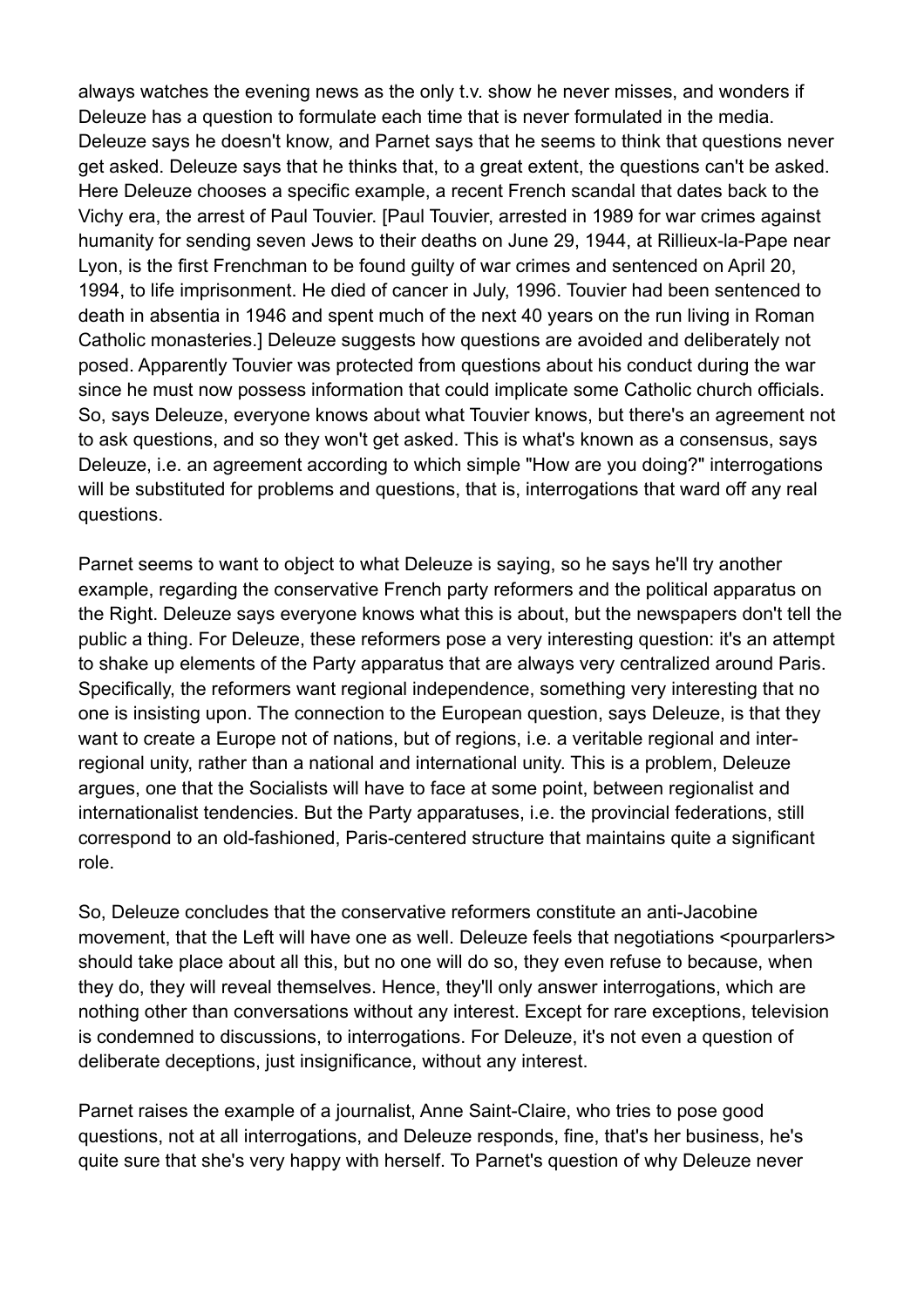accepted a television interview, whereas Foucault and Serres did so, and whether he is retreating from life as Beckett did, Deleuze says here is the proof, this interview, he'll be on t.v.! But his reasons for not accepting relate to what he had already said: he has no desire at all to have conversations and interrogations with people, something he cannot stand, particularly when no one knows what problem is being raised. He returns to his example of God: is it a matter of the non-existence of God, of the death of God, of the death of man, of the existence of God, of the existence of whoever believes in God, etc.? It's a muddle, very tiring, Deleuze says. So when everyone has their turn to speak, it's domesticity in it's purest state, with some idiot of a host <présentateur à la con> as well... Deleuze ends this muttering "pitié, pitié" <mercy, mercy>...

Parnet says the most important thing is that Deleuze is here today answering their little interrogations. Deleuze responds: "A titre posthume" <on the condition it's posthumous>.

### **"R as in Resistance"**

Parnet reminds Deleuze of something he said in a recent conference: philosophy creates concepts, and whenever one creates, one resists. Artists, filmmakers, musicians, mathematicians, philosophers all resist, but Parnet asks, what do they resist exactly? She suggests taking this case by case: philosophers create concepts, but do scientists create concepts?

Deleuze says no, that it's a question of ends since, if we agree to reserve the world "concept" for philosophy, another word is needed then for scientific notions. One doesn't say of an artist either that he/she creates concepts, a painter or a musician doesn't create concepts. So, for science, one needs another word. Let's say that a scientist is someone who creates functions, not the best word: creating new functions, e.g. Einstein, but also the great mathematicians, physicists, biologists, all create functions.

So Deleuze asks again, how does this constitute resisting? It's clearer for the arts, he says, because science is in a more ambiguous position, a bit like cinema: it is caught in so many problems of organization, funding, etc., that the portion of resistance... <Deleuze doesn't complete the thought> But great scientists, he continues, also mount considerable resistance, if one thinks of Einstein, of many physicists and biologists, it's obvious. They resist first against being forced in certain tempting directions <entraînements> and against the demands of popular opinion, that is, against the whole domain of imbecilic interrogation. They really have the strength to demand their own way, their own rhythm, and they can't be forced to set loose just anything in any conditions whatsoever, just as one usually doesn't hassle an artist.

Deleuze approaches the question of creating as resistance with reference to a writer he recently read who affected him on this topic. Deleuze says that one of the great motifs in art and thought is a certain "shame of being a man" <"la honte d'être un homme">. Deleuze feels that Primo Levi is that writer and artist who has stated this most profoundly. [On Primo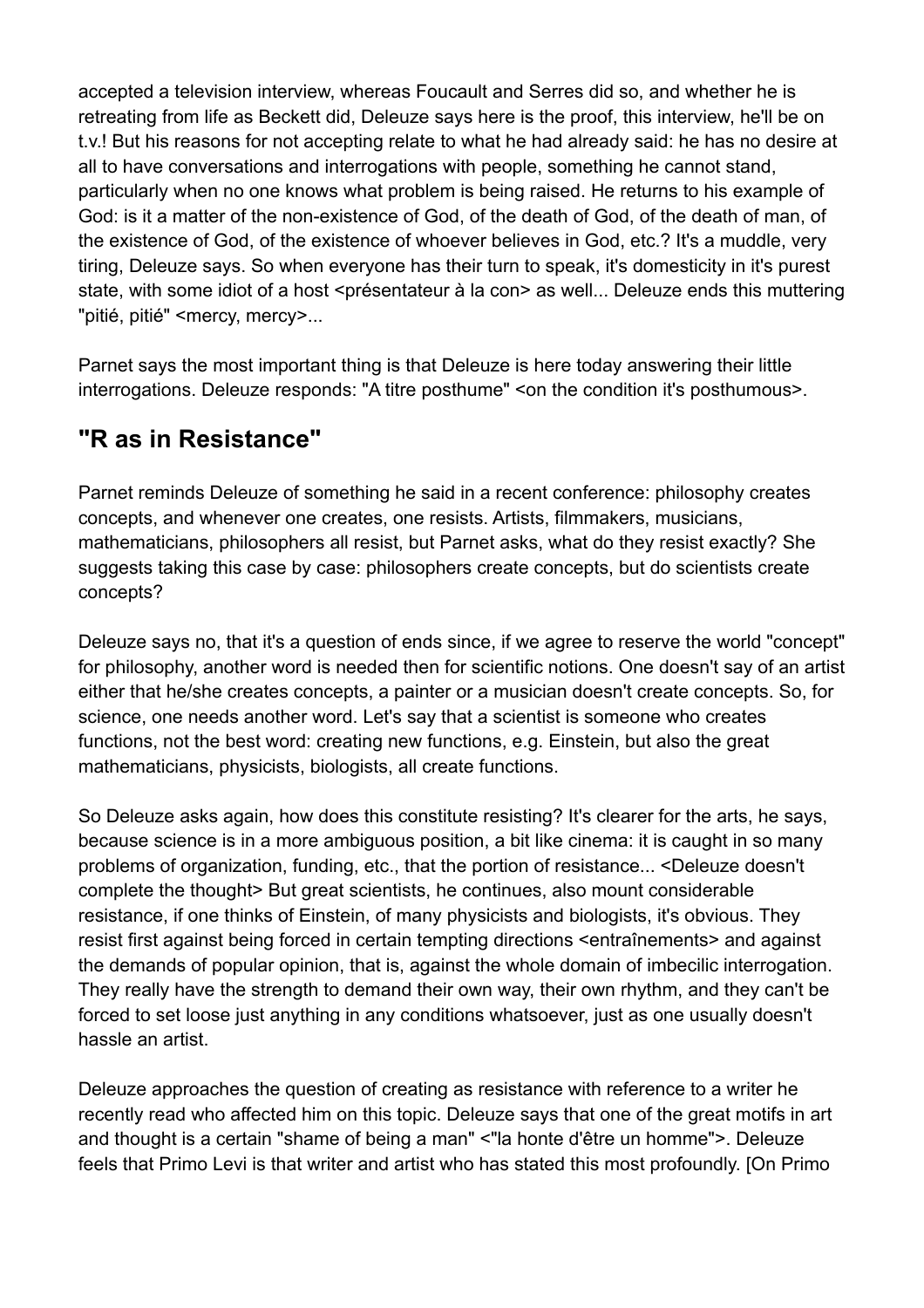Levi, see Deleuze and Guattari, What Is Philosophy? 106-107, and Negotiations 172. The authors refer in What Is Philosophy? to Levi's The Drowned and the Saved.] He was able, says Deleuze, to speak of this shame, in an extremely profound book that he wrote following his return from the Nazi death camps. Levi said that when he was freed, the dominant feeling was one of shame of being a man. Deleuze considers this to be at once a beautiful expression, and not at all abstract, quite concrete, this shame of being a man. But Deleuze insists that this phrase does not mean certain stupidities that some people might like to attribute to it. It does not mean that we are all assassins, that we are all guilty of Nazism. Levi says that it doesn't mean that the executioners and the victims are all the same, and Deleuze feels that we should not be made to believe this, there should be no assimilating the executioners with victims.

So the shame of being a man, Deleuze continues, does not mean we are all the same, or that we are all compromised. It means several things, a very complex feeling, not unified. It means at once how could some humans <hommes> -- some humans, Deleuze insists, that is, others than me -- do that? And second, how have I myself nonetheless taken sides? Deleuze says this does not mean one has become an executioner, but still one took sides in order to have survived, and there is a certain shame in having survived in the place of friends who did not survive. So the shame of being a man is a composite feeling, and Deleuze feels that at the basis of all art, there is this very strong feeling of shame of being a man that results in art consisting of liberating the life that humans have imprisoned. Deleuze says that men never cease imprisoning life, killing life -- "the shame of being a man." So the artist is the one who liberates a powerful life, a life that's more than personal life, not his or her life.

After the new tape starts, Parnet brings Deleuze back to this idea of the artist and resistance, the role of the shame of being a man, art freeing life from this prison of shame, but something very different from sublimation. Deleuze insists that it means ripping life forth <arracher la vie>, life's liberation, and that's not at all something abstract. Deleuze asks what a great character in a novel is. It's not a great character borrowed from the real and even inflated: he refers to Charlus in Proust's Remembrance who is not the real-life Montesquiou <friend of Proust>, not even inflated by Proust's brilliant imagination. Deleuze says these are fantastic life forces, however badly it turns out. A fictional character has integrated into itself... Deleuze calls it a kind of giant, an exaggeration in relation to life, but not an exaggeration in relation to art, since art is the production of these exaggerations, and it is by their sole existence that this is resistance. Or another direction, connecting with the theme "A as in Animal," writing is always writing for animals, that is, not to them, but in their place, doing what animals can't, writing, freeing life from prisons that humans have created and that's what resistance is. That's obviously what artists do, Deleuze says, and he adds: there is no art that is not also a liberation of life forces, there is not art of death.

Parnet points out, however, that art doesn't suffice. Primo Levi finished by committing suicide much later. Deleuze responds, yes, but he committed suicide personally, he could no longer hold on, so he committed suicide to his personal life. But, he continues, there are four pages or twelve pages or a hundred pages of Primo Levi that will remain eternal resistances, so it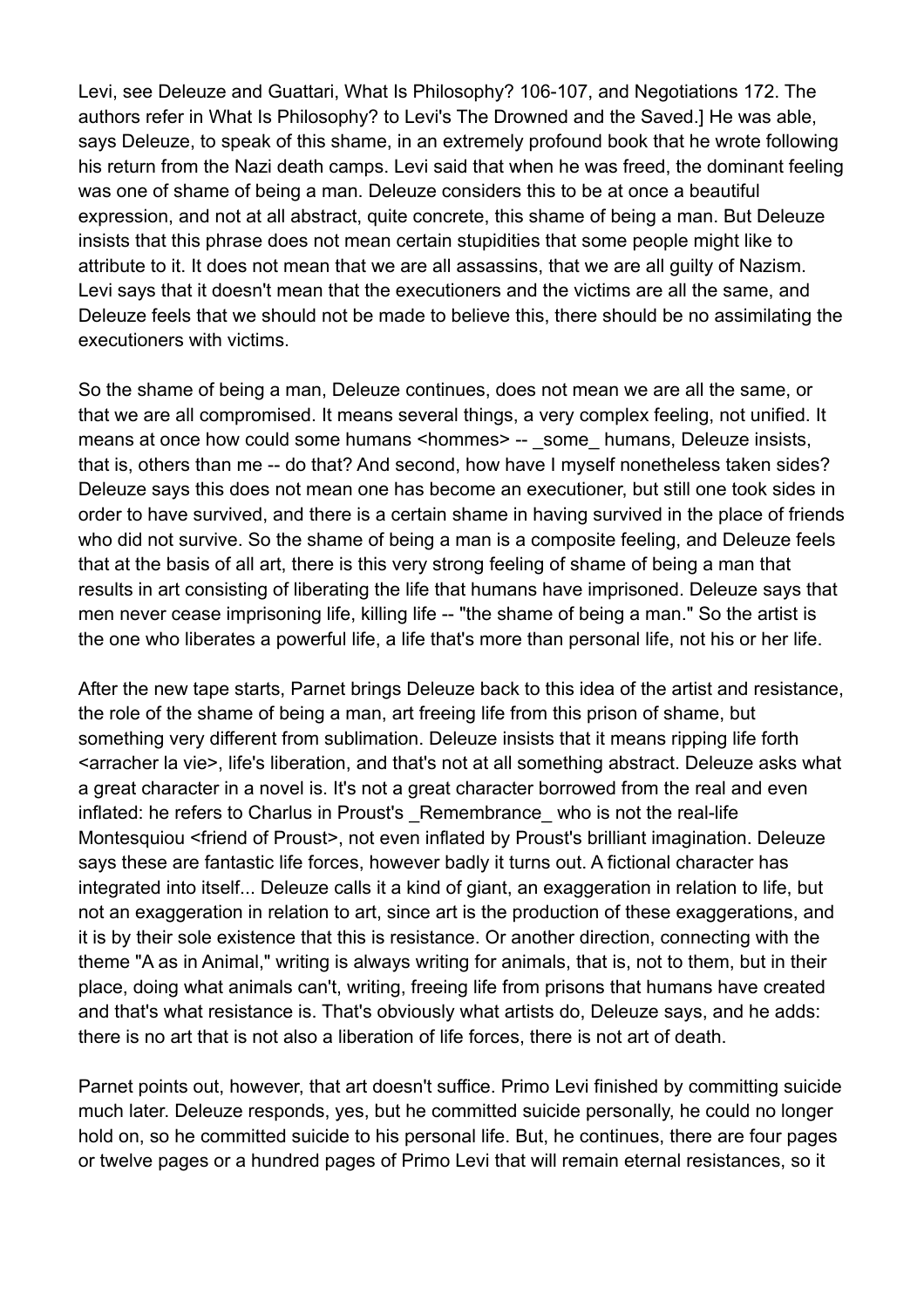#### happens this way.

Deleuze pursues the theme of the shame of being a man, not in the grandiose sense of Primo Levi. If one dares to say something of this sort, for each of us in daily life there are minuscule events that inspire in us this shame of being a man. We witness a scene in which someone has really been too vulgar, we don't make a big thing of it, but we are upset, upset for the other, and for oneself because we seem to support this, in almost a kind of compromise. But if we protest, saying what you're saying is base, shameful, we make a big drama out of it, and we're caught. While it doesn't at all compare with Auschwitz, we feel even on this minuscule level a small shame of being a man. If one doesn't feel that shame, there is no reason to create art.

Parnet asks if when one creates, precisely when one is an artist, does one feel the dangers surrounding us everywhere? Deleuze says yes, obviously, even in philosophy -- as Nietzsche said, a philosophy that will damage and resist stupidity <nuire et résister à la bêtise>. [On resistance and stupidity, see Deleuze, Nietzsche and Philosophy 105-110.] But if philosophy did not exist, we cannot guess the level of stupidity [there would be], since philosophy prevents stupidity from being as enormous as it would be were there no philosophy. That's philosophy's splendor, we have no idea what things would be like, Deleuze repeats, just as if there were no arts, what the vulgarity of people would be... When we say "to create is to resist," it's effective, positive <effectif>; the world would not be what it is if not for art, says Deleuze, people could not hold on any more. It's not that they read philosophy, it's philosophy's existence itself that prevents people from being as stupid and beastly <stupide et bête> as they would be were there no philosophy.

Parnet asks what Deleuze thinks when people announce the death of thought, the death of cinema, the death of literature, <Deleuze bursts out laughing as she asks> does that seem like a joke? Yes, Deleuze says, there are no deaths, there are assassinations, quite simply. He suggests that perhaps cinema will be assassinated, quite possibly, but there is no death from natural causes, for a simple reason: as long as there would be nothing to grasp and take on the function of philosophy, philosophy will still have every reason to live on, and if something else takes on the function of philosophy, then it will be something other than philosophy. If we say that philosophy means creating concepts and, through that, damaging and preventing stupidity, what dies then in philosophy? asks Deleuze. It could be blocked, censored, assassinated, but it has a function, it is not going to die. Deleuze says the death of philosophy always appeared to be an imbecilic idea, and it's not because he is attached to philosophy that it will not die. Deleuze just wonders about this rather stupid, kind of simpering <gentillette> idea of philosophy's death, which is just a way of saying things change.

But, he asks, what's going to replace philosophy? Maybe someone will say: you must not create any more concepts, and so, Deleuze concludes, let stupidity rule, fine, it's the idiots who want to do philosophy in. Who is going to create concepts? Information science? Advertising agents who have taken over the word 'concept'? Fine, we will have advertising concepts, which is the concept of a brand of noodles, Deleuze says. They don't risk having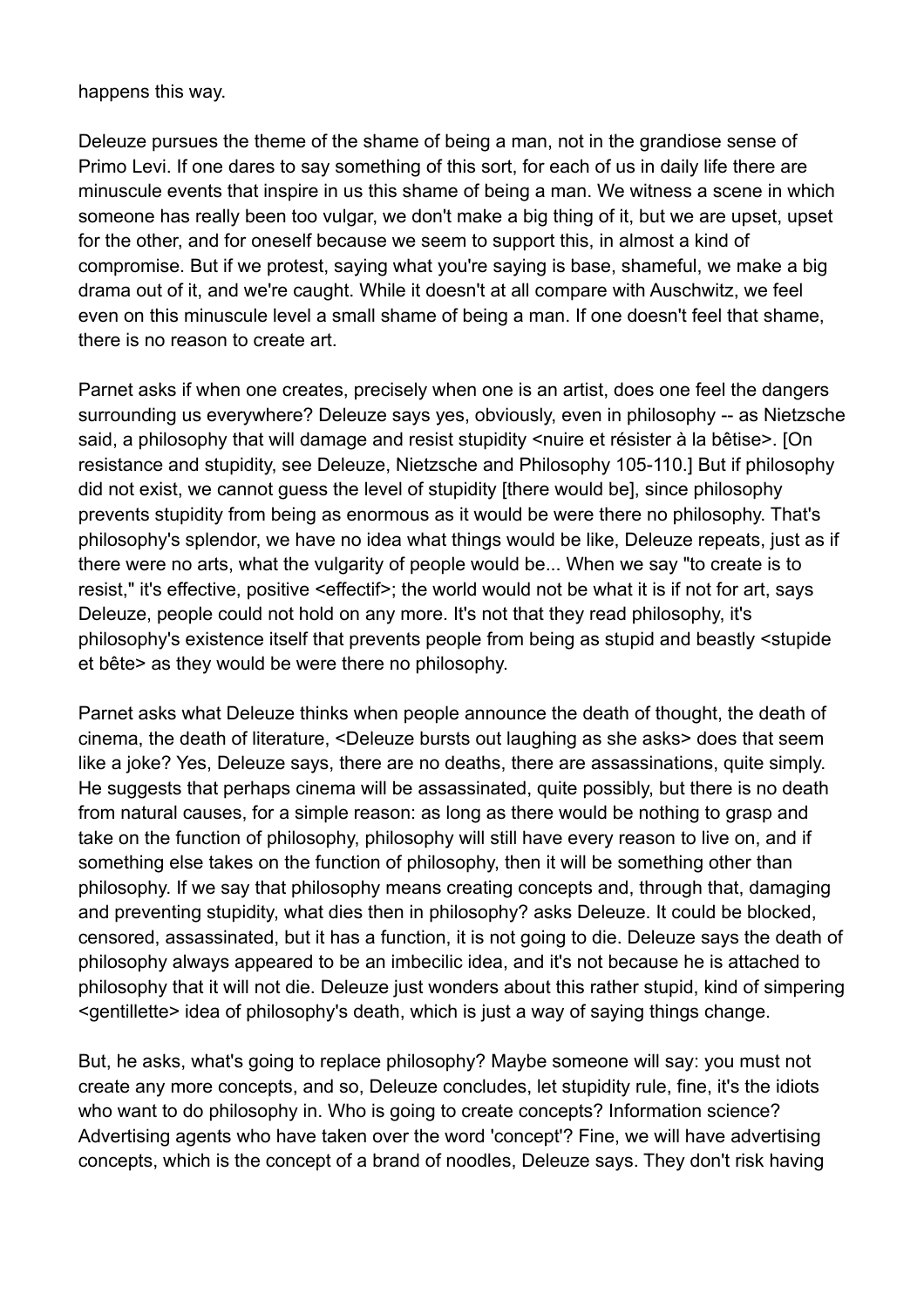much of a rivalry with philosophy because the word concept, he believes, is no longer being used in the same way. But it's advertising that is presented as philosophy's true rival since they tell us: we advertisers are inventing concepts. But, says Deleuze, the concept proposed by information science, by computers, is quite hilarious, what they call a concept.

Parnet asks if we could say that Deleuze, Guattari, and Foucault form networks of concepts like networks of resistance, like a war machine against dominant modes of thought. Deleuze looks visibly embarrassed, and says yes, why not? It would be very nice if it were true. He goes on to reflect on networks: if one doesn't belong to a "school" -- and for Deleuze, these "schools" of thought don't seem good at all --, there is only the regime of networks, of complicities, something that has existed in every period, for example, what we call Romanticism -- German or in general --, and there are networks today as well, Deleuze suspects. Parnet asks if these are networks of resistance, and Deleuze says yes, as the function of the network is to resist, and to create. Parnet says that, for example, Deleuze finds himself both famous and clandestine, living in a kind of clandestinity <Deleuze laughs> that he is fond of. Deleuze says he doesn't consider himself at all famous, nor clandestine, but would in fact like to be imperceptible. <Deleuze seems to hesitate here, starting sentences, but not finishing the thought > But being imperceptible is because one can... These questions, they are nearly quite personal... What he wants is to do his work, for people not to bother him and not make him waste time, and at the same time, he wants to see people, he needs to, like everybody else, he likes people, or a small group of people whom he likes to see. But he insists that he doesn't want this to be the slightest problem, just to have imperceptible relationships with imperceptible people, that's what is most beautiful in the world. Deleuze suggests that we are all molecules, a molecular network.

Parnet asks if there is a strategy in philosophy, for example, when he wrote that year in his book on Leibniz, did he do so strategically? Deleuze smiles, wondering aloud what the word "strategy" means, perhaps that one doesn't write without a certain necessity. But he says, if there is no necessity to create a book, that is a strongly felt necessity by the author, then he/ she shouldn't do it. So when Deleuze wrote on Leibniz, it was from necessity because a moment arrived for him -- too long to explain in detail why -- to talk about Leibniz and the fold. And for the fold, it happened that, for Deleuze, it was fundamentally linked to Leibniz. He can say that for each book that he wrote, what the necessity was at each period.

Parnet continues on this: besides the grip of necessity that pushes Deleuze to write, she wonders about his move from writing philosophy and returning to history of philosophy after the cinema books and after books like Anti-Oedipus and A Thousand Plateaus. Deleuze says there was no return from philosophy, which is why he previously answered her question quite correctly. He wrote a book on Leibniz because for him, the moment had come to study what a fold was. He does history of philosophy when he needs to, that is, when he encounters and experiences a notion that is already connected to a philosopher. When he got excited about the notion of "expression," he wrote a book on Spinoza because Spinoza is the philosopher who raised the notion of "expression" to an extraordinary level. So it appeared to Deleuze to go without saying that it would be through Leibniz, and it happens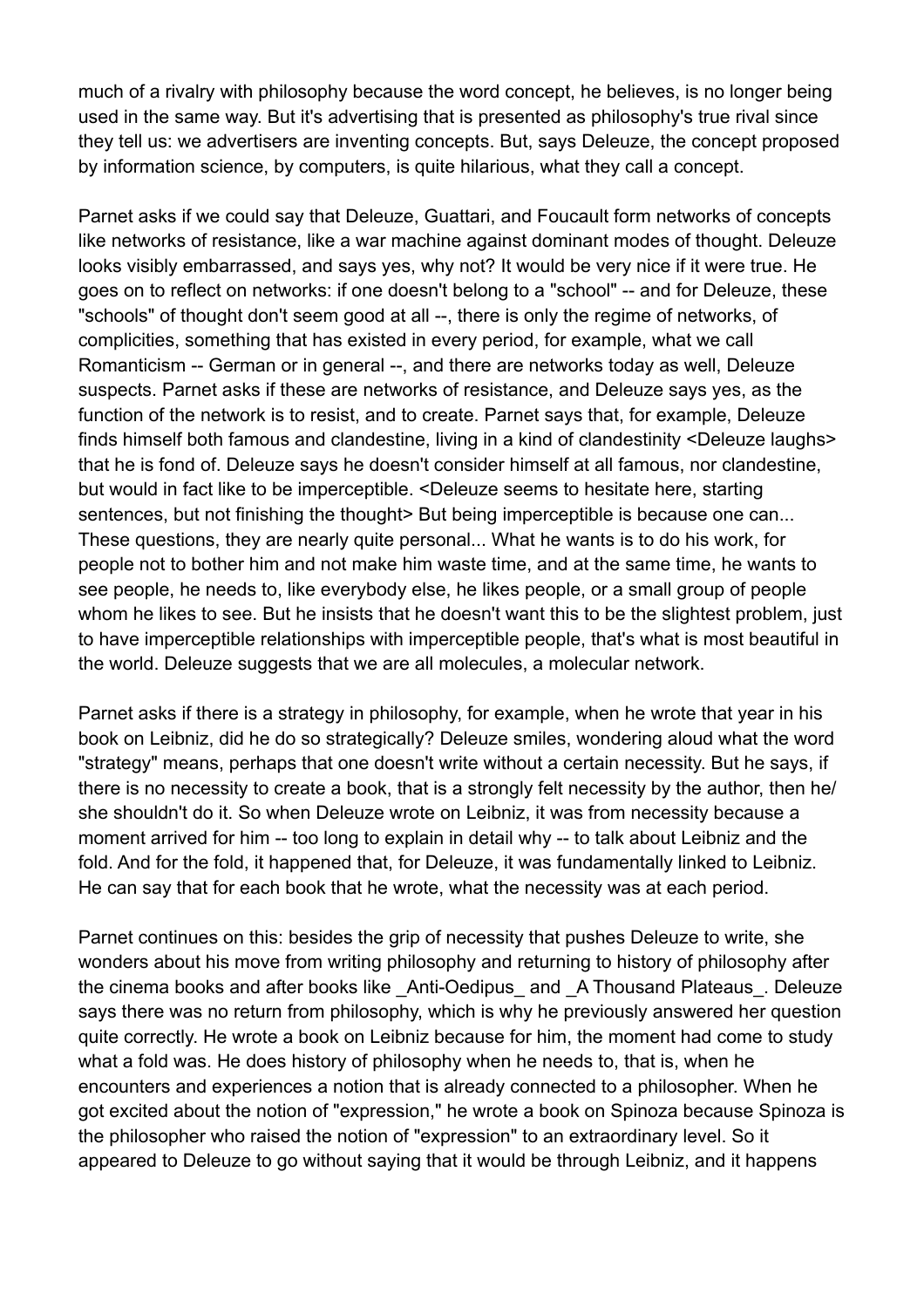that he also encounters notions that are not already dedicated to a philosopher, so then Deleuze doesn't do history of philosophy. But he sees no difference between writing a book on history of philosophy and a book on philosophy, so it's in that way, he says, that he follows his own path <je vais mon chemin>.

# **"S as in Style"**

Parnet announces the title, and Deleuze exclaims "ah, fine!" Parnet asks what style is. She reminds him that in Dialogues, Deleuze says that style is the property of those of whom it is said they have no style. He says this about Balzac, so what is style? Deleuze says that's no small question, and Parnet responds, no, that's why she asked it so quickly! [Actually, in Dialogues, Deleuze makes no reference to a specific writer. Rather, he says: "I would like to say what style is. It belongs to people of whom you normally say, 'They have no style.' This is not a signifying structure, nor a reflected organization, nor a spontaneous inspiration, nor an orchestration, nor a little piece of music. It is an assemblage, an assemblage of enunciation. A style is managing to stammer in one's own language," 4.]

Deleuze laughs, then says, listen, this is what he can say to understand what style is: first of all, one is better off not knowing a thing at all about linguistics. Linguistics has done a lot of harm, he says; why? There is an opposition -- Foucault said it well -- and it's even their complementarity, between linguistics and literature. As opposed to what many say, they do not fit each other at all. It's because for linguistics, Deleuze says, a language <langue> is always a system in balance from which one can create a science. And the rest, the variations, are placed no longer on the side of language, but on the side of speech <parole>. When one writes, we know quite well that language <langue> is a system about which physicists would say it is a system far from equilibrium, a system in perpetual imbalance, such that there is no difference of level between language and speech, but language is constituted by all sorts of heterogeneous currents in disequilibrium with one another.

So, he continues, what is the style of a great author? Deleuze says he thinks there are two things in style -- he points out that he is answering rapidly and clearly, but that he is ashamed because it's too much of a summary. Style is composed of two things: one submits the language in which one speaks and writes to a certain treatment, not a treatment that's artificial, voluntary, etc., but a treatment that mobilizes everything, the author's will, but also his/her wishes, desires, needs, necessities. So, one submits language to a syntactical and original treatment, which could be... Here Deleuze indicates that they come back to the theme of "Animal": a treatement that could make language stutter <begayer>, and Deleuze says, not stuttering oneself, but making language stutter. Or, and this is not the same thing, he says, to make language stammer <br/>balbutier>.

He chooses examples of great stylists: Gherasim Luca, a poet, Deleuze suggests that generally, he creates stuttering, not his own speech, but makes language stutter. Another example is Charles Péguy, quite odd, says Deleuze, because Péguy is a certain kind of personality about whom one forgets that above all he is among the great artists, and is totally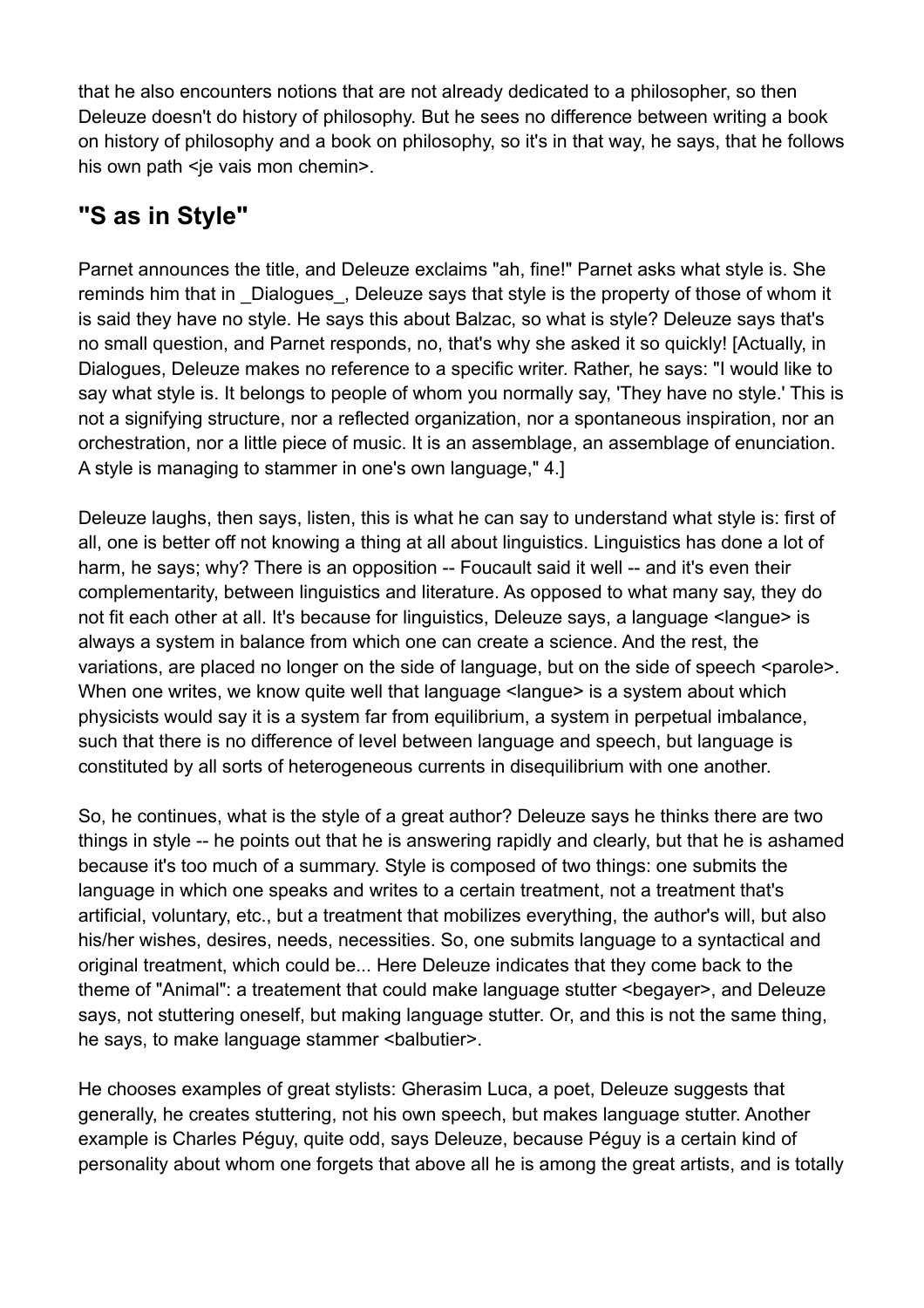crazy. Deleuze says that never has anyone written like Péguy, and never will anyone write like Péguy, as his writing belongs among the great styles of French language, one of the great creators of the French language. What did he do? One can't say that his style is a stuttering; rather, he makes the sentence grow from its middle: instead of having sentences follow each other, he repeats the same sentence with an addition in the middle of it which, in its turn, will engender another addition, etc. He makes the sentence proliferate from its middle, by insertions. That's a great style, Deleuze concludes.

So, there is the first aspect: have language submitted to an incredible treatment. That's why a great stylist is not someone who conserves syntax, but is a creator of syntax. Deleuze says he doesn't let go of Proust's lovely formula: works of art <chefs d'oeuvre> are always written in a kind of foreign language. A stylist, says Deleuze, is someone who creates a foreign language in his/her language. [Deleuze and Parnet provide the reference to this citation in Dialogues 149, from Proust's By Way of Sainte-Beuve 194-195.] It's true of Celine, of Péguy. He continues: at the same time as this first aspect -- causing syntax to undergo a deforming, contorting treatment, but a necessary one that constitutes something like a foreign language in the language one writes in, -- the second point is, through this very process, to push all language all the way to a kind of limit, the border that separates it from music. One produces a kind of music. If one succeeds, it is with these two things, and it is necessary to do so, it is a style, it belongs to all the great stylists. All of this happens at once: dig within language a foreign language, carry all language to a kind of musical limit: this is what it means to have a style.

Parnet quickly asks if Deleuze thinks he has a style..., and he bursts out laughing, saying "O! la perfidie!" <Oh, the treachery!> Parnet continues, ...because she sees a change from his first books. Deleuze says that the proof of a style is its variability, and that generally one goes toward increasingly sober style. That does not mean less complex, Deleuze insists. Deleuze thinks immediately of one of the writers he admires greatly from the point of view of style, Jack Kerouac. At the end of his career, says Deleuze, Kerouac's writing was like a Japanese line drawing, a pure line, reaching a sobriety, but that really implies then the creation of a foreign language with the language. Deleuze also thinks of Céline, and he finds it odd when people still congratulated Céline for having introduced the spoken language into written language <in Voyage au bout de la nuit >. Deleuze considers this stupid <br/>betise> because in fact, a complete written treatment is required in language, one must create a foreign language within language in order to obtain through writing the equivalent of the spoken language. So Céline didn't introduce the spoken into language, that's just stupid to say that, Deleuze exclaims. But when Céline received a compliment, Deleuze continues, he knew that he was so far away from what he would have wanted to create, so that would be his second novel. In Mort à Crédit, he gets closer, but when it is published and he is told that he has changed his style, he knows again that he is very far from what he wanted, and so what he wanted, he is going to reach with Guignol's Band where, in fact, language is pushed to such a limit that it is close to music. It's no longer a treatment of language that creates a foreign language, but an entire language pushed to the musical limit. So, by it's very nature, style changes, it has its variation.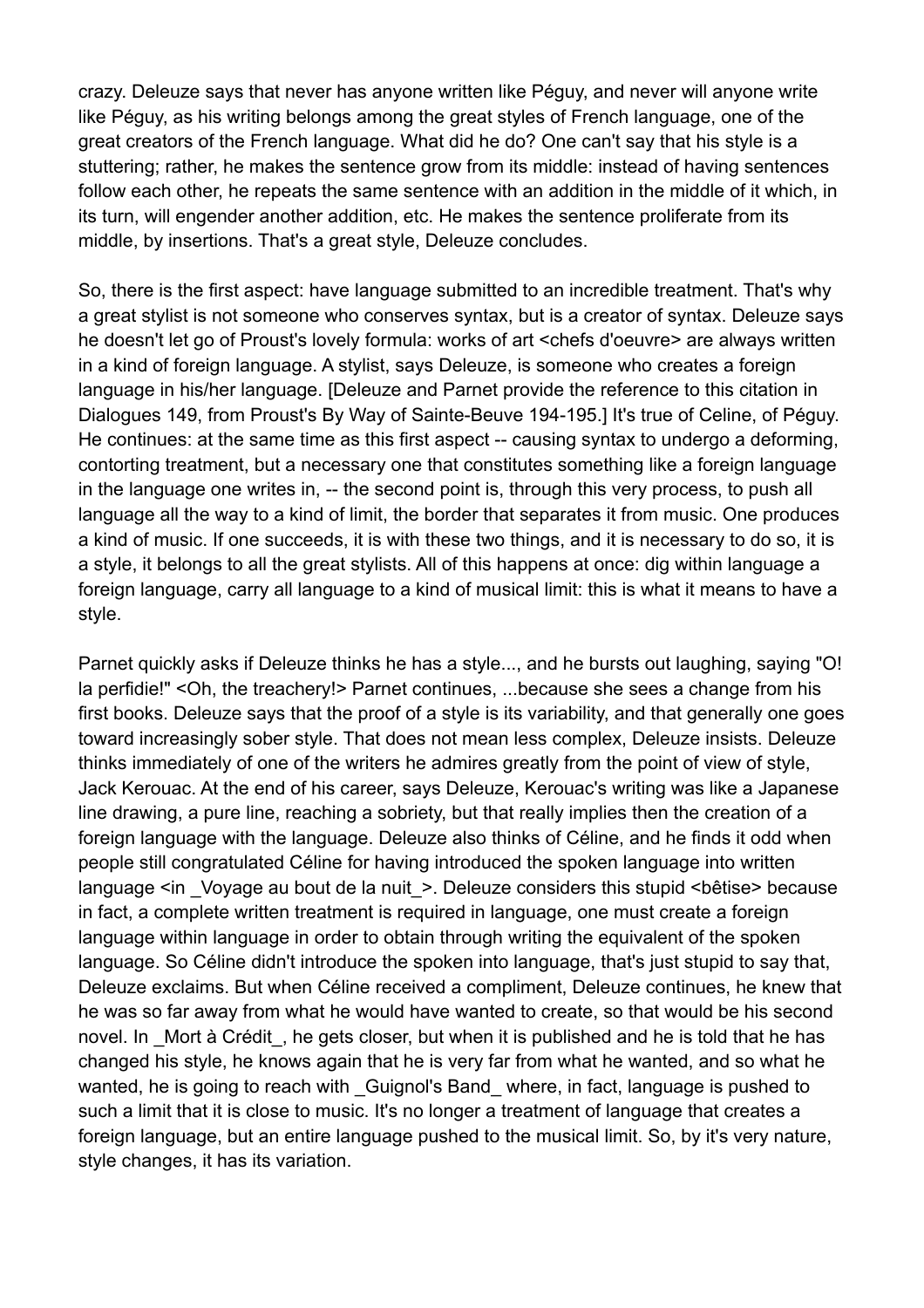Parnet mentions that with Péguy, one often thinks of the musical style of Steve Reich, with the repetitive aspect, but Deleuze says that Péguy is a much greater stylist than Reich. Parnet points out that Deleuze still hasn't responded to her "treachery," if he thinks that he has a style. Deleuze says he would like to, but asks her what she wants him to say. Already, to be a stylist, he says, one must live the problem of style. He says he can answer more modestly by saying that he lives the problem <ie le vis>. He says he doesn't write while telling himself that he'll deal with style afterward. Deleuze says he is very aware that he will not obtain the movement of concepts that he wants if the writing does not pass through style, and he says he is ready to rewrite the same page ten times.

After the tape changes, Parnet picks up this point again, saying that for Deleuze, style is a kind of necessity for the composition of what he writes, that composition enters into it in a very primordial way. Deleuze agrees completely, rephrasing the question as: is the composition of a book already a matter of style? And he answers, yes, entirely. The composition of a book cannot occur beforehand, but at the same time as the book is written. In what Deleuze has written, "if I dare invoke that," he says, there are two books that seem to be composed. Deleuze says he always attached great importance to the composition itself, for example in Logic of Sense, composed by series, constituting for Deleuze truly a kind of serial composition. Then in A Thousand Plateaus, it's a composition by plateaus, plateaus constituted by things. But Deleuze sees these as nearly two musical compositions. Composition, he says, is a fundamental element of style.

Parnet asks about something he said earlier: if in Deleuze's mode of expression, today he is now closer to what he wanted than twenty years earlier, or if it's something else entirely. Deleuze says that right now <actuellement> in what he is doing, he feels that, in what is not yet completed, he is getting closer, that he is grasping something that he was looking for and hadn't found before. Parnet suggests that his style is not only literary, that one clearly senses style in all domains. For example, she says, Deleuze lives with an elegant family, his friend Jean-Pierre is also quite elegant, and Deleuze seems very sensitive to this elegance.

Deleuze first says he feels a bit out of his depth <depassé>. He says he'd like to be elegant but knows quite well that he isn't. For him, elegance consists already in perceiving what elegance is. It has to be this way since there are people who miss it entirely and for whom what they call elegance is not at all elegant. So a certain grasp of what elegance is belongs to elegance. This elegance that impresses Deleuze is a domain like anything else, that one has to learn about, one has to be somewhat gifted. He then asks Parnet why she asked him that. She says for the question of style, that is in all domains. He says of course, but this aspect is not part of great art. Deleuze pauses, then says, what's important -- besides elegance that he likes greatly -- is all these things in the world that emit signs. So in this, great elegance as well as vulgarity emit signs, and it's more than just elegance that Deleuze finds important: it's the very emission of signs. This is why he has always liked and still likes Proust so much, for the society life <mondanité>, the social relations <rapports mondains>. This is a fantastic emission of signs, for example, what's known as a "gaffe." This is a non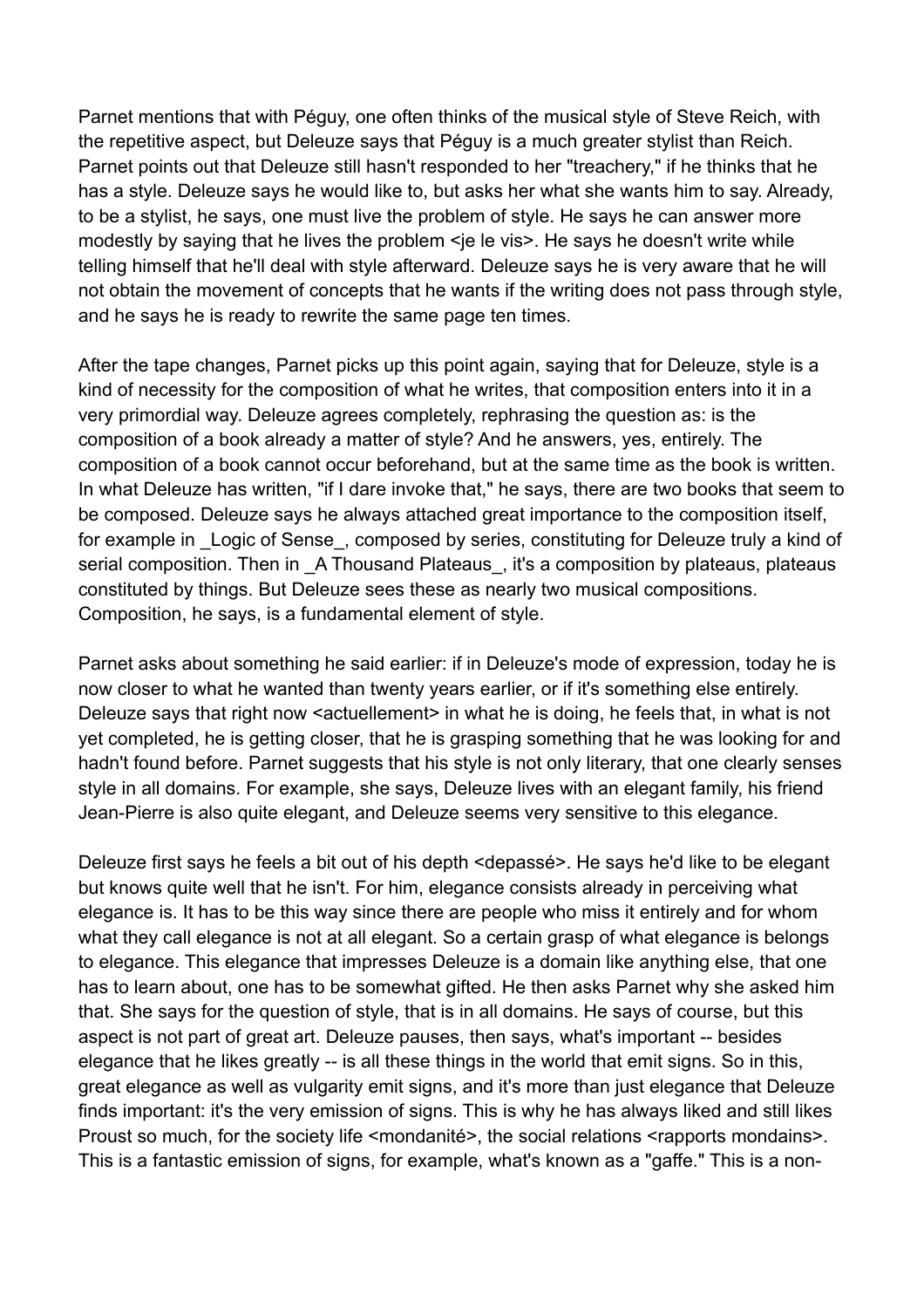comprehension of a sign, signs that people don't understand. Society life <exists> as a milieu of the proliferation of empty signs, but it's also the speed of their emission, the nature of their emission. This connects back to animal worlds because animal worlds also are emissions of signs. Animals and social "animals" <mondains> are the masters of signs.

Parnet says that although Deleuze doesn't go out much, he has always been much more favorably disposed to social gatherings <soirées mondaines> than to convivial conversations. Deleuze says of course, because for him, in social milieus, people are not going to argue <discuter>, this vulgarity is not part of that milieu. Rather, conversation moves absolutely into lightness, that is, into an extraordinarily rapid evocation, into speeds of conversations. Again, says Deleuze, these are very interesting emissions of signs.

# **"T as in Tennis"**

Parnet begins by stating that Deleuze has always liked tennis. There is a famous anecdote about Deleuze when he was a child, he tried going after the autograph of a great Swedish tennis player whom he spotted, and it was instead the king of Sweden from whom Deleuze asked for the autograph. Deleuze says no it wasn't a mistake, he knew who it was, the king was already around a hundred <centenaire>. But Deleuze confirms that he asked the king of Sweden for an autograph. There is a photo of Deleuze in Le Figaro, of a little boy who approached the elderly king of Sweden for an autograph. Parnet asks if it was the tennis player who Deleuze was going after, and Deleuze says it was Borotras <sp?>, not a great Swedish player, he was one of the king's bodyguards who played tennis with the king, gave him lessons. So he tried kicking Deleuze a few times to keep him from getting too close to the king, but the king was very nice, and Borotras also got nice.

Parnet asks if tennis is the only sport he watches on television, and Deleuze says no, he adores football <European: soccer>, so it's that and tennis. Parnet asks if he played tennis, and Deleuze yes, a lot up until the war, so that makes him a war victim! Parnet asks what effect that has in his body when one plays a sport a lot, or when one ceases playing it after, if there are things that change. Deleuze says he doesn't think so, at least not for him. He says he didn't turn it into a trade. In 1939, he was 14 years old and stopped playing tennis, so that's not serious. Parnet asks if he played well, and Deleuze says yes, for a 14 year old, he did pretty well, but was a bit too small. Parnet says that she heard he also did some French boxing, and Deleuze says he did a bit, but he got hurt, so he stopped that right away, but did try some boxing.

Parnet asks if he thinks tennis has changed a lot since his youth, and Deleuze says of course, like in all sports, there are milieus of variation, and here one gets back to the topic of style. Deleuze finds quite interesting the question of positions <attitudes> of the body. There is a variation of positions of the body over spaces of greater or lesser length, and one would have to categorize the variables in the history of sports. Deleuze sees several: variables of tactics: in football, tactics have changed enormously since his childhood. There are position variables for the body's posture: there was moment, says Deleuze, when he was very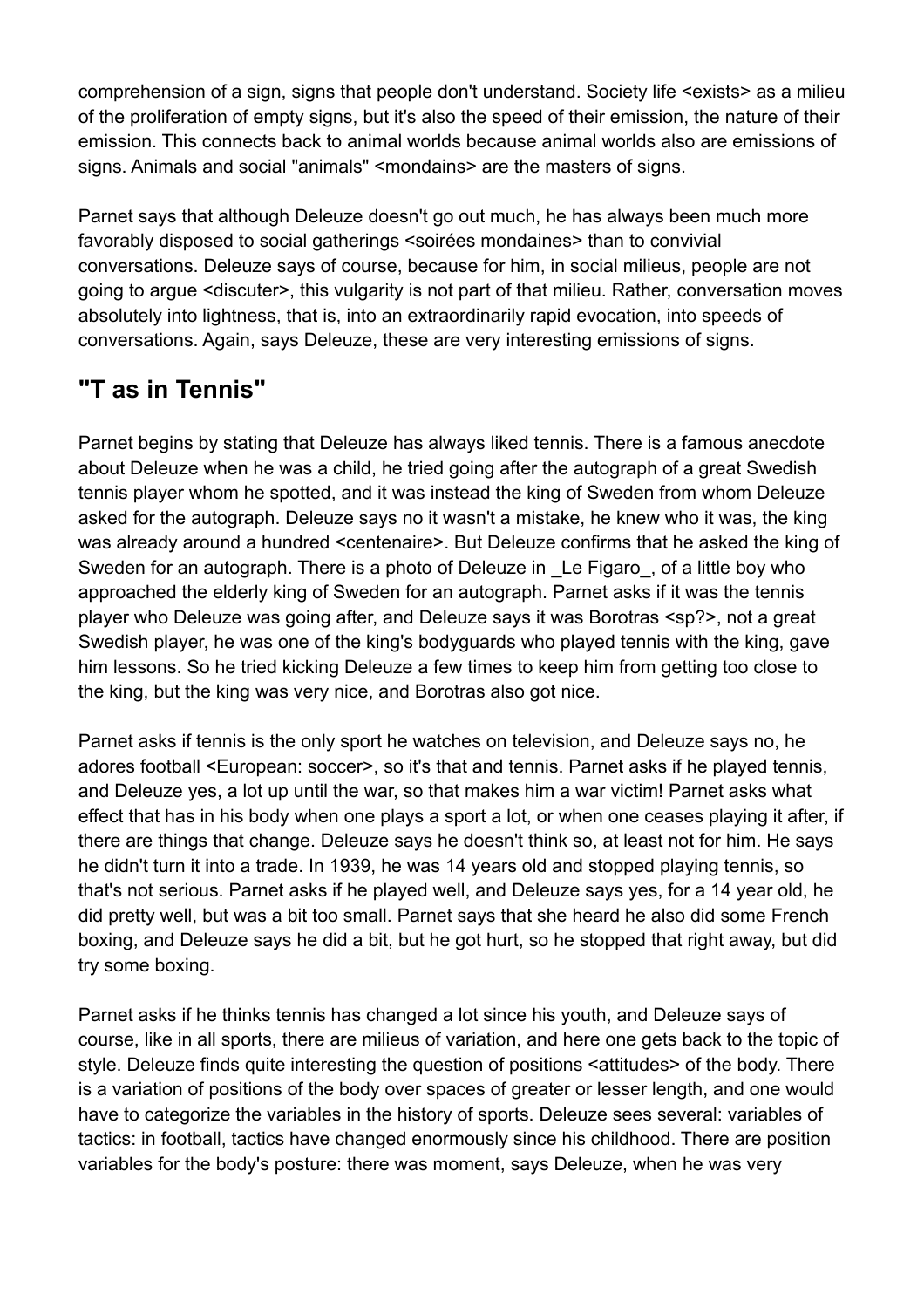interested in the shotput, not to do it himself, but the build of the shotputter evolved at one point with extreme rapidity. It became a question of force: how, with really strong shotputters, to gain back speed, and how, with builders geared for speed, to gain back force? Deleuze found this question very interesting. He says that the sociologist Marcel Mauss introduced all sorts of studies on the positions of bodies in different civilizations, but sports is a domain of the variation of positions, something quite fundamental.

In tennis, even before the war, Deleuze recalls, the positions were not the same, and something that interests him greatly, again related to style, is the topic of champions that are true creators. Deleuze says that there are two kinds of champion, that do not have the same value for him, the creators and the non-creators. The non-creators are those who maintain a pre-existing style and unequaled strength, for example Lendl. Deleuze does not consider Lendl to be fundamentally a creator in tennis. But then there are the great creators, even on very simple levels, those who invent new "moves" <coups> and introduce new tactics. And after them come flooding in all sorts of followers, but the great stylists are inventors, something one certainly finds in all sports.

Deleuze wonders what was the great turning point in tennis, and considers this to be its proletarization, quite relative of course. It has become a mass sport, kind of young executive with working class pretensions <jeune cadre un peu prolo>, but Deleuze feels we can call it the proletarization of tennis. And of course, he continues, there are deeper approaches to explain all that, but it would not have occurred if there weren't the arrival of a genius at the same time, Bjorn Borg, who made it possible. Why? Because, according to Deleuze, he brought a particular style, and he had to create a mass tennis from the ground up. Then, came after him a crowd of very good champions, but not creators, for example, the Vilas type, etc. So Borg appeals to Deleuze, his Christ-like head, this Christic bearing, this extreme dignity, this aspect that made him so respected by all the players.

After the tape change, Parnet asks if Deleuze attended a lot of tennis matches, and he begins to respond, but then returns to the question of Borg as a Christic character, who created mass tennis, and with that, it was a total creation of a new game. Then come rushing in the all sorts of players of the Vilas-type that impose a generally soporific style onto the game, whereas with a Borg, one always rediscovers the kind of player who hears the compliments, but feels that he's miles from doing what he wanted to do. Deleuze feels that Borg changed deliberately: when he was certain of his moves <coups>, it no longer interested him, so his style evolved tremendously, whereas the drudges stick with the same old thing. Deleuze says that one has to see McEnroe as the anti-Borg.

Parnet asks what kind of style Borg imposed, and Deleuze describes it as: situated at the back of the court, farthest possible retreat, spinning in place <rivetage>, ball placement high over the net. Deleuze says any "prolo" could understand that game, not that he could succeed <Deleuze and Parnet laugh>. So the very principle -- depth of court, spinning, ball high -- is the opposite of aristocratic principles. These are popular principles, but what genius it had to take, Deleuze says, exactly like Christ, an aristocrat who goes to the people.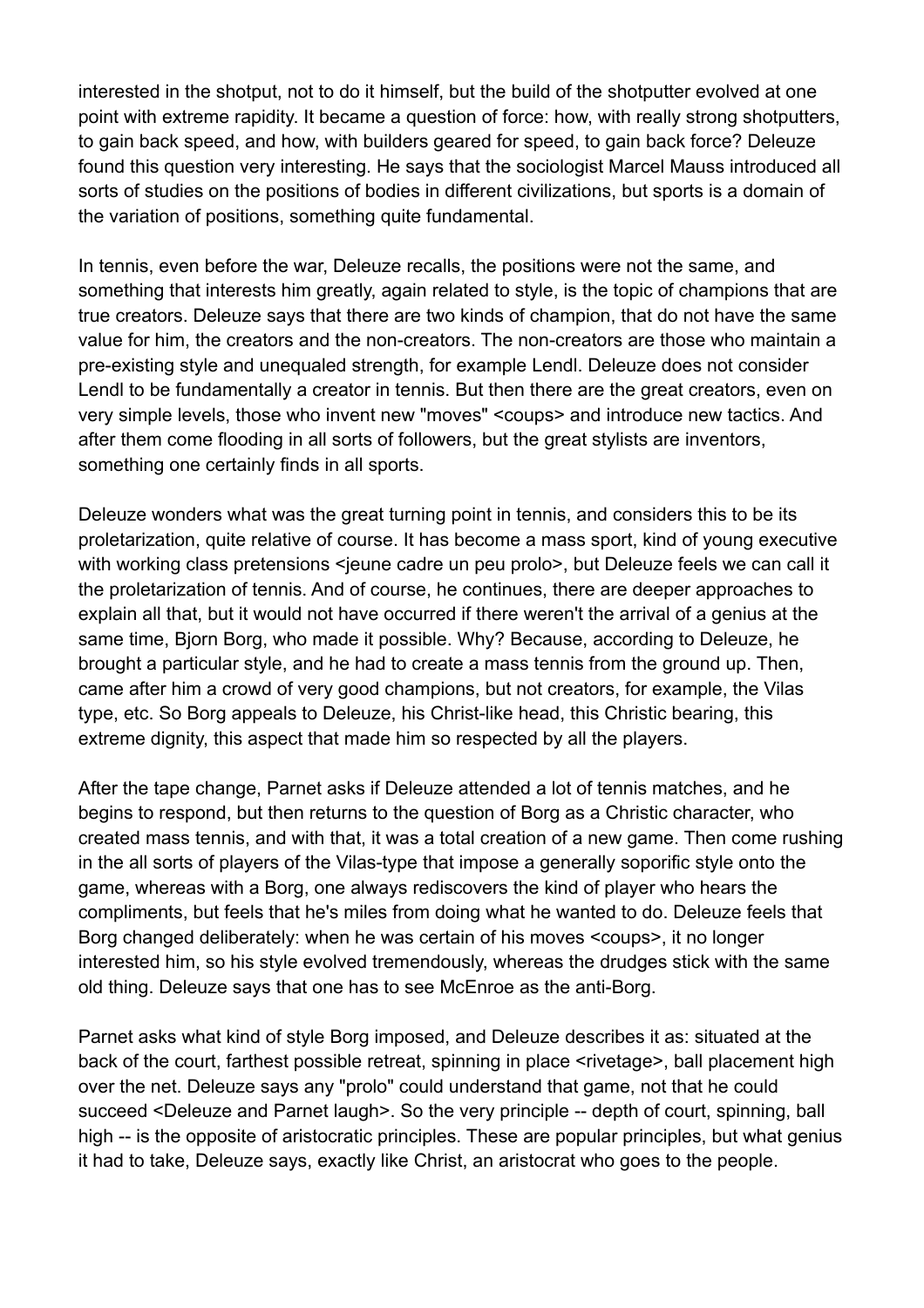Deleuze admits he's probably saying something stupid <br/>betises>, but he found Borg's impact <le coup Borg> to be astonishing, the work of a great creator.

And with McEnroe, he continues, it was pure aristocrat, half Egyptian, half Russian, Egyptian service game, Russian soul, inventing moves <coups> that he knew no one could follow. So he was an aristocrat who couldn't be followed. He invented some prodigious moves, one that consisted of placing the ball, very strange, not even striking it, just placing it. And he developed a movement of service-volley that was unknown, both his and Borg's were completely transformed. Another great player, but without the same importance, is the other American, Connors, who also had the aristocratic principle, Deleuze argues: ball flat barely over the net, a very odd aristocratic principle, and also striking while unbalanced. Deleuze says that Connors never played with such genius than when he was entirely unbalanced. Deleuze says that there is a history of sports, and it has to be stated just as in art, the evolution, the creators, the followers, the changes, the becomings of sports.

Parnet brings Deleuze back to his sentence about having attended something, and he tries to recall what he referred to. He says it it's sometimes difficult to be specific about what or when something really originated <in a sport>, yet Deleuze recalls something particular. Before the war, there were some Australians -- this sets Deleuze off speculating on the questions of national origins, why Australians introduced the two-handed back swing, at least as he recalls. One move that struck him while he was a child was something that had quite an impact, when they saw that the opponent missed the ball, and could not understand why. Deleuze says it was a rather soft blow, and after considering it closely, they saw that it was the return of service. When the opponent served the ball, the player returned it with a rather soft blow, but that had the result of falling at the tips of the server's feet as he was approaching to volley, so he received it as a mid-volley that he could not return. So this was a strange return because Deleuze could not understand very well why it worked. In Deleuze's opinion, the first to have systematized that was a great Australian player, who did not have much of a career on clay courts, called Bromwich, right before or after the war (Deleuze says he doesn't recall exactly). But he does recall that as a child or young man, he was astounded at this stroke that has now become classic. To his knowledge, this was the invention of a return that the generation of Borotras did not know yet, only simple returns.

To finish with tennis, Parnet asks if Deleuze thinks McEnroe will continue as he has, when he insults the referee, in fact insulting himself more than he does the referee, and is this a matter of style, and that he <McEnroe> is unhappy with this form of expression? Deleuze says yes, it is a matter of style because it belongs fully to McEnroe's style. It's a kind of nervous recharging, just like an orator can get angry, while there are orators that remain cold and distant. So McEnroe's style has this as one element, it's the soul, as we say in German, the \*Gemut\*.

# **"U as in \*Un\*" (One)**

Parnet begins by stating that philosophy and science supposedly concern themselves with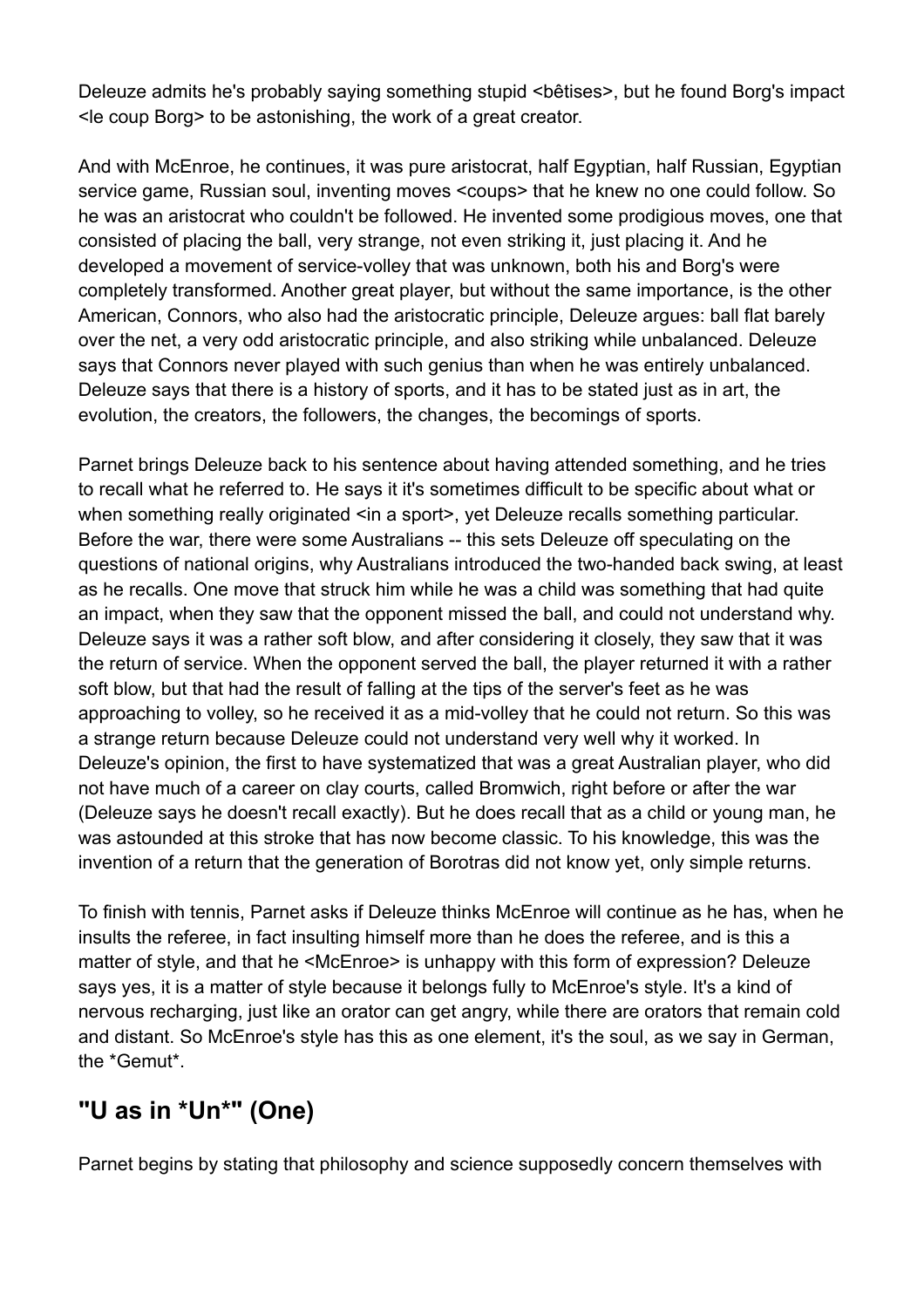"universals." However Deleuze always says that philosophy must always stay in contact with singularities. Isn't there a paradox here? she asks. Deleuze says there is no paradox because philosophy and even science have strictly nothing to do with universals. This is a ready-made idea, from general opinion, i.e. the opinion about philosophy that it concerns itself with universals, and that science concerns itself with universal phenomena that can always be reproduced, etc. Deleuze suggests considering the statement: all bodies fall. What is important, Deleuze insists, is not that all bodies fall, but rather the fall itself and the singularities of the fall. Even were scientific singularities reproducible -- for example, mathematical singularities in functions, or physical singularities, or chemical singularities, etc. --, fine, and then what? Deleuze argues that these are secondary phenomena, processes of universalization, but what science addresses is not universals, but singularities: when does a body change its state, from the liquid state to the solid state, etc.

Deleuze continues by arguing that philosophy is not concerned with the one, being <l'être>. To suggest that is stupid <betises>. Rather, it is also concerned with singularities. Finally, one almost always discovers multiplicities, which are aggregates of singularities. The formula for multiplicities and for aggregates of multiplicities is n - 1, i.e. the One is what must always be subtracted. So Deleuze maintains that there are two errors not to be made: philosophy is not concerned with universals. There are three kinds of universals, he says: universals of contemplation -- Ideas with a capital I; universals of reflection; and universals of communication, the last refuge of the philosophy of universals [Deleuze and Guattari develop this overview in What is Philosophy?, ch. 1; on universals, see 7, 49, and 82.] Habermas likes these universals of communication <Deleuze laughs>.

This means philosophy is defined either as contemplation or reflection, or as communication. In all three cases, it's quite comical, really quite farcical <br/>bouffon>. The philosophy that contemplates, ok, Deleuze says: that makes everybody laugh. The philosophy that reflects doesn't make us laugh, but is even stupider because no one needs philosophy in order to reflect. Mathematicians don't need philosophy in order to reflect on mathematics. An artist does not need to seek out philosophy in order to reflect on painting or on music. Boulez does not need philosophy in order to reflect on music. To believe that philosophy is a reflection \*on\* anything is to despise it all. And after all, about what is philosophy supposed to reflect on? Deleuze asks. As for philosophy being the restoration of a consensus in communication from the basis of universals of communication, that is the most laughable idea <l'idée la plus joyeuse> that we've heard since... For philosophy has strictly nothing to do with communication. Communication suffices very well in itself, and all this about consensus and opinions is the art of interrogations.

Deleuze reiterates that philosophy consists in creating concepts, which does not mean communicating. Art is not communicative or reflective, Deleuze argues, art isn't, nor is science, nor is philosophy contemplative or reflective or communicative. It's creative, that's all. So, he concludes, the formula is n - 1, suppress the unity, suppress the universal. Parnet replies that Deleuze feels, therefore, that universals have nothing to do with philosophy, and Deleuze smiles, shaking his head.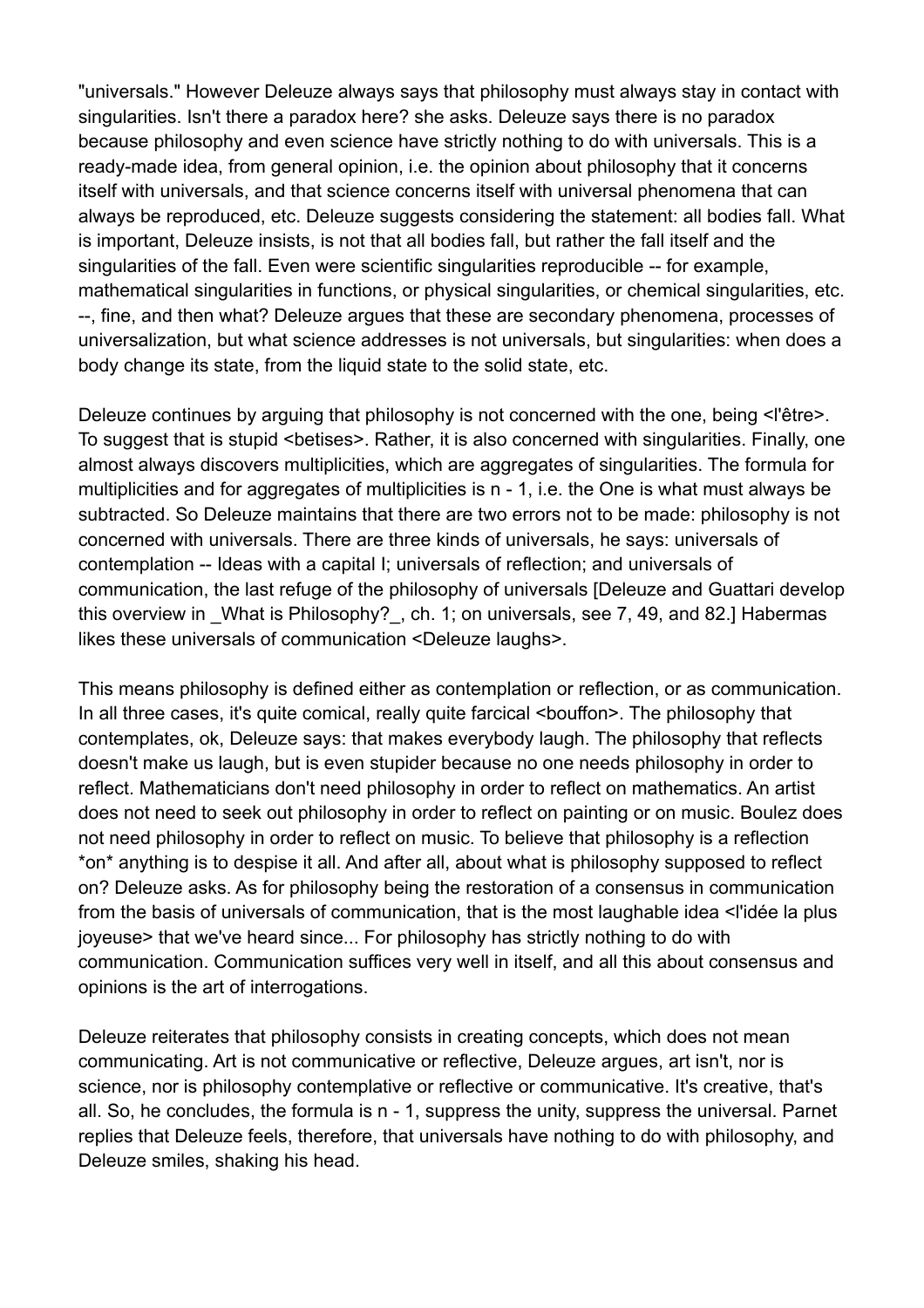### **"V as in Voyages"**

Parnet announces this title by saying that it's the demonstration of a concept as a paradox because Deleuze invented the concept, nomadism, but he hates traveling. Why, first of all, does he hate to travel? she asks. Deleuze says he doesn't like the conditions of travel for a poor intellectual. Maybe if he traveled differently, he would adore traveling, but intellectuals <Deleuze laughs>, what does it mean for them to travel? It means going to conferences, at the other end of the world if needed, and all of that includes a talking- before and a talkingafter with people who greet you quite kindly, and a talking-after with people who listened to you quite politely, talk talk talk, Deleuze says. So, for him, an intellectual's travel is the opposite of traveling. Go to the ends of the earth to talk, that is, to do something one can do at home, and to see people and talking before, talking after, this is a monstrous voyage.

Having said this, Deleuze says he feels very kindly <br >beaucoup de sympathie> for people who travel, it's not some sort of principle for him, and he says he does not pretend even to be right, thank God. He asks what is there for him in traveling? First, there is always a small bit of false rupture, the first aspect that makes traveling for him quite unpleasant. So the first reason: it's a cheap rupture <rupture a bon marché>, and Deleuze feels just like Fitzgerald expressed it: a trip is not enough to create a real rupture. If it is a question of ruptures, Deleuze says, there are other things than traveling because finally, what does one see? People who travel a lot, and perhaps are proud of it, someone said it's in order to find a father <Deleuze laughs>. There are great reporters who have written books on this, they all went to Vietnam and other places, seen everything, and in their fragments they all were in search of a father <Deleuze laughs>. They shouldn't have bothered... Traveling can really be Oedipian in a sense, he says laughing. Deleuze concludes: I say no, that just won't do! <Ca ne va pas!>

The second reason relates to an admirable phrase from Beckett that affected Deleuze greatly, who has one of his characters say, more or less -- Deleuze cites poorly, he says, and it's expressed better than this: people are really dumb <con>, fine, but not to the point of traveling for pleasure. Deleuze finds this phrase completely satisfying: I am dumb, he says, but not to the point of traveling for pleasure, no, not to that point <quand même pas>.

And a third aspect of travel: Parnet stated the term "nomad," and Deleuze admits that he has been quite fascinated with nomads, but these are people quite precisely who don't travel. Those who travel are emigrants, and there can certainly be perfectly respectable people who are forced to travel, exiled people, emigrants. This is a kind of trip that it is not even a question of ridiculing because these are sacred forms of travel, forced travel. But nomads don't travel, says Deleuze. Literally, they stay put completely <ils restent immobiles>, all the specialists on nomads say this. It's because nomads don't want to leave, because they grip hold of the earth, their land. Their land becomes deserted and they grip hold of it, they can only nomadize on their land, and it's by dint of wanting to stay on their land that they nomadize. So in a sense, one can say that nothing is more immobile than a nomad, that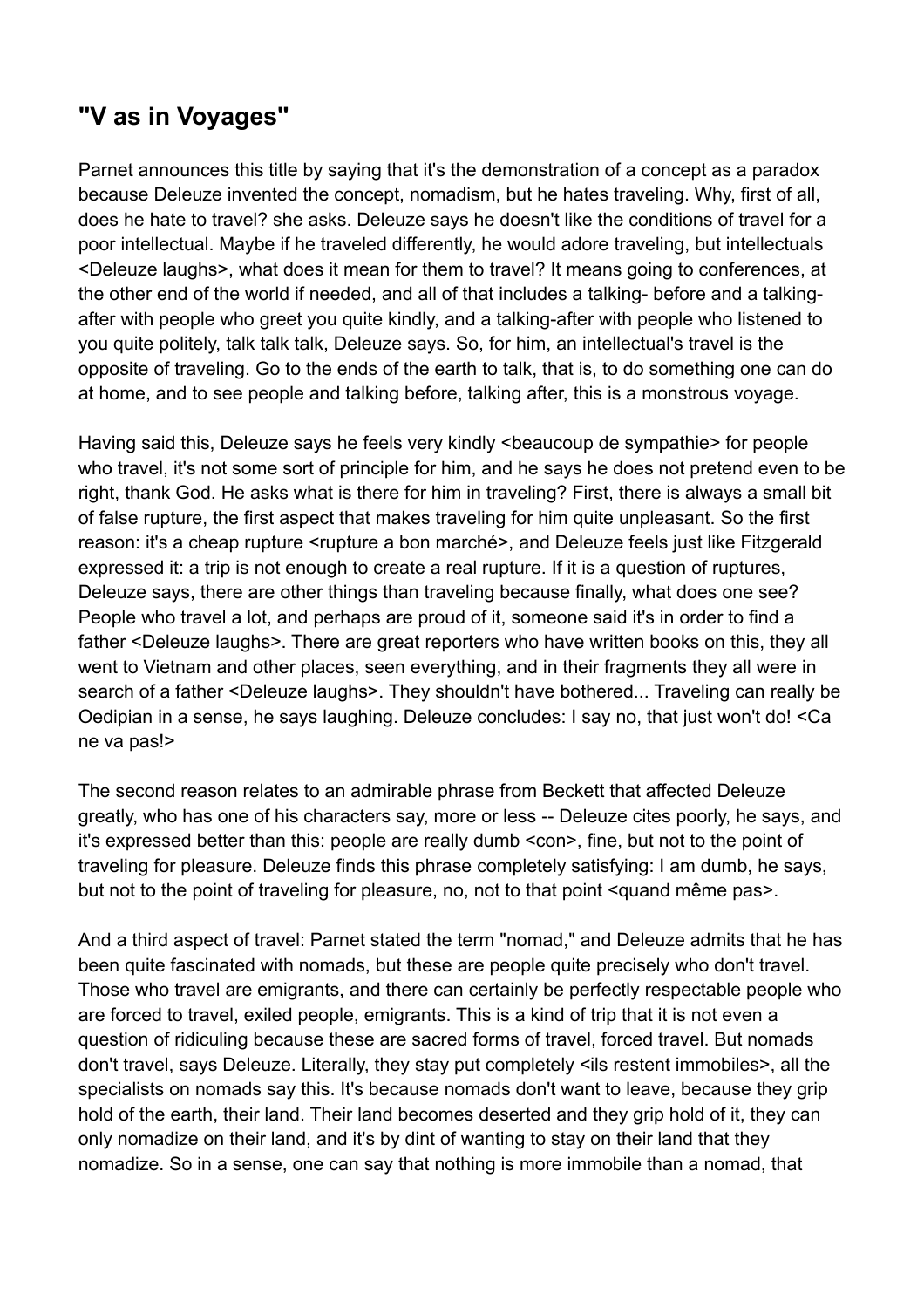nothing travels less than a nomad. It's because they don't want to leave that they are nomad. And that's why they are completely persecuted.

And finally, says Deleuze, nearly the last aspect of traveling -- there is a phrase from Proust that is quite beautiful that says: after all, what one always does when one travels is to verify something, one verifies that a color one dreamed about is really there. And he adds something important, Deleuze insists: a bad dreamer is someone who doesn't go see if the color he dreamed about is really there, but a good dreamer knows that one has to go verify if the color is really there. Deleuze finds this a good conception of travel.

Parnet says that this is a fantastic progression, and Deleuze continues: there are trips that are veritable ruptures. For example, Deleuze says, the life of J.M.G. Le Clézio at the moment seems to be a way in which he operates a kind of rupture. Deleuze says the name Lawrence <T.E.>... then says that there are too many great writers that he admires who have a sense of travel. Stevenson is another example, Stevenson's travels aren't negligible, he says. So Deleuze insists that what he is saying has no generality, but that for his own account, someone who doesn't like to travel probably has these four reasons.

Parnet asks if this theme of travel is connected to Deleuze's natural slowness, and Deleuze says no, that he doesn't conceive of traveling as slow, but in any case, he feels no need to move. All the intensities that he has are immobile intensities. Intensities distribute themselves, he says, in space or in other systems that aren't necessarily in exterior spaces. Deleuze assures Parnet that when he reads a book or hears music that he considers beautiful, he really gets the feeling of passing into such states and emotions that he never would find in travel. So, he asks, why would he seek these emotions in places that don't suit him very well, whereas he has the most beautiful of them for himself in immobile systems, like music, like philosophy. Deleuze says that there is a geo-music, a geo-philosophy, that he considers to be profound countries, and that are his countries. Parnet says, foreign lands, and Deleuze continues, his very own foreign lands, that he does not find by traveling.

Parnet says that he is the perfect illustration that movement is not located in displacement, but she points out that he did travel a little, to Lebanon for a conference, to Canada, to the USA. Deleuze says yes, but he has to say that he was always dragged into it, and he no longer does it because he should never have done all that, he feels he did too much. He also says at that time, he liked walking, and now he walks less well, so travel no longer happens. But he recalls walking all alone through the streets of Beirut from morning to night, not knowing where he was going. He says he likes to see a city on foot, but that's all over. <Deleuze nods his head>

## **"W as in Wittgenstein"**

Parnet says, let's move on to W, and Deleuze says, there's nothing in W, and Parnet says, yes, there's Wittgenstein. She knows he's nothing for Deleuze, but it's only a word. Deleuze says, he doesn't like to talk about that... It's a philosophical catastrophe. It's the very type of a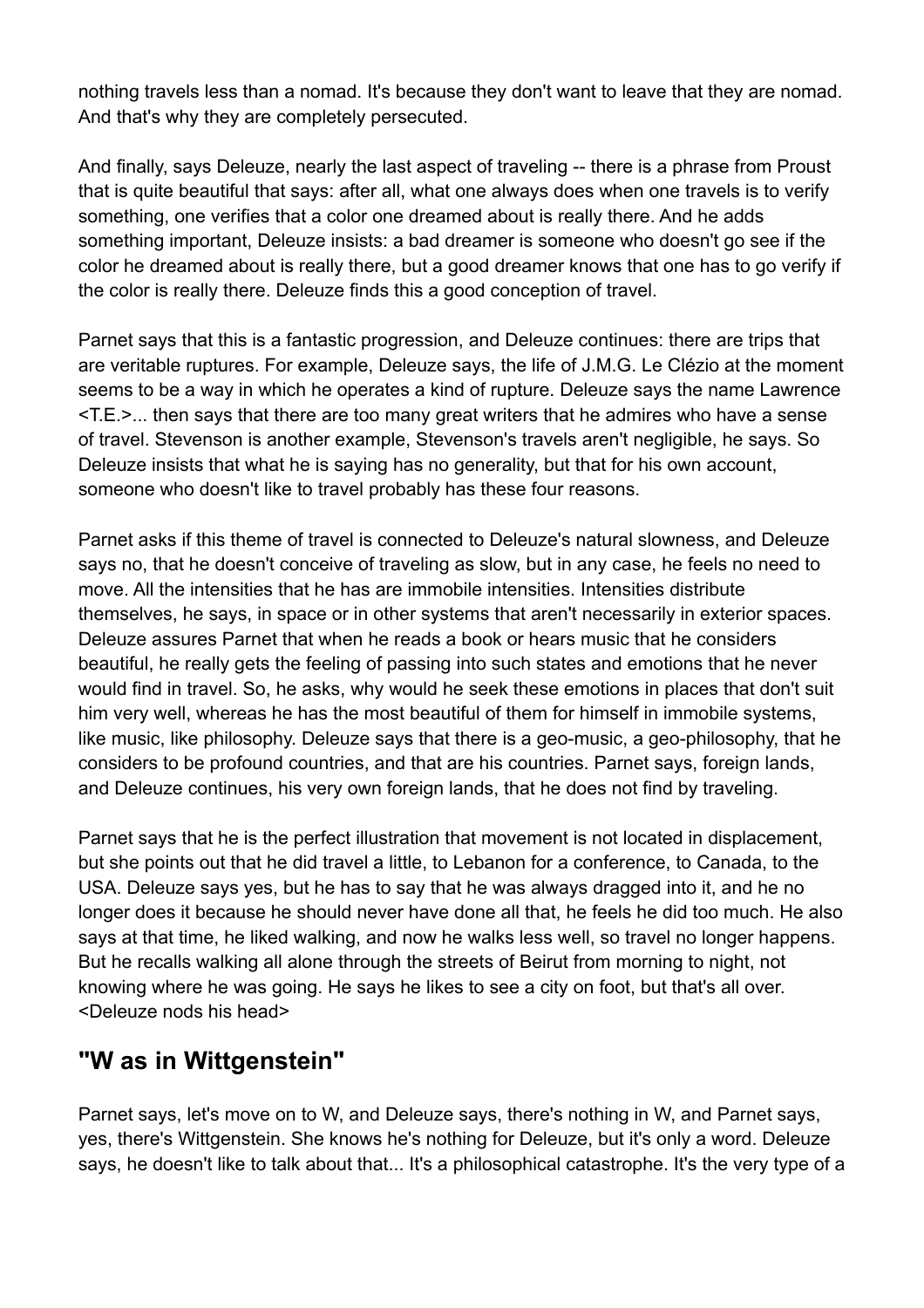"school", a regression of all philosophy, a massive regression. Deleuze considers the Wittgenstein matter to be quite sad. They imposed <ils ont foutu> a system of terror in which, under the pretext of doing something new, it's poverty introduced as grandeur. Deleuze says there isn't a word to express this kind of danger, but that this danger is one that recurs, that it's not the first time that it has arrived. It's serious especially since he considers the Wittgensteinians to be nasty <méchants> and destructive <ils cassent tout>. So in this, there could be an assassination of philosophy, Deleuze says, they are assassins of philosophy, and because of that, one must remain very vigilant. <Deleuze laughs>

## **"X Unknown, Y Unpronounceable"**

Parnet says that X is unknown and Y is unspeakable <indicible> <Deleuze is laughing>, so they move on directly to the final letter of the alphabet:

## **"Z as in Zigzag"**

Parnet says they are at the final letter, Zed, and Deleuze says, "Just in time!" Parnet says that it's not the Zed of Zorro the Lawman <le Justicier>, since Deleuze has expressed throughout the alphabet how much he doesn't like judgment. It's the Zed of bifurcation, of lightning, it's the letter that one finds in the names of great philosophers: Zen, Zarathoustra, Leibniz, Nietzsche, Spinoza, BergZon <Deleuze laughs>, and of course, Deleuze. Deleuze laughs, saying she has been very witty with BergZon and very kind toward Deleuze himself. He considers Zed to be a great letter that establishes a return to A, the fly, the zigging movement of the fly, the Zed, the final word, no word after zigzag. Deleuze thinks it's good to end on this word.

So, he continues, what happens in Zed? He reflects that the Zen is the reverse of Nez <nose>, which is also a zigzag. [Deleuze gestures the angle of a nose in the air] Zed as movement, the fly, is perhaps the elementary movement that presided at the creation of the world. Deleuze says that he's currently reading a book on the Big Bang, on the creation of the universe, an infinite curving, how it occurred. Deleuze feels that at the origin of things, there's no Big Bang, there's the Zed which is, in fact, the Zen, the route of the fly. Deleuze says that when he conceives of zigags, he recalls what he said earlier <in U> about no universals, but rather aggregates of singularities. He considers how to bring disparate singularities into relationship, or bringing potentials into relationship, to speak in terms of physics. Deleuze says one can imagine a chaos of potentials, so how to bring these into relation. Deleuze tries to recall the "vaguely scientific" discipline in which there is a term that he likes a lot and that he used in his books < Logic of Sense and Difference and Repetition > Someone explained, he says, that between two potentials occurs a phenomenon that was defined by the idea of a "somber precursor." This somber precursor places different potentials into relation, and once the journey <trajet> of the somber precursor takes place, the potentials enter into a state of reaction from which emerges the visible event.